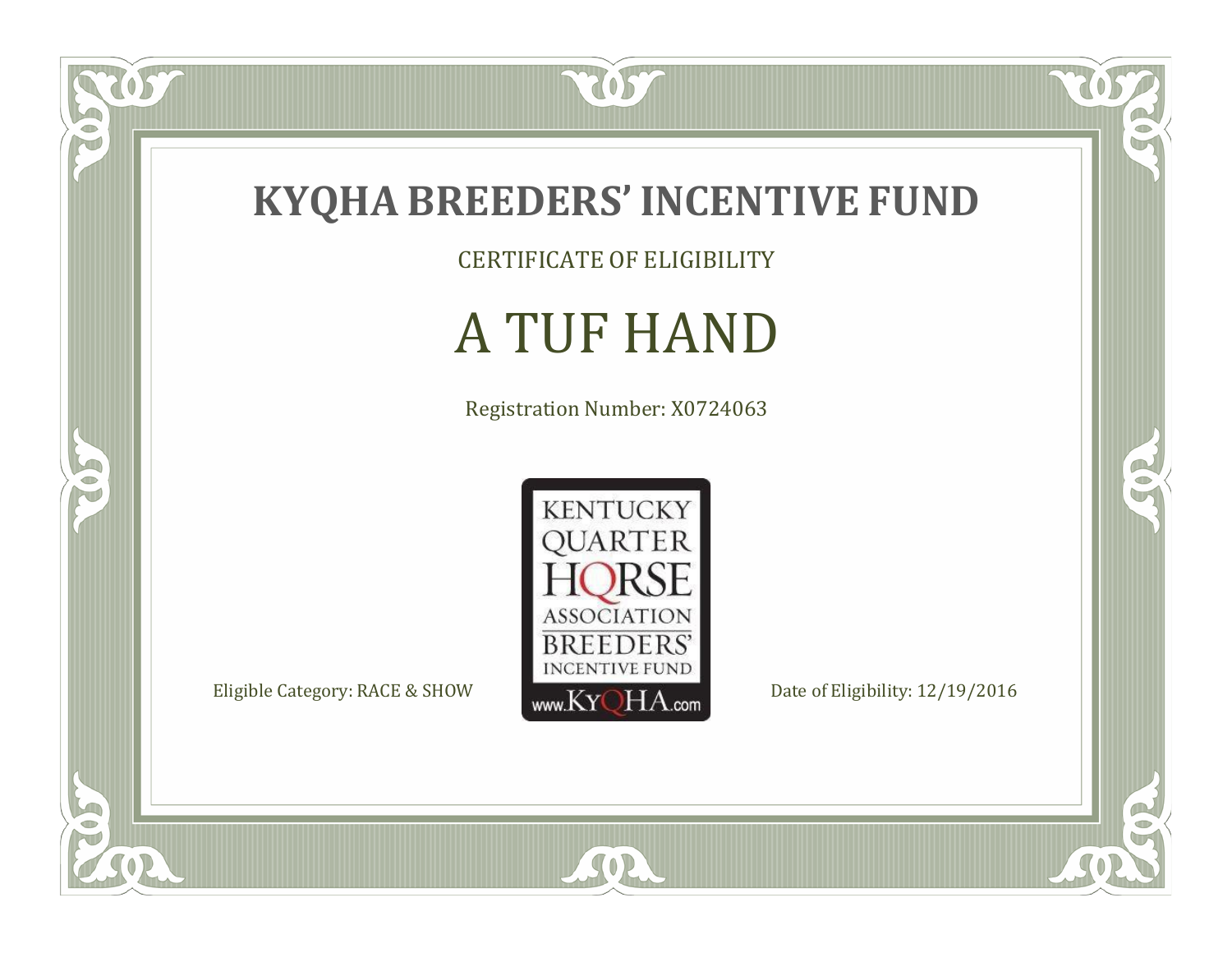

CERTIFICATE OF ELIGIBILITY

# A TYPSY GYPSY

Registration Number: 5673528



SOR

CO.

 $\rightarrow$ 

057

 $\bullet$ NU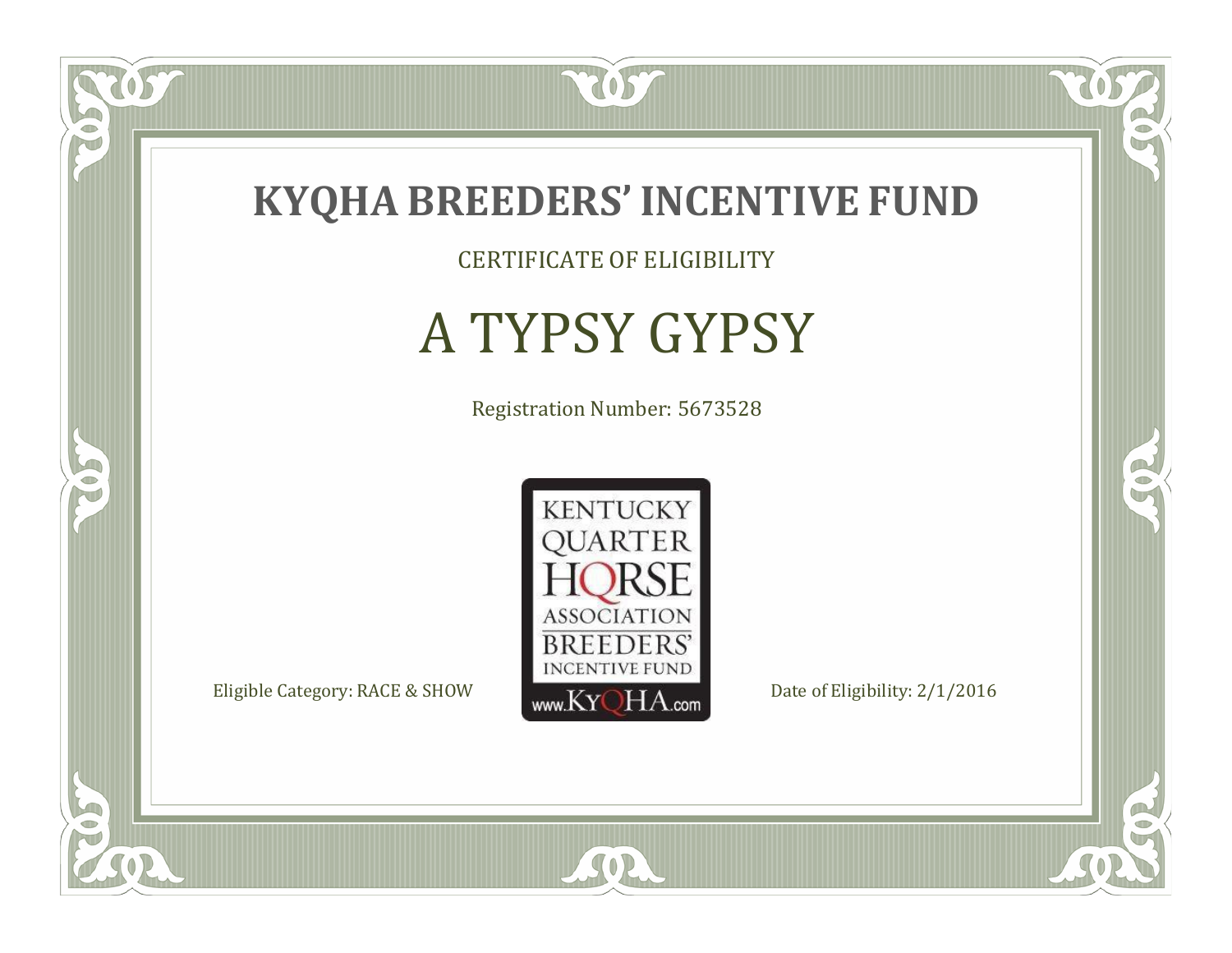

#### CERTIFICATE OF ELIGIBILITY

# ANNIE GET YOUR GUNZ

Registration Number: 5697939



 $SO2$ 

CO.

B

 $\blacksquare$ N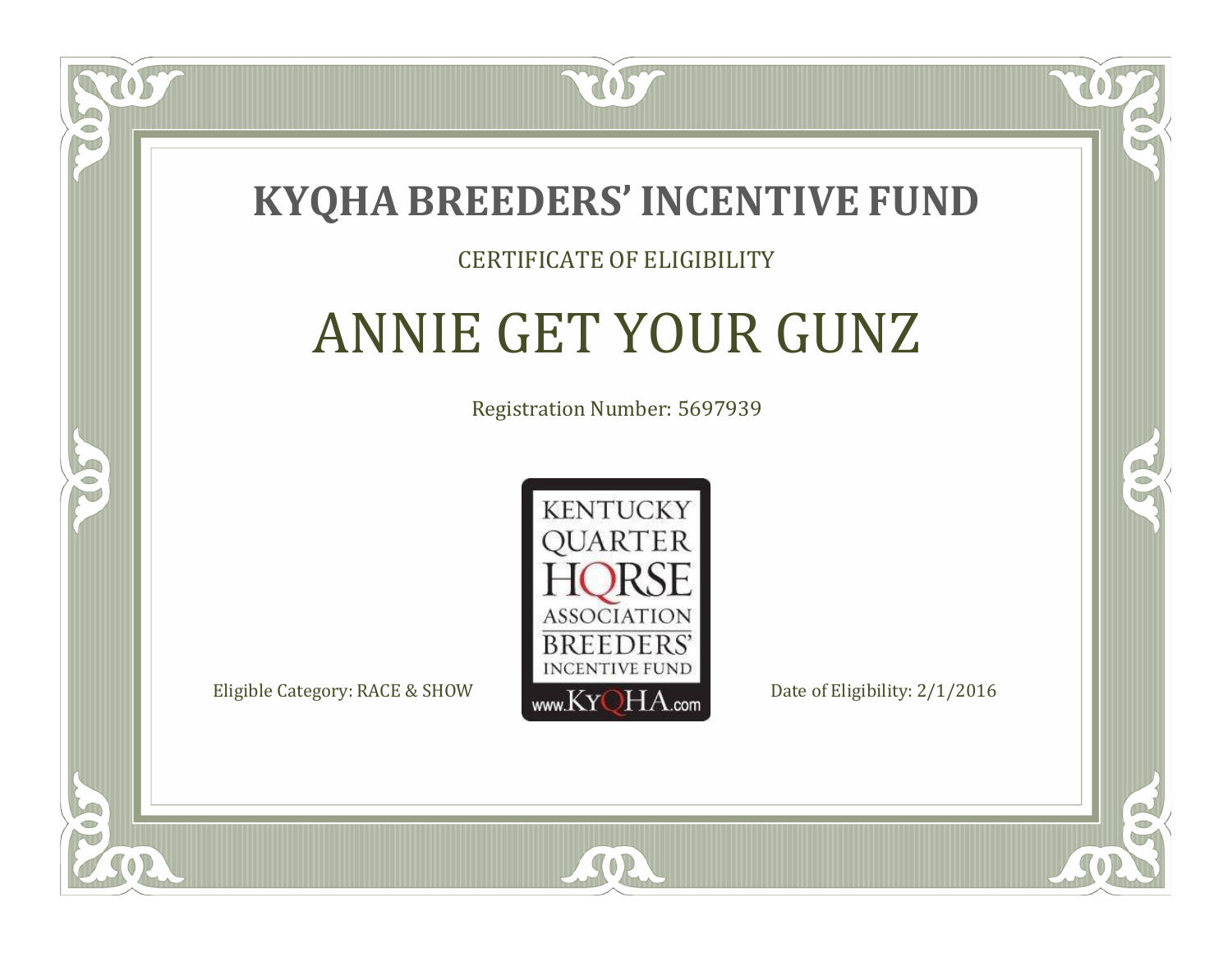### **KYQHA BREEDERS'INCENTIVE FUND**

7057

#### CERTIFICATE OF ELIGIBILITY

## BETTER THAN EXPECTED

Registration Number: X0720935



SOR

 $\blacksquare$ N

S

CO.

 $\rightarrow$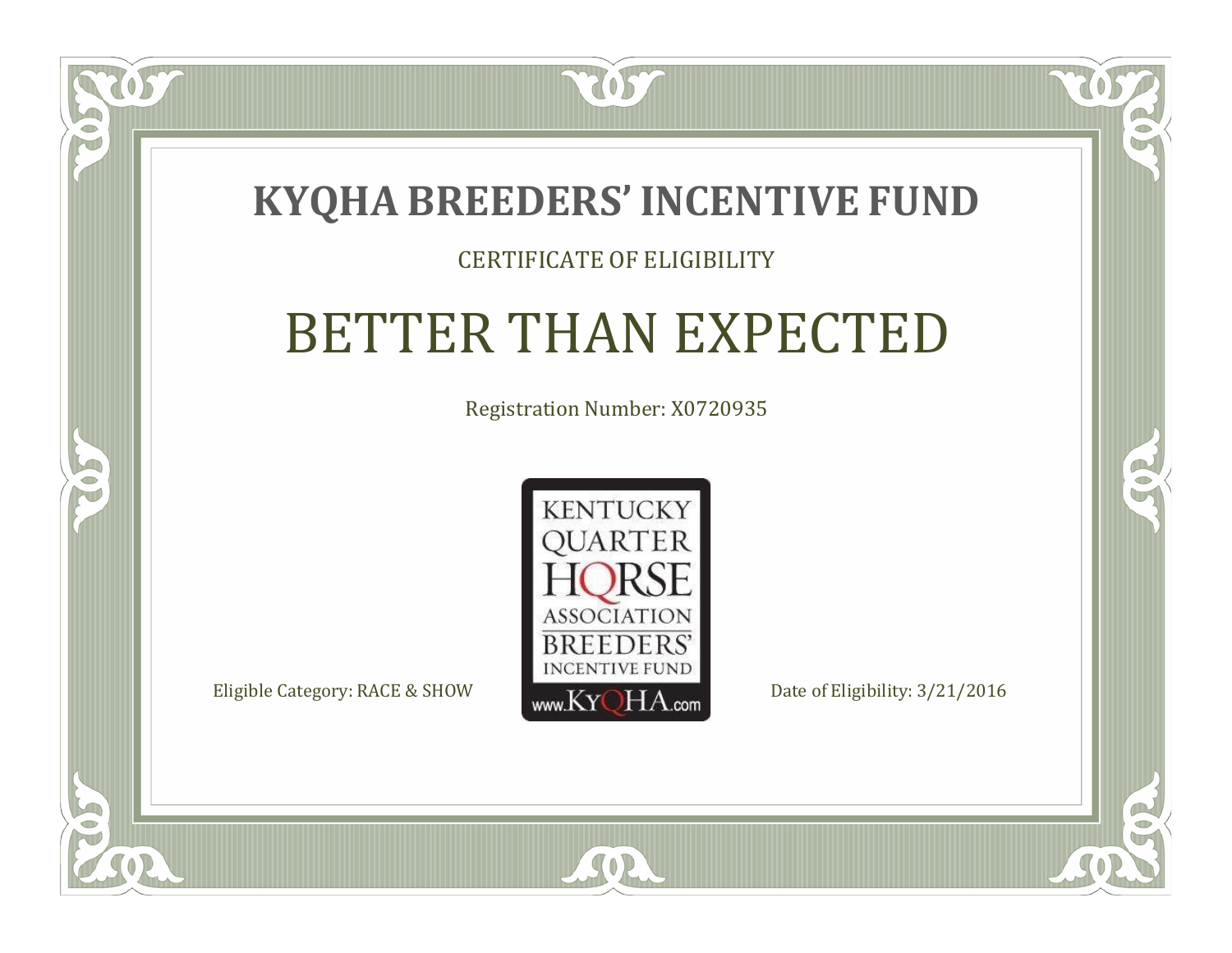

#### CERTIFICATE OF ELIGIBILITY

### BLAZED TA FAME

Registration Number: 5673526



SOR

CO.

 $\rightarrow$ 

US

 $\bullet$ NU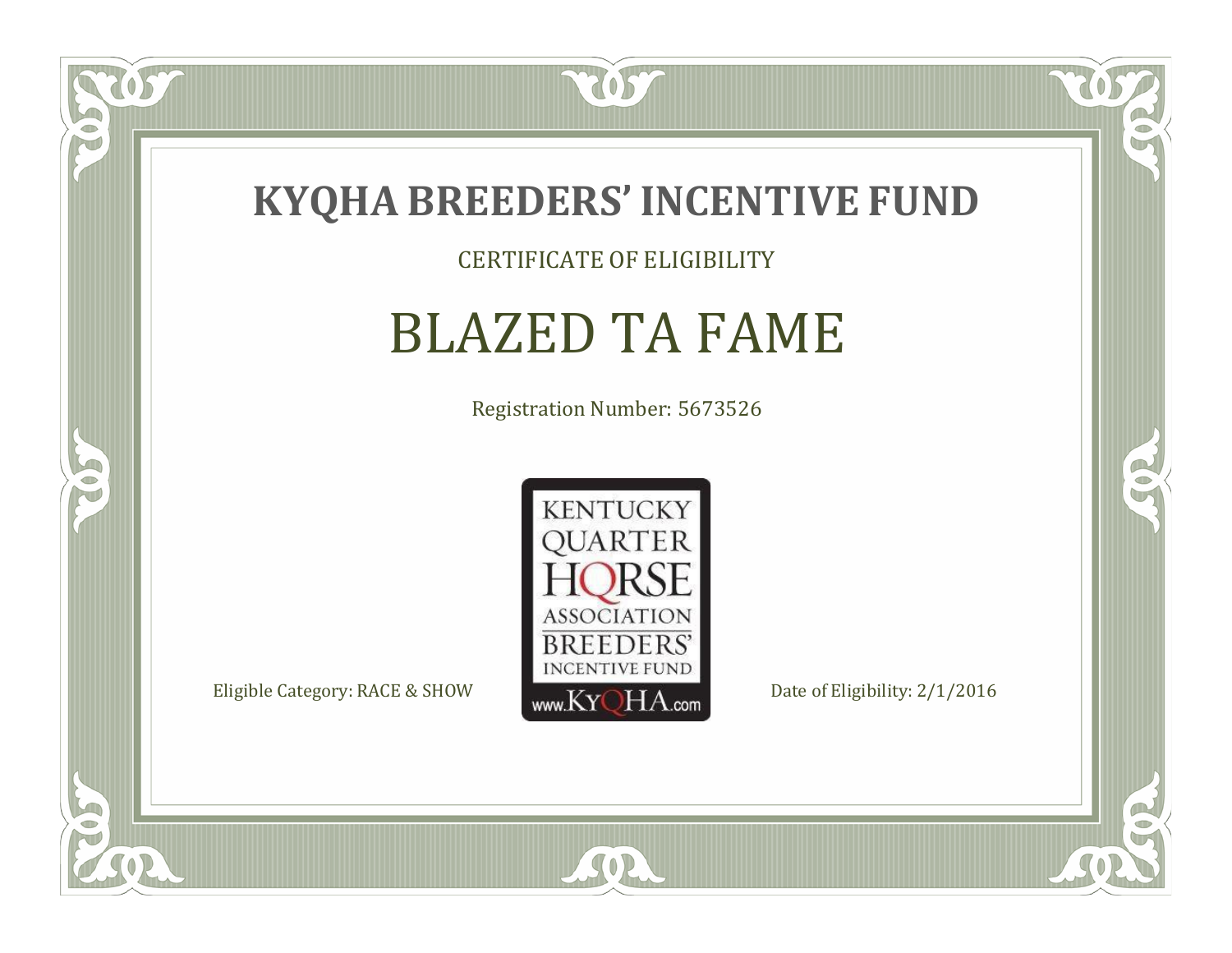

CERTIFICATE OF ELIGIBILITY

# BREEZE

Registration Number: X0720660



SOR

OST

FO

5

O

 $\mathbb{R}$ 

 $\mathbb{R}^2$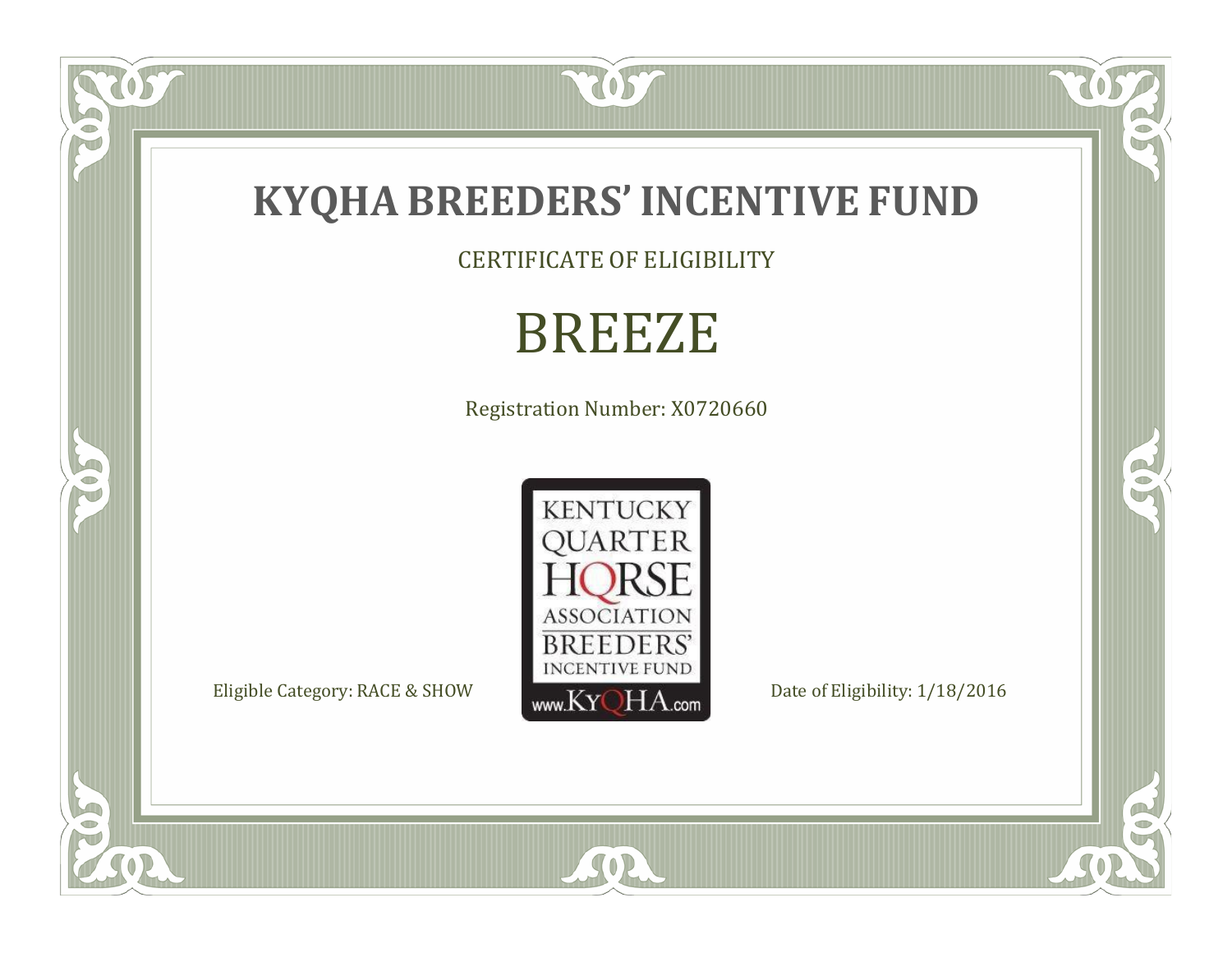### **KYQHA BREEDERS'INCENTIVE FUND**

7057

#### CERTIFICATE OF ELIGIBILITY

## BULZEYE CLASSY CHARM

Registration Number: 5754599



 $SO2$ 

CO.

 $\rightarrow$ 

 $\blacksquare$ N

S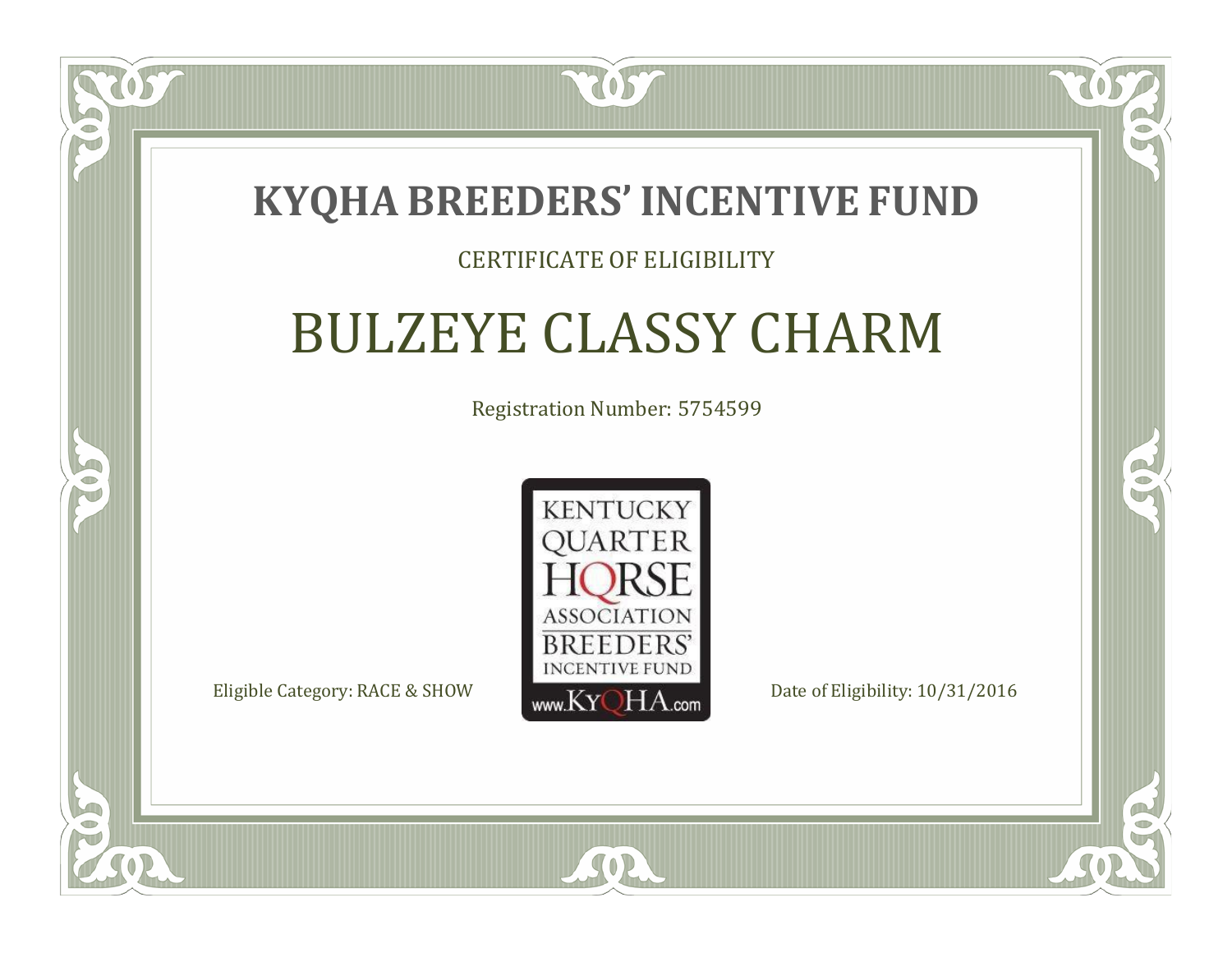

#### CERTIFICATE OF ELIGIBILITY

## BUTLER RAGIN REDNECK

Registration Number: 5693720



SOR

CO.

 $\rightarrow$ 

 $\Box$ N

S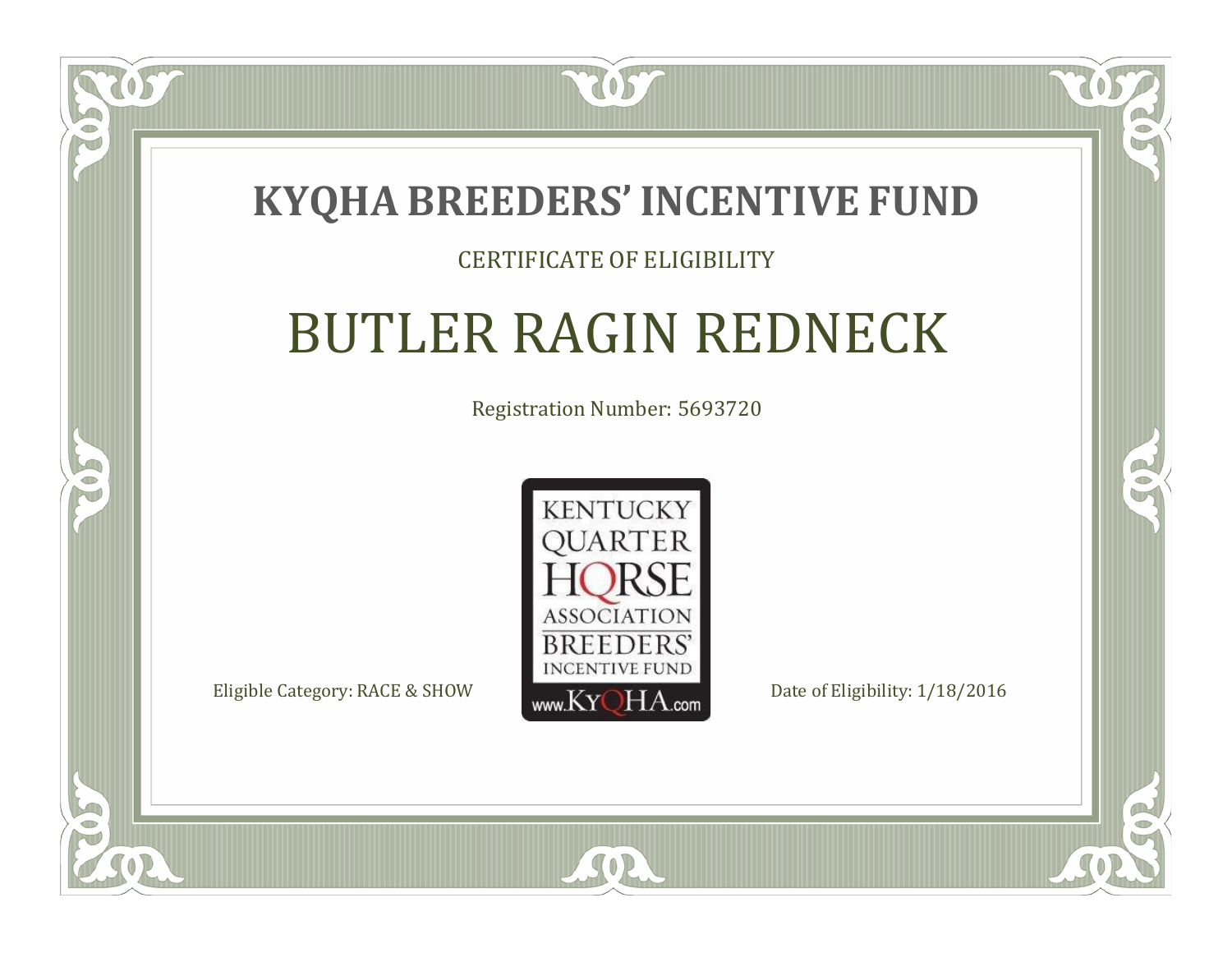

CERTIFICATE OF ELIGIBILITY

## CAPTAIN FORCE

Registration Number: 5737684



SOR

CO.

 $\rightarrow$ 

 $\delta S$ 

 $\bullet$ NU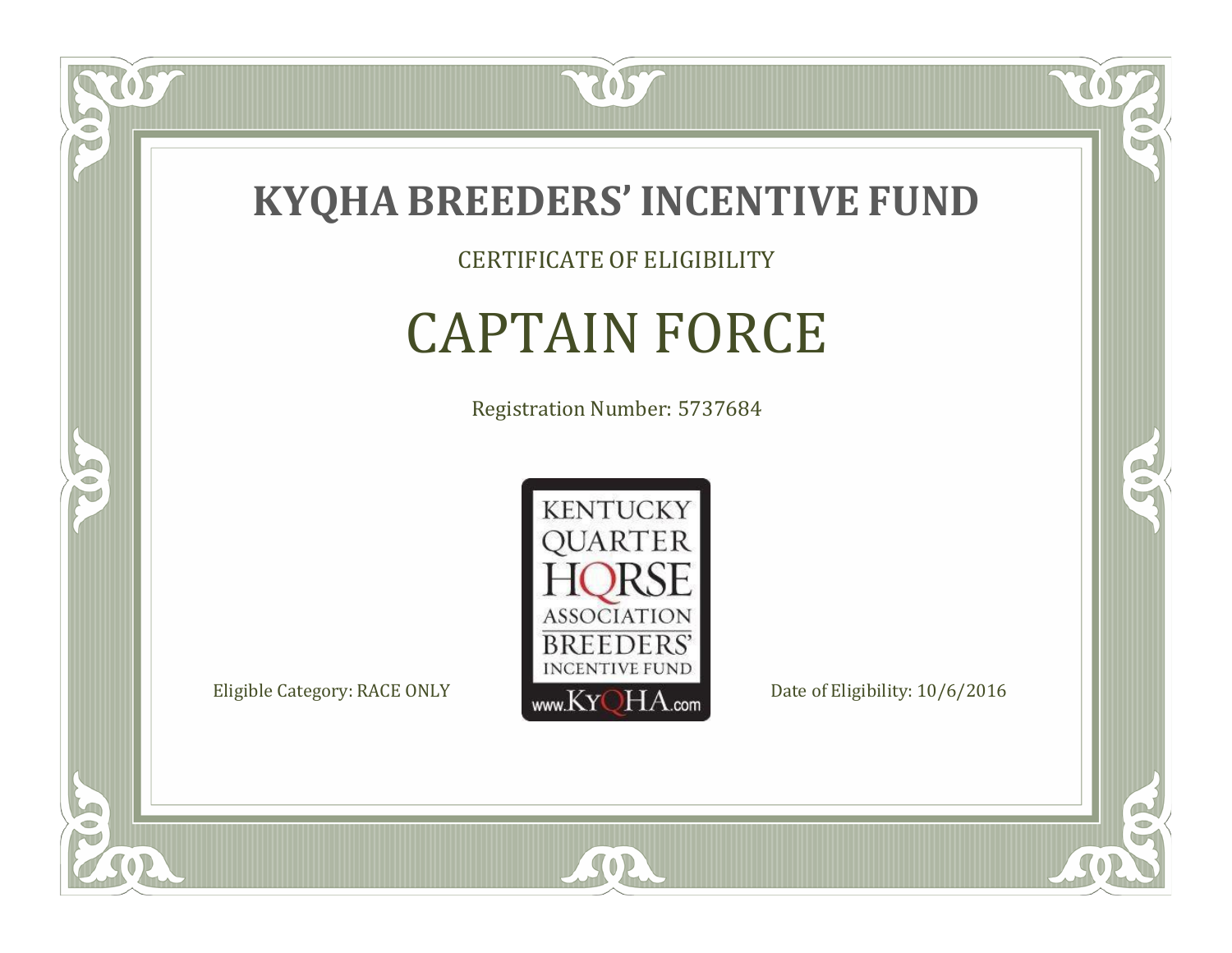

CERTIFICATE OF ELIGIBILITY

## CARTERS FOVEE

Registration Number: 5735304



SOR

RO

B

057

 $\Box$ NU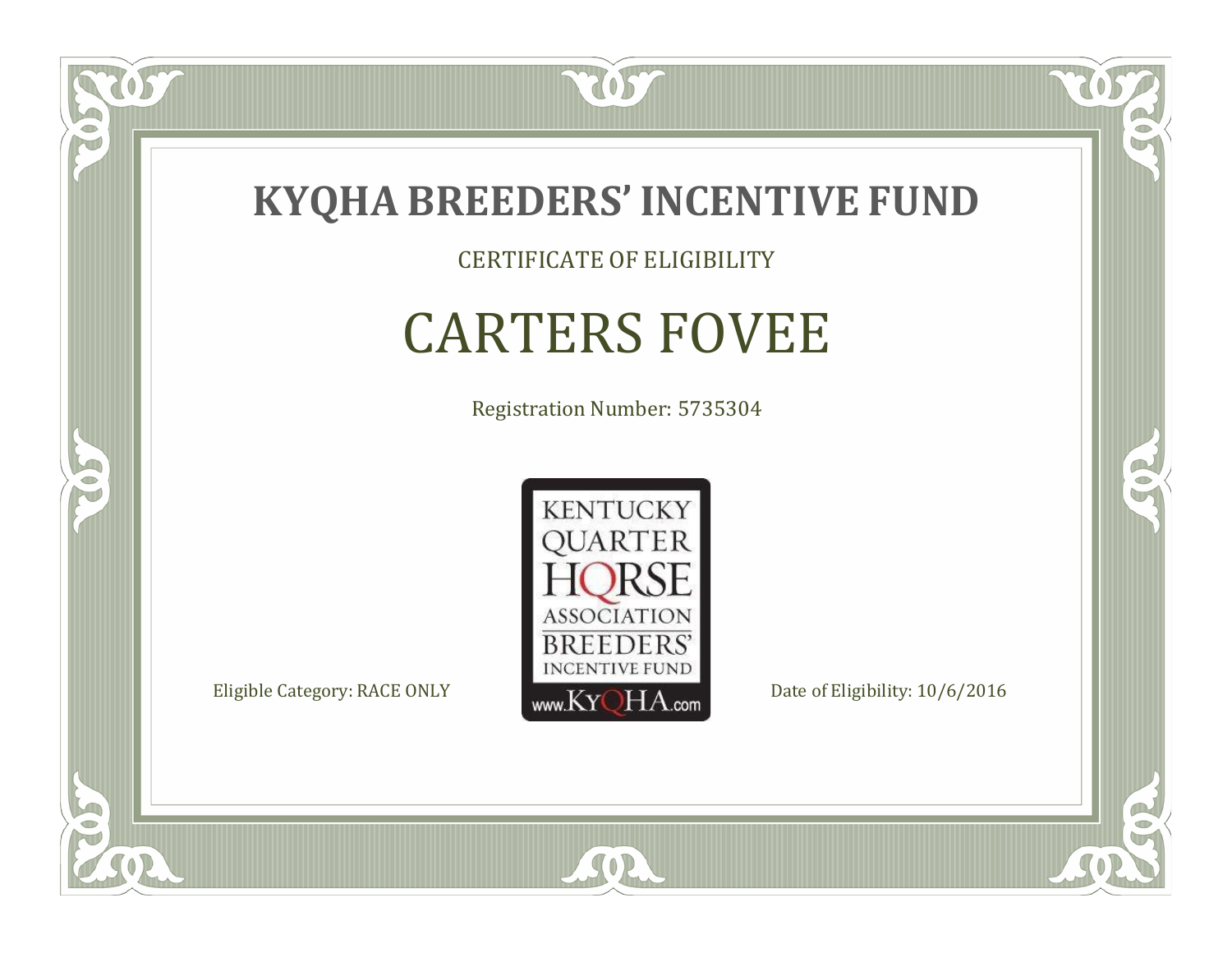

#### CERTIFICATE OF ELIGIBILITY

## CERTIFIABLE SWAGGER

Registration Number: X0712571



SOR

RO

P.

 $\Box$ T

S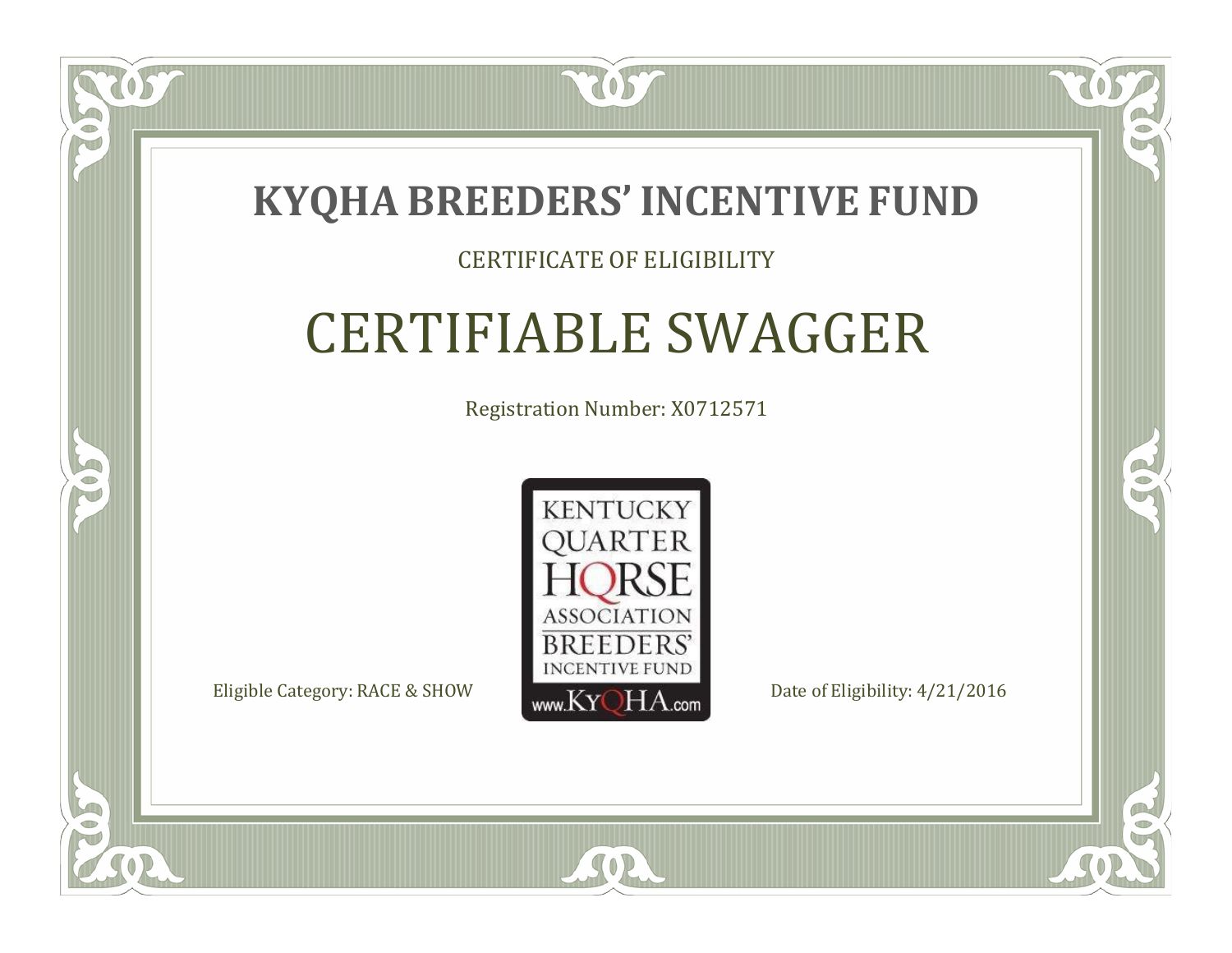

 $\Box$ N

S

#### CERTIFICATE OF ELIGIBILITY

# CHIEFS JET N REDNECK

Registration Number: X0724599



 $SO<sub>2</sub>$ 

RO

P.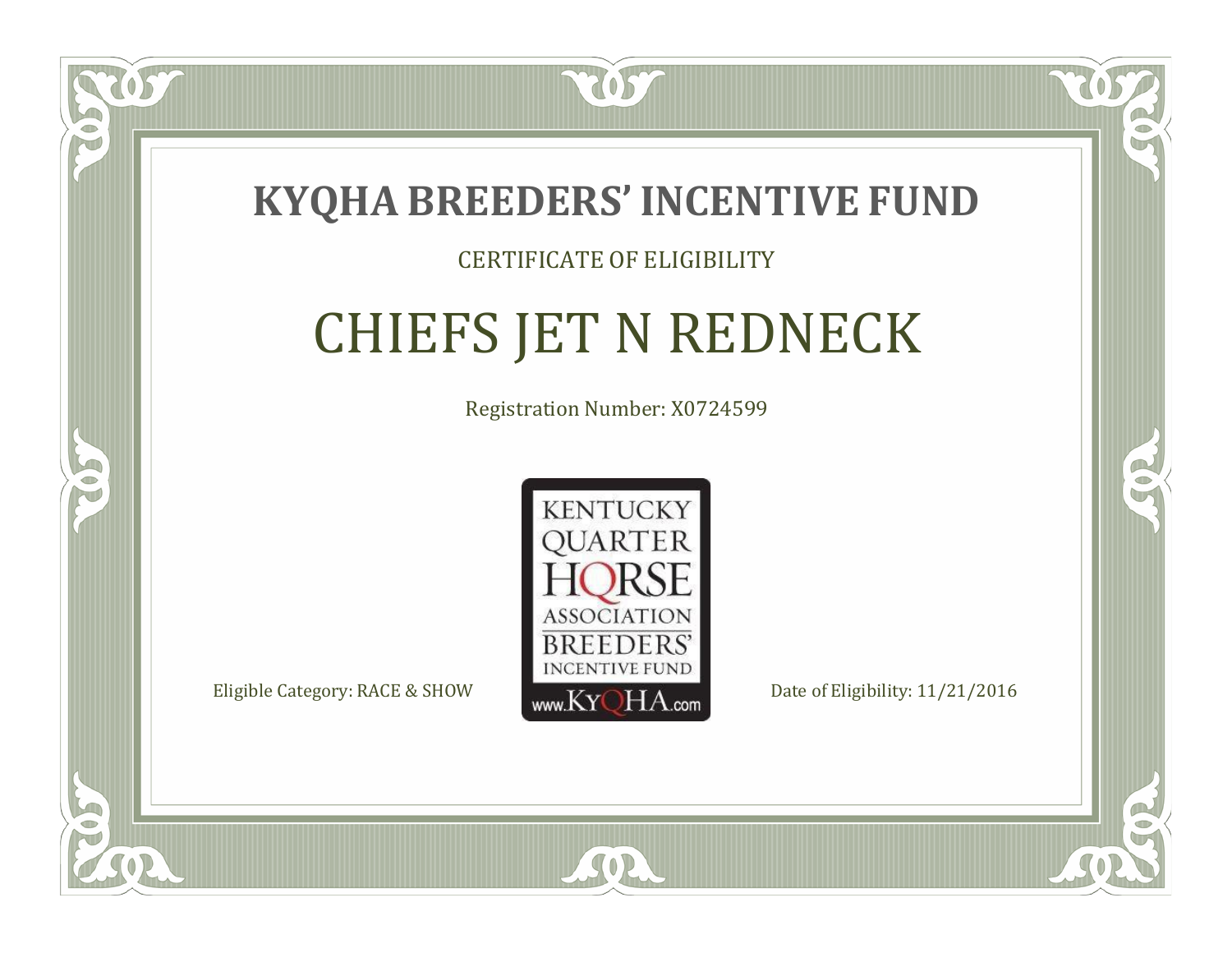

#### CERTIFICATE OF ELIGIBILITY

## COWBOY SILHOUETTE

Registration Number: 5662518



SOR

RO

B

 $\Box$ N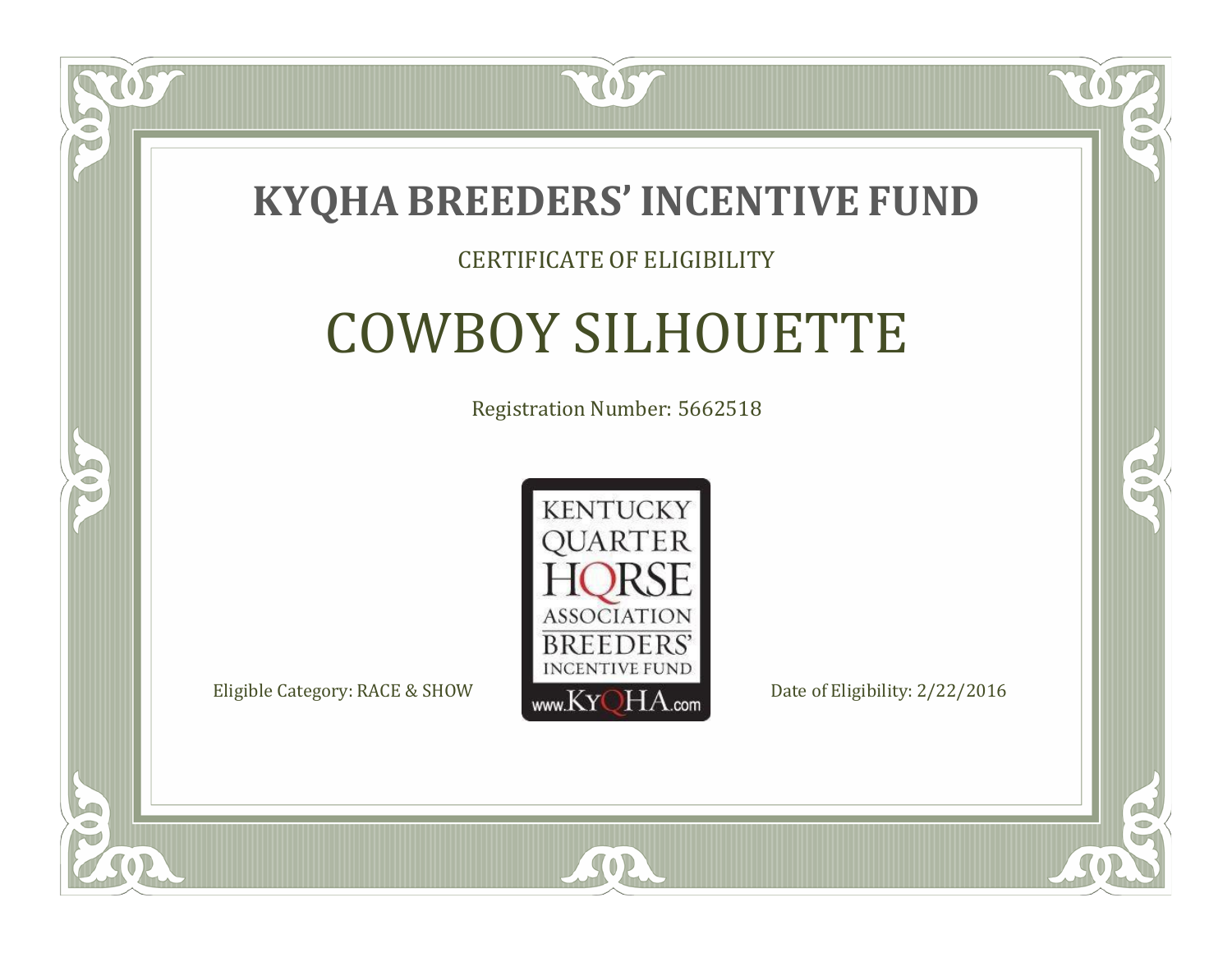### **KYQHA BREEDERS'INCENTIVE FUND**

7057

#### CERTIFICATE OF ELIGIBILITY

# COWBOYS GOT MY HEART

Registration Number: 5681330



 $SO2$ 

CO.

CO.

 $\Box$ T

S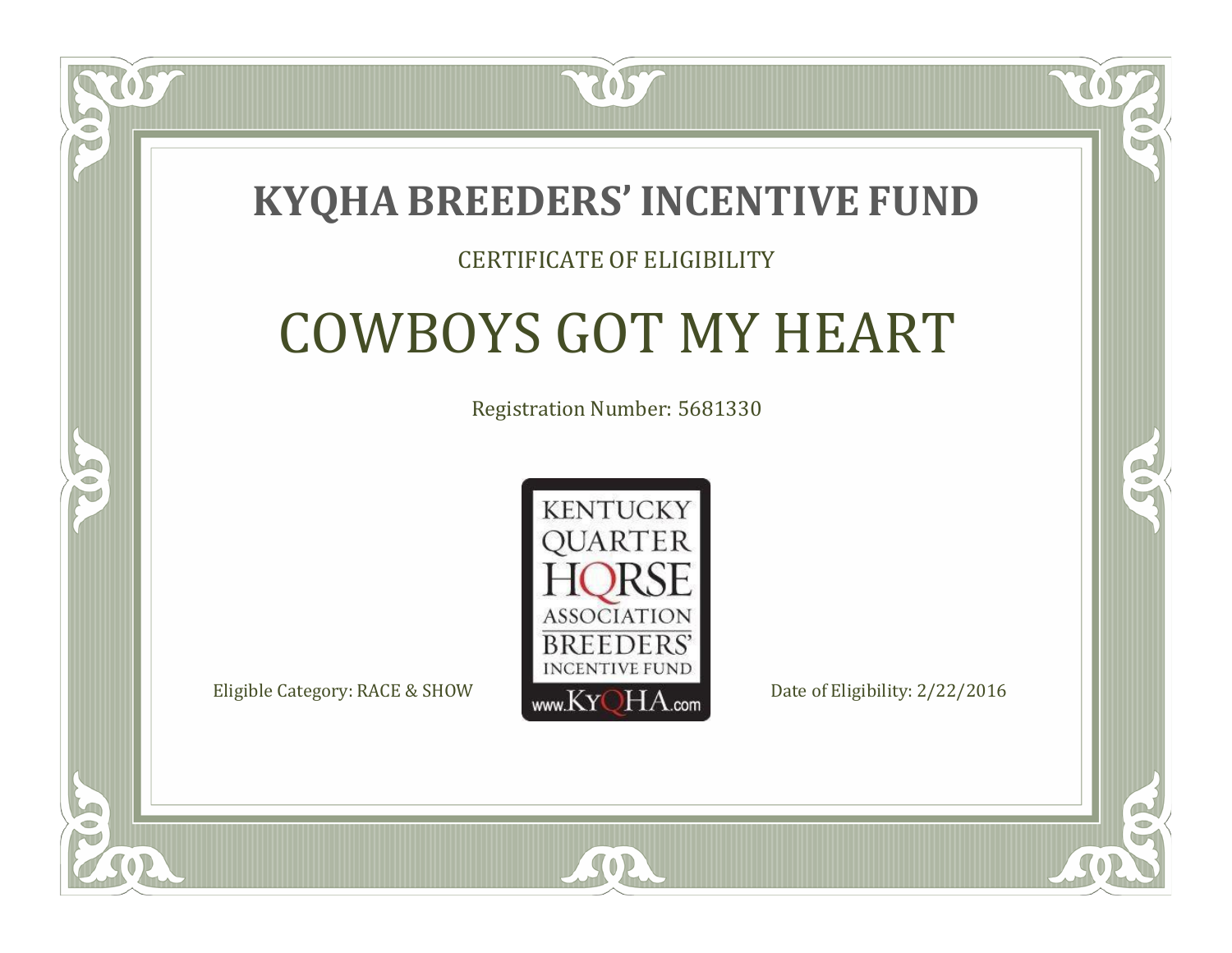

CERTIFICATE OF ELIGIBILITY

## DARE TO B RARE

Registration Number: X0724512



CO.

 $\rightarrow$ 

US

 $\Box$ NU

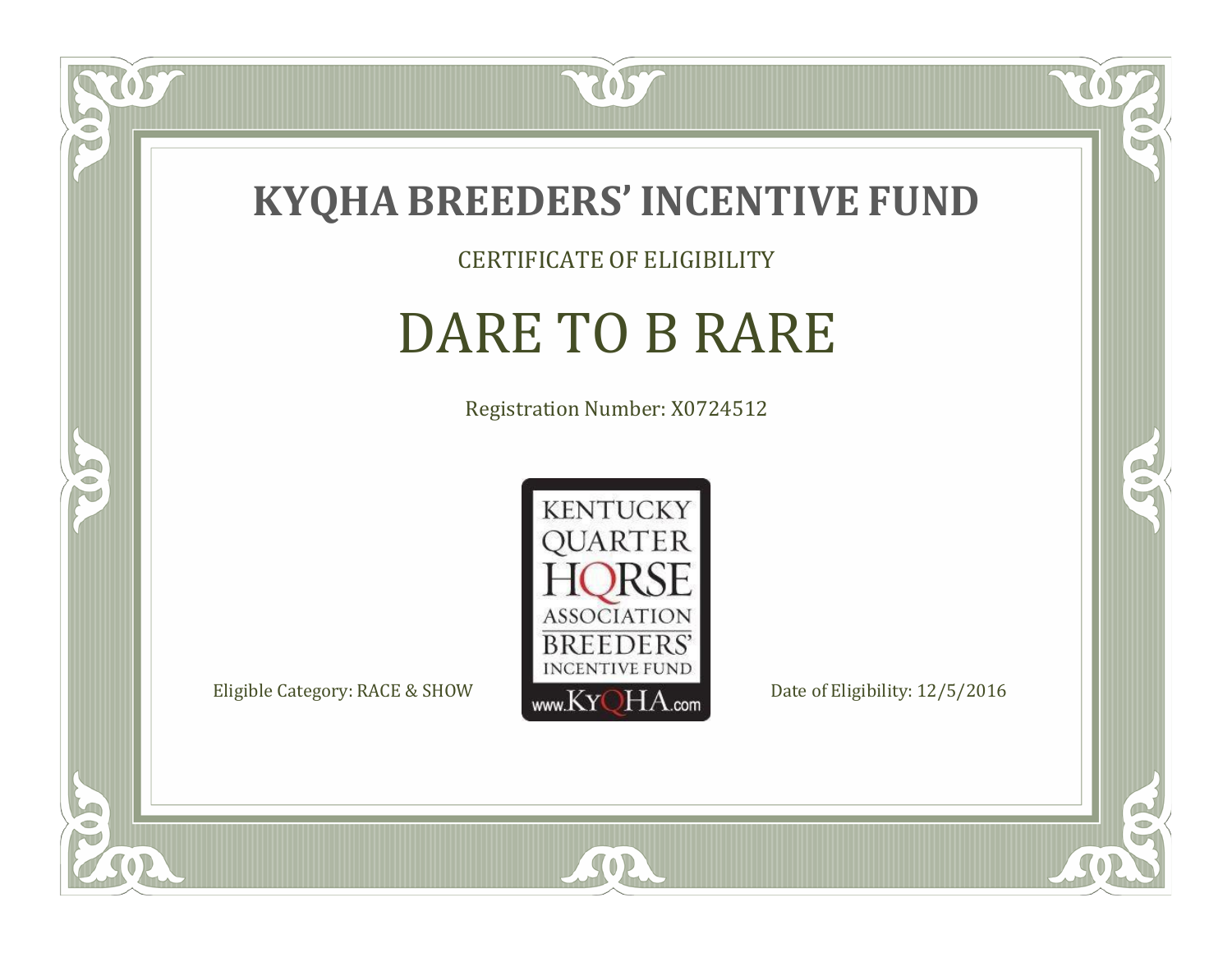

CERTIFICATE OF ELIGIBILITY

# DGS ARTISTIC

Registration Number: 5652889



SOR

CO.

 $\rightarrow$ 

 $\delta S$ 

 $\bullet$ NU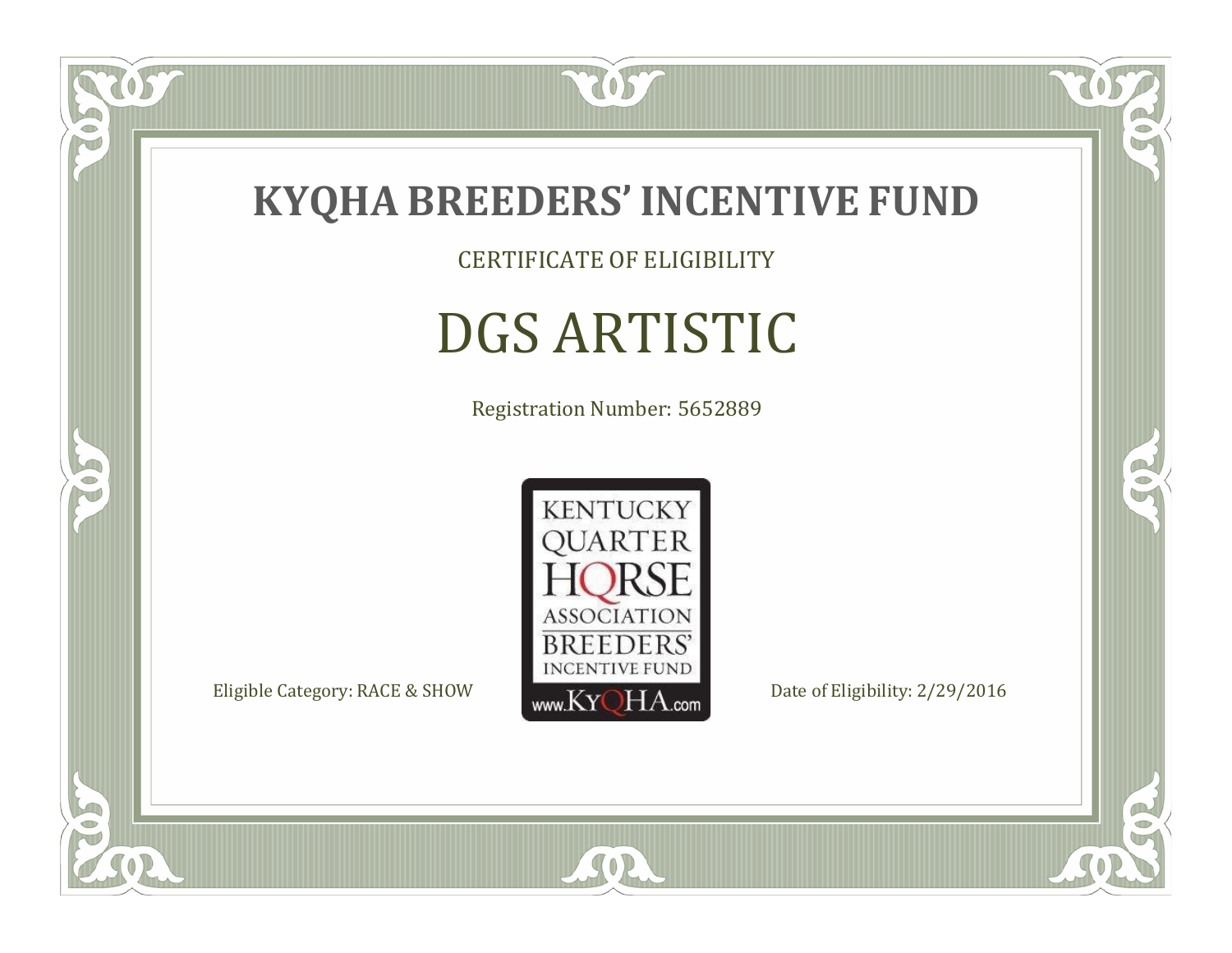

US

 $\bullet$ NU

5

CERTIFICATE OF ELIGIBILITY

# DGS CHIP N GO

Registration Number: 5638374



SOR

CO.

B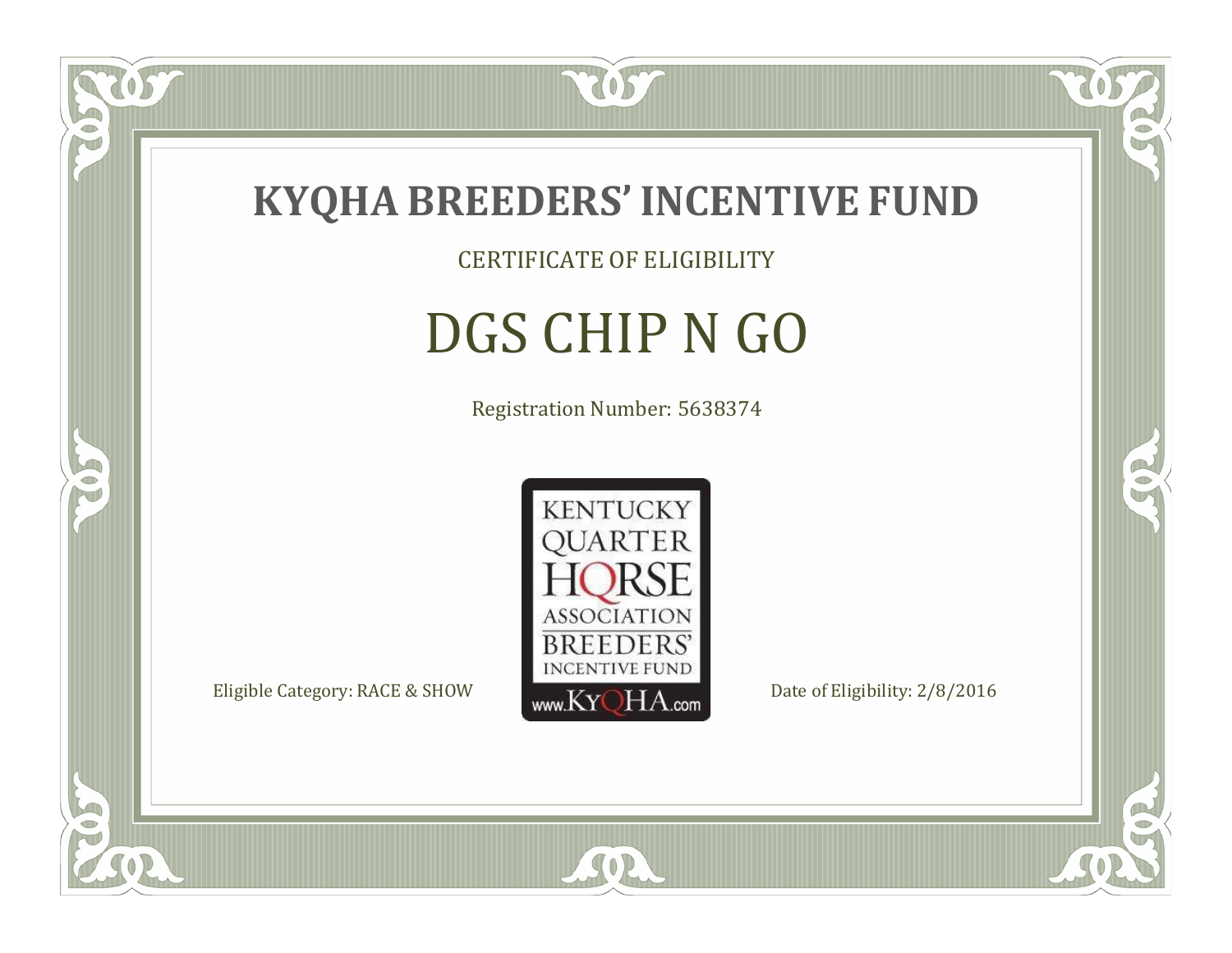

#### CERTIFICATE OF ELIGIBILITY

# DGS COLLECTING TALES

Registration Number: 5577510



 $SO<sub>2</sub>$ 

RO

P.

 $\Box$ N

S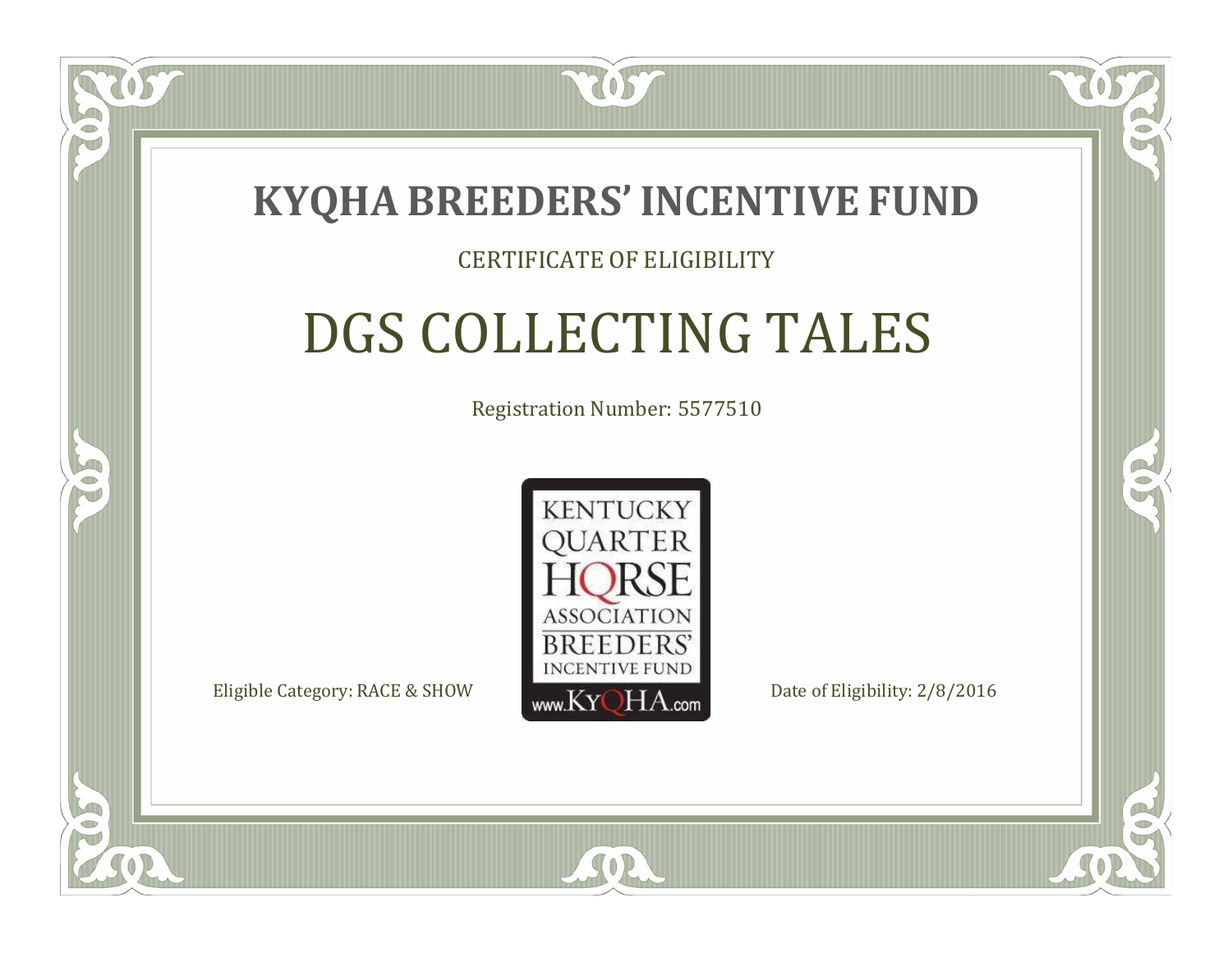

#### CERTIFICATE OF ELIGIBILITY

## DGS DONT IRON ME

Registration Number: X0707523



 $SO2$ 

CO.

B

 $\Box$ N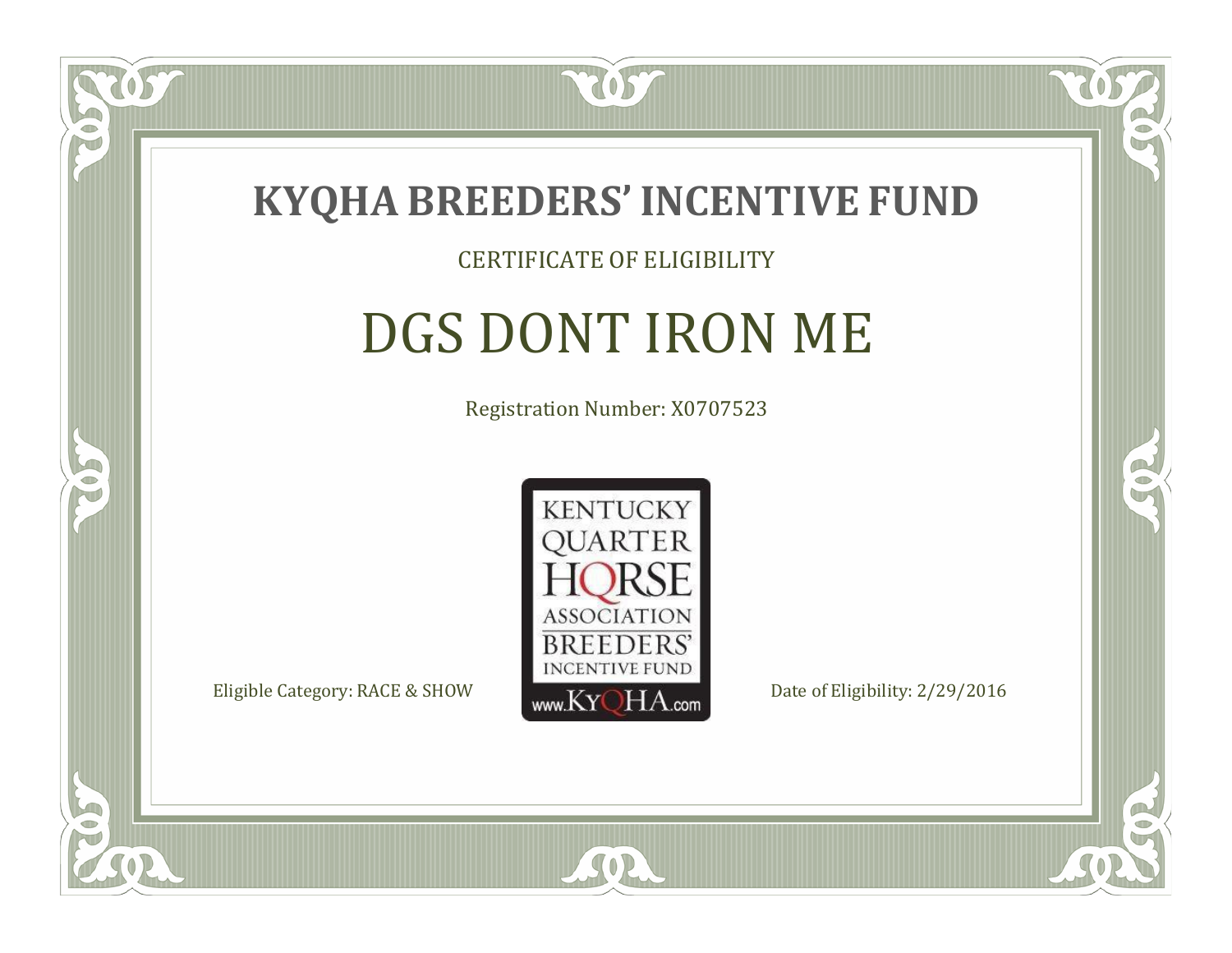

 $\Box$ N

5

#### CERTIFICATE OF ELIGIBILITY

## DGS DONT TELL TALES

Registration Number: X0708528



SOR

RO

CO.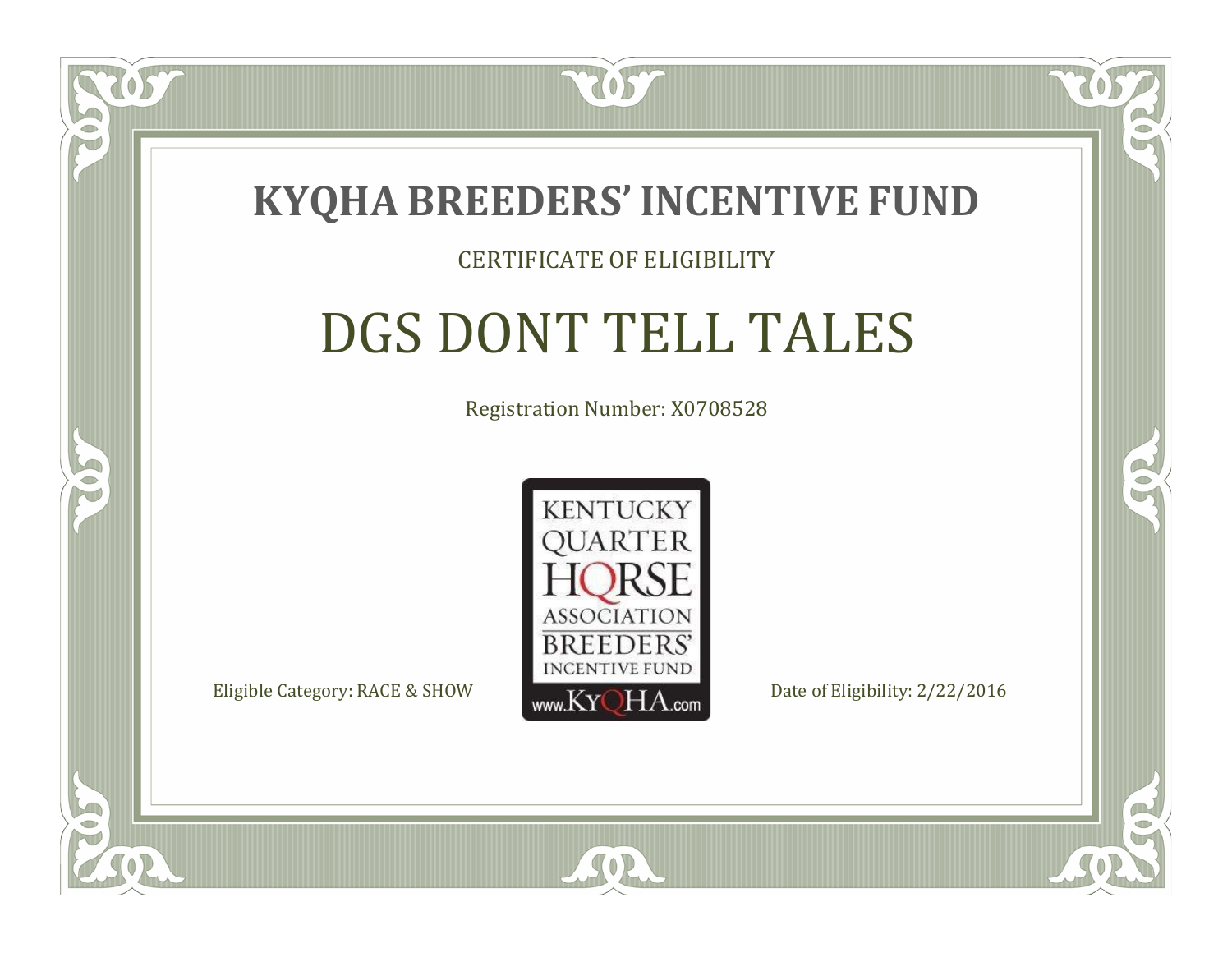

#### CERTIFICATE OF ELIGIBILITY

### DGS DUPLICATED FACTS

Registration Number: X0716359



SOR

RO

P.

 $\Box$ N

S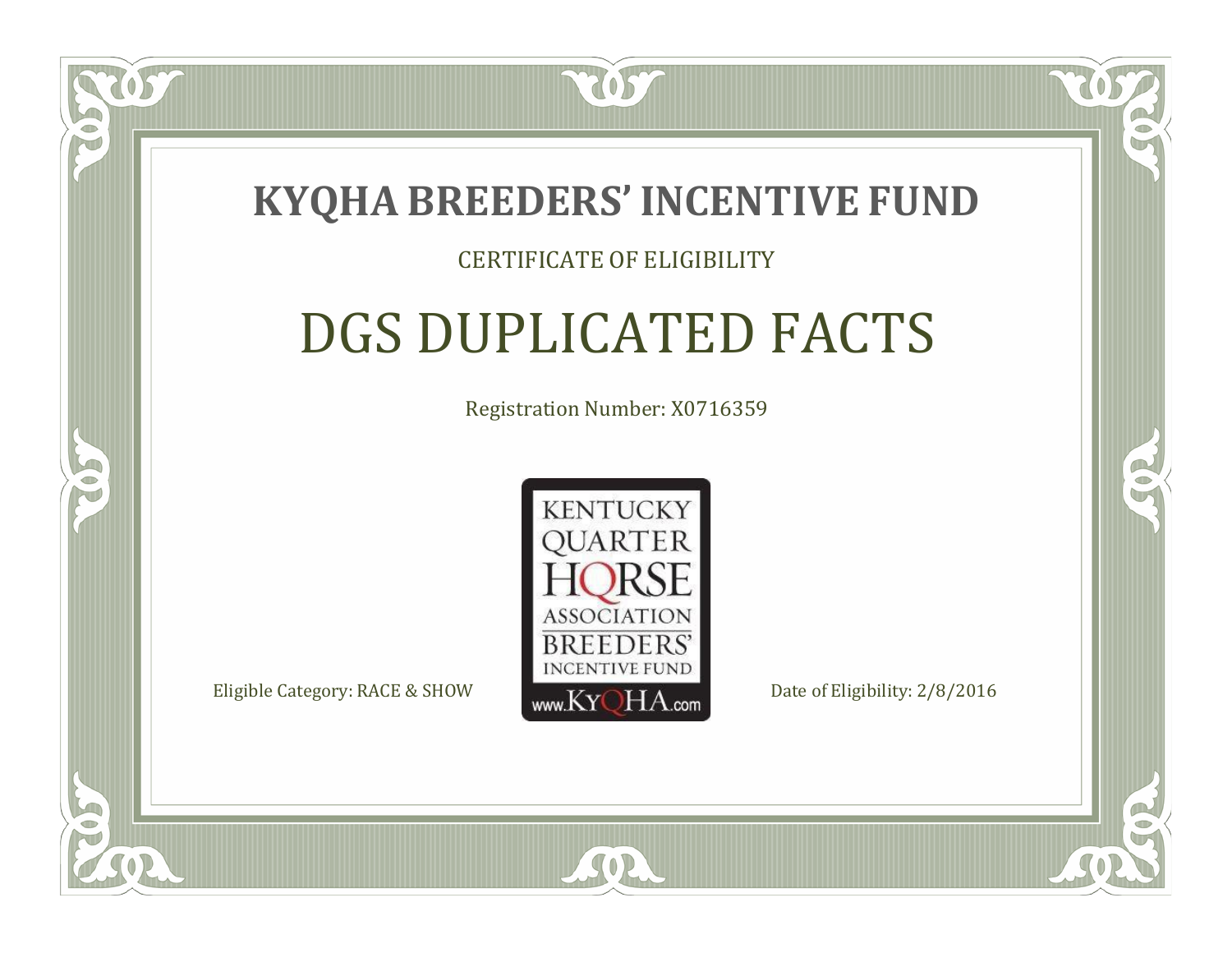### **KYQHA BREEDERS'INCENTIVE FUND**

7057

 $\Box$ N

S

#### CERTIFICATE OF ELIGIBILITY

### DGS GIMME MORE TALES

Registration Number: 5533121



SOR

RO

P.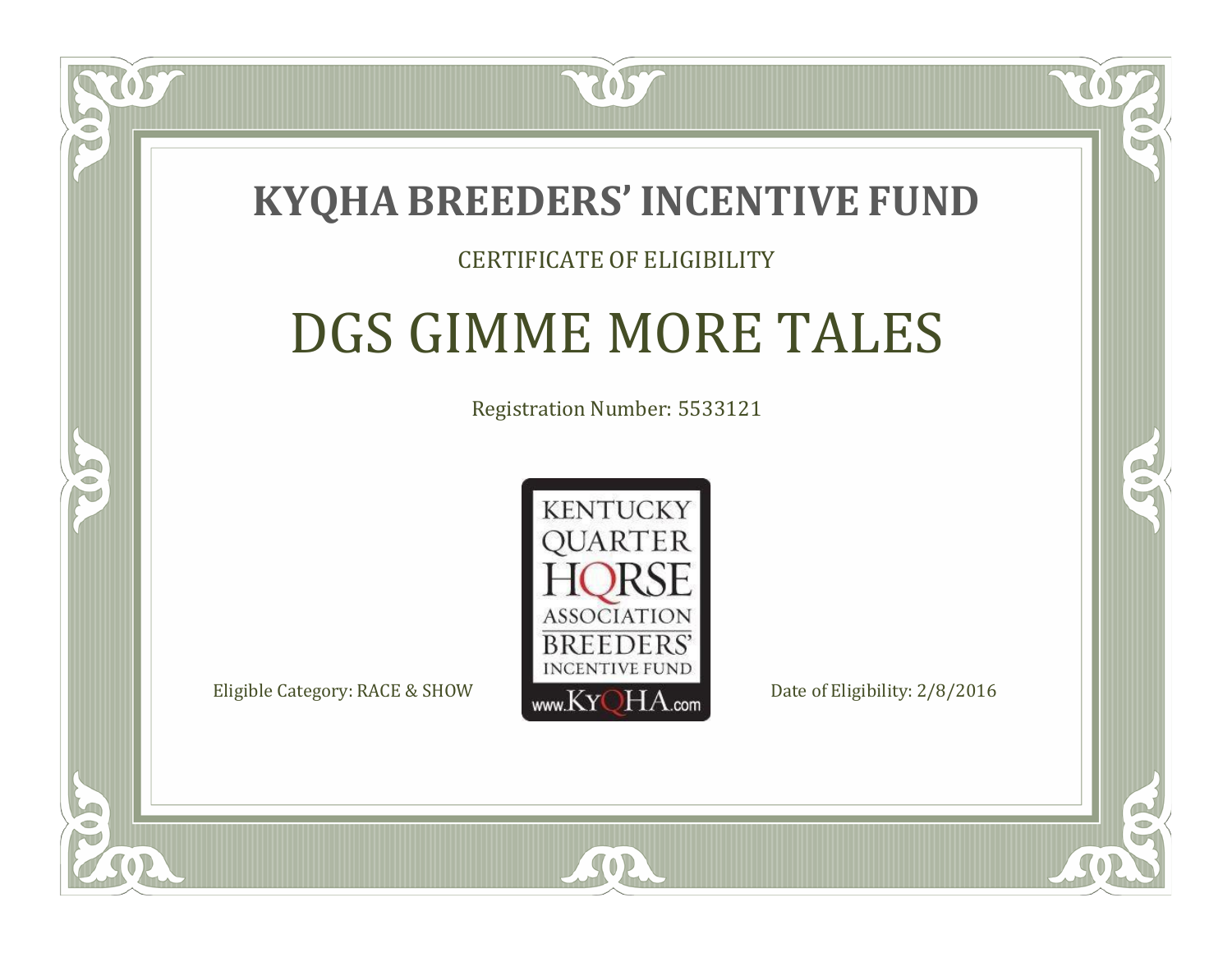

#### CERTIFICATE OF ELIGIBILITY

# DGS HOT HOT HOT IRON

Registration Number: 5700651



RO

P.

 $\Box$ T

S

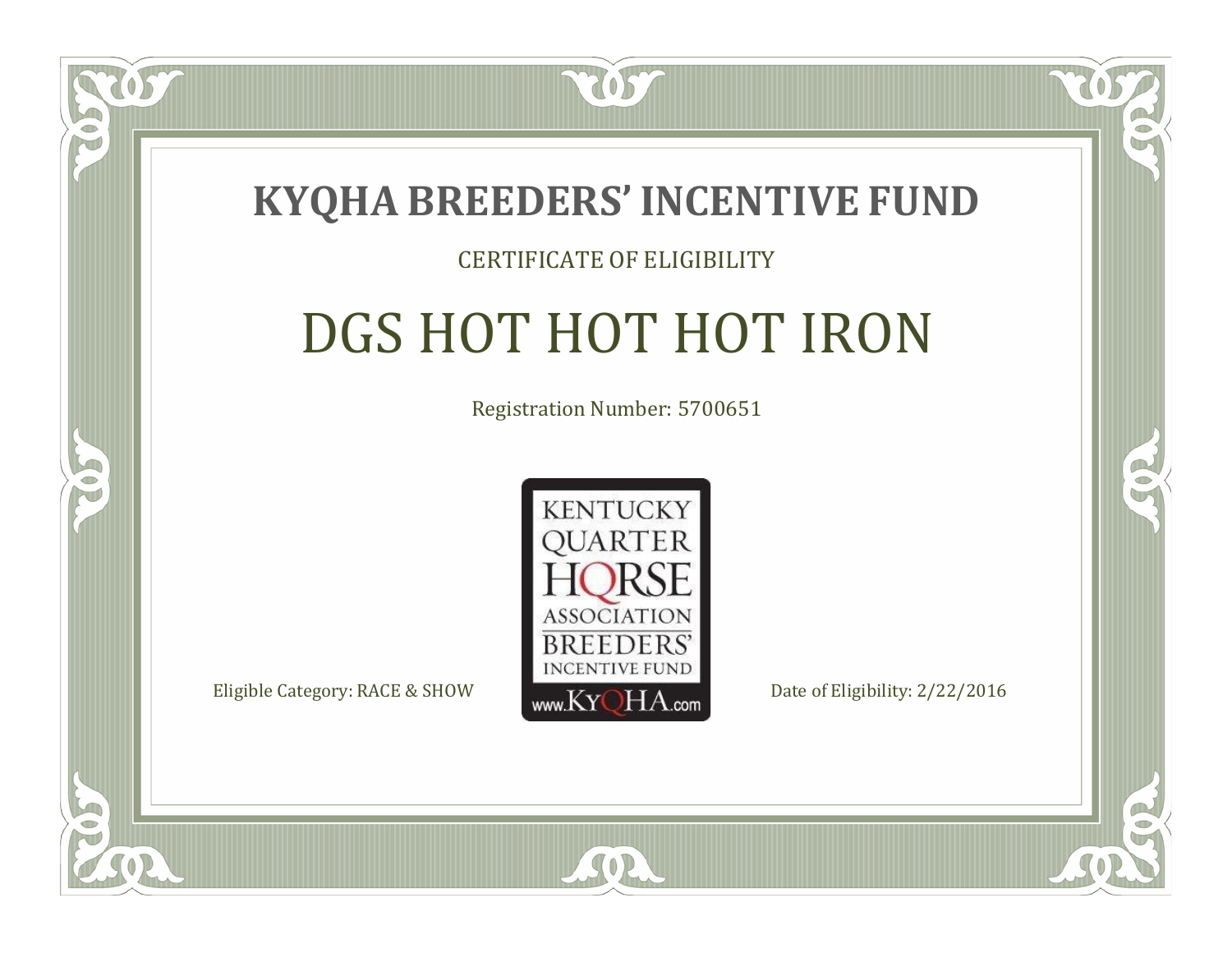

#### CERTIFICATE OF ELIGIBILITY

### DGS IN DEE DECKS

Registration Number: X0707570



SOR

RO

B

 $\Box$ N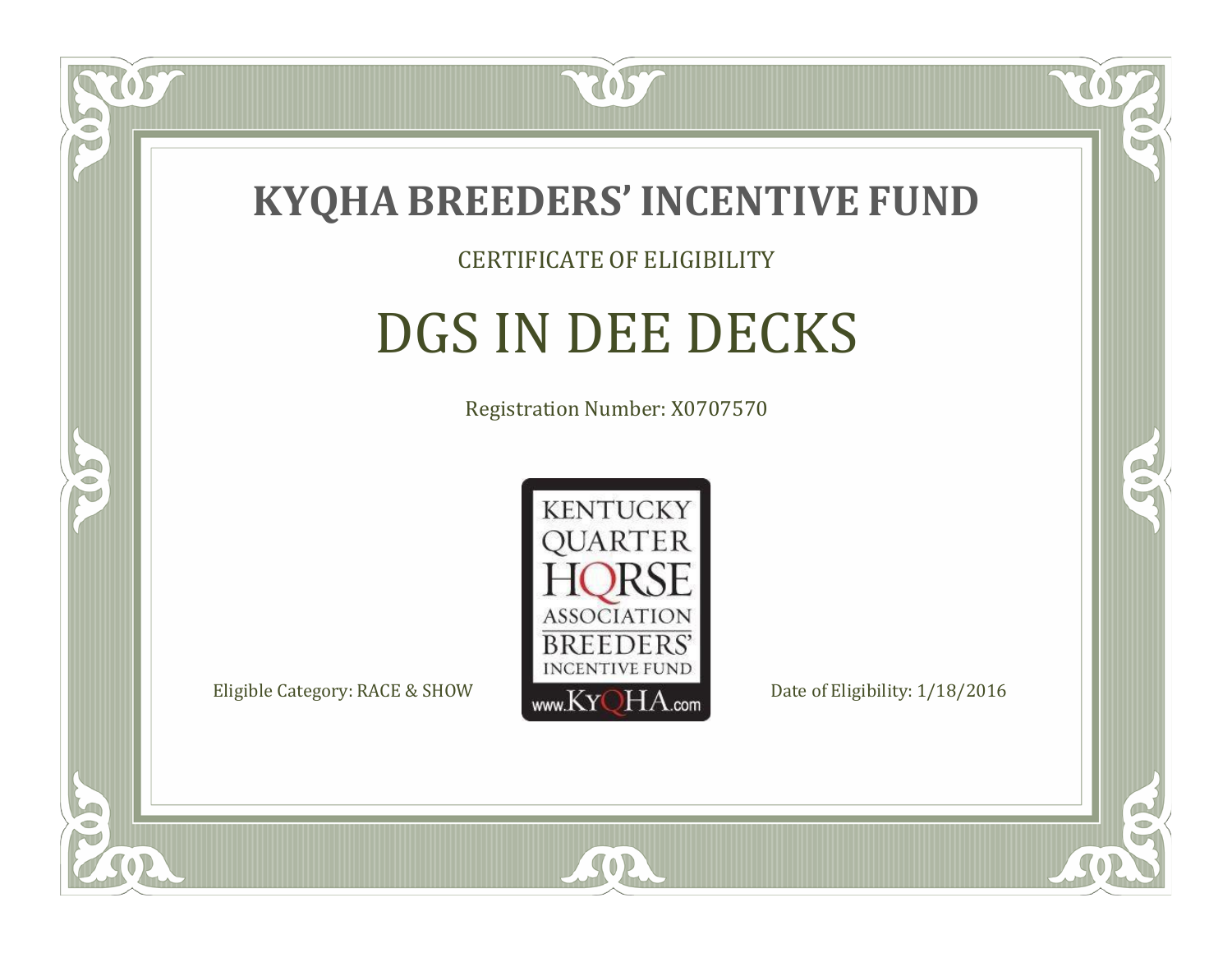

 $\Box$ NU

5

#### CERTIFICATE OF ELIGIBILITY

# DGS INDUPLICATE

Registration Number: X0715364



SOR

RO

B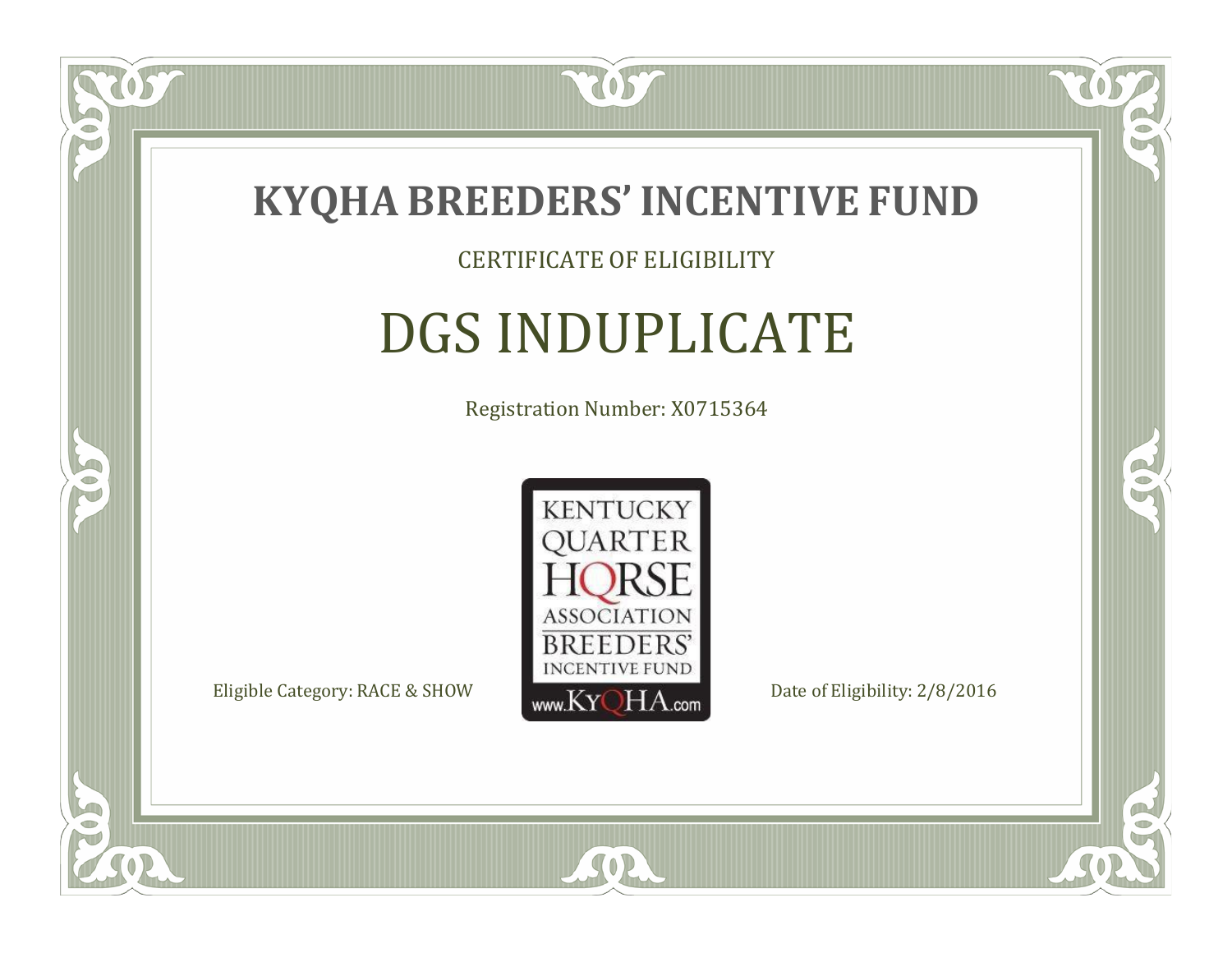

#### CERTIFICATE OF ELIGIBILITY

## DGS INDYAN CHARLIE

Registration Number: 5519929



SOR

CO.

B

 $\blacksquare$ N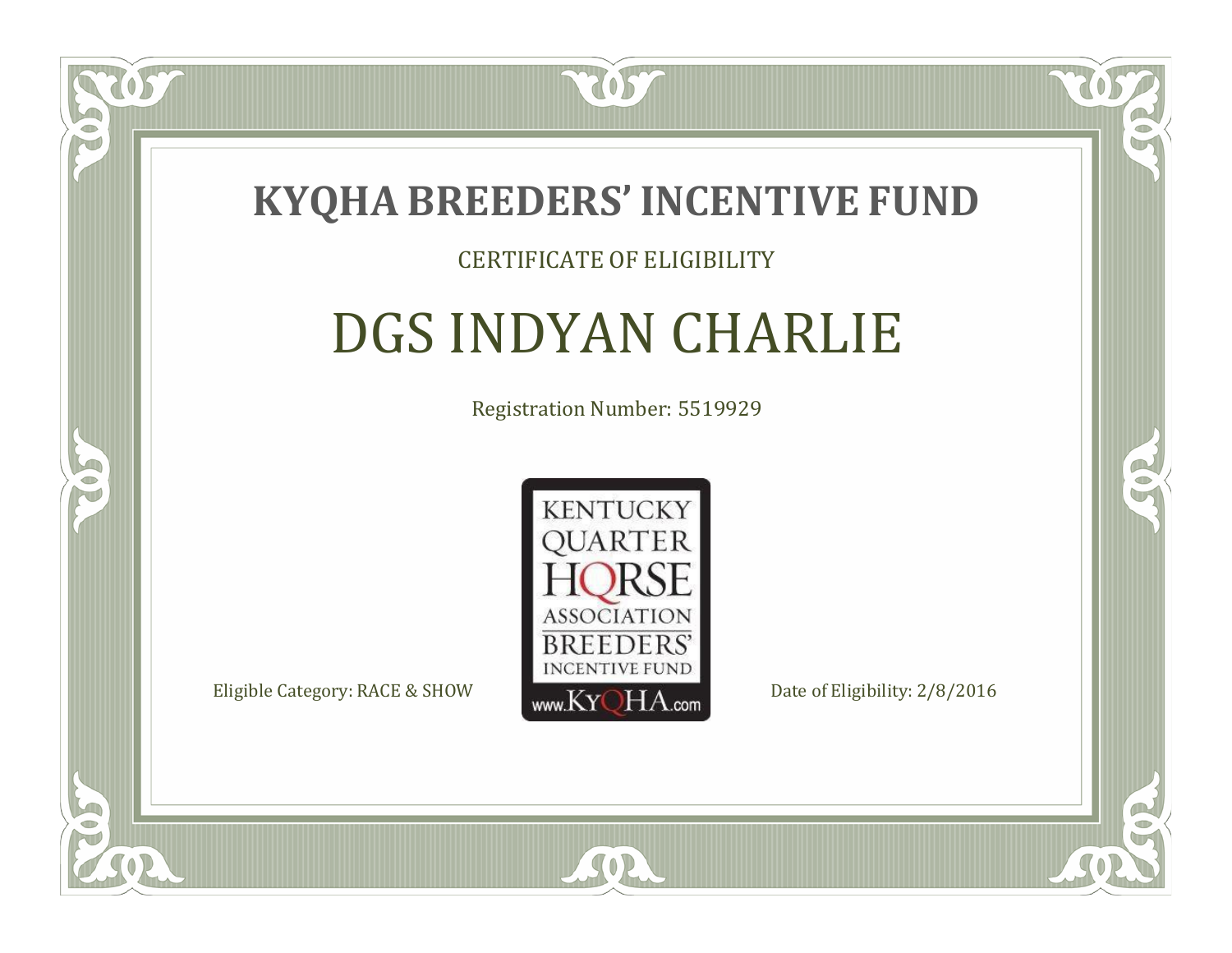

#### CERTIFICATE OF ELIGIBILITY

### DGS INDYANNA JONES

Registration Number: X0707642



SOR

CO.

A.

 $\Box$ N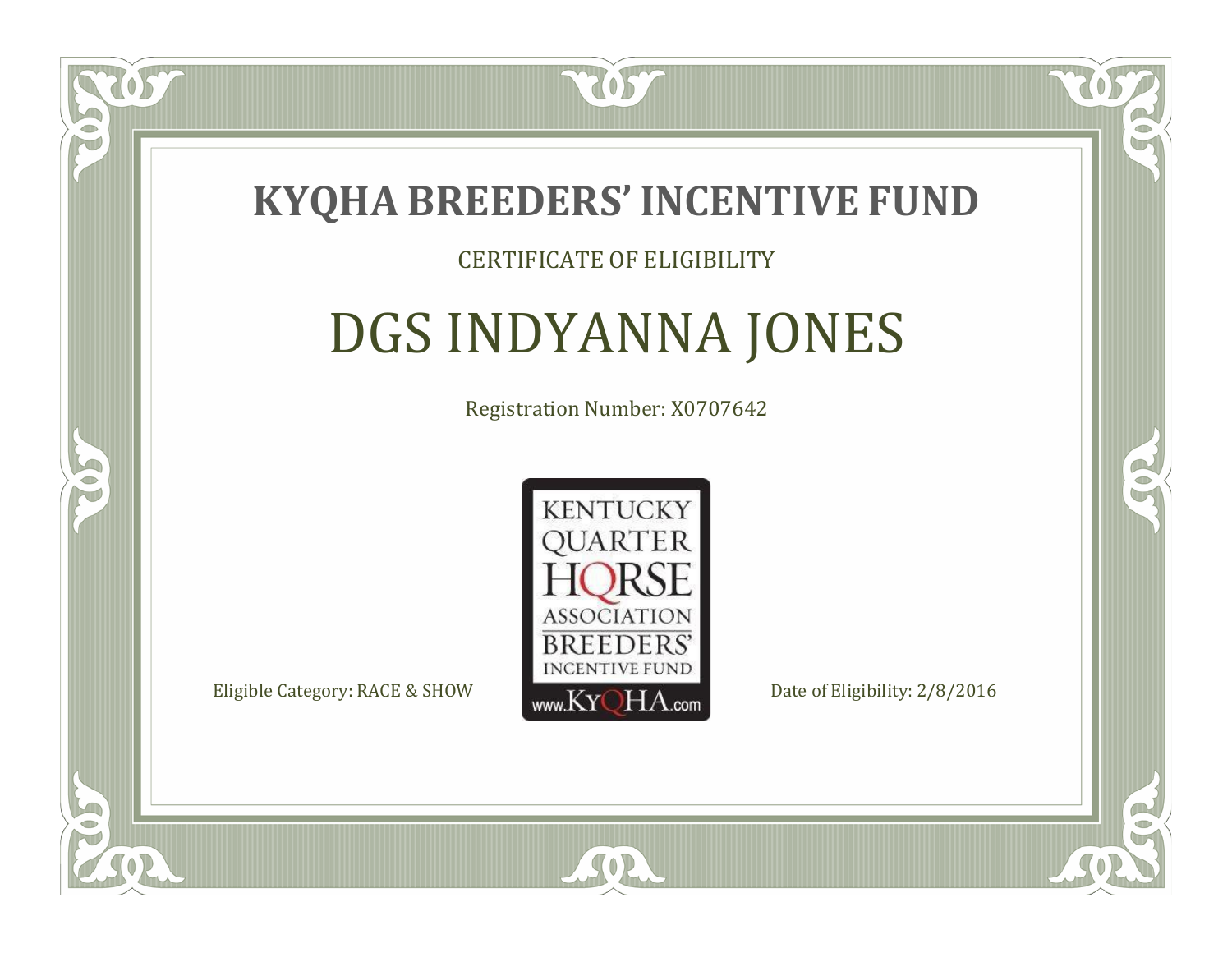

#### CERTIFICATE OF ELIGIBILITY

## DGS INDYANTIME

Registration Number: X0716916



SOR

CO.

 $\rightarrow$ 

057

 $\Box$ NU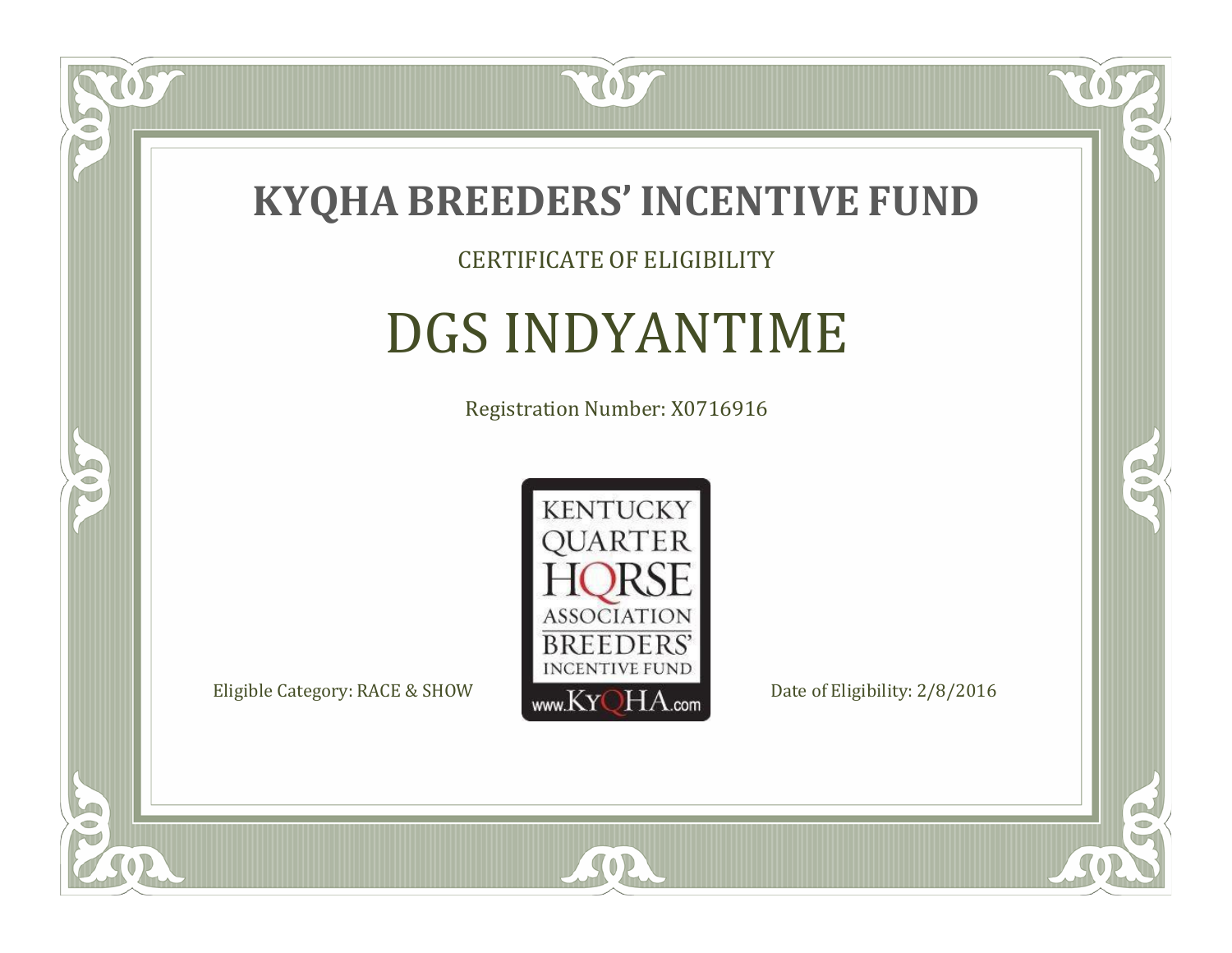

#### CERTIFICATE OF ELIGIBILITY

### DGS INDYEXCLUSIVE

Registration Number: X0707571



CO.

B



 $\blacksquare$ N

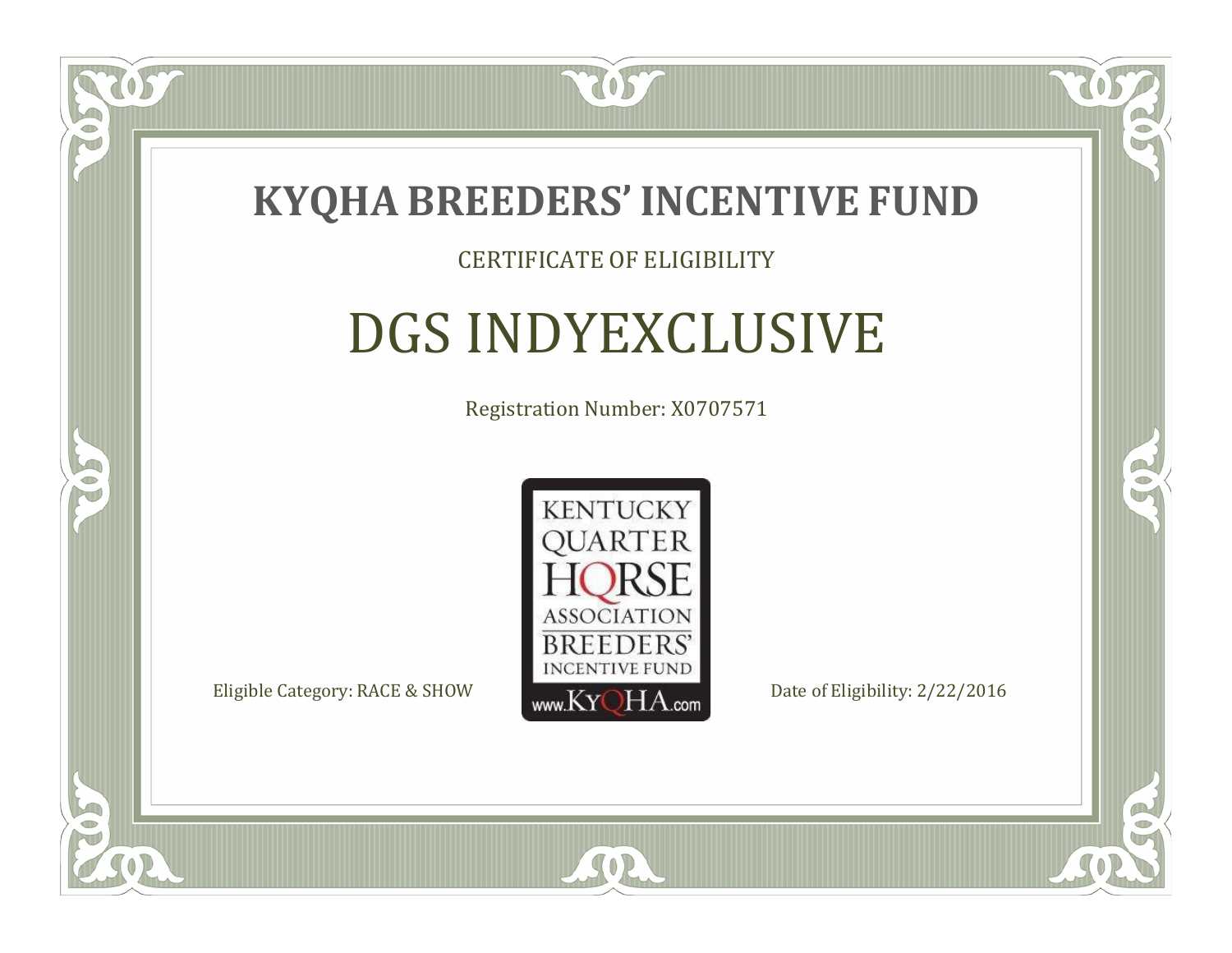

CERTIFICATE OF ELIGIBILITY

# DGS INDYFINITY

Registration Number: X0684970



SOR

CO.

 $\rightarrow$ 

US

 $\bullet$ NU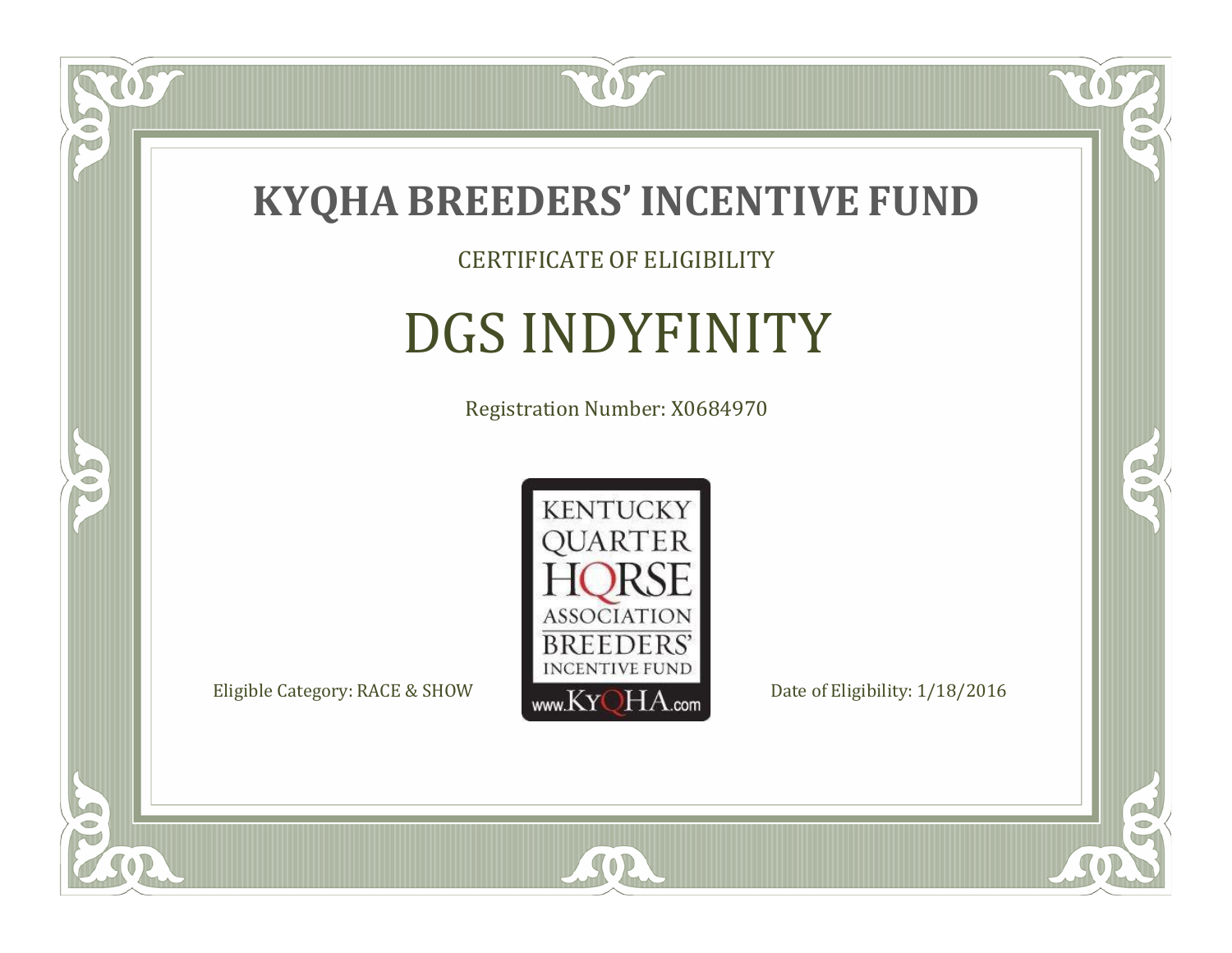

CERTIFICATE OF ELIGIBILITY

# DGS INDYGIZED

Registration Number: X0716361



SOR

CO.

 $\rightarrow$ 

 $\delta S$ 

 $\Box$ NU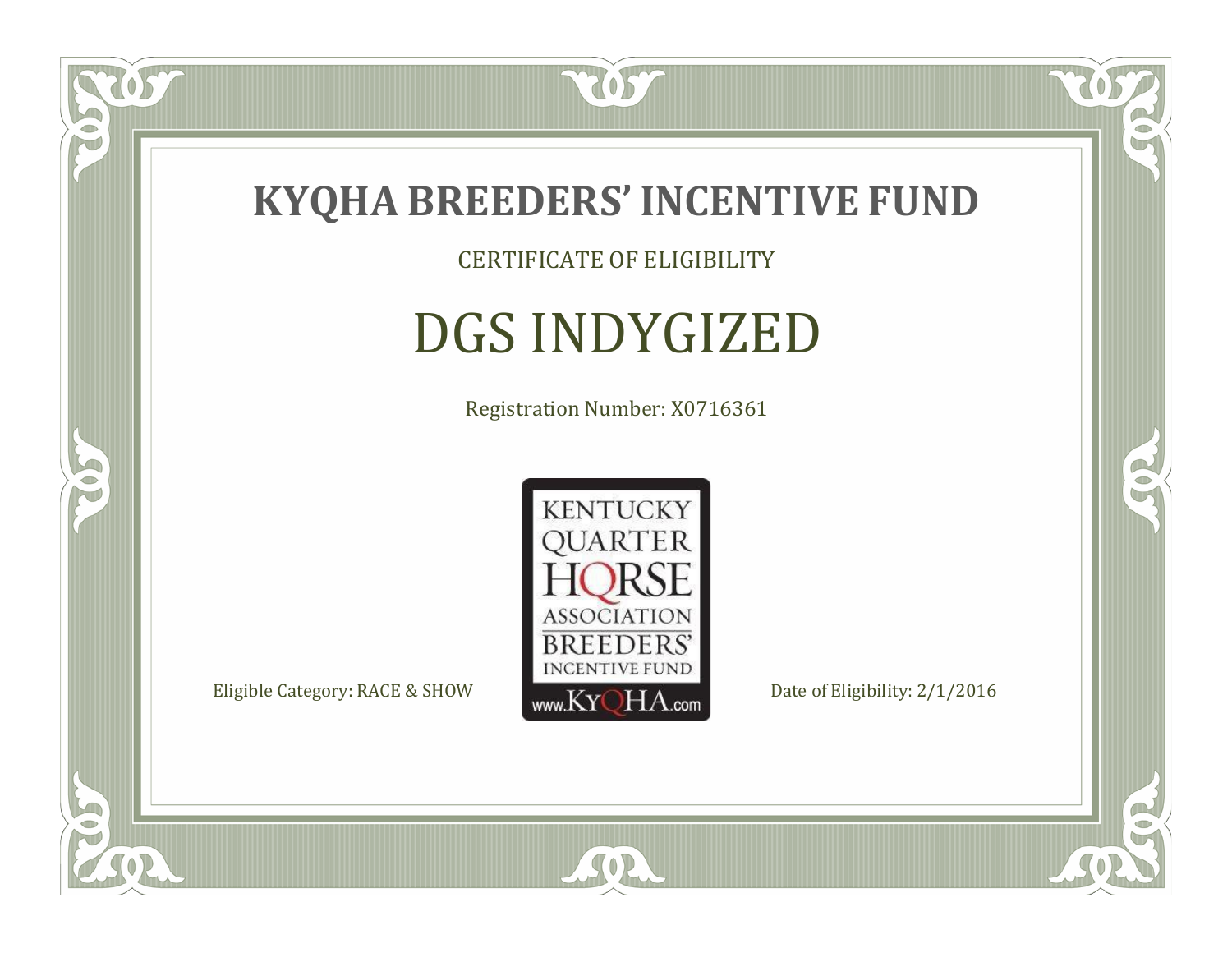

CERTIFICATE OF ELIGIBILITY

# DGS INTRINSIC

Registration Number: 5628543



SOR

CO.

 $\rightarrow$ 

 $\delta S$ 

 $\bullet$ NU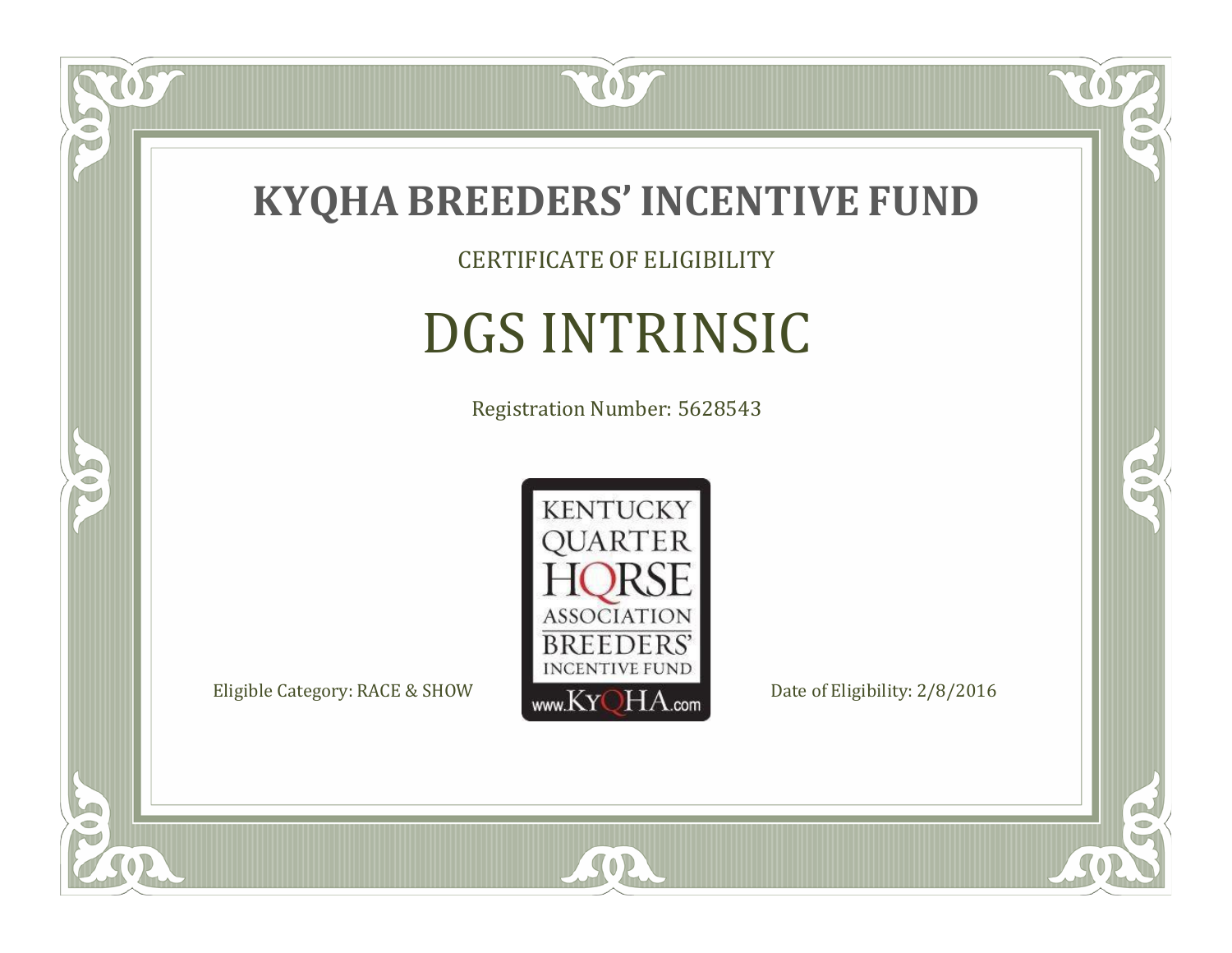

CERTIFICATE OF ELIGIBILITY

# DGS IRON RELIC

Registration Number: 5520707



SOR

CO.

OR.

 $\delta S$ 

 $\Box$ NU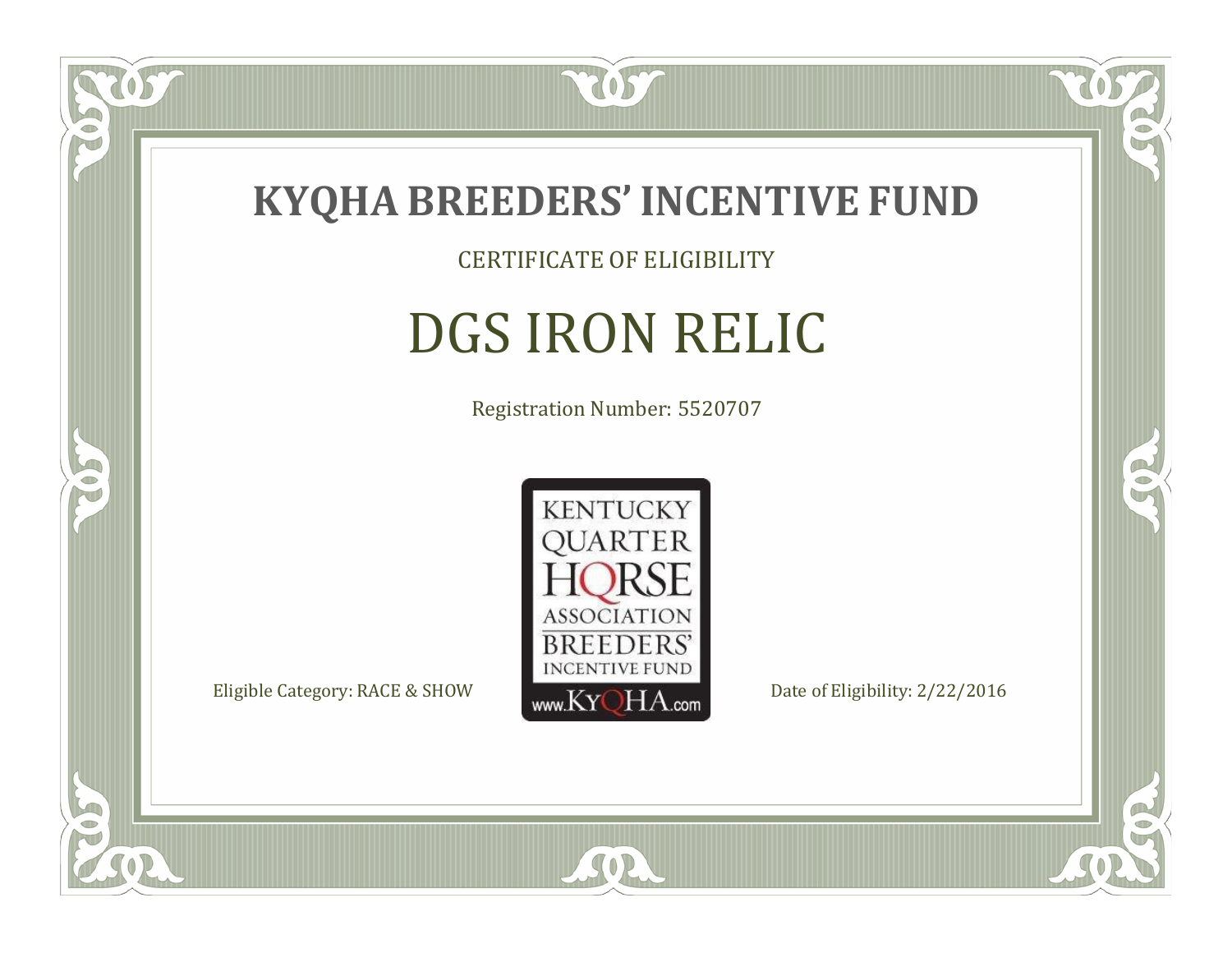

#### CERTIFICATE OF ELIGIBILITY

# DGS IRON TO IRON

Registration Number: X0716068



SOR

RO

P.

 $\Box$ N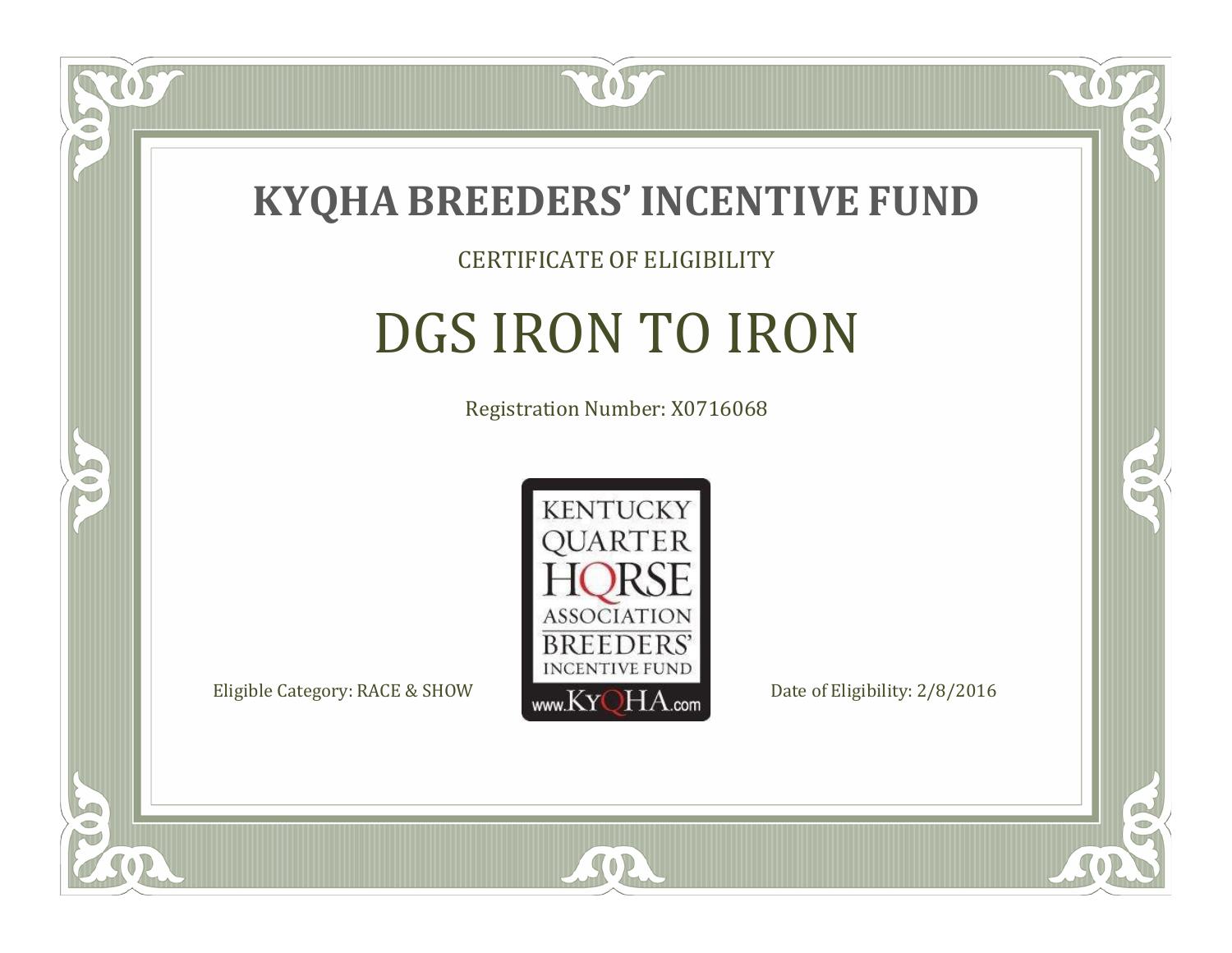

 $\overline{OS}$ 

 $\Box$ NU

5

#### CERTIFICATE OF ELIGIBILITY

# DGS IRONDYZED

Registration Number: 5669417



SOR

CO.

 $\rightarrow$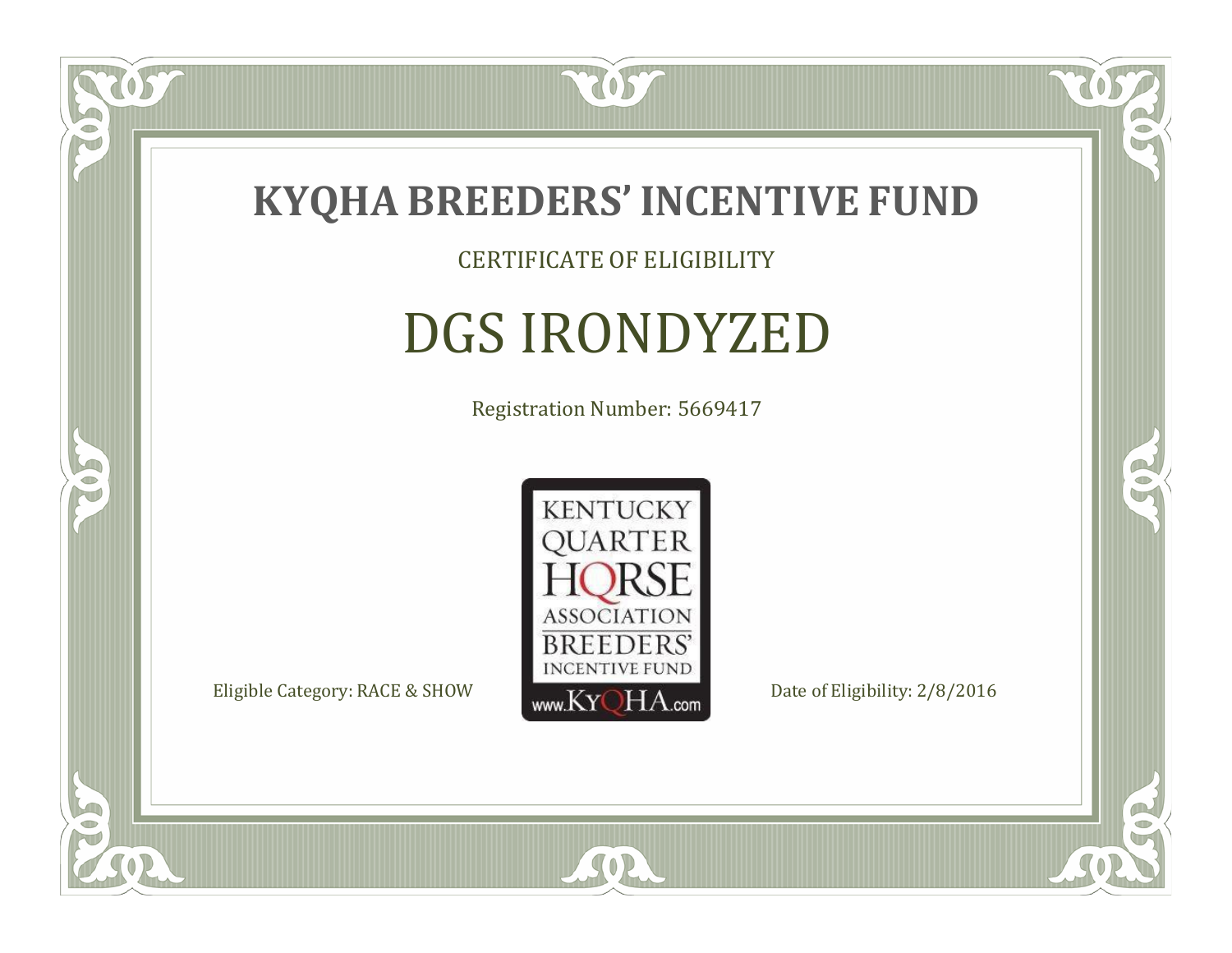

#### CERTIFICATE OF ELIGIBILITY

# DGS JUSTTELLINTALES

Registration Number: X0719783



SOR

 $\mathbb{R}$ 

CO.

 $\Box$ N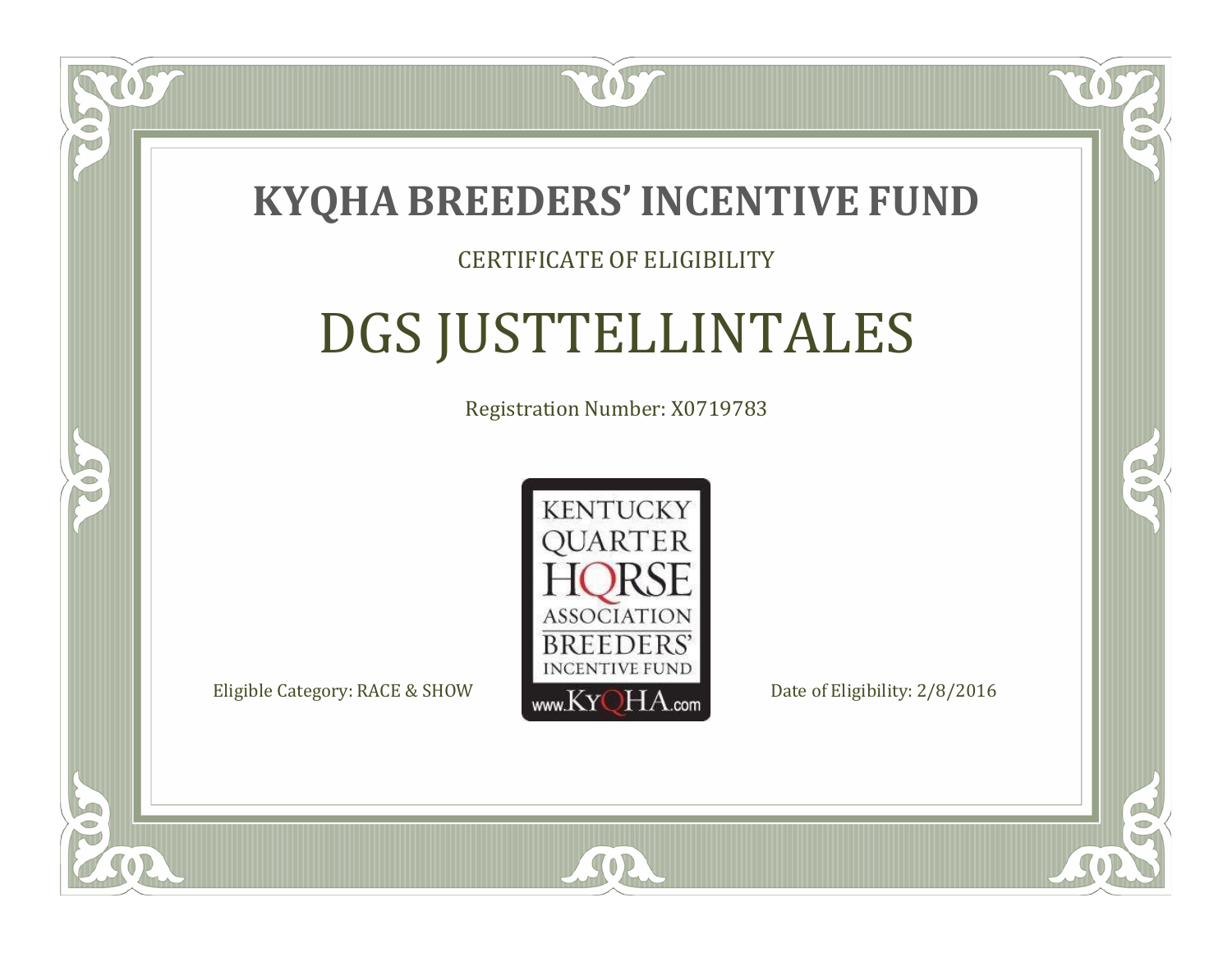

 $\delta S$ 

 $\Box$ NU

5

CERTIFICATE OF ELIGIBILITY

# DGS LEXINGTON

Registration Number: X0720590



SOR

CO.

 $\rightarrow$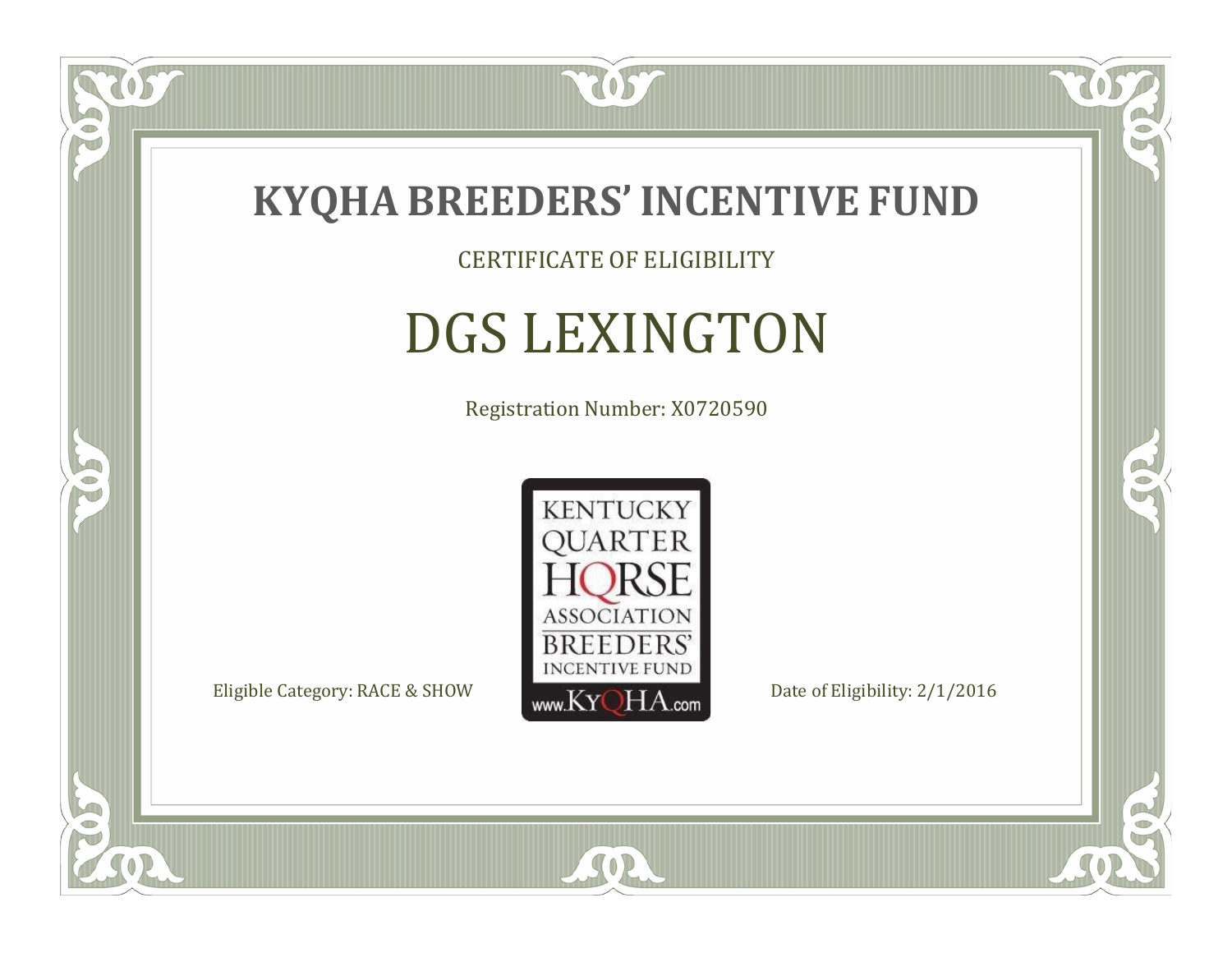

### CERTIFICATE OF ELIGIBILITY

# DGS PONY TALES

Registration Number: 5533120



SOR

CO.

 $\rightarrow$ 

 $\delta S$ 

 $\Box$ NU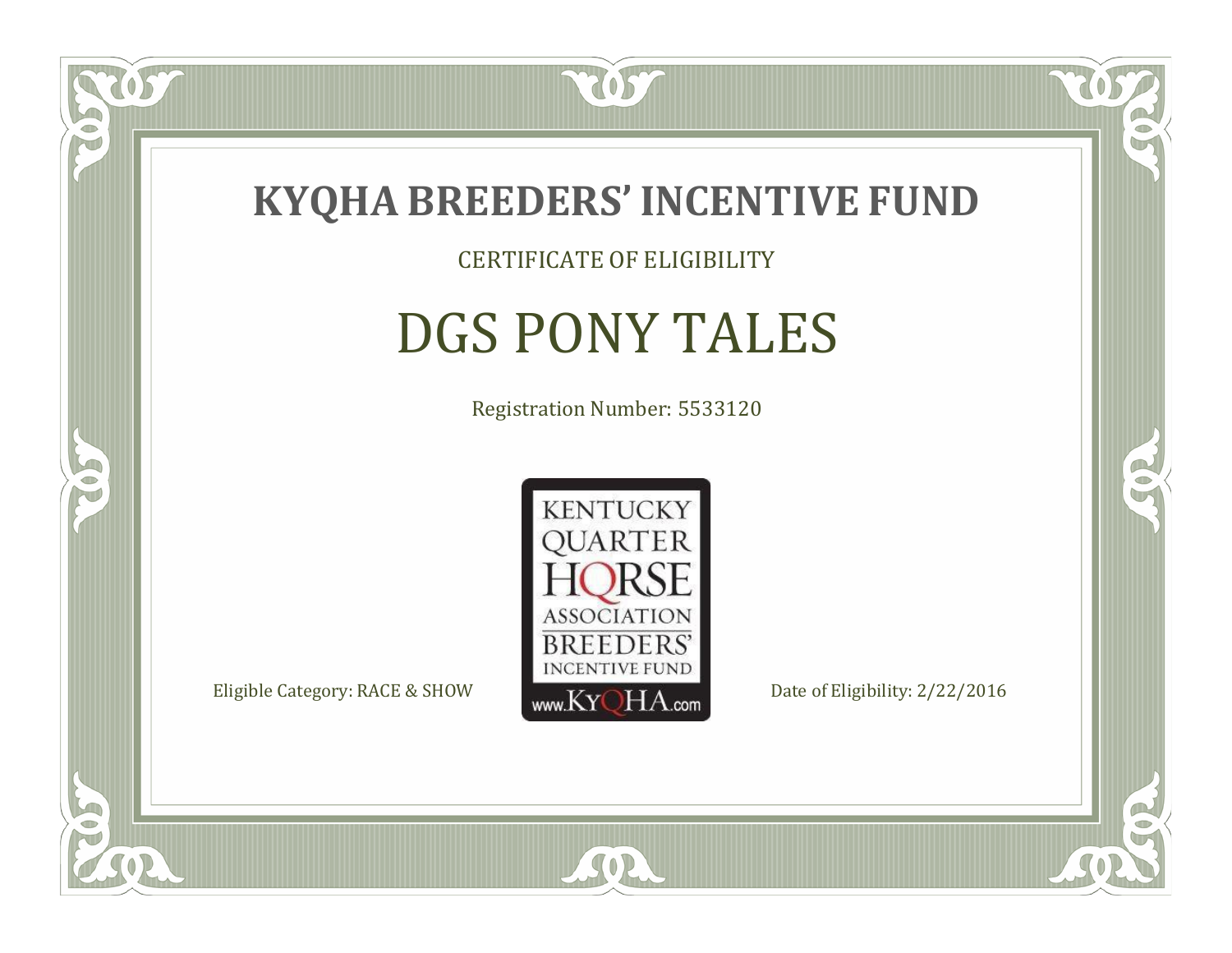

#### CERTIFICATE OF ELIGIBILITY

### DGS TELL ME TALES

Registration Number: X0708754



SOR

RO

B

 $\Box$ N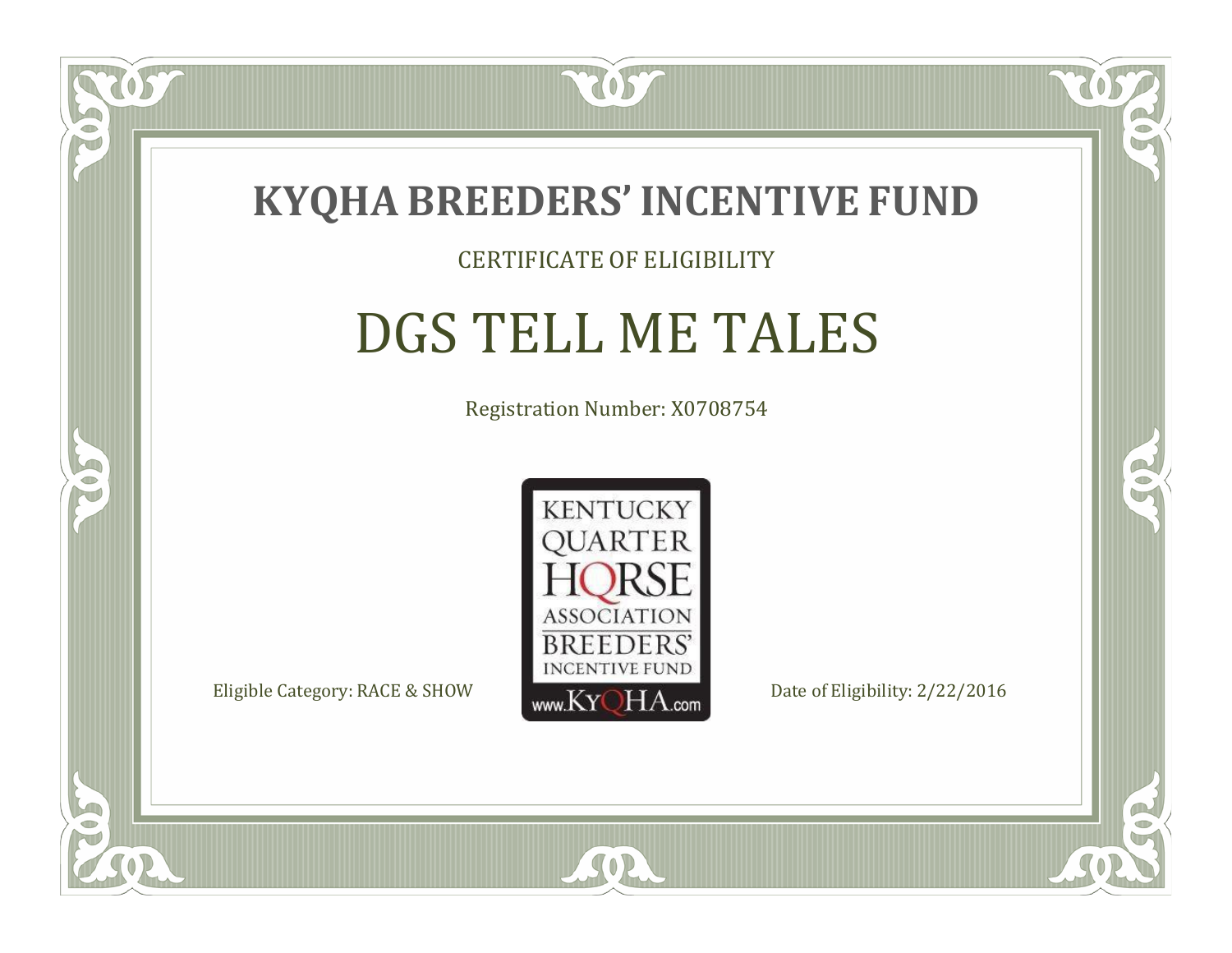

#### CERTIFICATE OF ELIGIBILITY

### DGS THE INDYGIZER

Registration Number: 5569598



 $SO2$ 

CO.

B

 $\Box$ N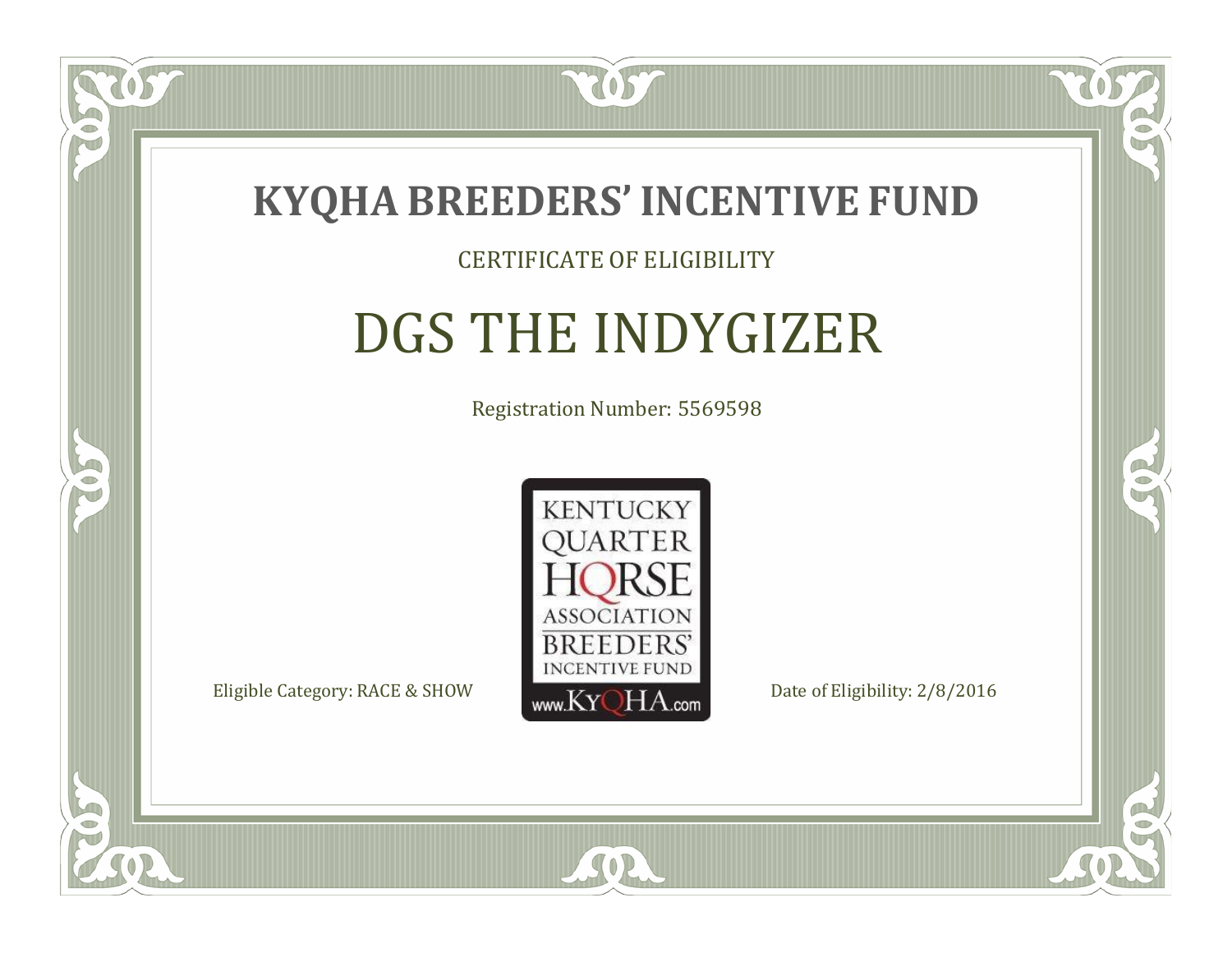

CERTIFICATE OF ELIGIBILITY

# DGS VESTAMATIC

Registration Number: X0707545



SOR

CO.

 $\rightarrow$ 

 $\Box$ NU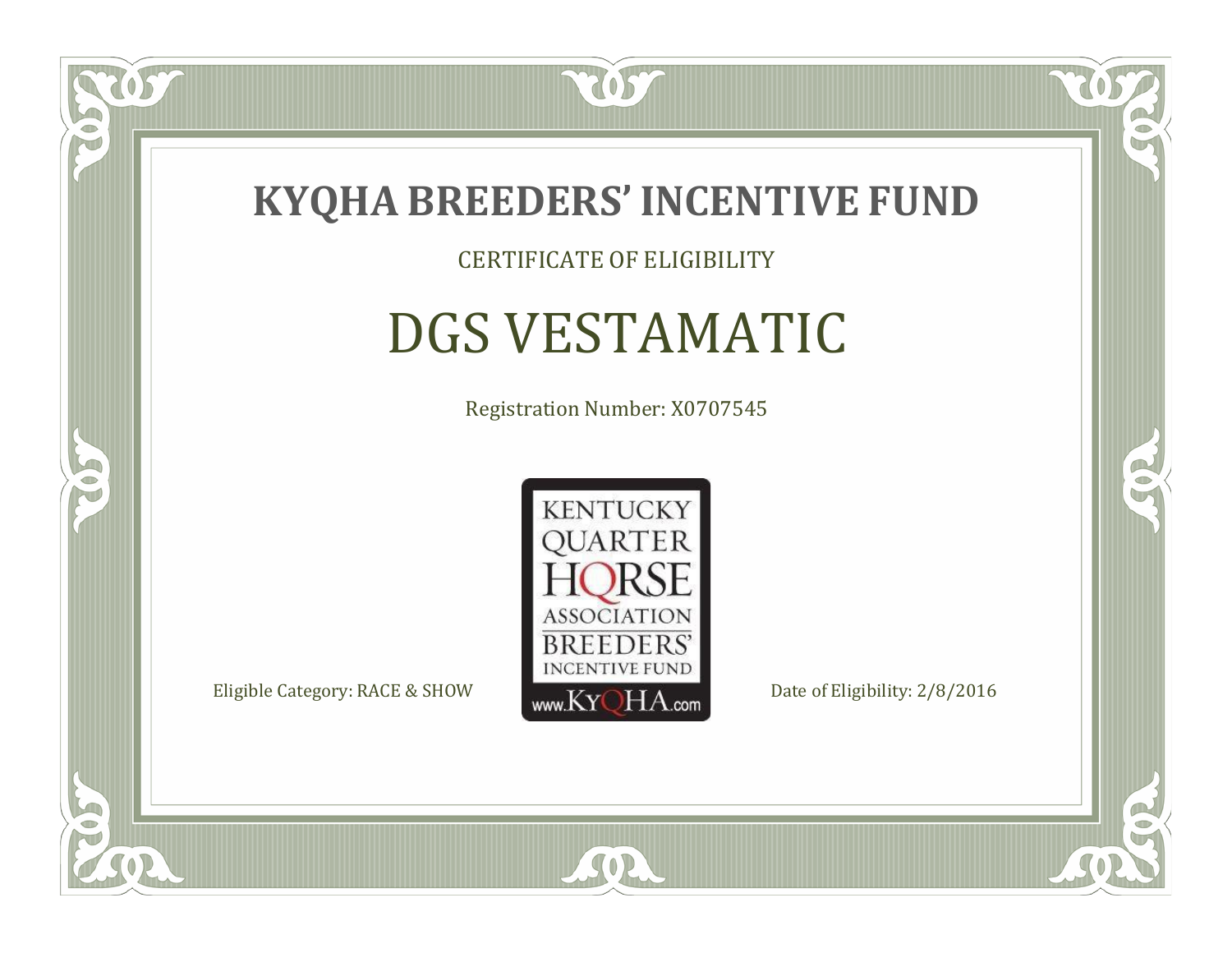

CERTIFICATE OF ELIGIBILITY

# DGS VINTAGE

Registration Number: 5951666



SOR

 $\mathbb{R}$ 

 $\rightarrow$ 

057

 $\bullet$ N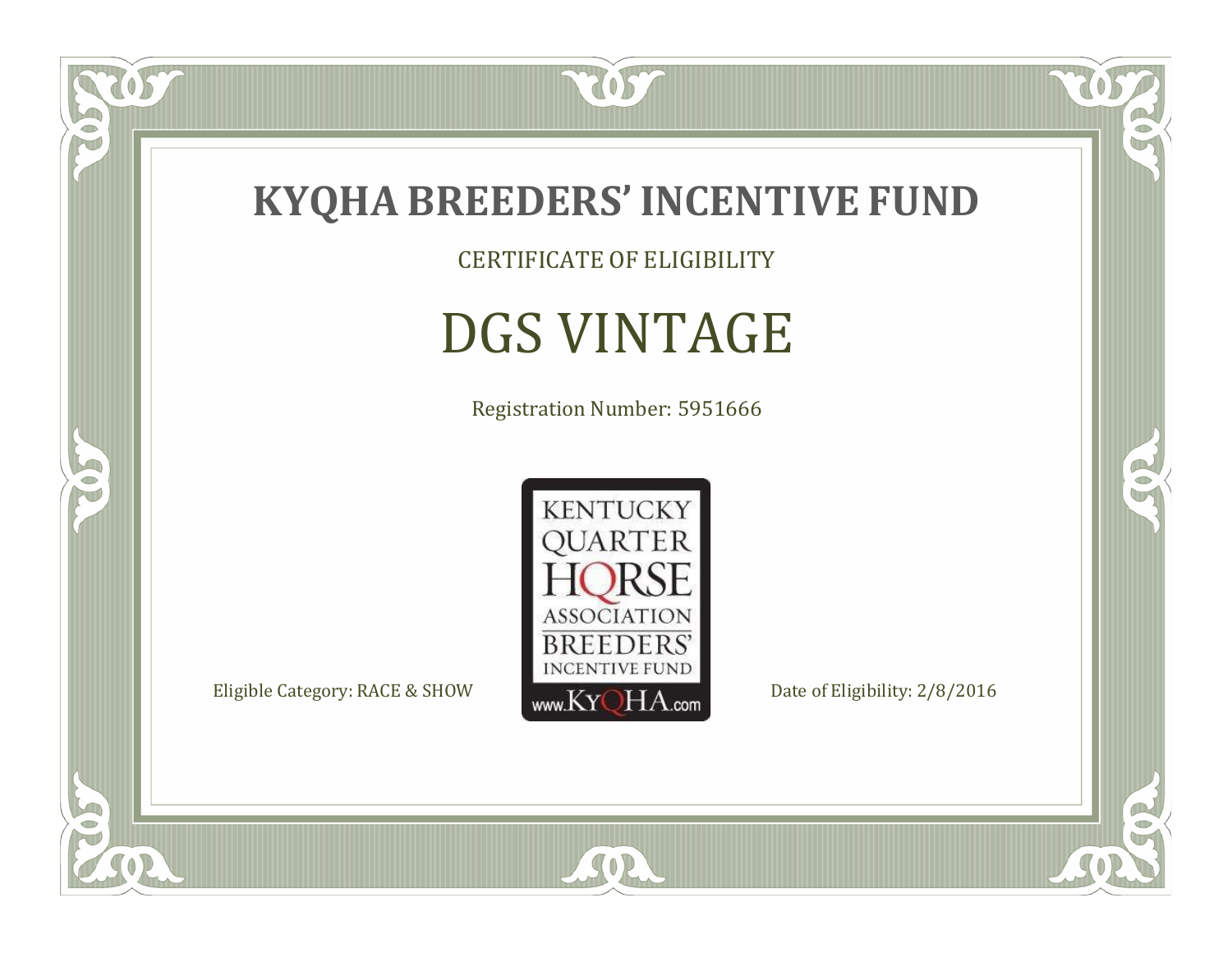

### **KYQHA BREEDERS'INCENTIVE FUND**

CERTIFICATE OF ELIGIBILITY

# DHF LOADED WINCHESTER



SOR

Eligible Category: RACE & SHOW Date of Eligibility: 2/22/2016

 $\overline{OS}$ 

 $\bullet$ NU

5

Œ

 $\mathbb{R}$ 

B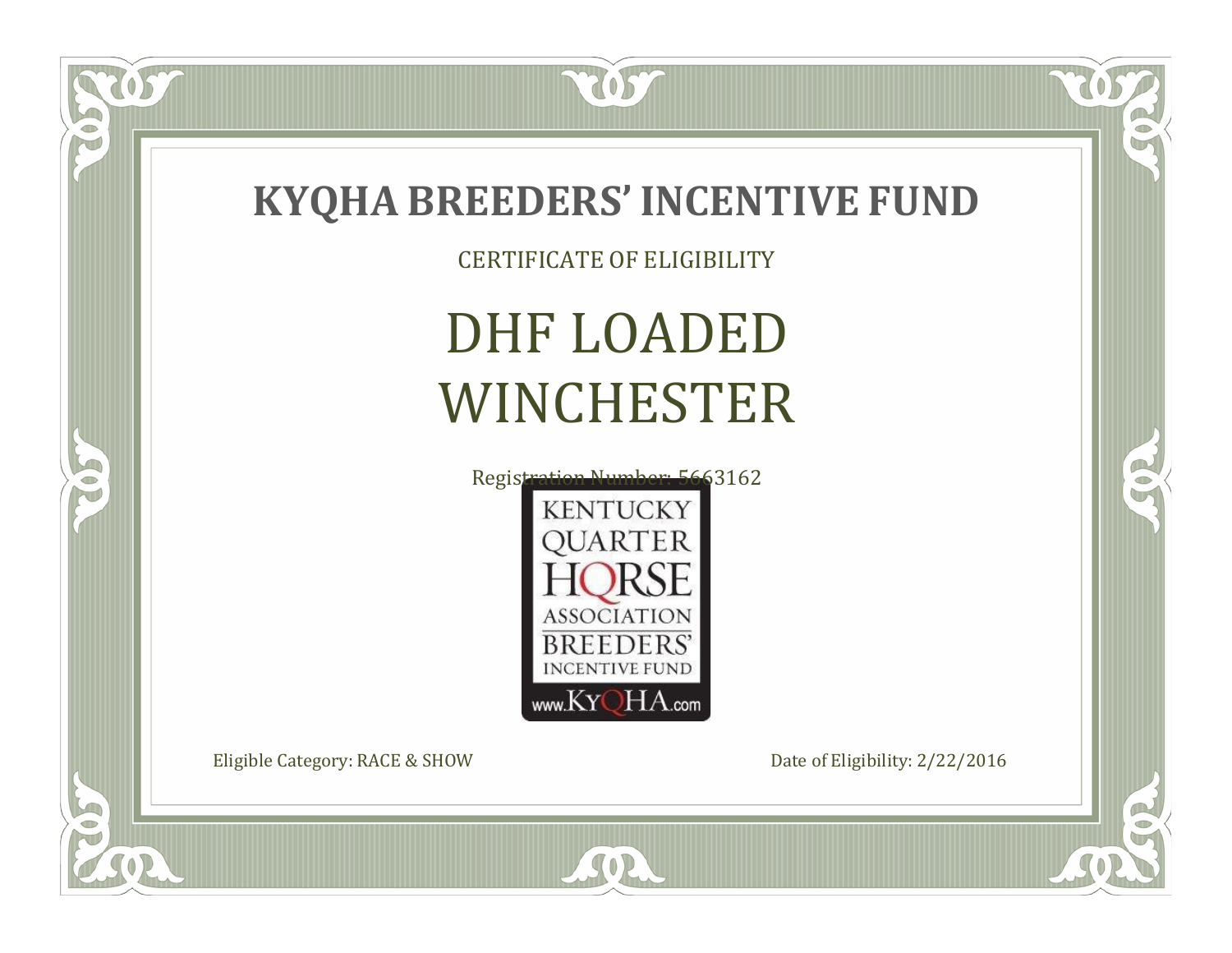

CERTIFICATE OF ELIGIBILITY

# DICEY DREAM

Registration Number: 5687594



SOR

 $\mathbb{R}$ 

 $\mathbb{R}^2$ 

 $\overline{OS}$ 

 $\bullet$ N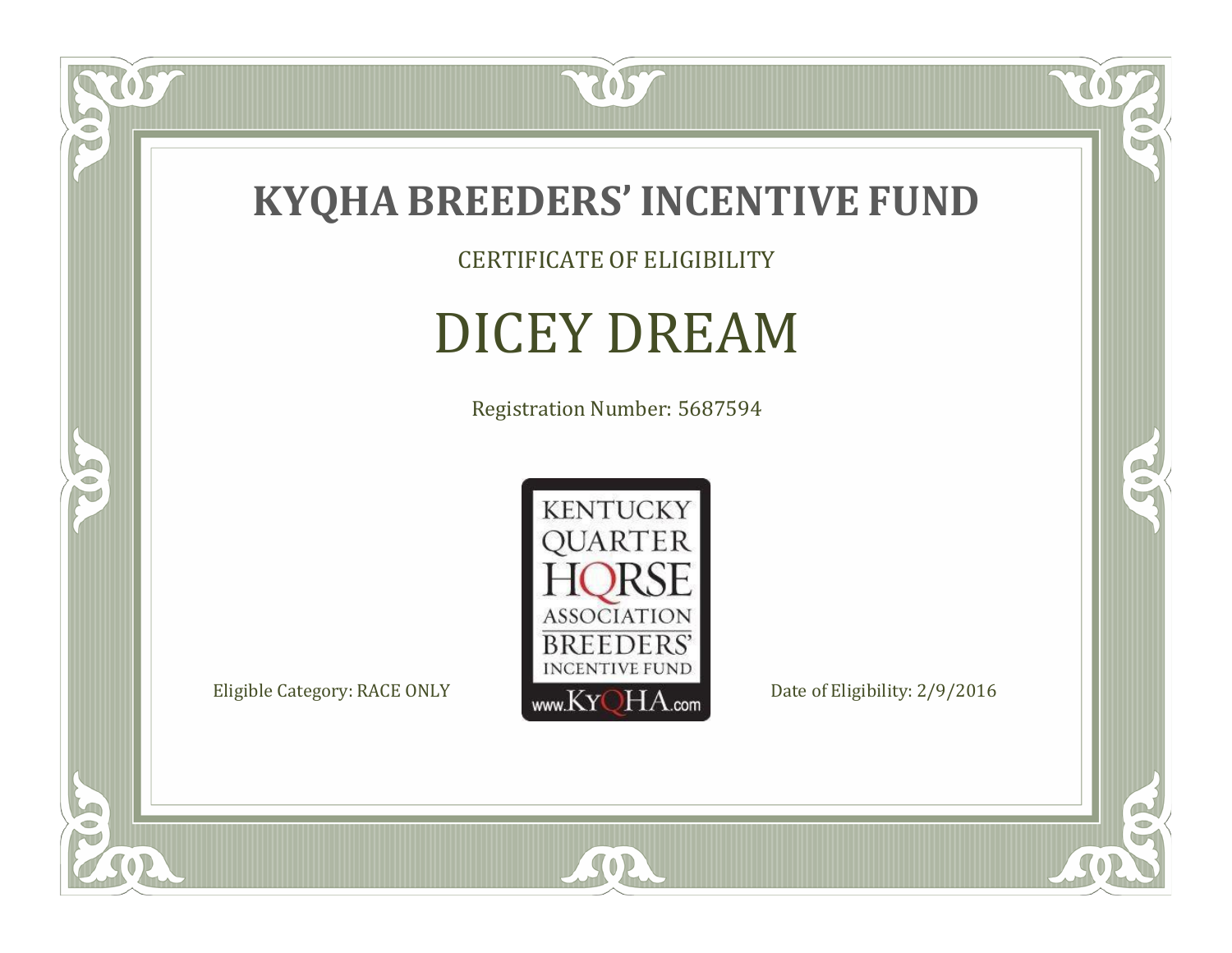

#### CERTIFICATE OF ELIGIBILITY

# DIS CHICKS ON FIRE

Registration Number: X0723688



SOR

RO

B

 $\Box$ N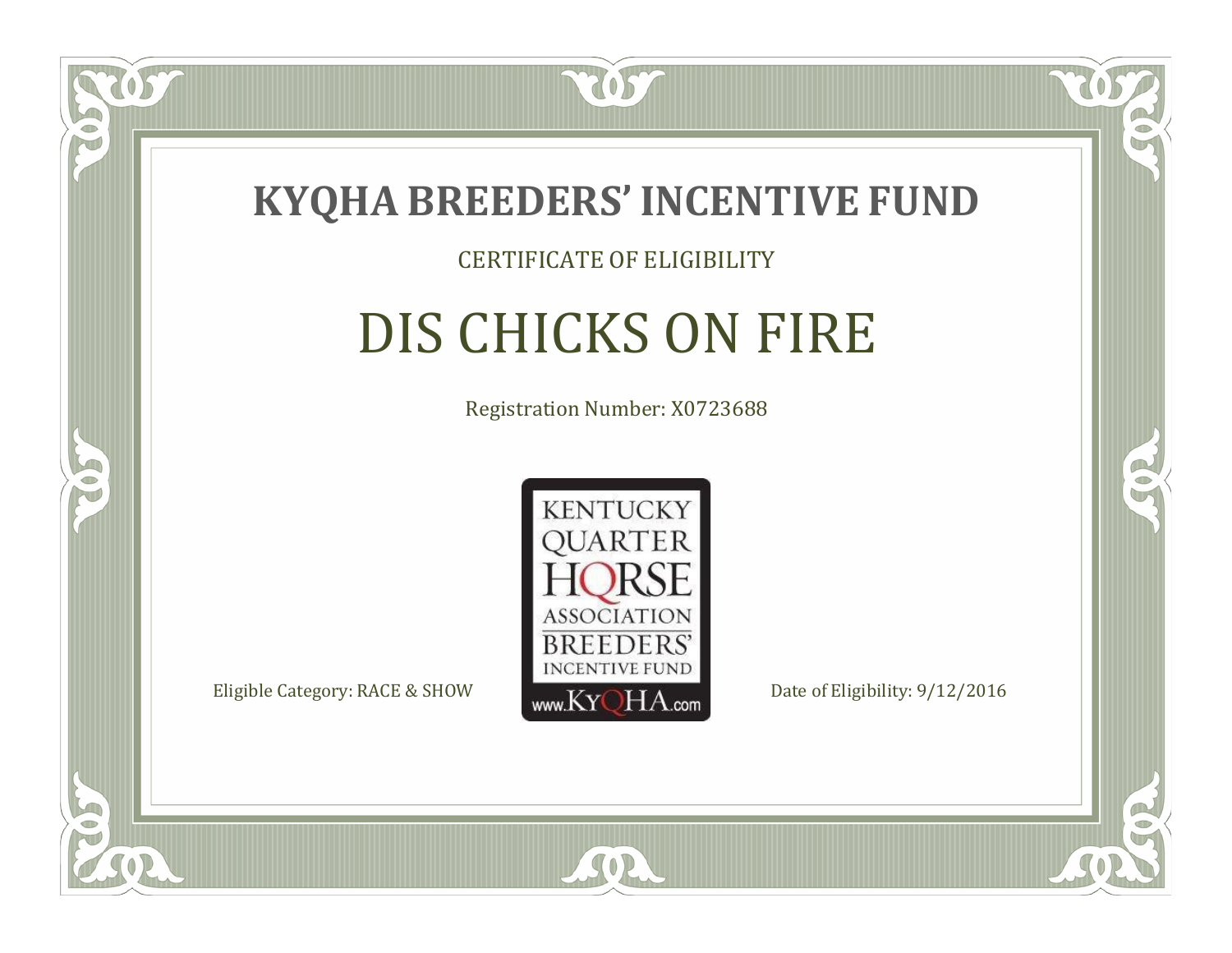

CERTIFICATE OF ELIGIBILITY

# DOCS LIL MO

Registration Number: X0724733



SOR

 $\mathbb{R}$ 

CO.

057

 $\bullet$ N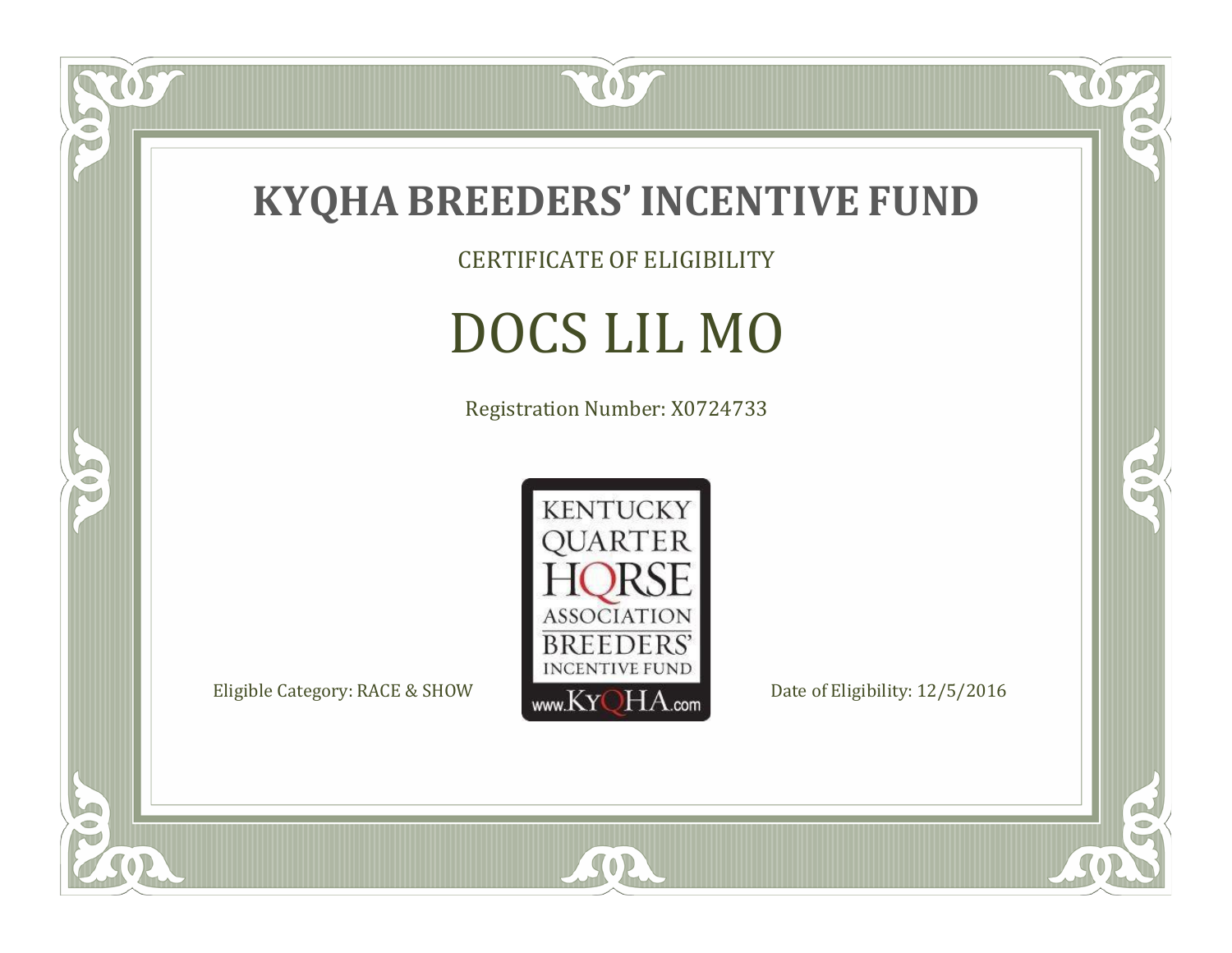

#### CERTIFICATE OF ELIGIBILITY

### DONT BE DOUBTIN

Registration Number: 5755050



SOR

CO.

 $\rightarrow$ 

057

 $\Box$ NU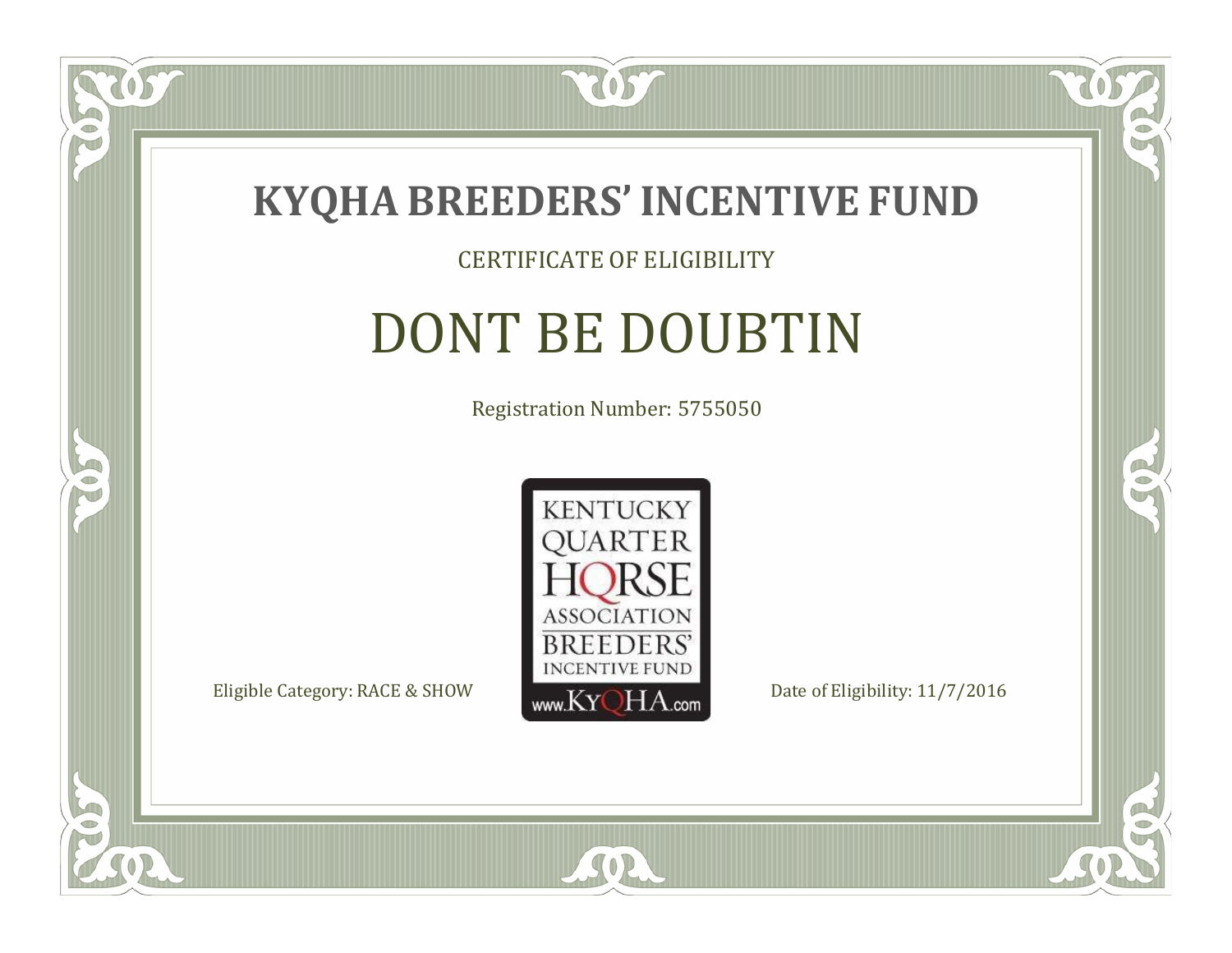

### CERTIFICATE OF ELIGIBILITY

### EXCITABULL SHADOW

Registration Number: 5702809



SOR

CO.

 $\rightarrow$ 

 $\Box$ N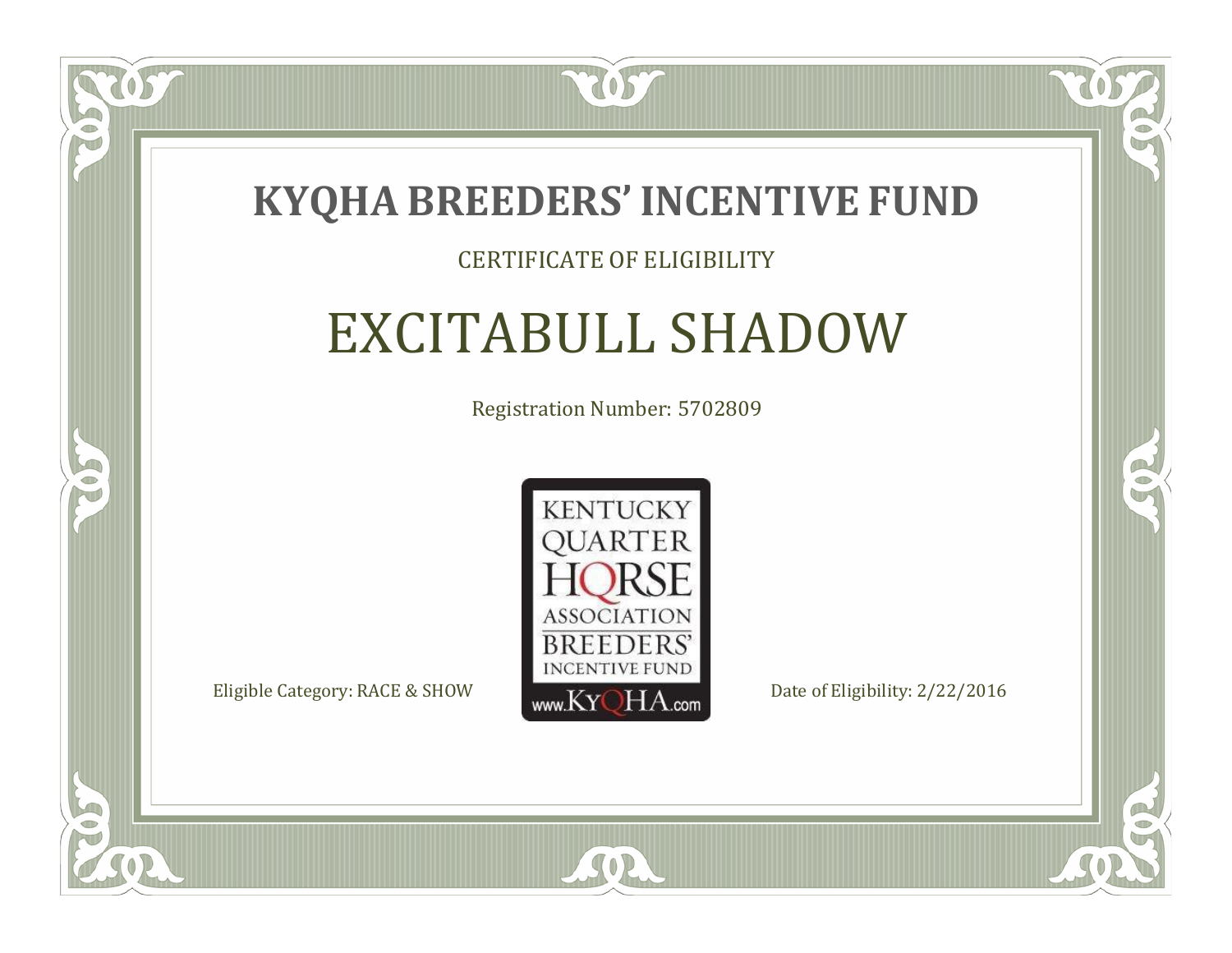

CERTIFICATE OF ELIGIBILITY

# EYE JESS RACY

Registration Number: 5705557



SOR

CO.

 $\rightarrow$ 

 $\overline{OS}$ 

 $\bullet$ NU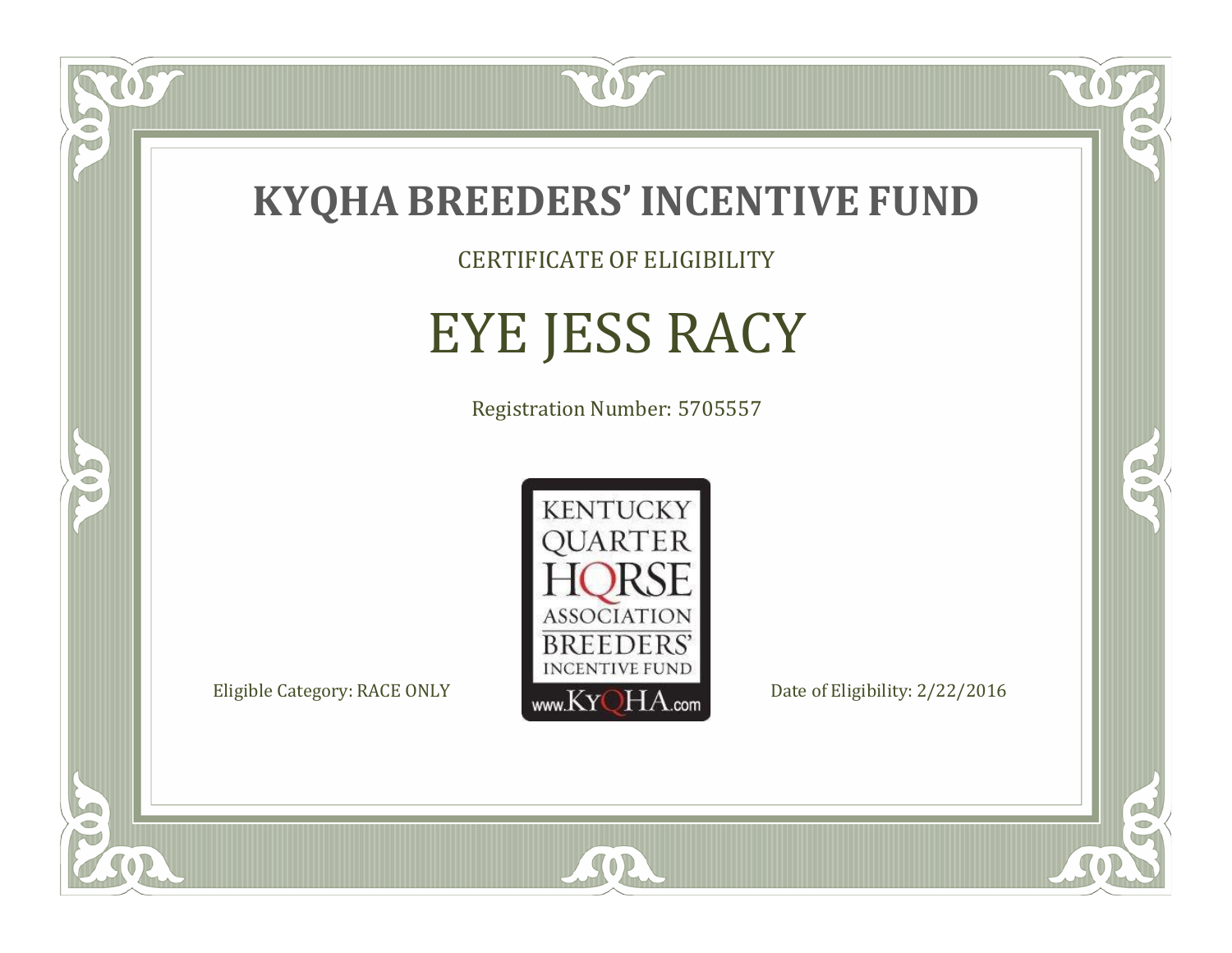### **KYQHA BREEDERS'INCENTIVE FUND**

7057

### CERTIFICATE OF ELIGIBILITY

## FAME FLAMES N CHROME

Registration Number: 5620587



SOR

CO.

 $\rightarrow$ 

 $\Box$ T

S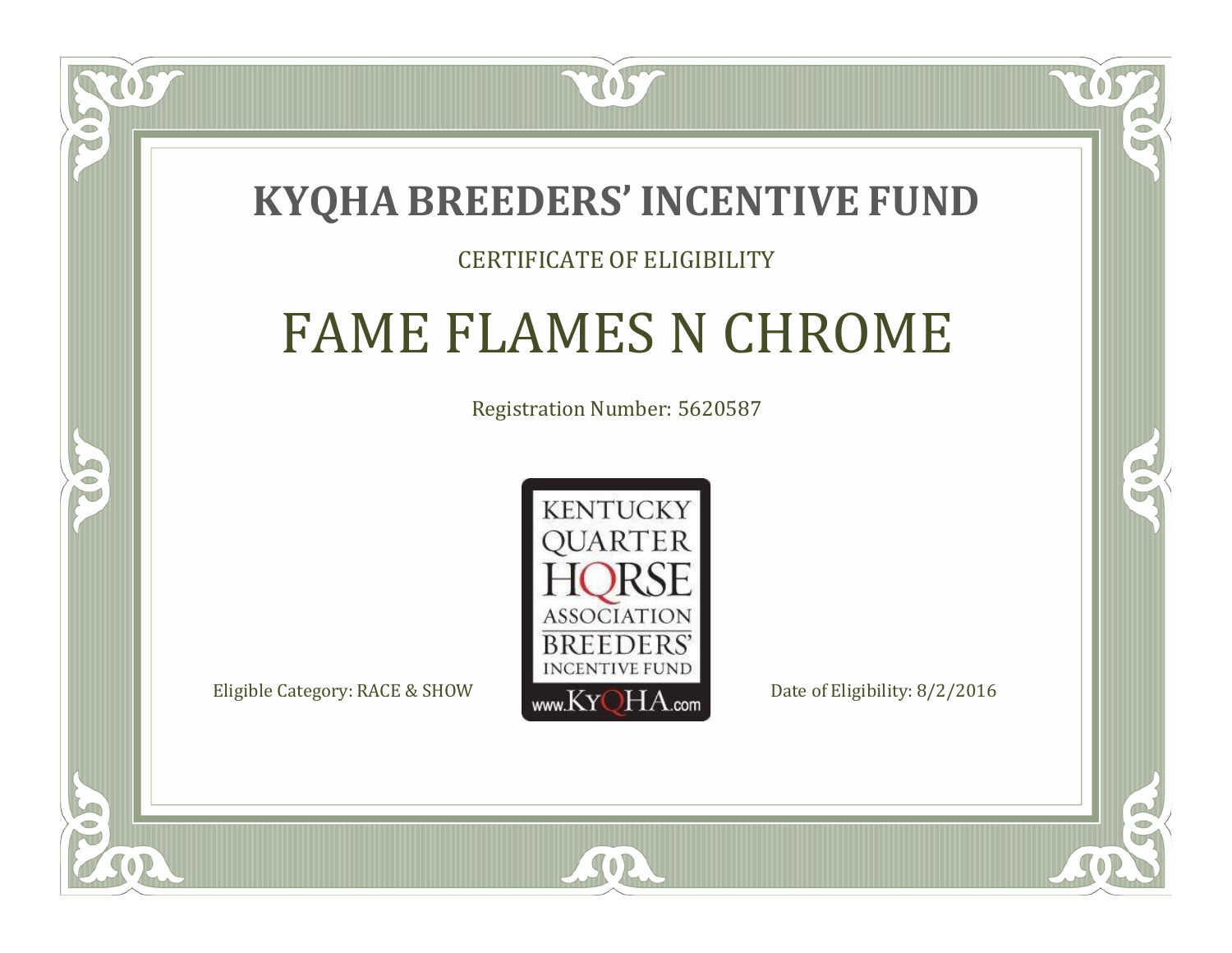

### CERTIFICATE OF ELIGIBILITY

# FIRING POINT BLANK

Registration Number: 5739074



SOR

CO.

 $\rightarrow$ 

 $\blacksquare$ N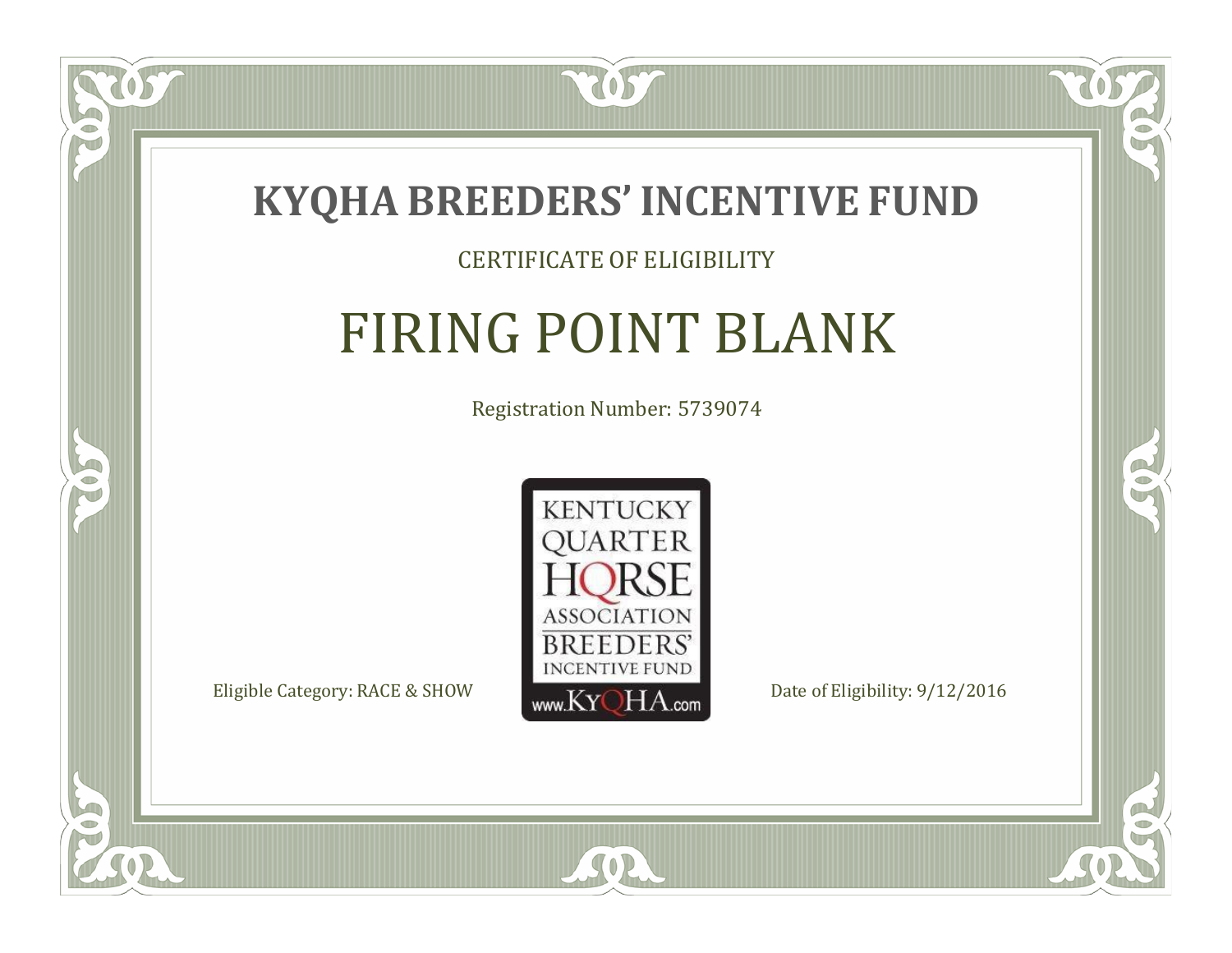

CERTIFICATE OF ELIGIBILITY

# FOOLS GOLD

Registration Number: 5689822



SOR

 $\mathbb{R}$ 

CO.

tos

 $\bullet$ N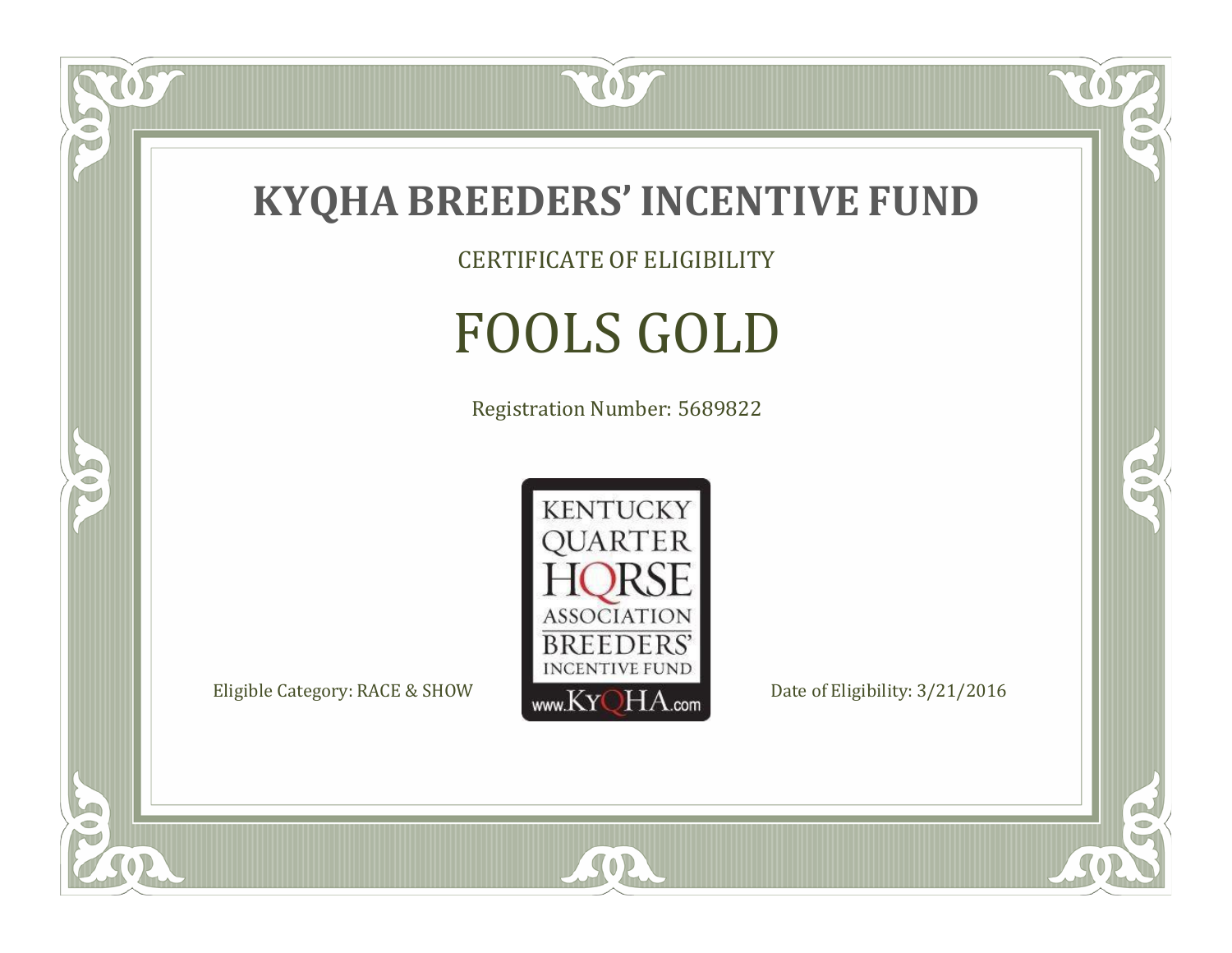

US

 $\blacksquare$ N

5

#### CERTIFICATE OF ELIGIBILITY

### FRENCH FIREN RONAS

Registration Number: X0719826



SOR

CO.

 $\rightarrow$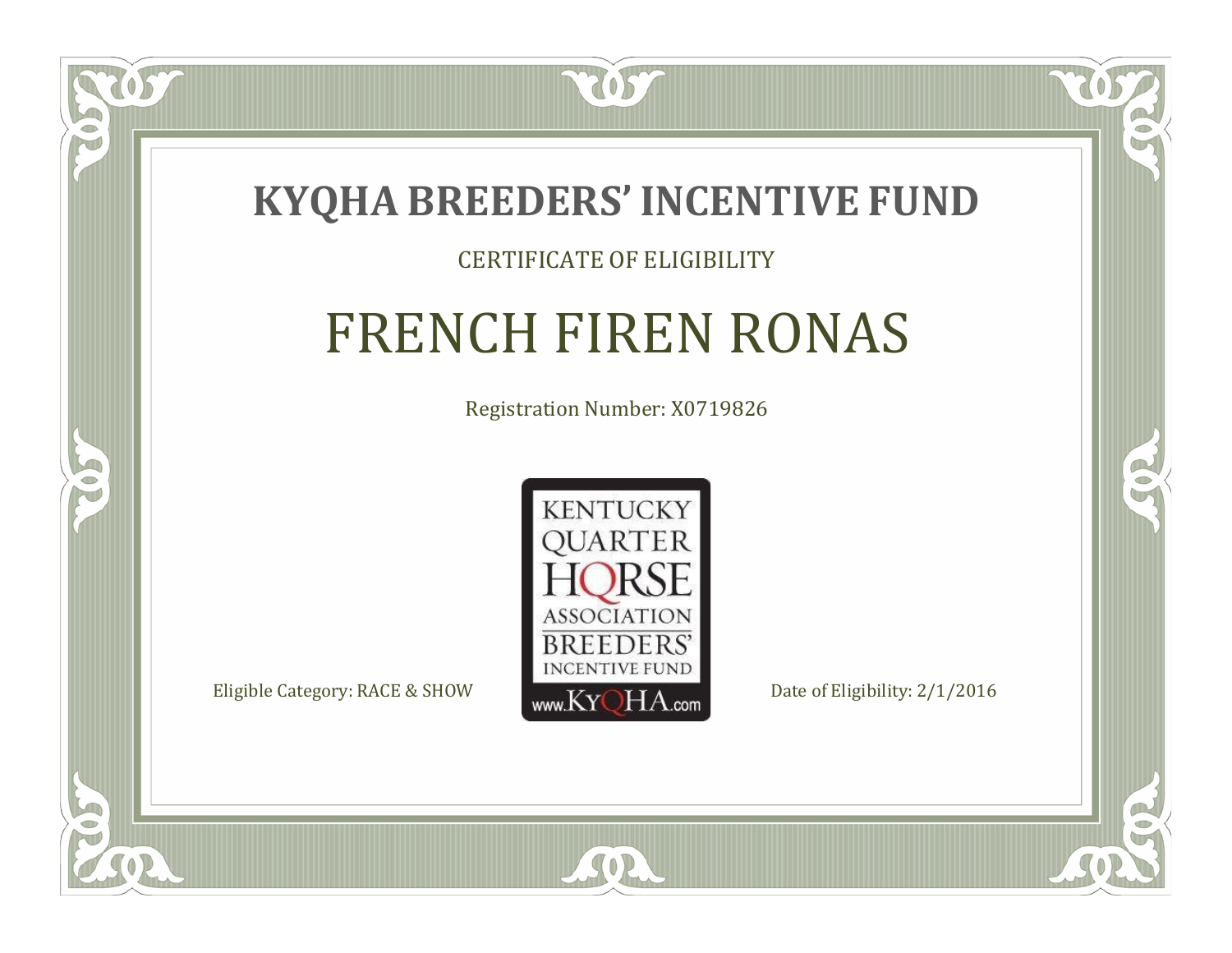

### CERTIFICATE OF ELIGIBILITY

# FRENCH KISS MY FAME

Registration Number: 5735347



SOR

CO.

 $\rightarrow$ 

 $\blacksquare$ N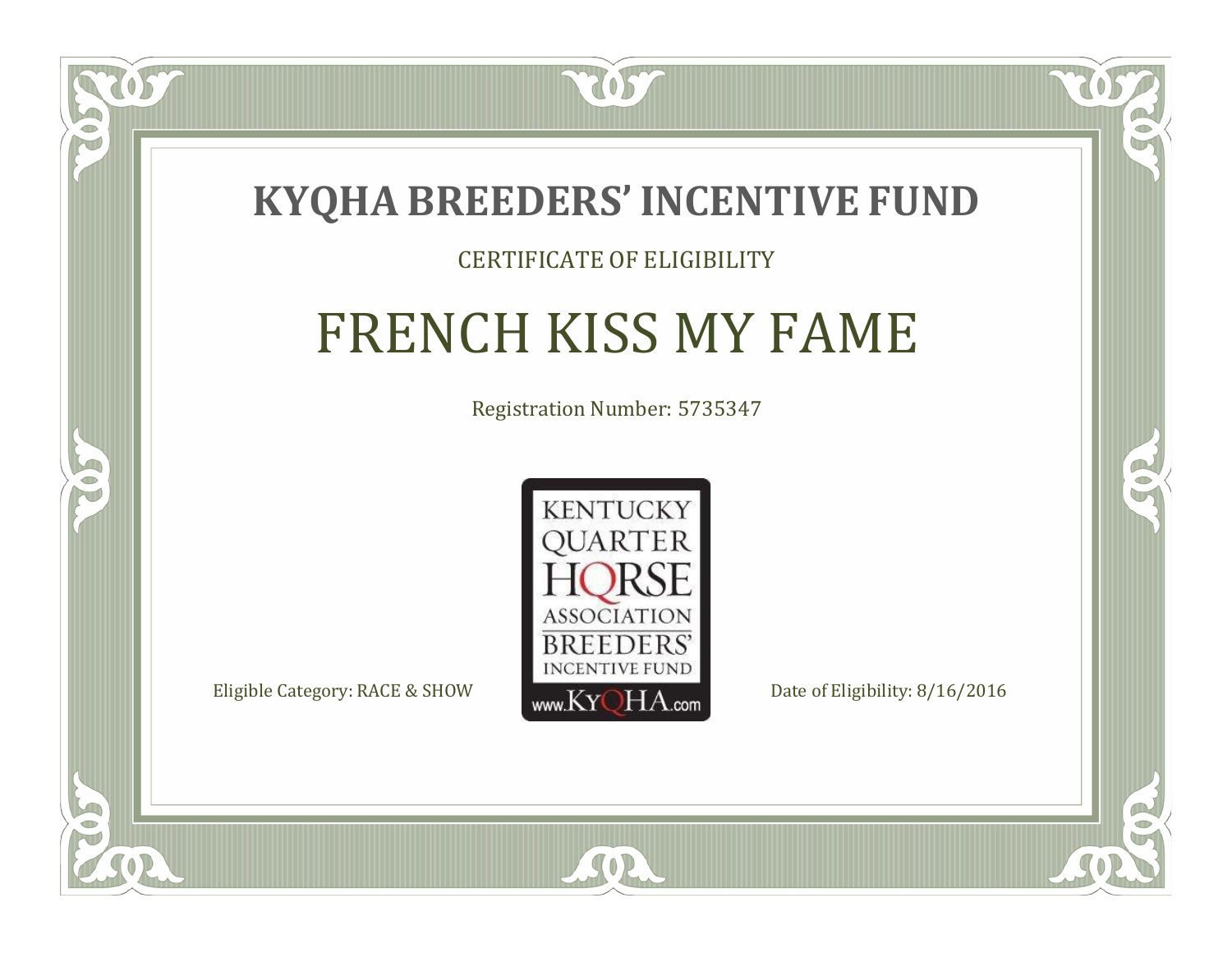

#### CERTIFICATE OF ELIGIBILITY

# GO BIG R GO HOME

Registration Number: 5701688



 $SO<sub>2</sub>$ 

 $\Box$ N

5

RO

B.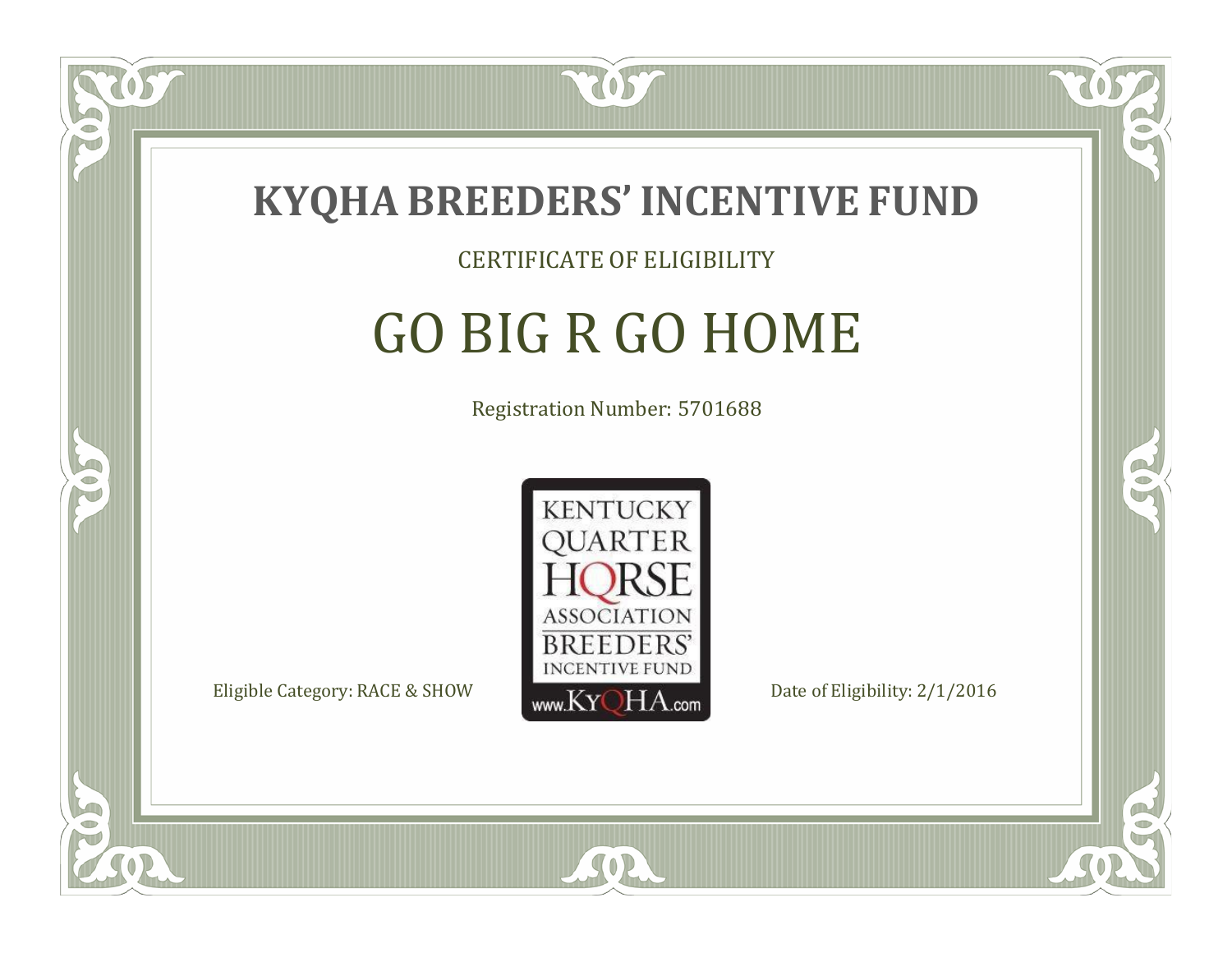

#### CERTIFICATE OF ELIGIBILITY

## GOOD IN THE PINES

Registration Number: 5760770



 $SO2$ 

 $\Box$ N

5

CO.

B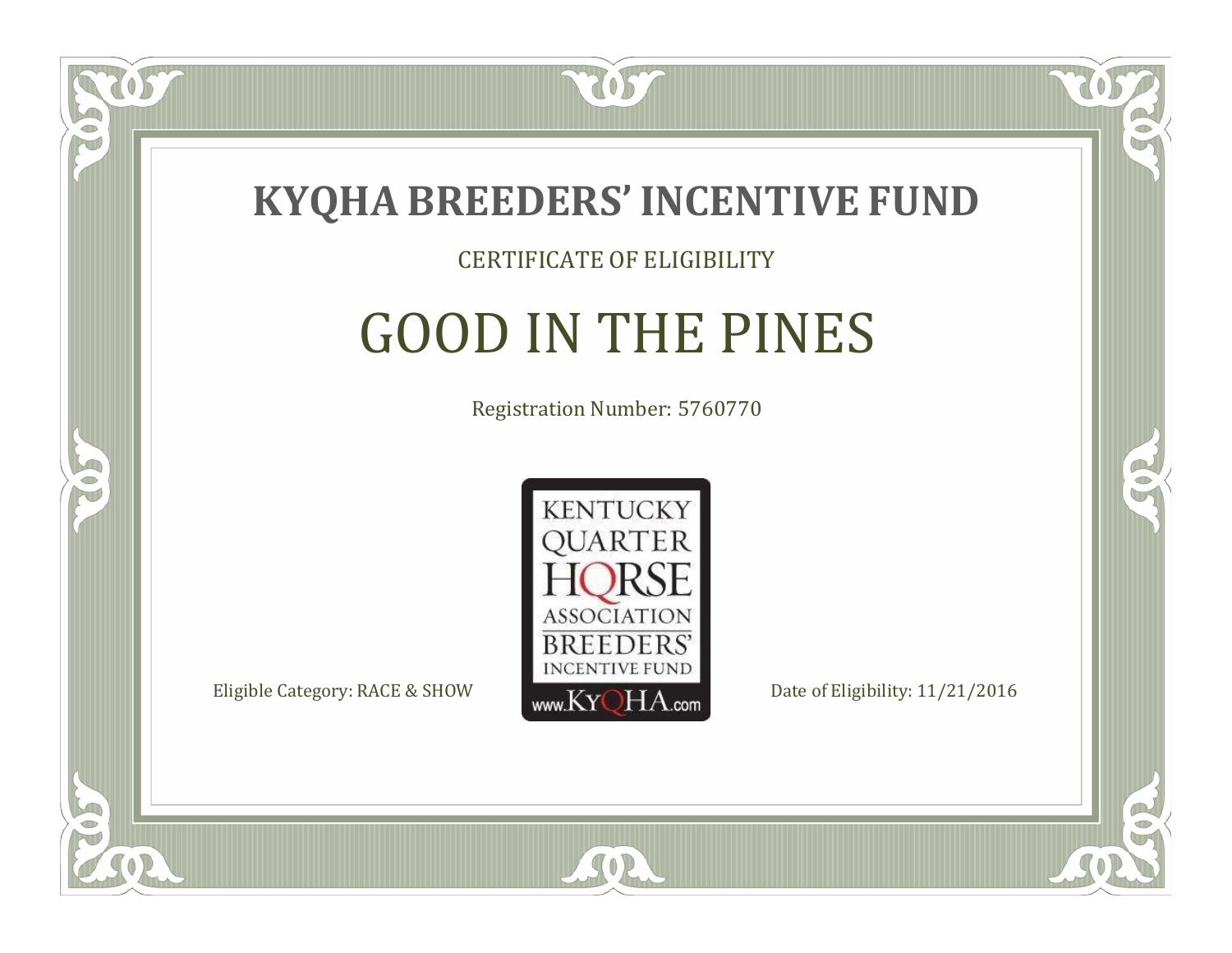

 $\Box$ T

S

#### CERTIFICATE OF ELIGIBILITY

# GOOD REASON TO DREAM

Registration Number: 5717314



 $SO2$ 

RO

CO.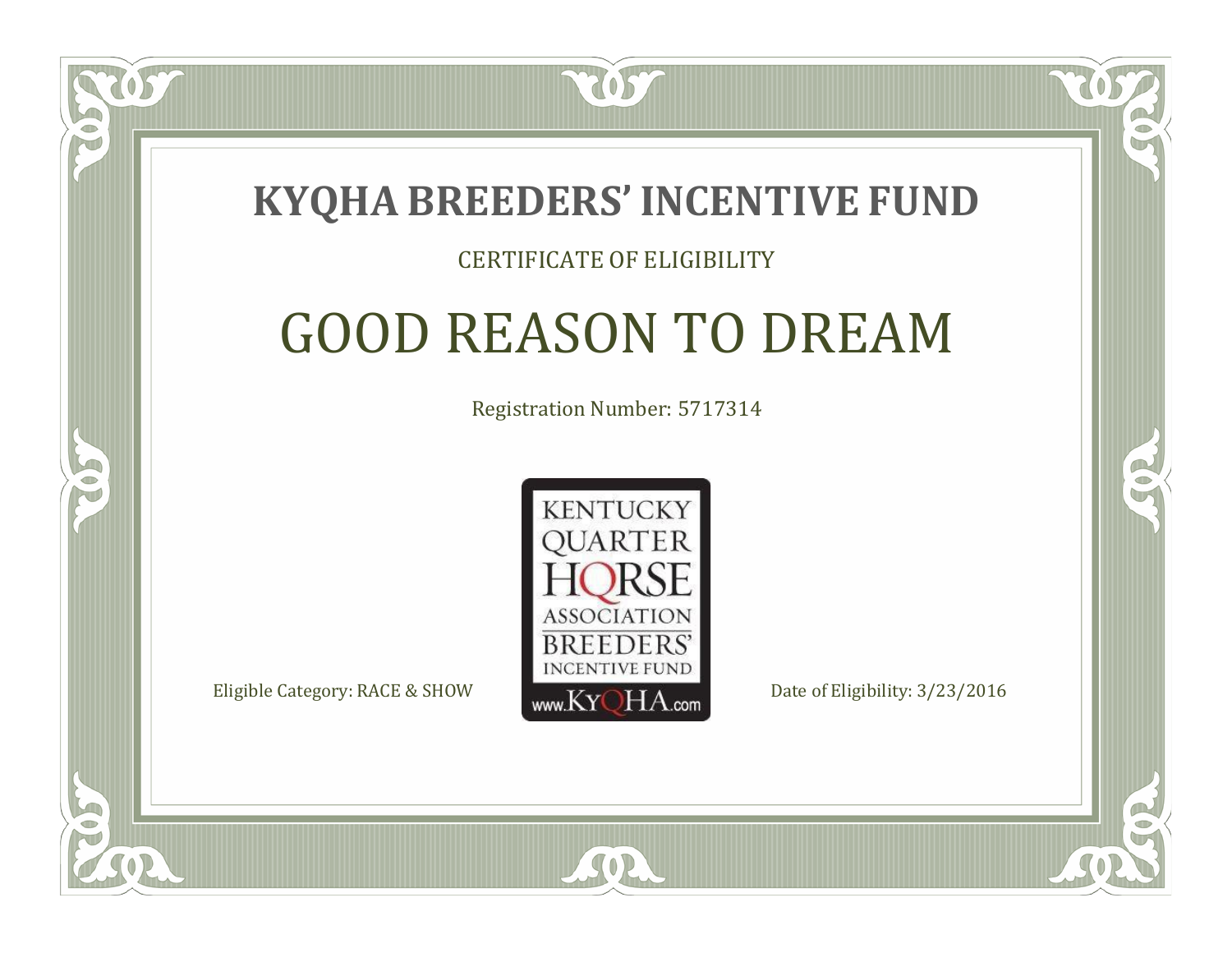

CERTIFICATE OF ELIGIBILITY

# GOOD TO KNOW

Registration Number: 5608688



SOR

CO.

OR.

US

 $\bullet$ NU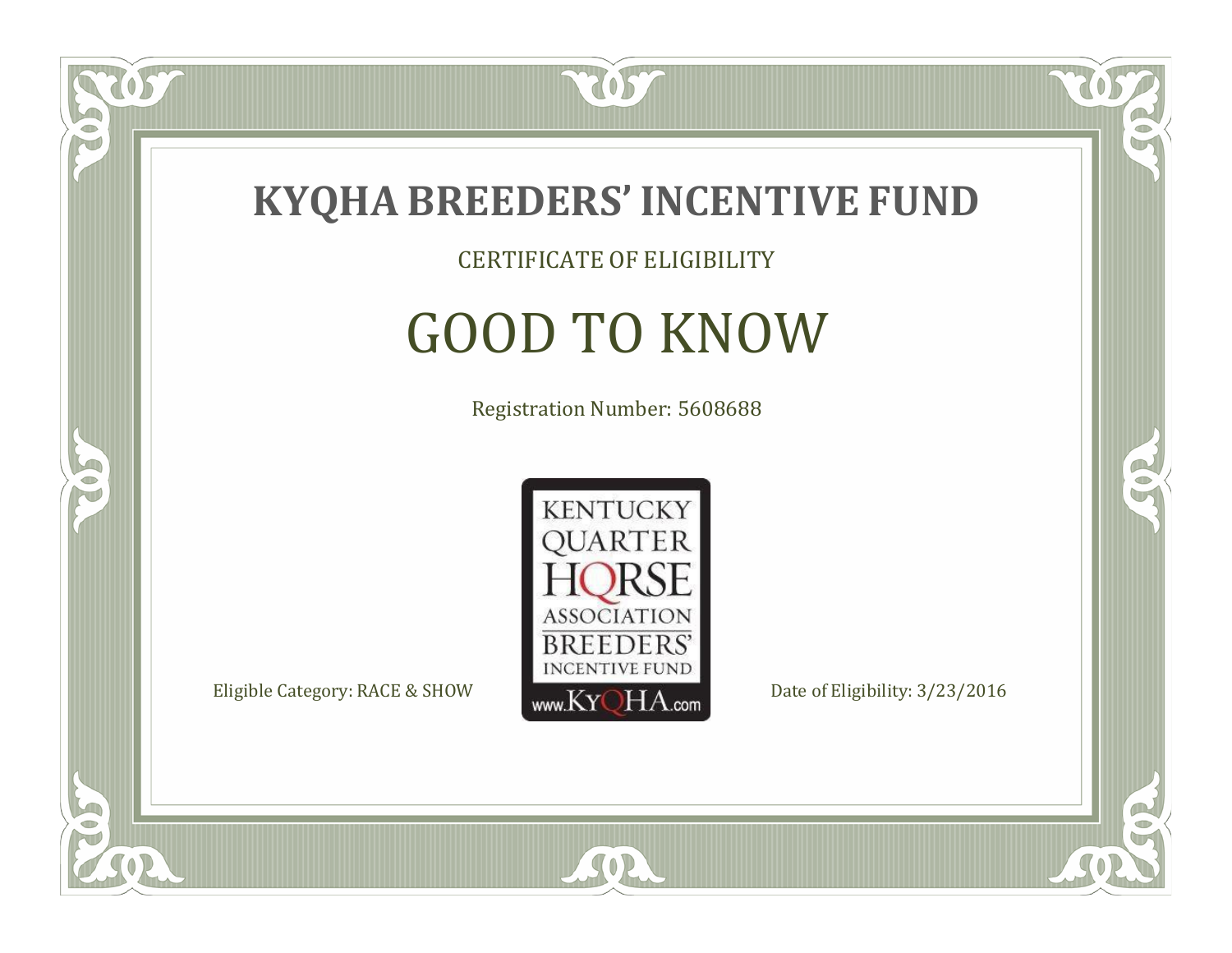

#### CERTIFICATE OF ELIGIBILITY

### GOOD TO KNOW IM HOT

Registration Number: 5748426



SOR

CO.

P.

 $\Box$ N

S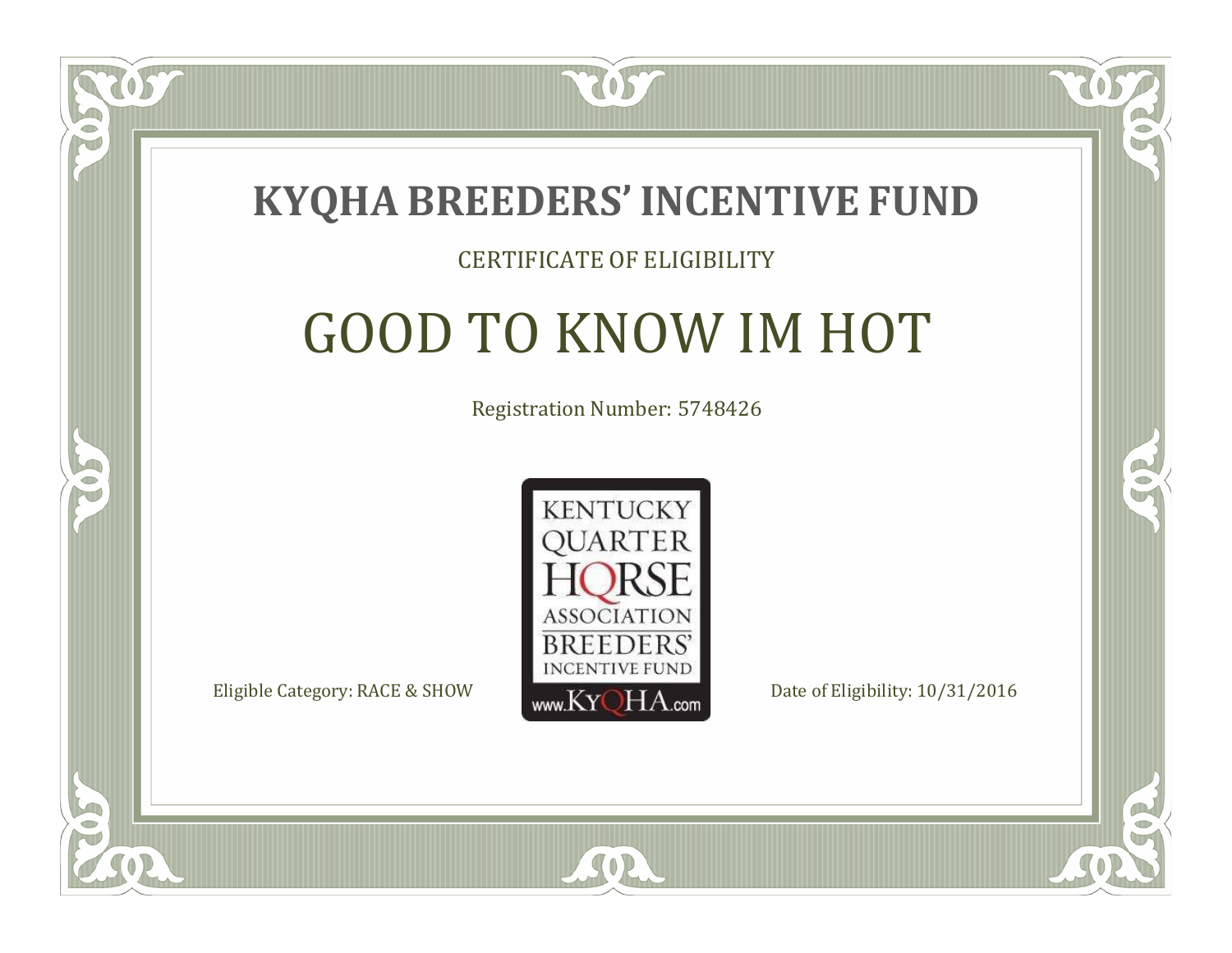

#### CERTIFICATE OF ELIGIBILITY

# GOOD VIBEZ ONLY

Registration Number: 5694166



SOR

CO.

OR.

057

 $\Box$ NU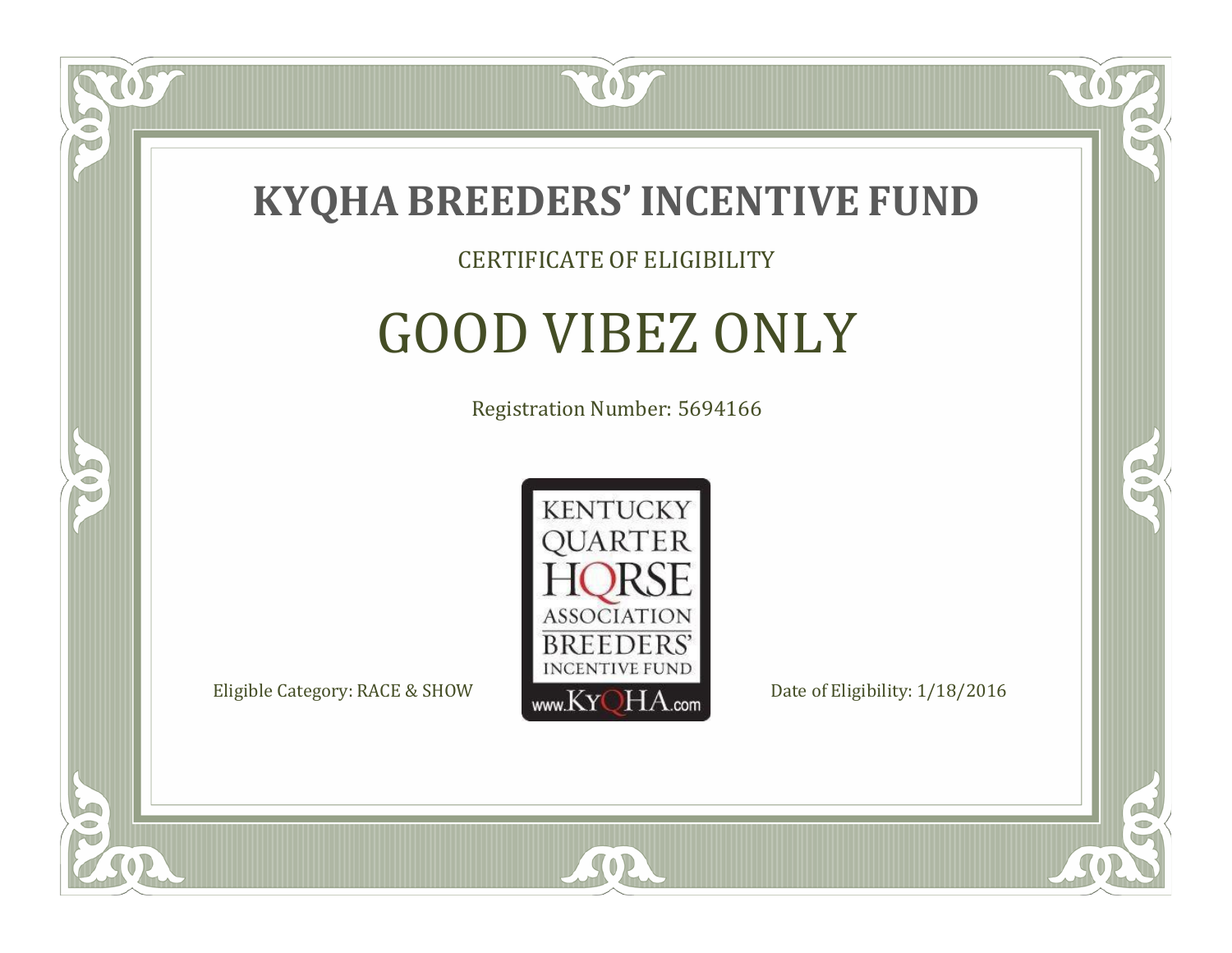

 $\Box$ T

S

### CERTIFICATE OF ELIGIBILITY

# GOTTA LOVE THE GOLD

Registration Number: 5771631



SOR

RO

P.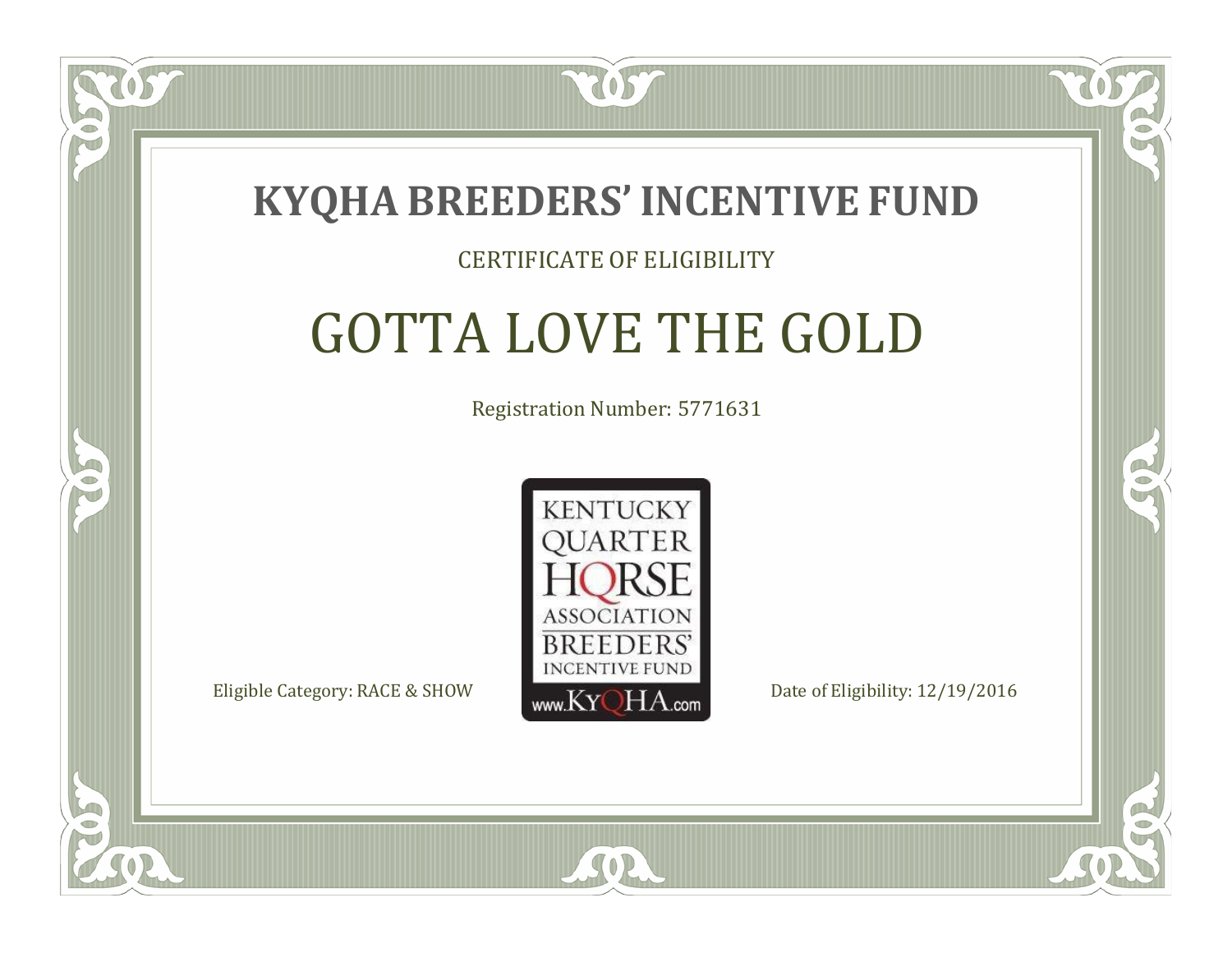

CERTIFICATE OF ELIGIBILITY

## HELLUVA YELLA

Registration Number: 5673527



SOR

 $\mathbb{R}$ 

R

 $\overline{OS}$ 

 $\bullet$ NU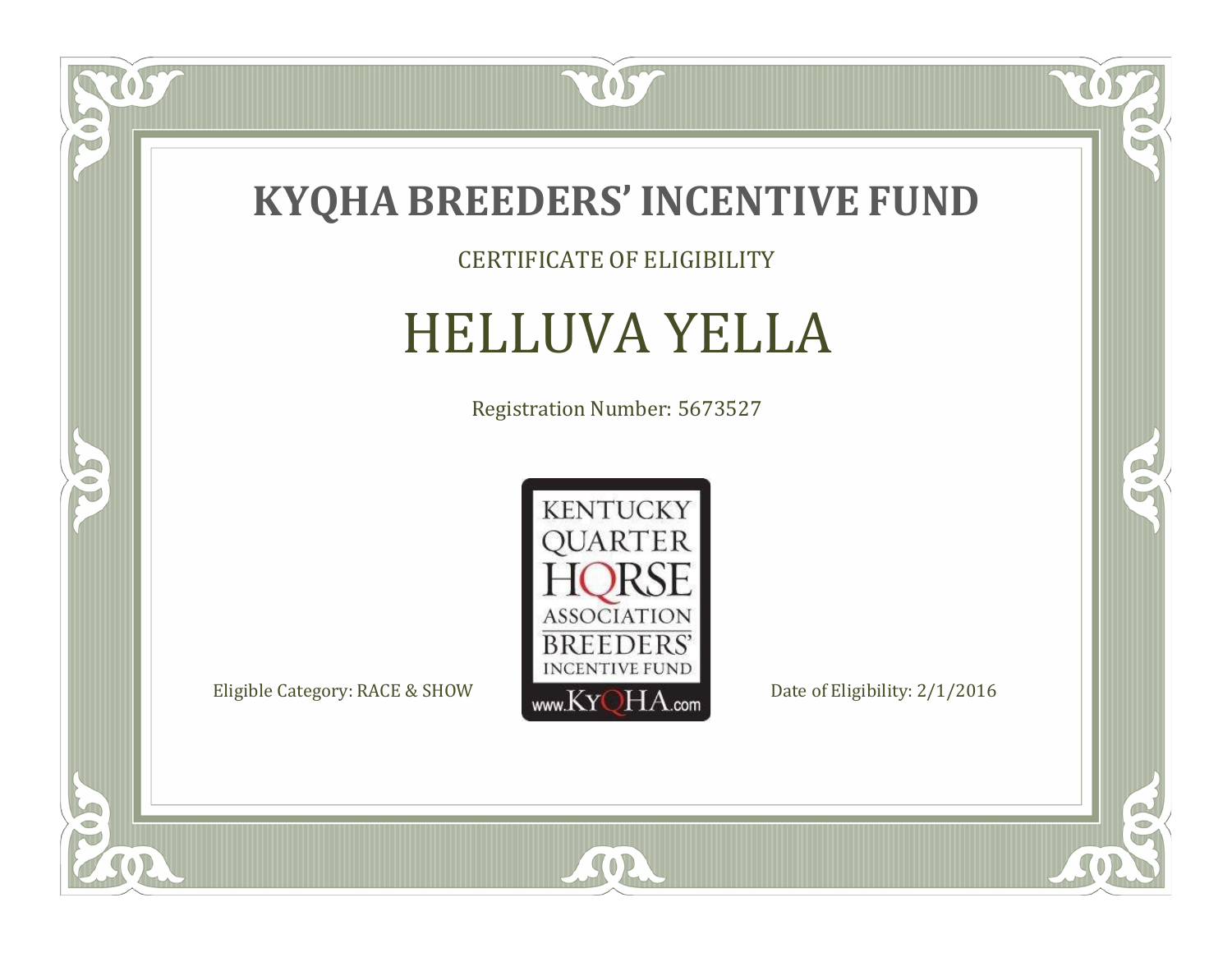

#### CERTIFICATE OF ELIGIBILITY

# HES PACKIN A WIN

Registration Number: 5762742



SOR

CO.

 $\rightarrow$ 

US

 $\Box$ NU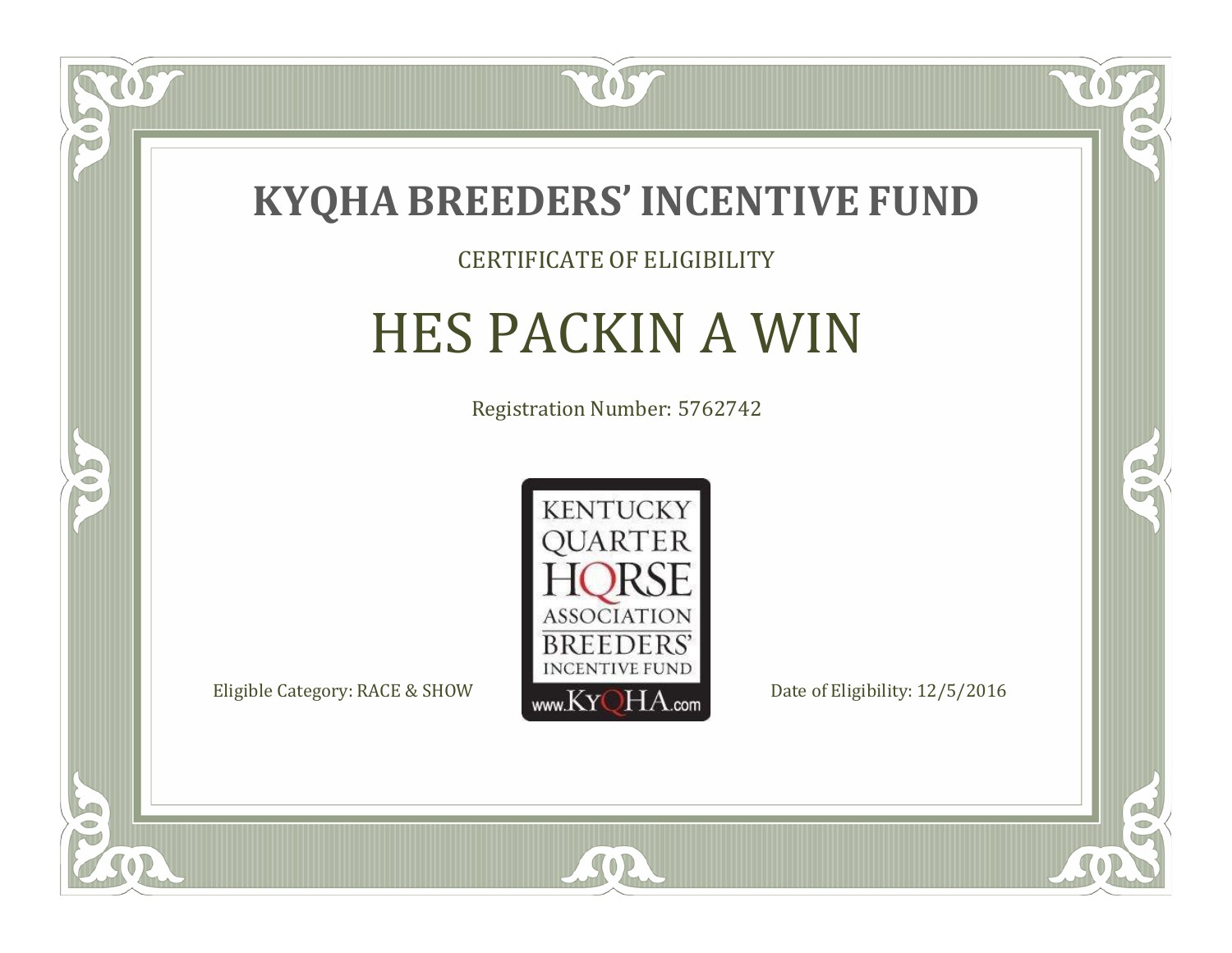

### CERTIFICATE OF ELIGIBILITY

# HESA COOL MACHINE

Registration Number: 5749990



SOR

CO.

B

 $\blacksquare$ N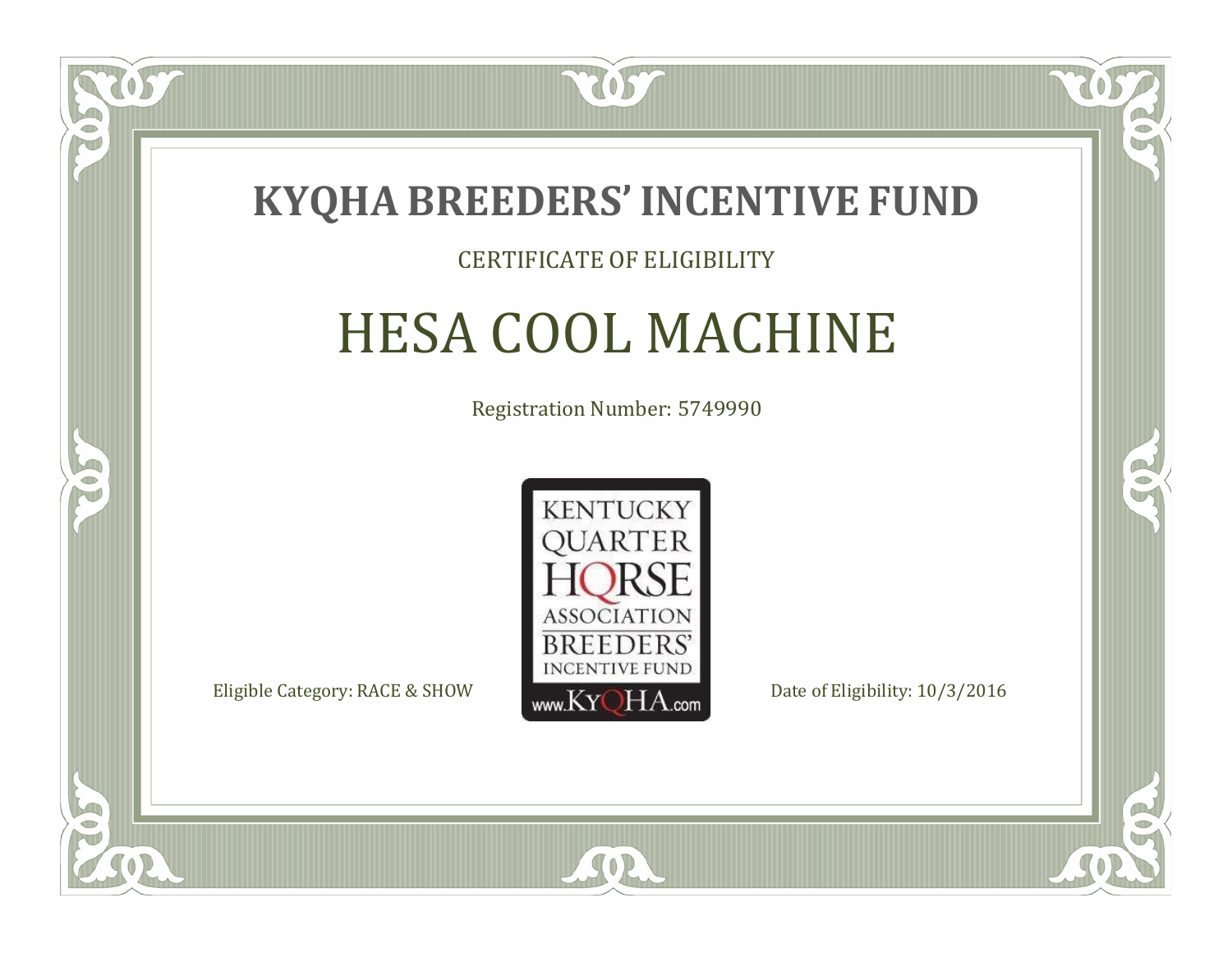

ULLE

 $\Box$ N

5

#### CERTIFICATE OF ELIGIBILITY

### HITMANS AGENT 47

Registration Number: 5709911



SOR

CO.

 $\rightarrow$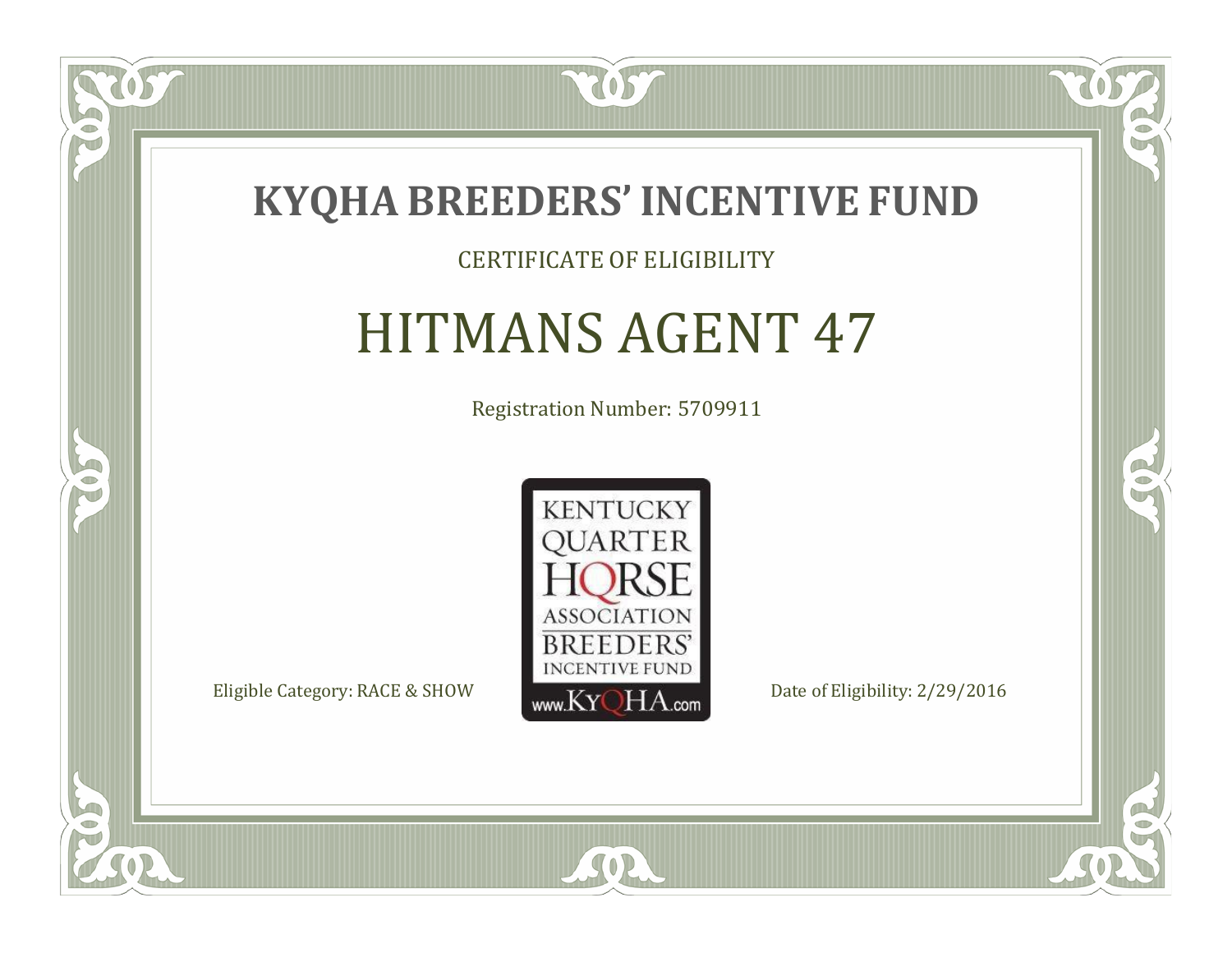

#### CERTIFICATE OF ELIGIBILITY

### HITMANS DR DEUCE

Registration Number: 5709912



SOR

CO.

 $\rightarrow$ 

ULLE

 $\Box$ NU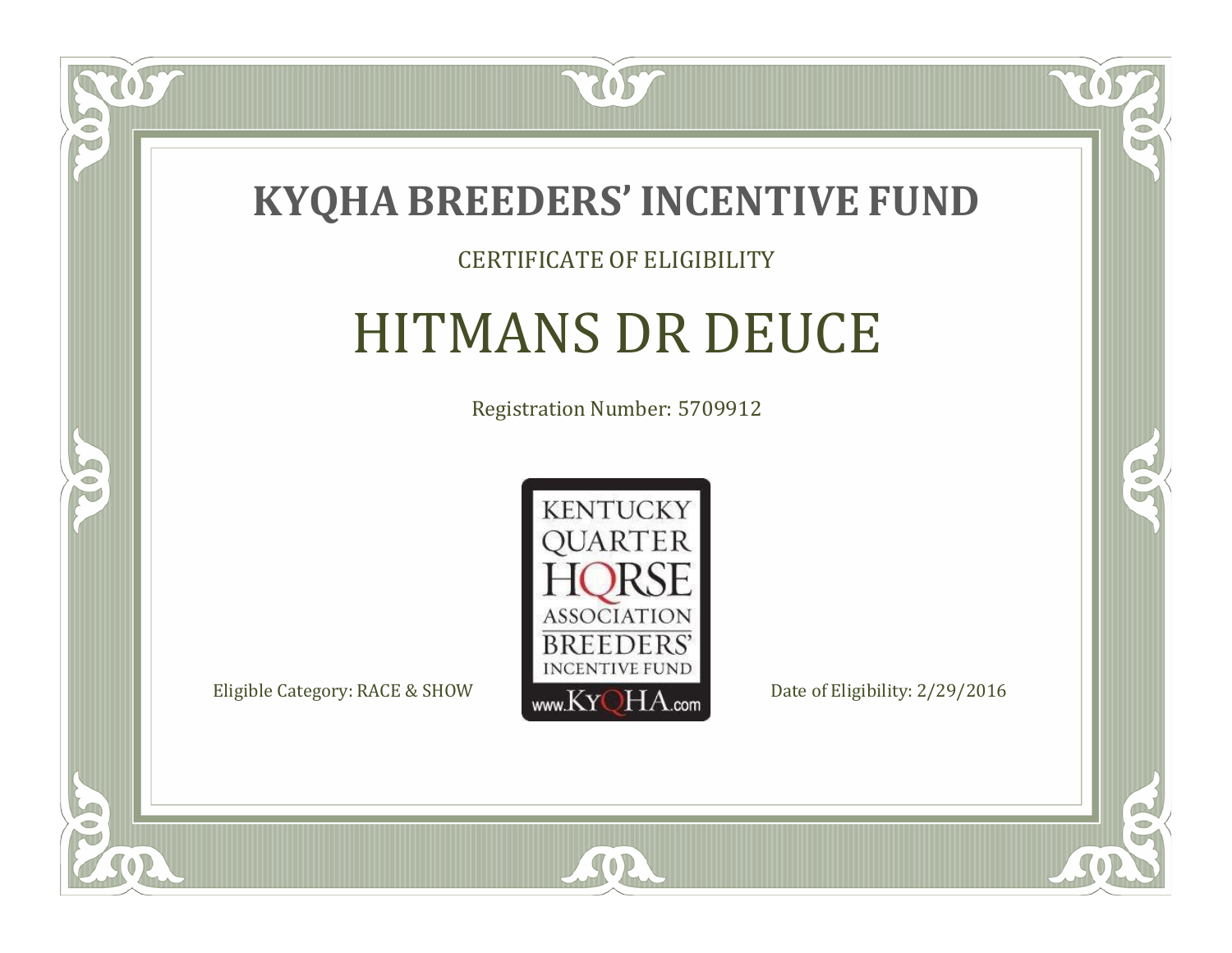

### CERTIFICATE OF ELIGIBILITY

### HITMANS RED FEATHER

Registration Number: 5695875



SOR

CO.

 $\rightarrow$ 

 $\blacksquare$ N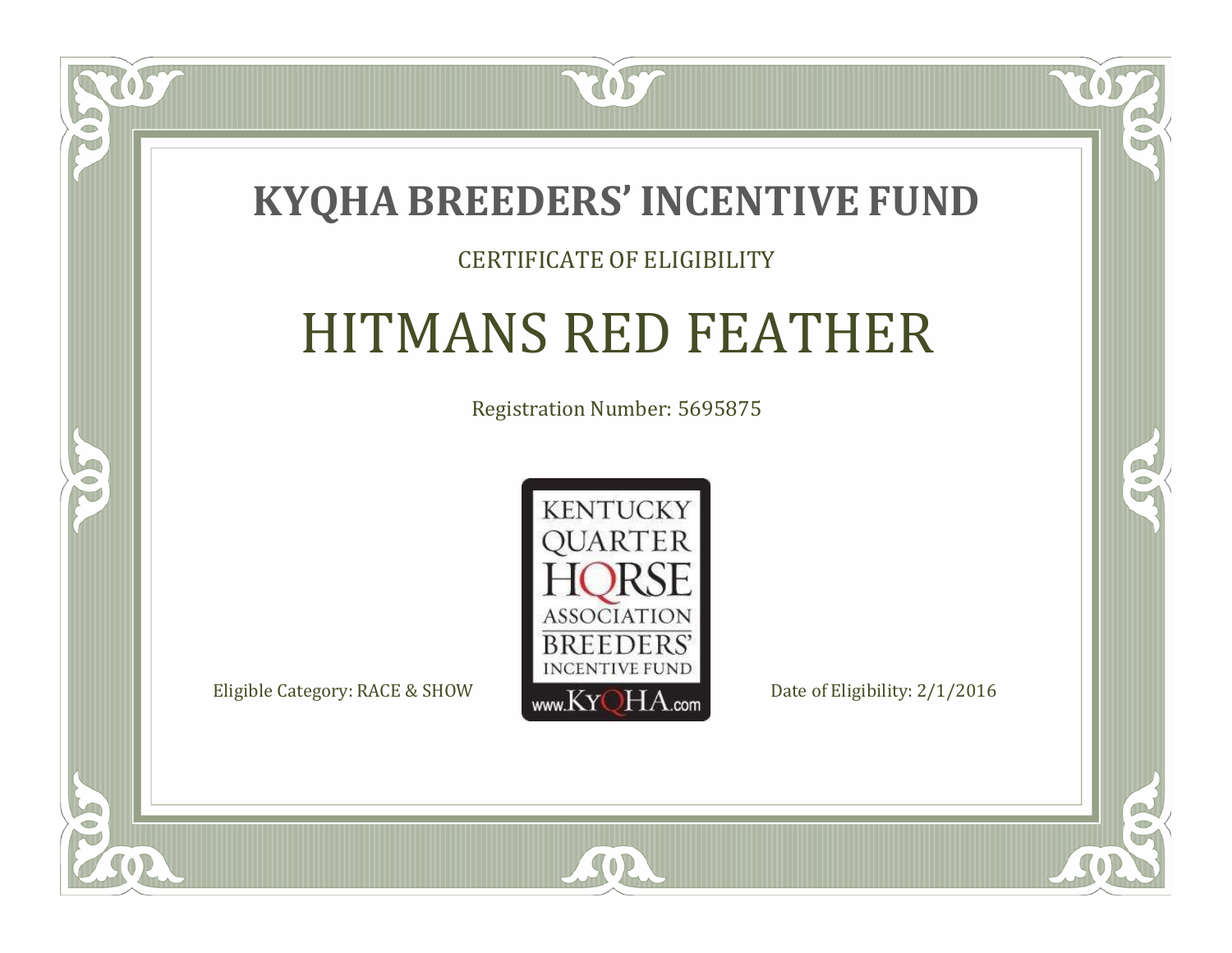

### CERTIFICATE OF ELIGIBILITY

### HITMANS YELLO BEARD

Registration Number: 5709913



SOR

 $\Box$ N

S

 $\mathbb{R}$ 

 $\rightarrow$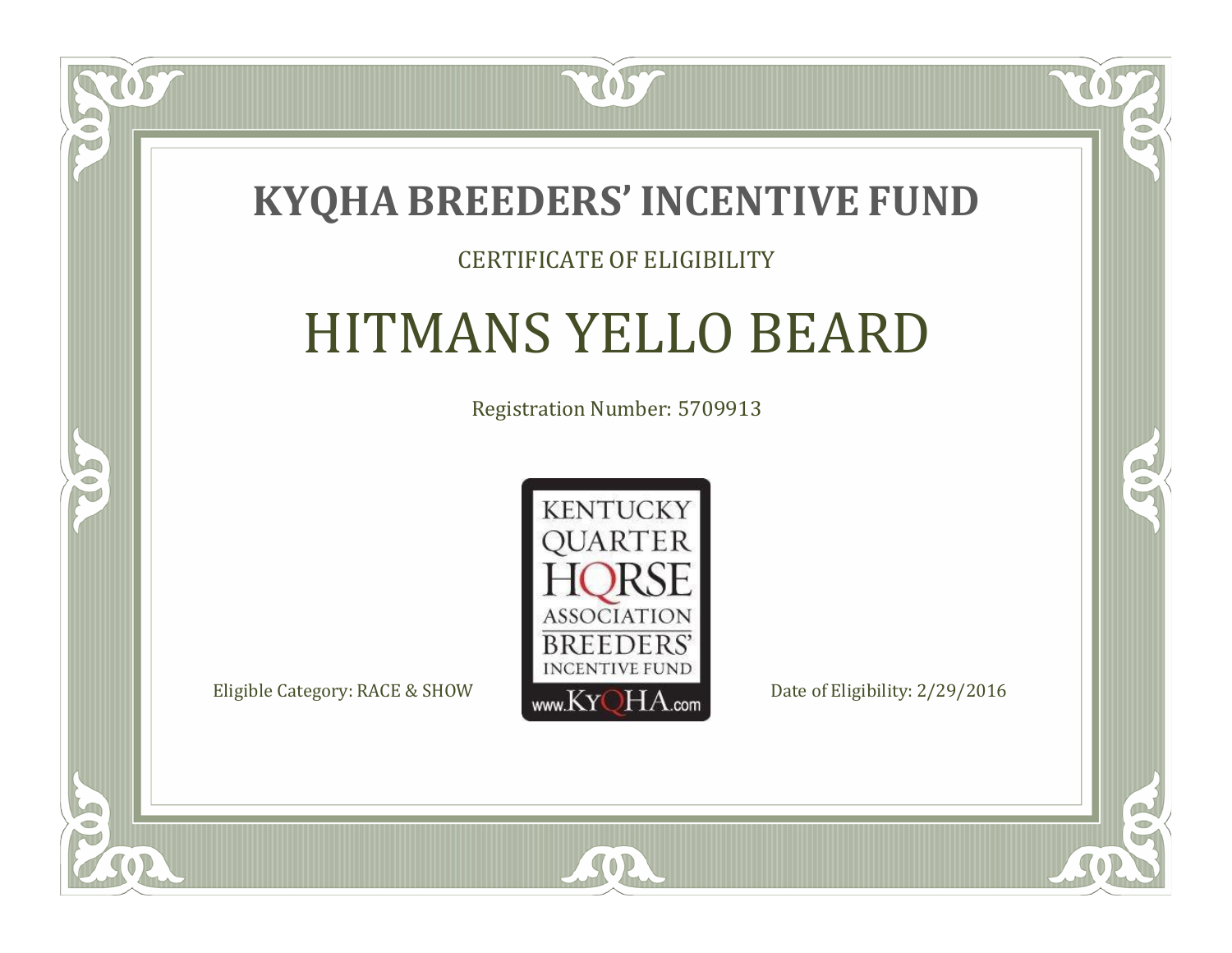

#### CERTIFICATE OF ELIGIBILITY

### HONEST AND TRUE

Registration Number: X0723776



SOR

CO.

B

 $\Box$ N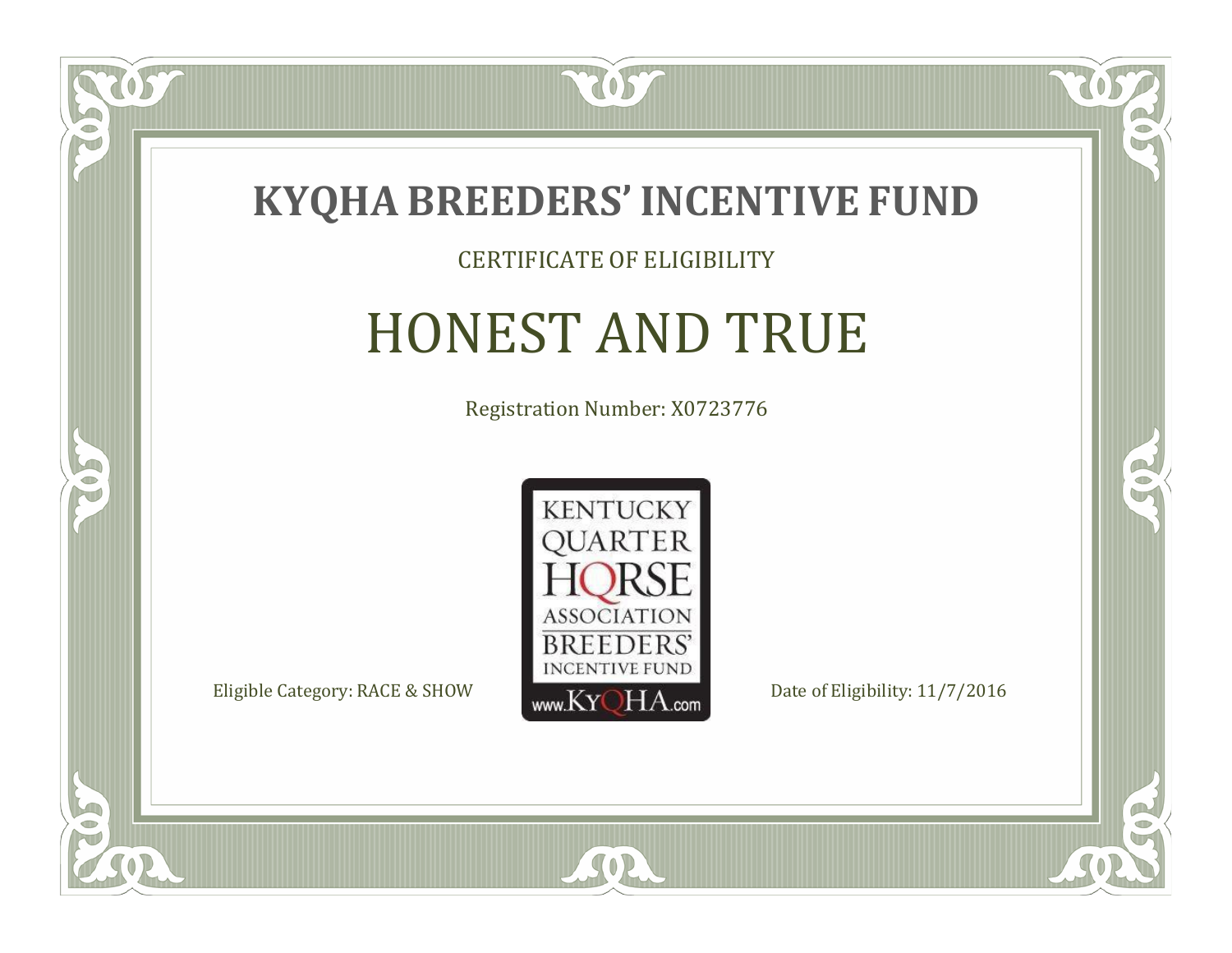

#### CERTIFICATE OF ELIGIBILITY

# HONOR ROLL RONAS

Registration Number: X0719825



SOR

RO

B

 $\Box$ N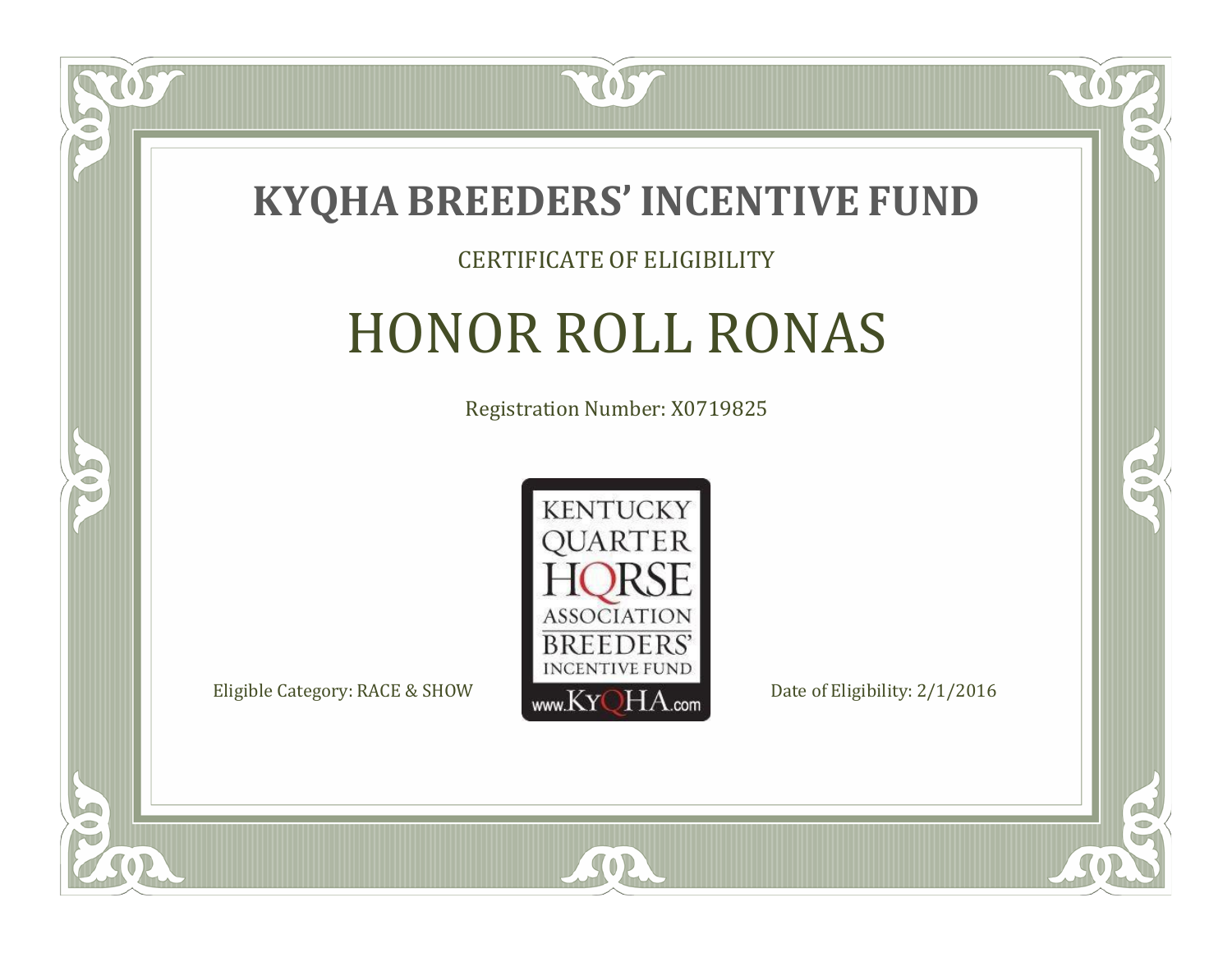

### CERTIFICATE OF ELIGIBILITY

## HONORABLE DOC DANDY

Registration Number: 5689828



SOR

RO

P.

 $\Box$ T

S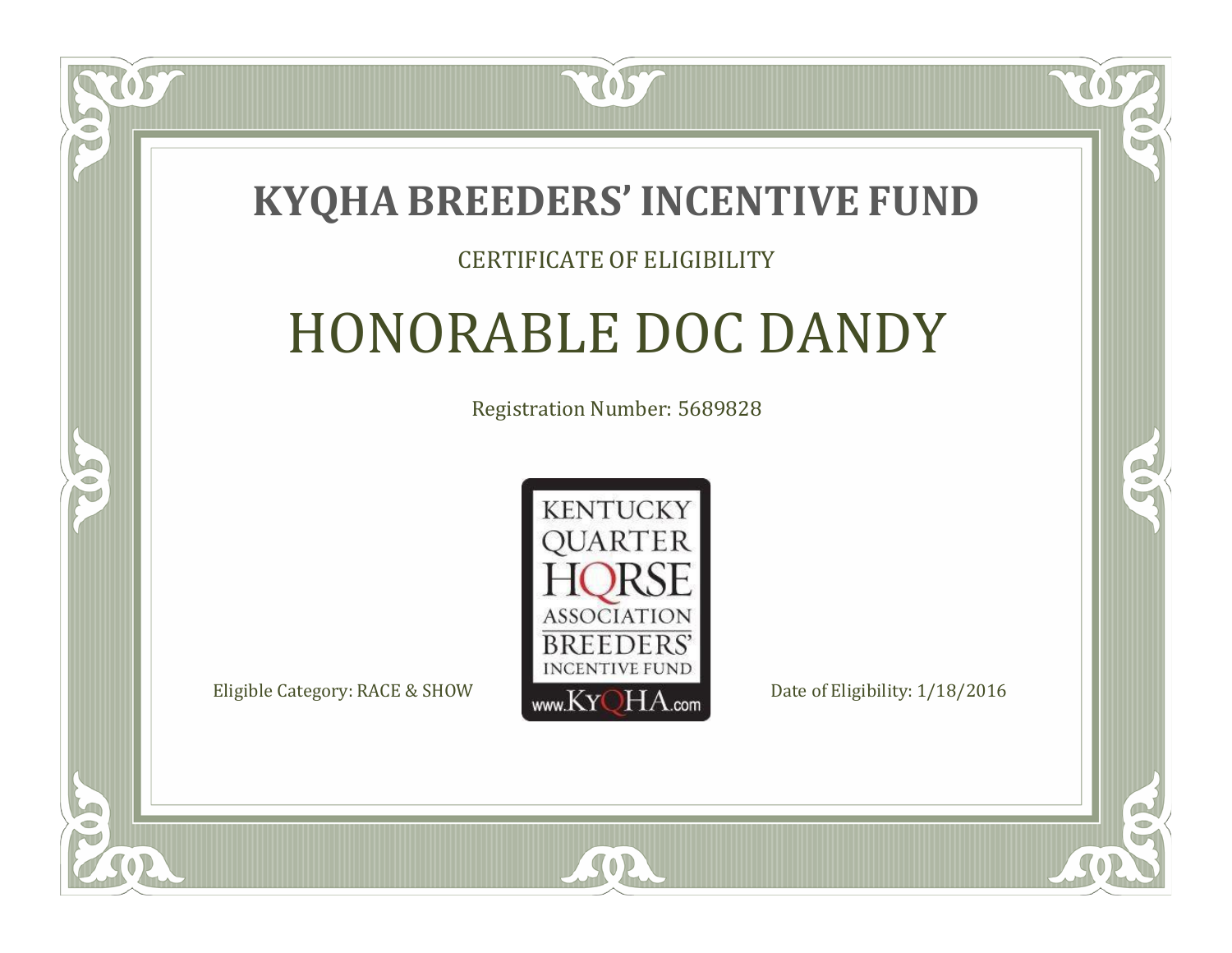

#### CERTIFICATE OF ELIGIBILITY

# HOOSIER HOTTIE

Registration Number: 5760142



SOR

CO.

 $\rightarrow$ 

057

 $\Box$ NU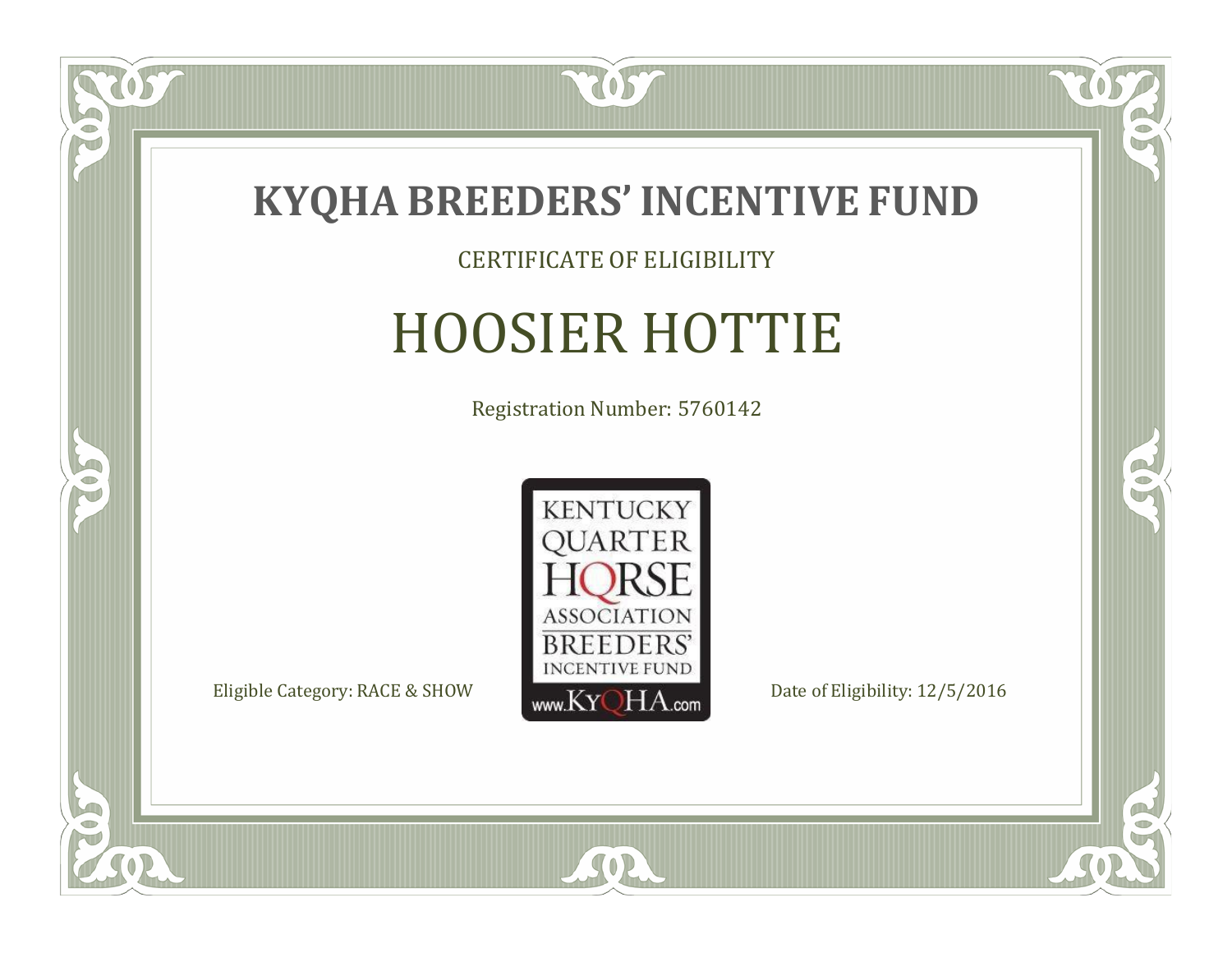

### CERTIFICATE OF ELIGIBILITY

# HOT BOSTON NIGHTS

Registration Number: 5682237



CO.

B

 $\Box$ N

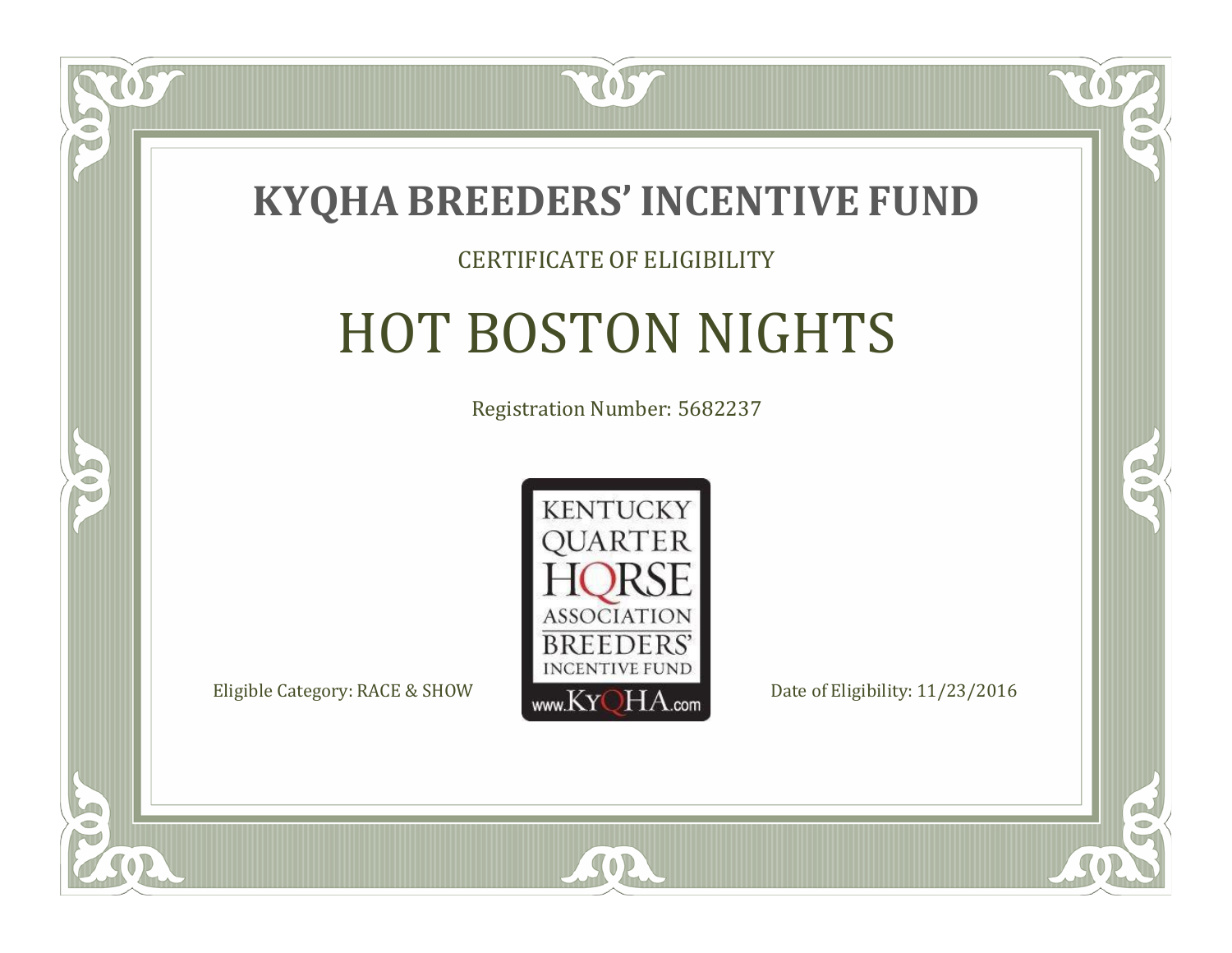

#### CERTIFICATE OF ELIGIBILITY

## HOT N SPICY INVITE

Registration Number: 5762299



 $SO2$ 

CO.

 $\rightarrow$ 

 $\Box$ N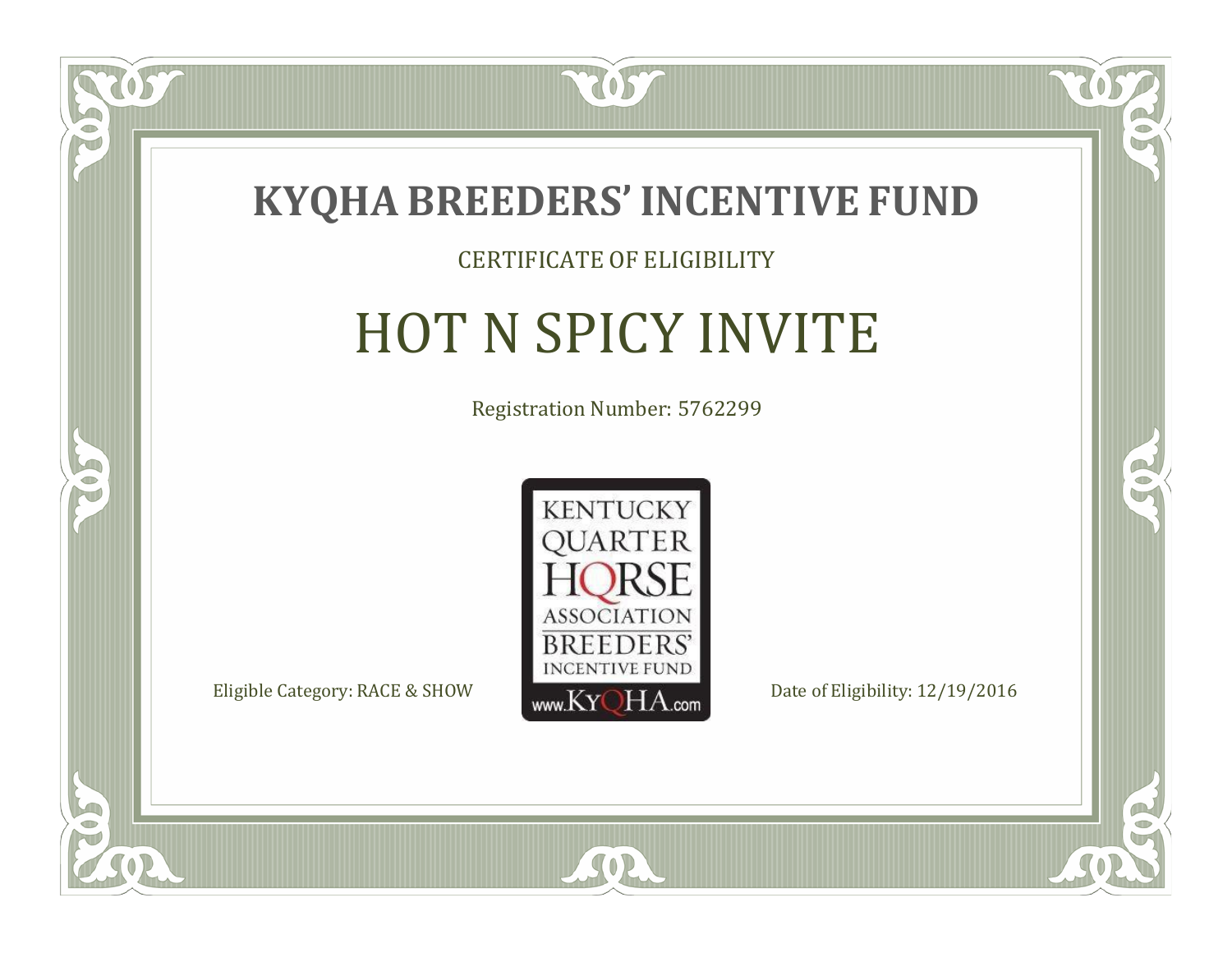

CERTIFICATE OF ELIGIBILITY

# I DUE DECLARE

Registration Number: 5748224



SOR

CO.

 $\rightarrow$ 

057

 $\bullet$ NU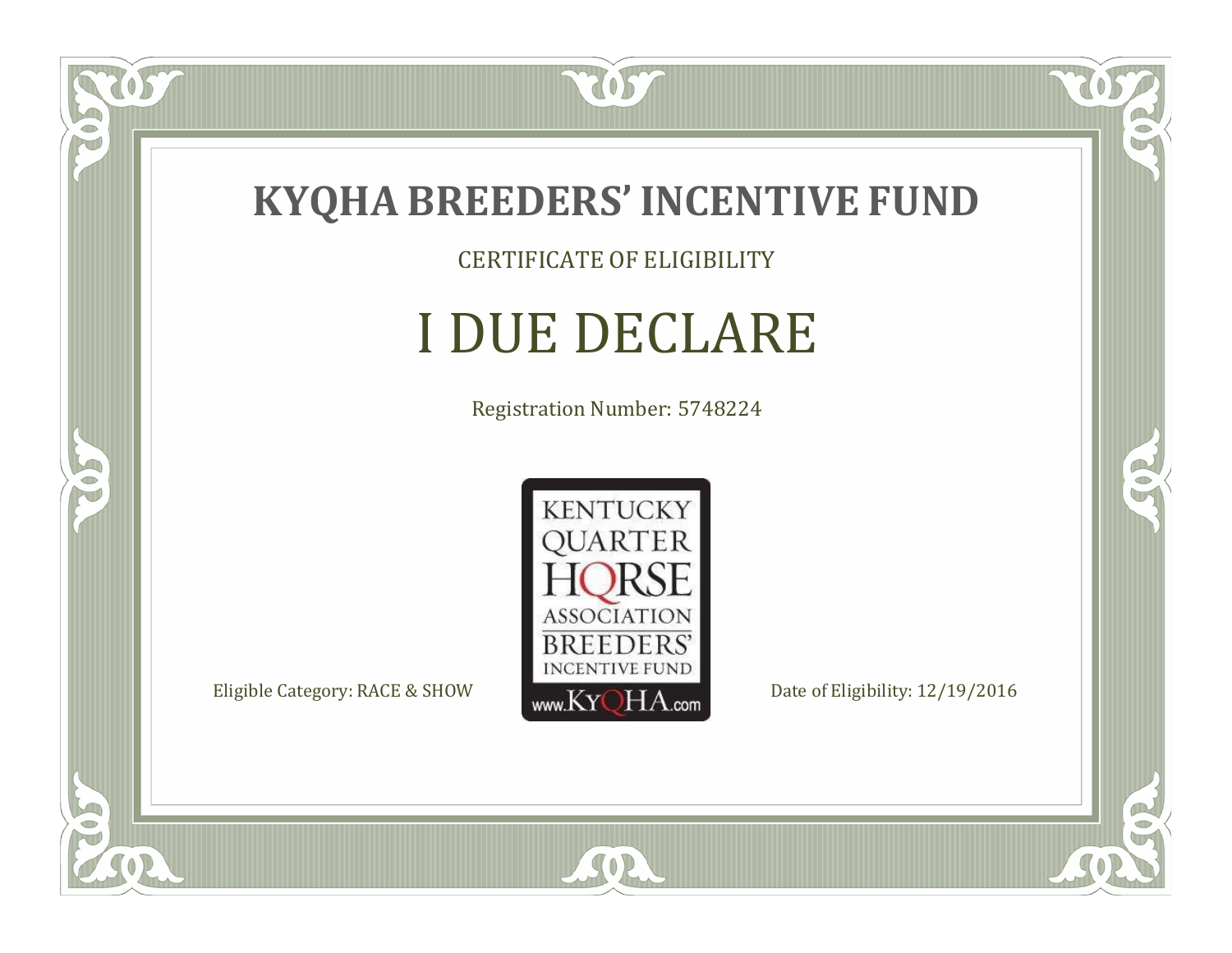

CERTIFICATE OF ELIGIBILITY

# I KNO IM GREAT

Registration Number: 5748428



SOR

CO.

 $\rightarrow$ 

US

 $\bullet$ NU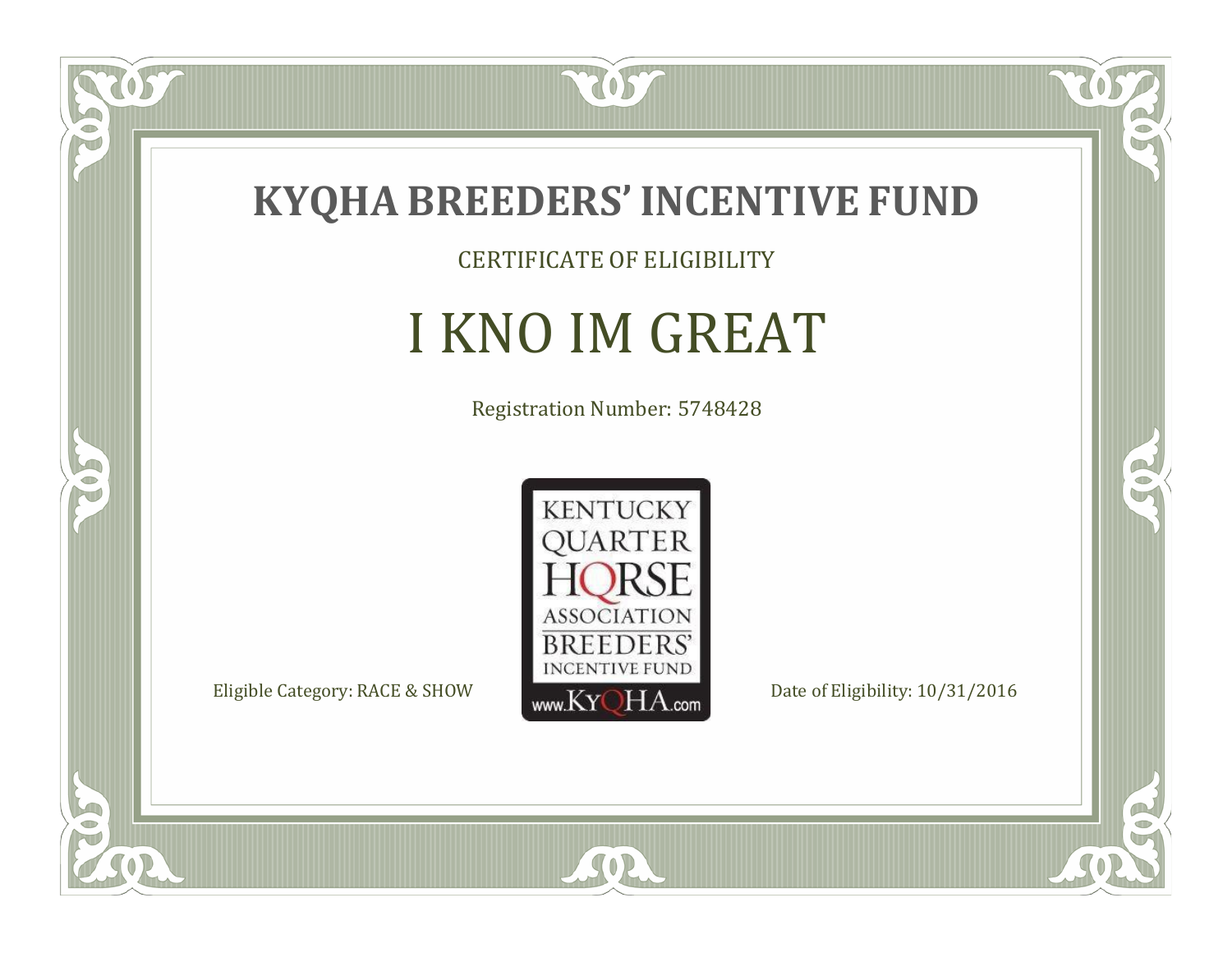

CERTIFICATE OF ELIGIBILITY

### I KNOW IM KOOL

Registration Number: 5755982



SOR

CO.

 $\rightarrow$ 

057

 $\bullet$ NU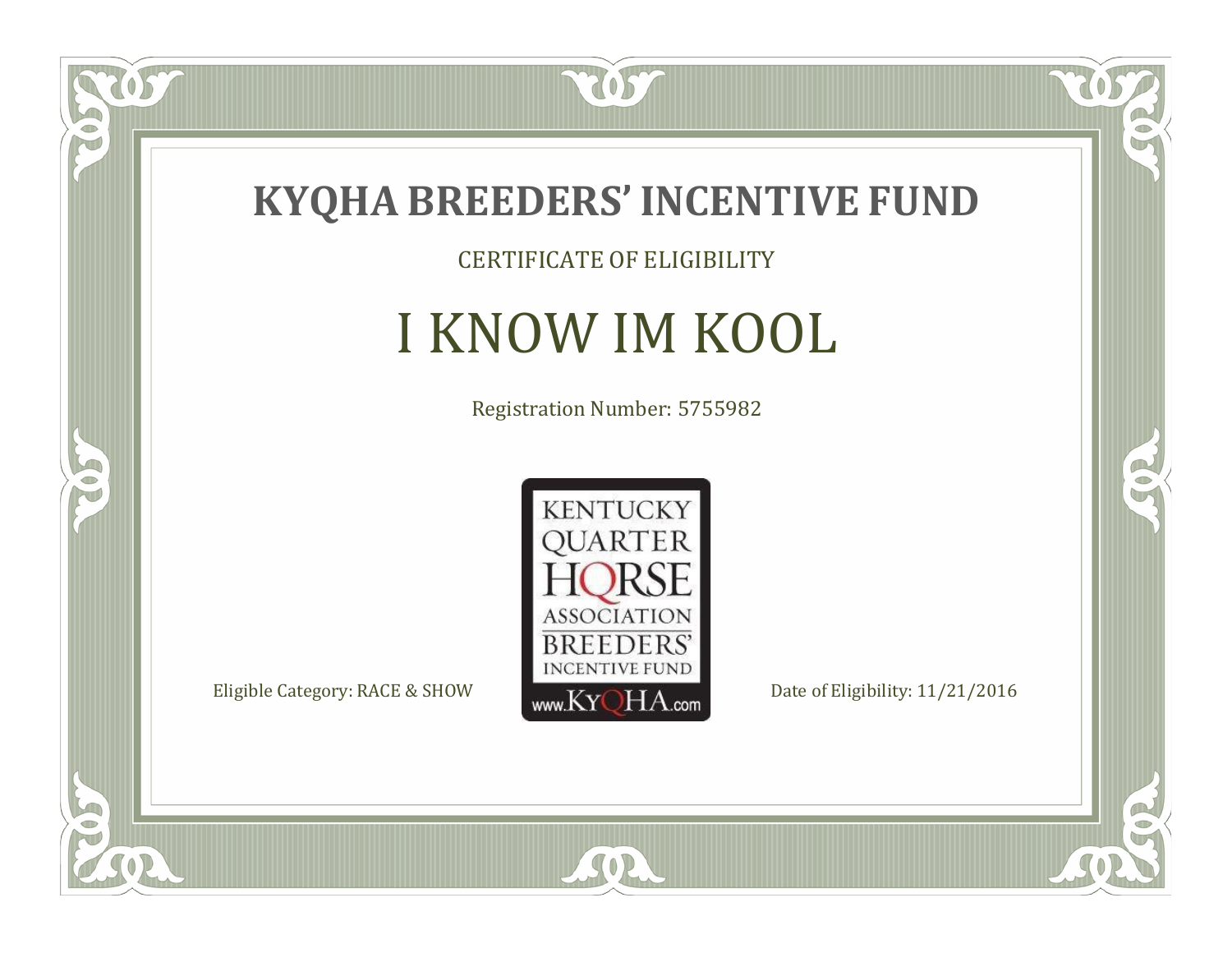

### CERTIFICATE OF ELIGIBILITY

### I KNOW MY RANGE

Registration Number: 5755980



 $SO2$ 

CO.

 $\rightarrow$ 

 $\widetilde{\text{OS}}$ 

 $\Box$ NU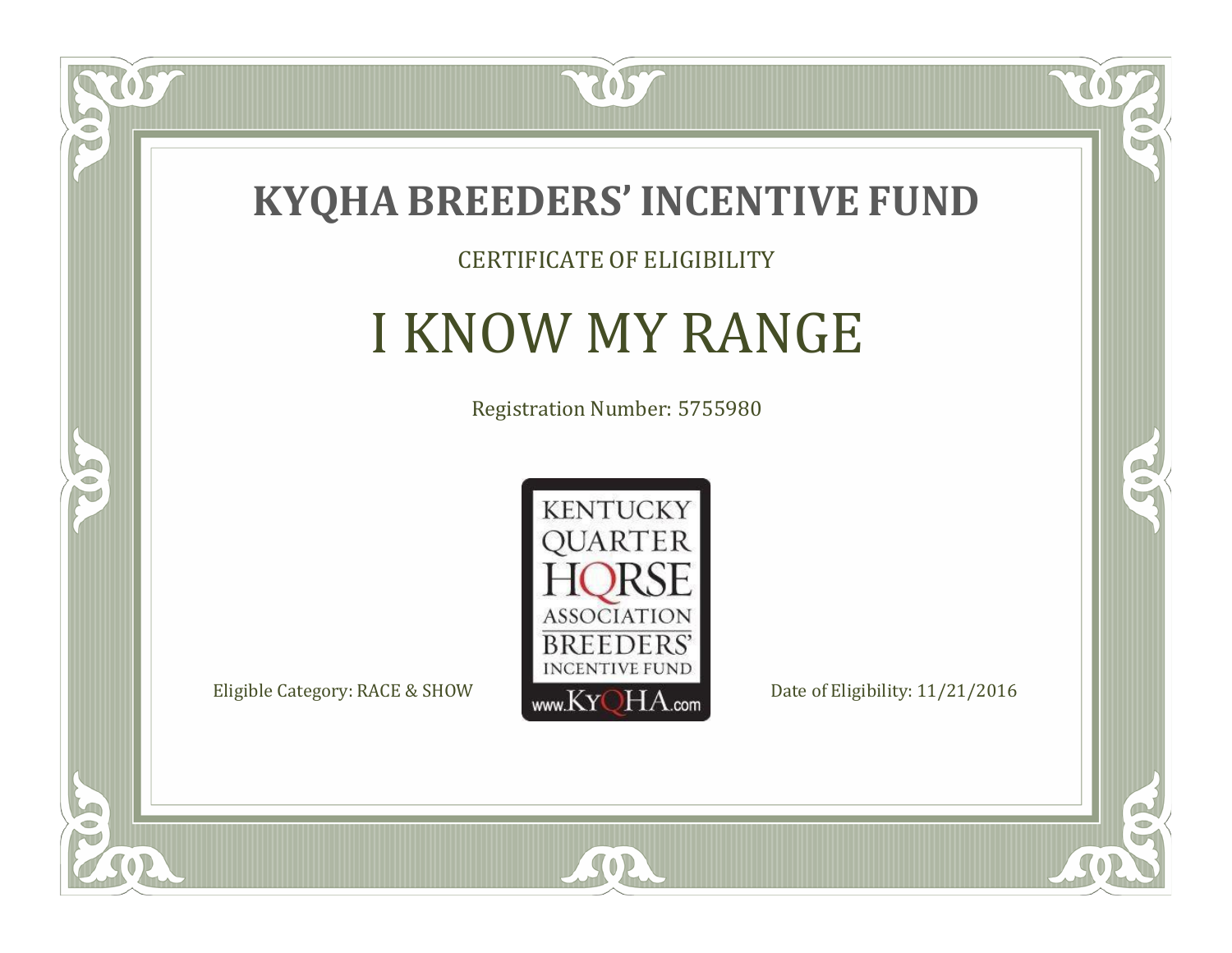

### CERTIFICATE OF ELIGIBILITY

# IM GOOD NATURALLY

Registration Number: 5755981



SOR

CO.

B

 $\blacksquare$ N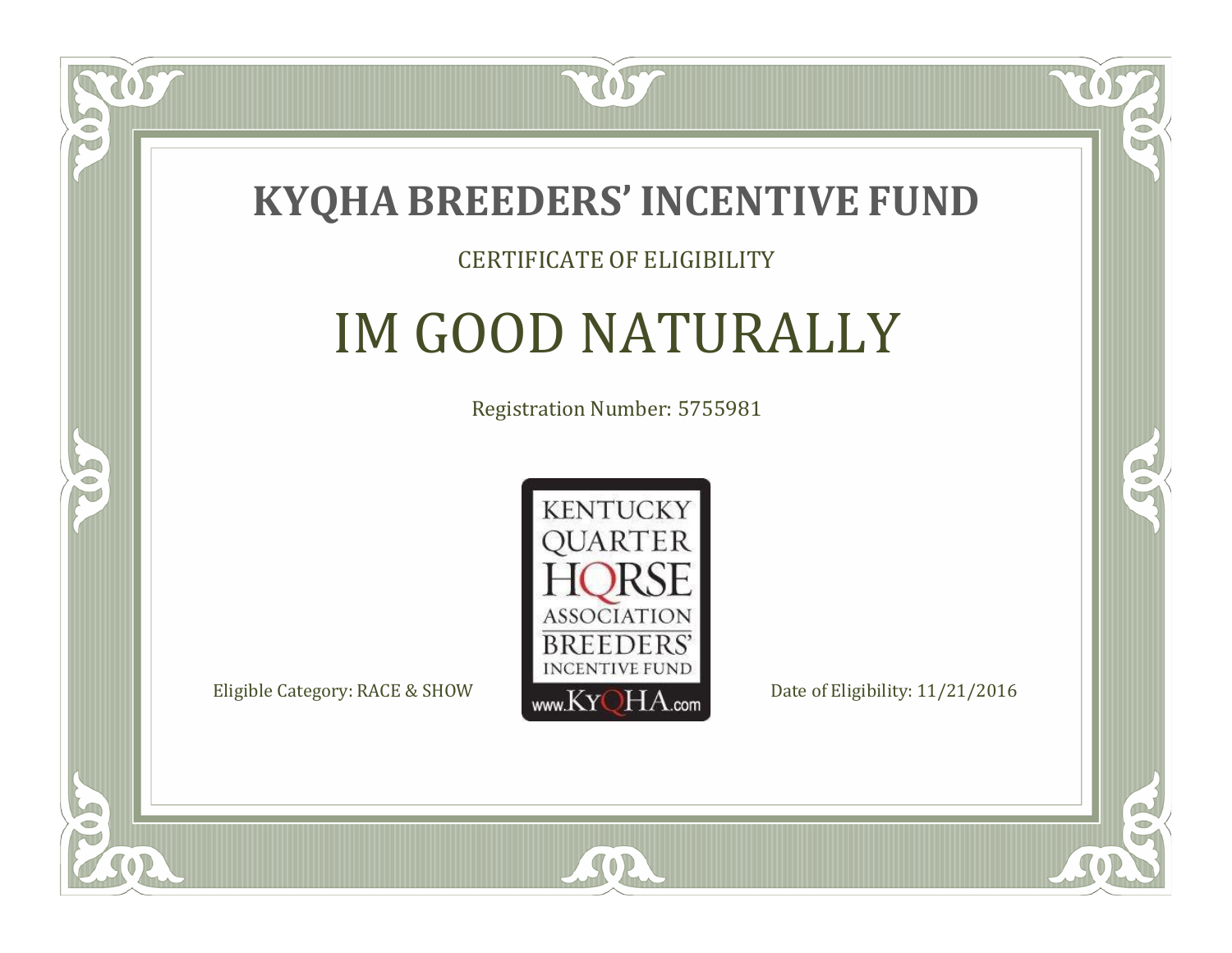

CERTIFICATE OF ELIGIBILITY

# INDIGO LILLY

Registration Number: 5673649



 $\mathbb{R}$ 

CO.

 $\overline{OS}$ 

 $\bullet$ N

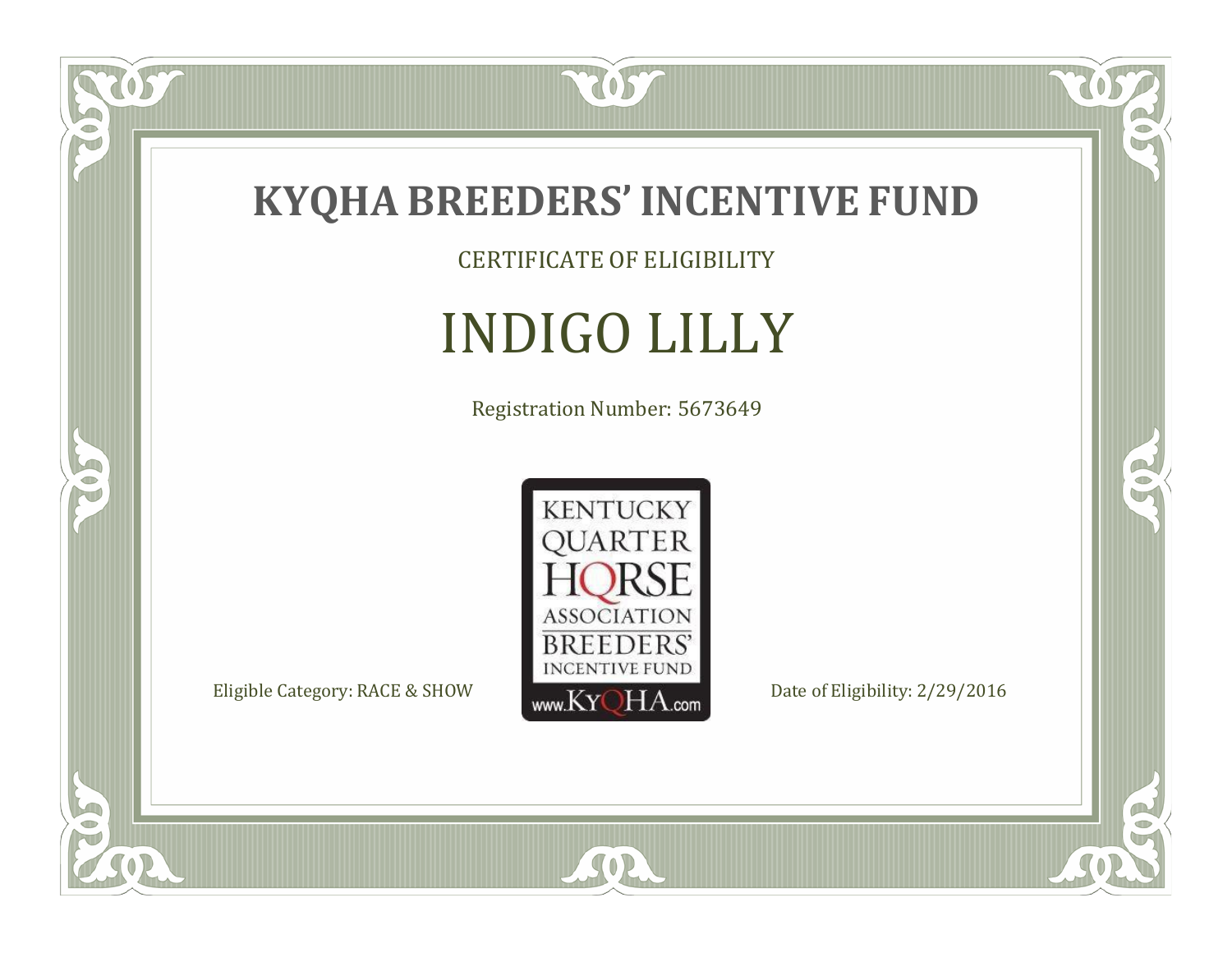

#### CERTIFICATE OF ELIGIBILITY

# ITS A SWEET THING

Registration Number: 5709696



SOR

CO.

B

 $\Box$ N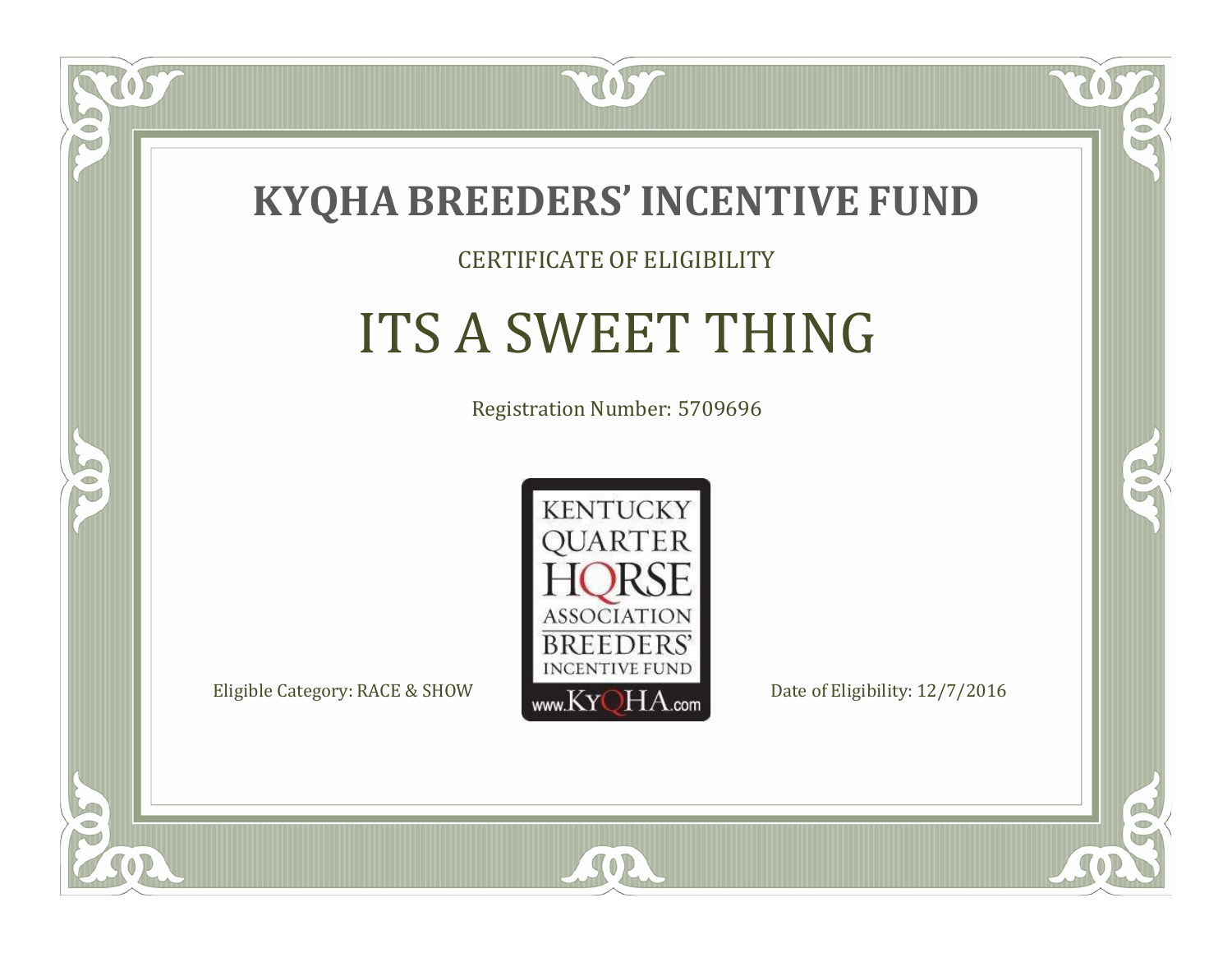

#### CERTIFICATE OF ELIGIBILITY

## IVY CRUISIN BAYOU

Registration Number: 5681921



SOR

CO.

 $\rightarrow$ 

057

 $\bullet$ NU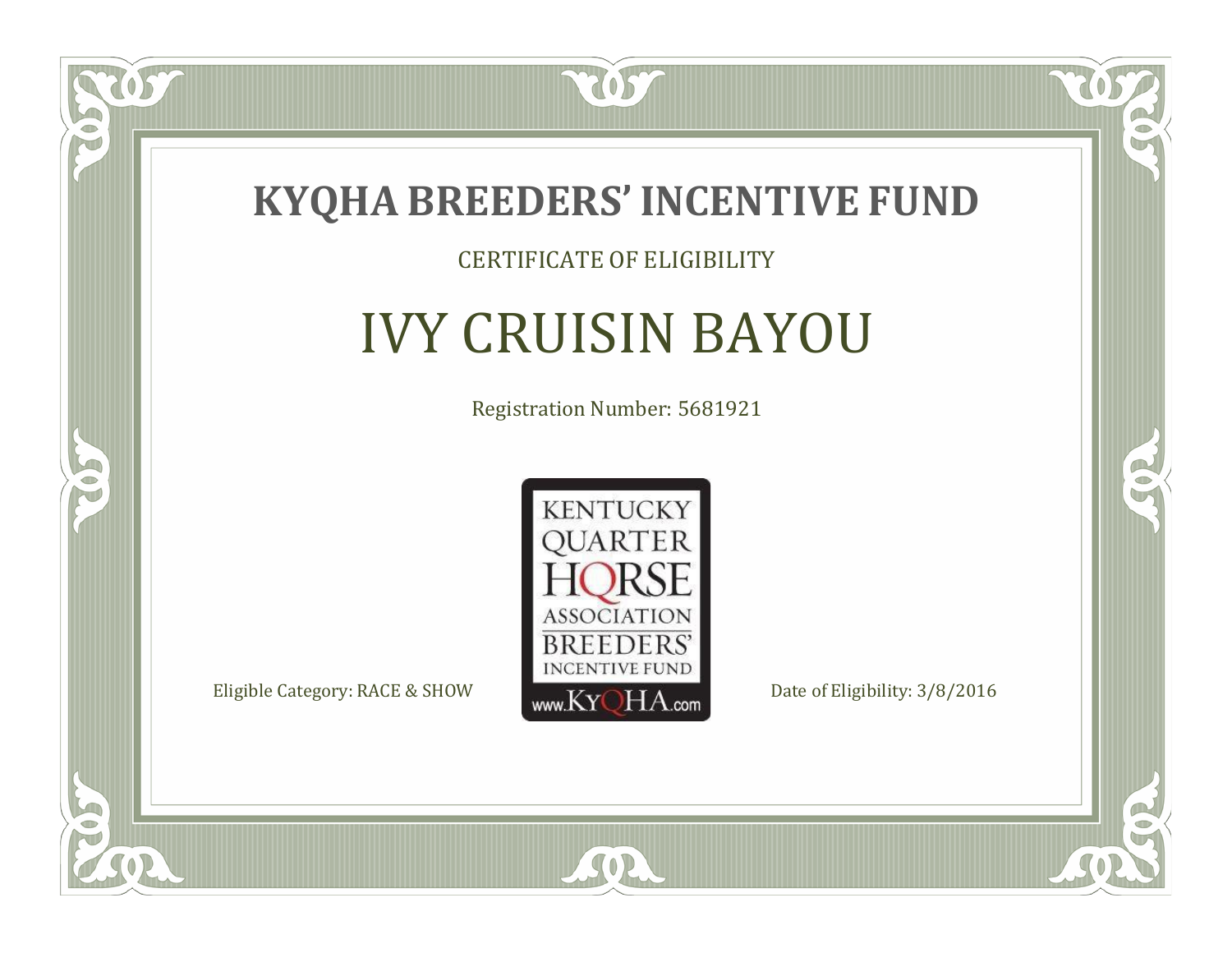### **KYQHA BREEDERS'INCENTIVE FUND**

7057

### CERTIFICATE OF ELIGIBILITY

# JD FIREWATER REDNECK

Registration Number: 5689818



SOR

 $\mathbb{R}^2$ 

CO.

 $\Box$ T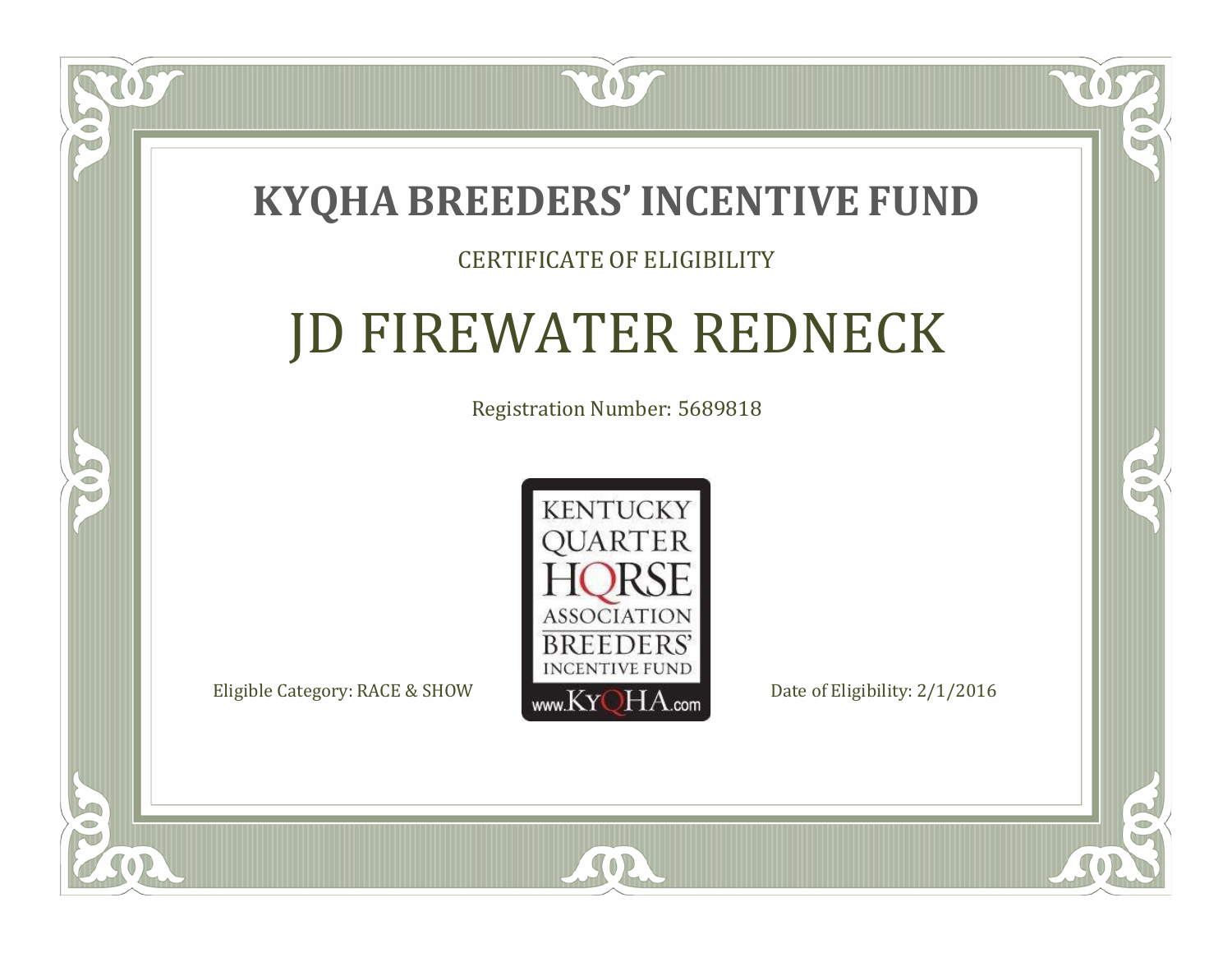

### CERTIFICATE OF ELIGIBILITY

# JD ONE SASSY REDNECK

Registration Number: 5689825



 $SO2$ 

 $\mathbb{R}^2$ 

P.

 $\Box$ N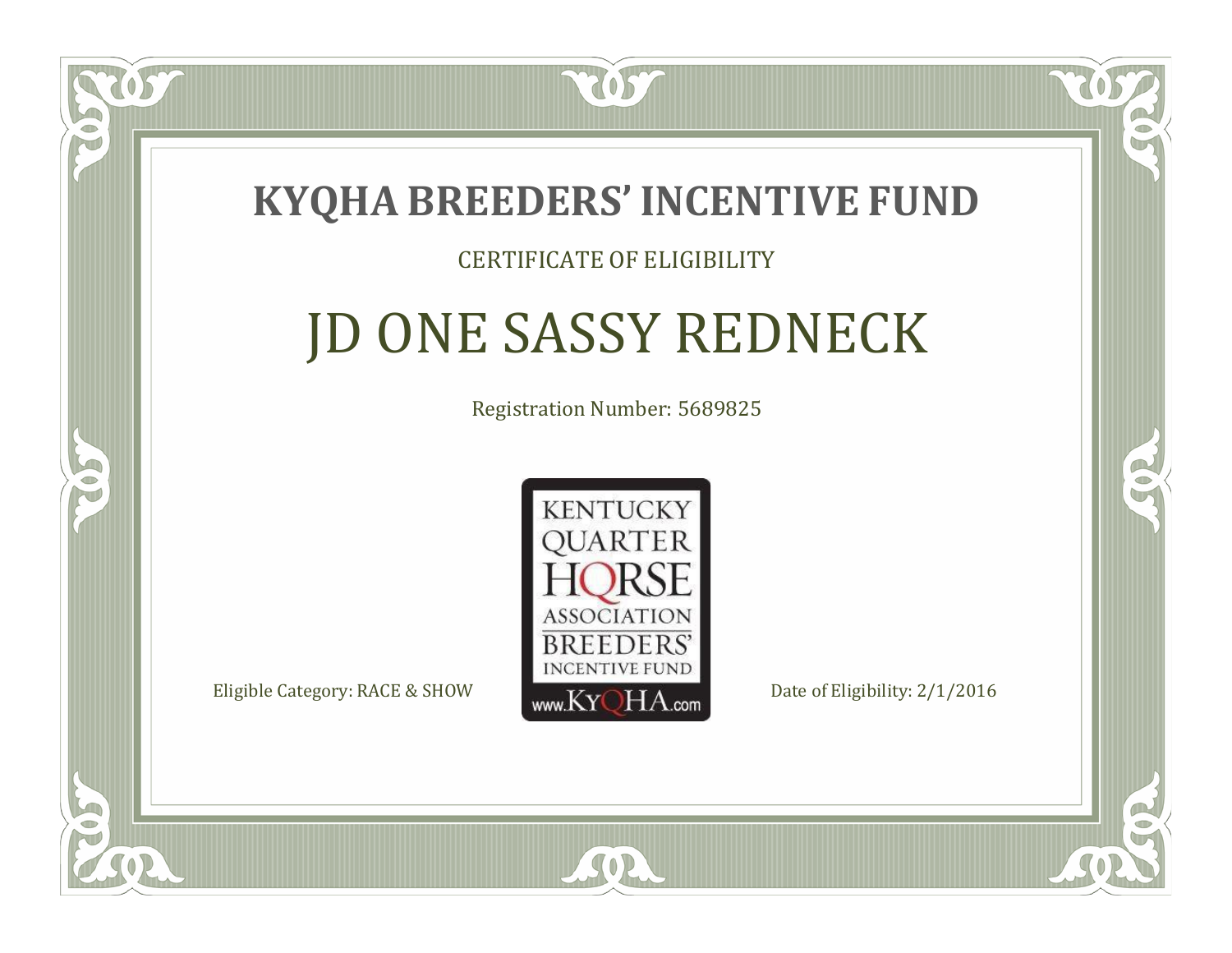

### CERTIFICATE OF ELIGIBILITY

# JETTIN DOWN DE AISLE

Registration Number: X0719830



 $SO2$ 

CO.

CO.

 $\Box$ N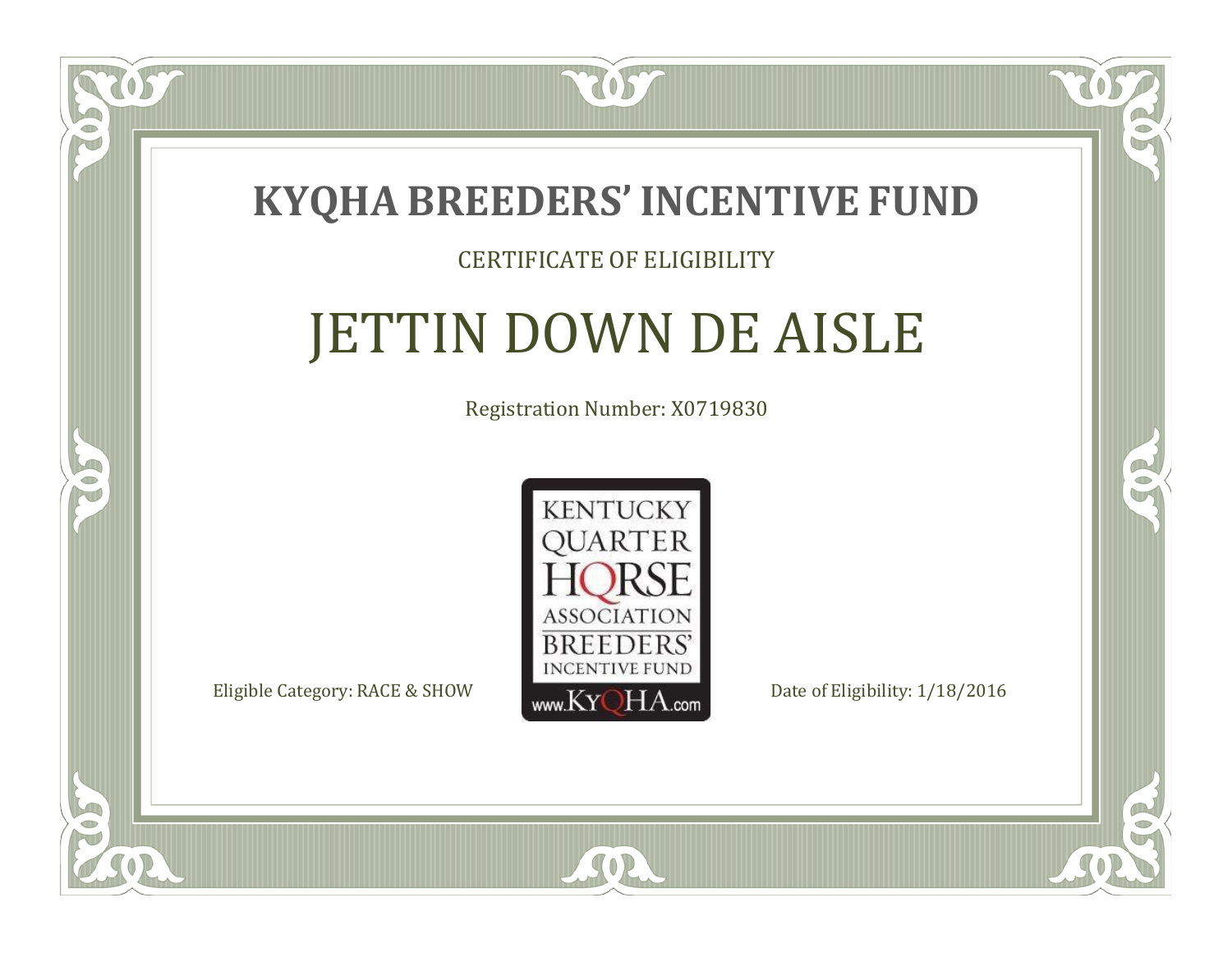

### CERTIFICATE OF ELIGIBILITY

# JIMMYS REDNECK GIRL

Registration Number: 5762430



SOR

 $\mathbb{R}^2$ 

CO.

 $\Box$ N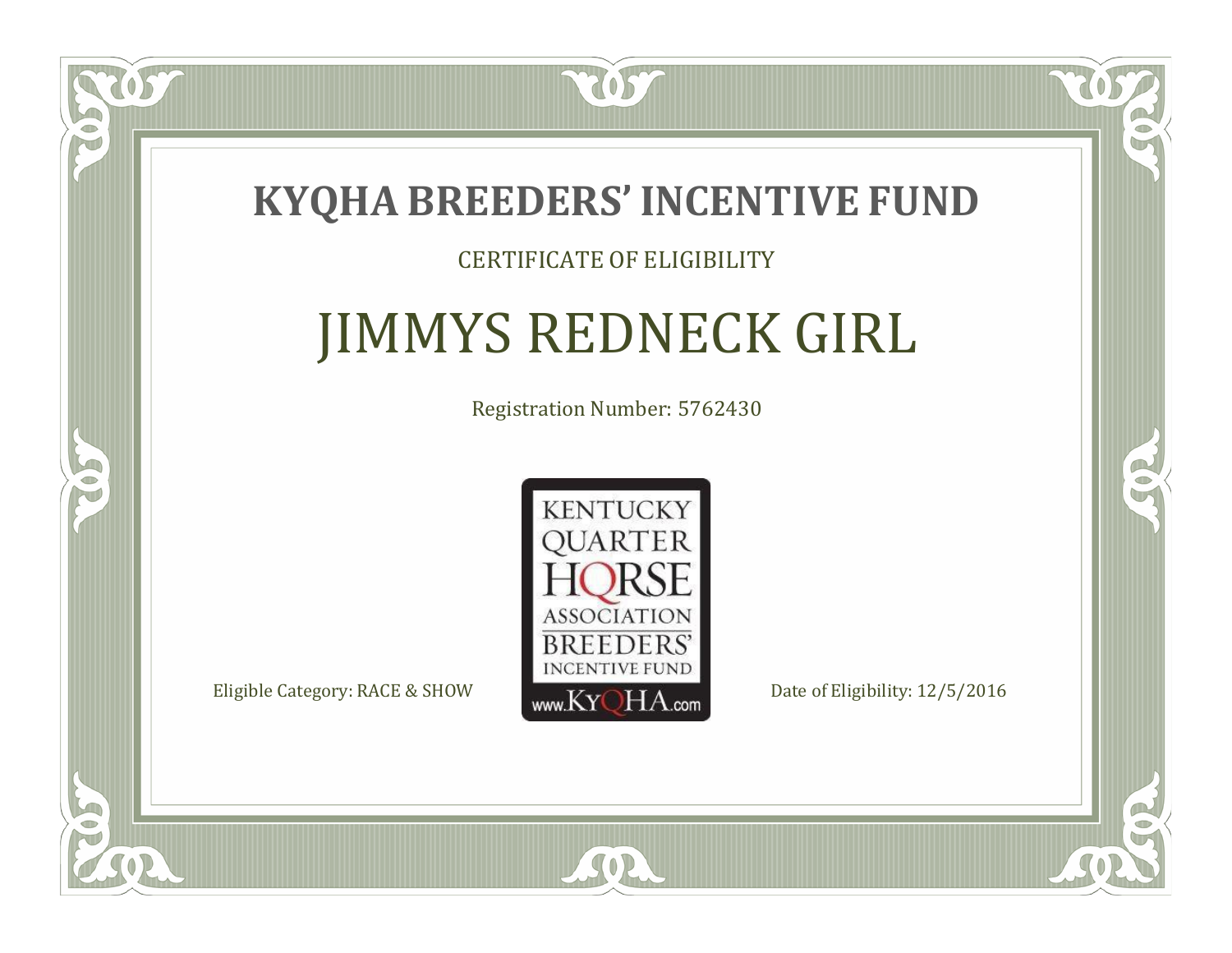

OST

P

5

CERTIFICATE OF ELIGIBILITY

# KALYPSO

Registration Number: 5725743



SOR

 $\mathbb{R}$ 

 $\mathbb{R}^2$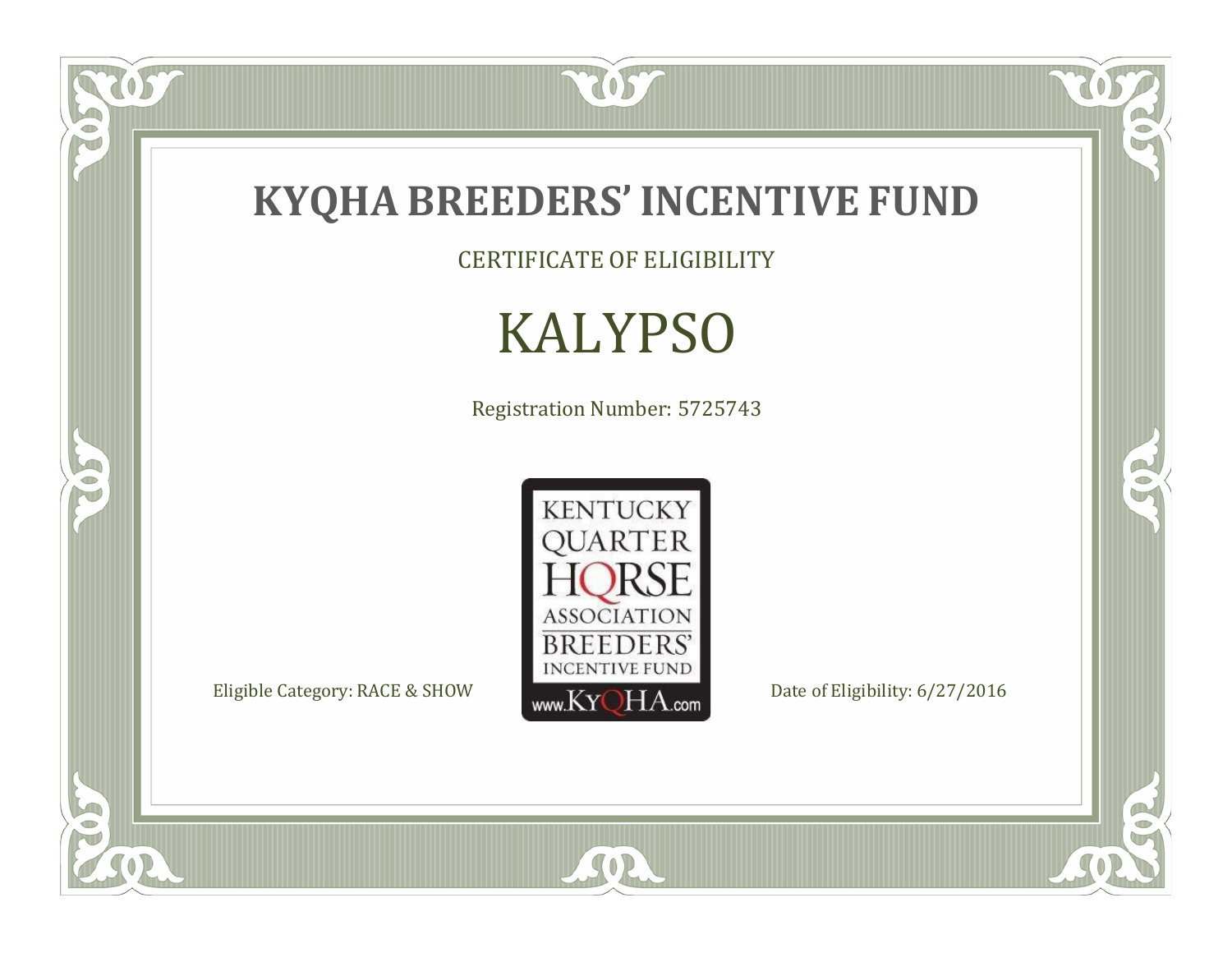

### CERTIFICATE OF ELIGIBILITY

# KEEPING CHOCOLATE

Registration Number: 5751210



SOR

RO

B

 $\Box$ N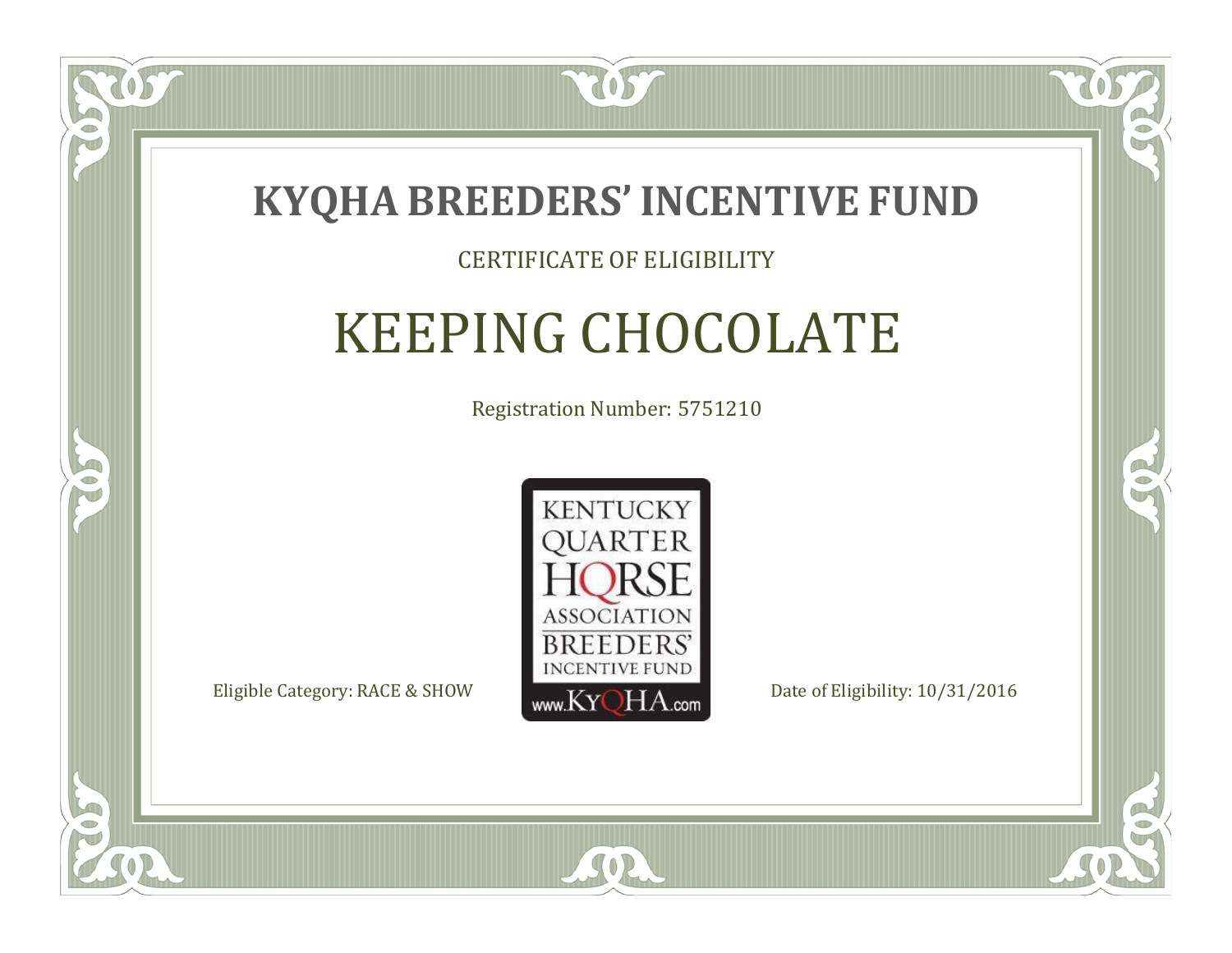

#### CERTIFICATE OF ELIGIBILITY

## KEEPING HER RICH

Registration Number: 5710225



SOR

CO.

 $\rightarrow$ 

 $\Box$ N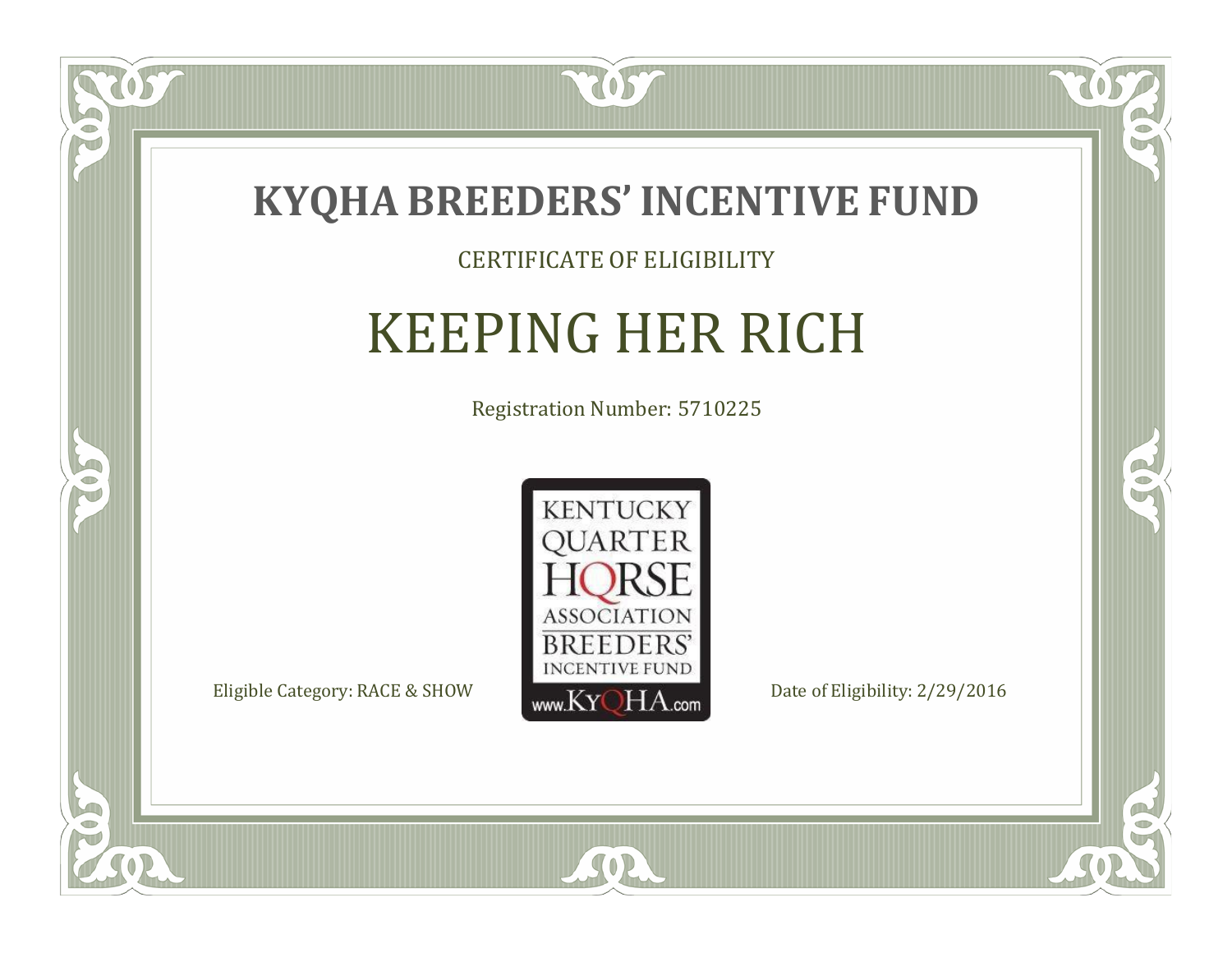

### CERTIFICATE OF ELIGIBILITY

# KEEPING IT COUNTRY

Registration Number: 5732749



SOR

CO.

B

 $\blacksquare$ N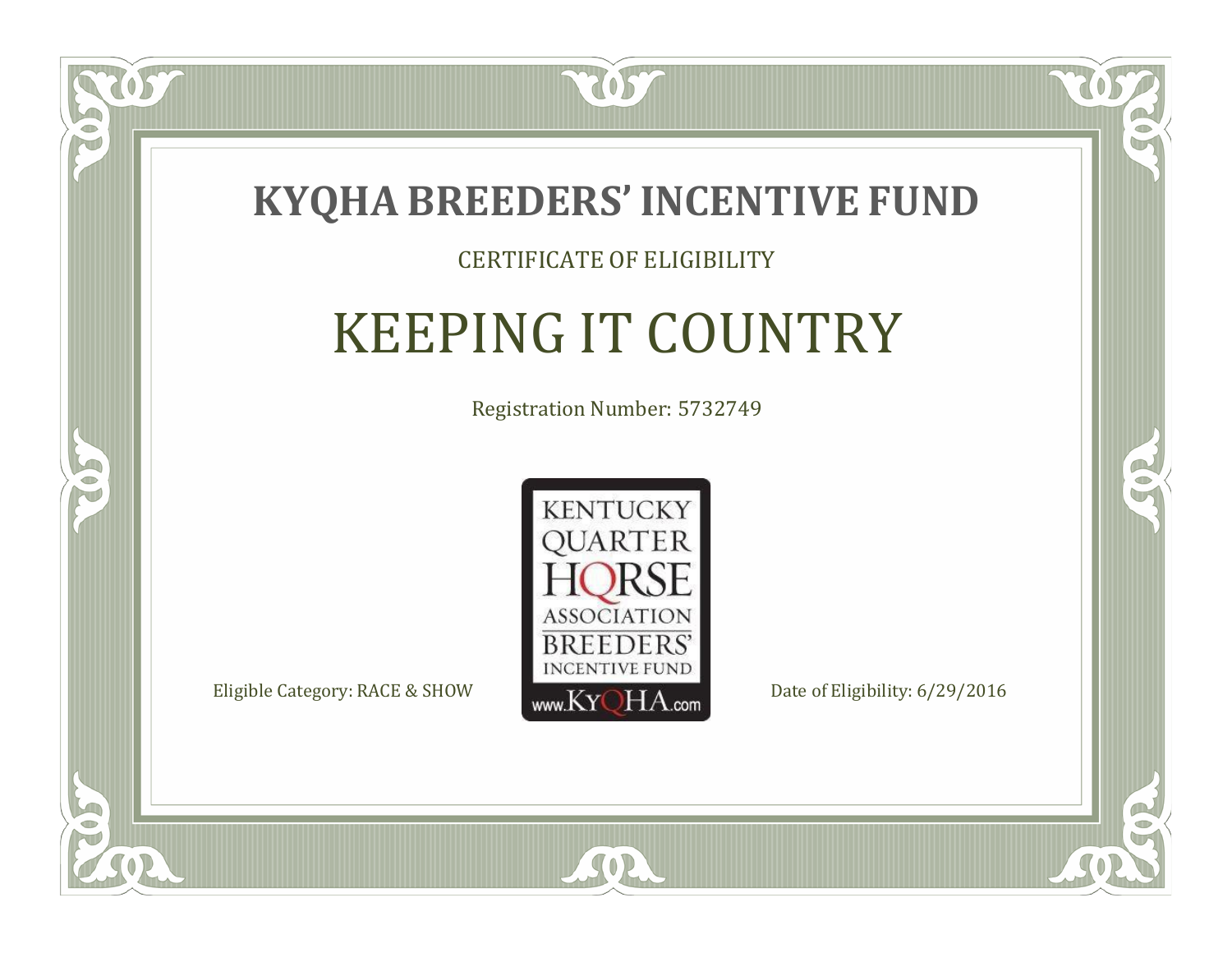

CERTIFICATE OF ELIGIBILITY

### LIFE IS A RIDE

Registration Number: X0720082



CO.

 $\rightarrow$ 

057

 $\bullet$ NU

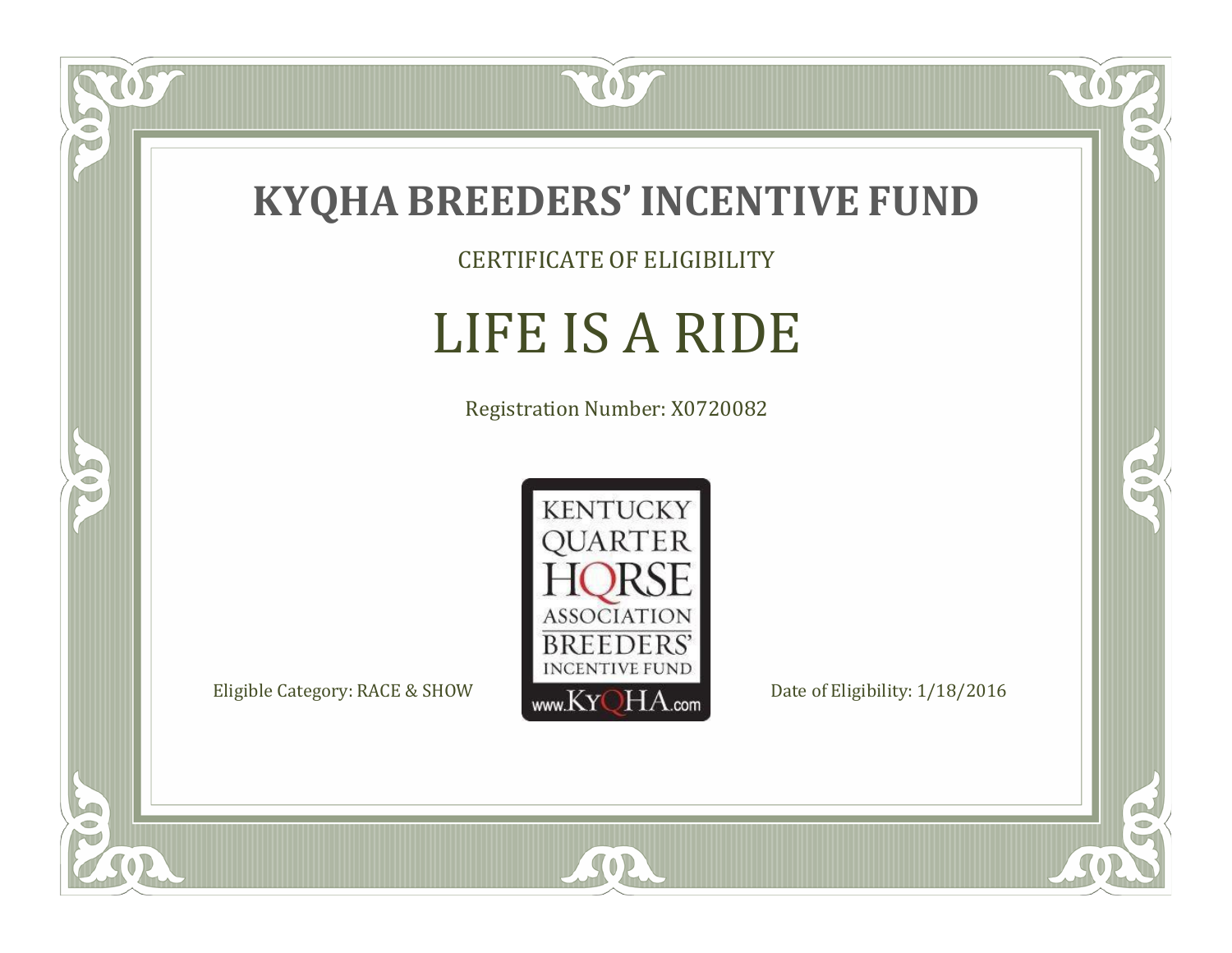

### CERTIFICATE OF ELIGIBILITY

# LIGHTEM UP REDNECK

Registration Number: 5702937



SOR

CO.

 $\rightarrow$ 

 $\blacksquare$ N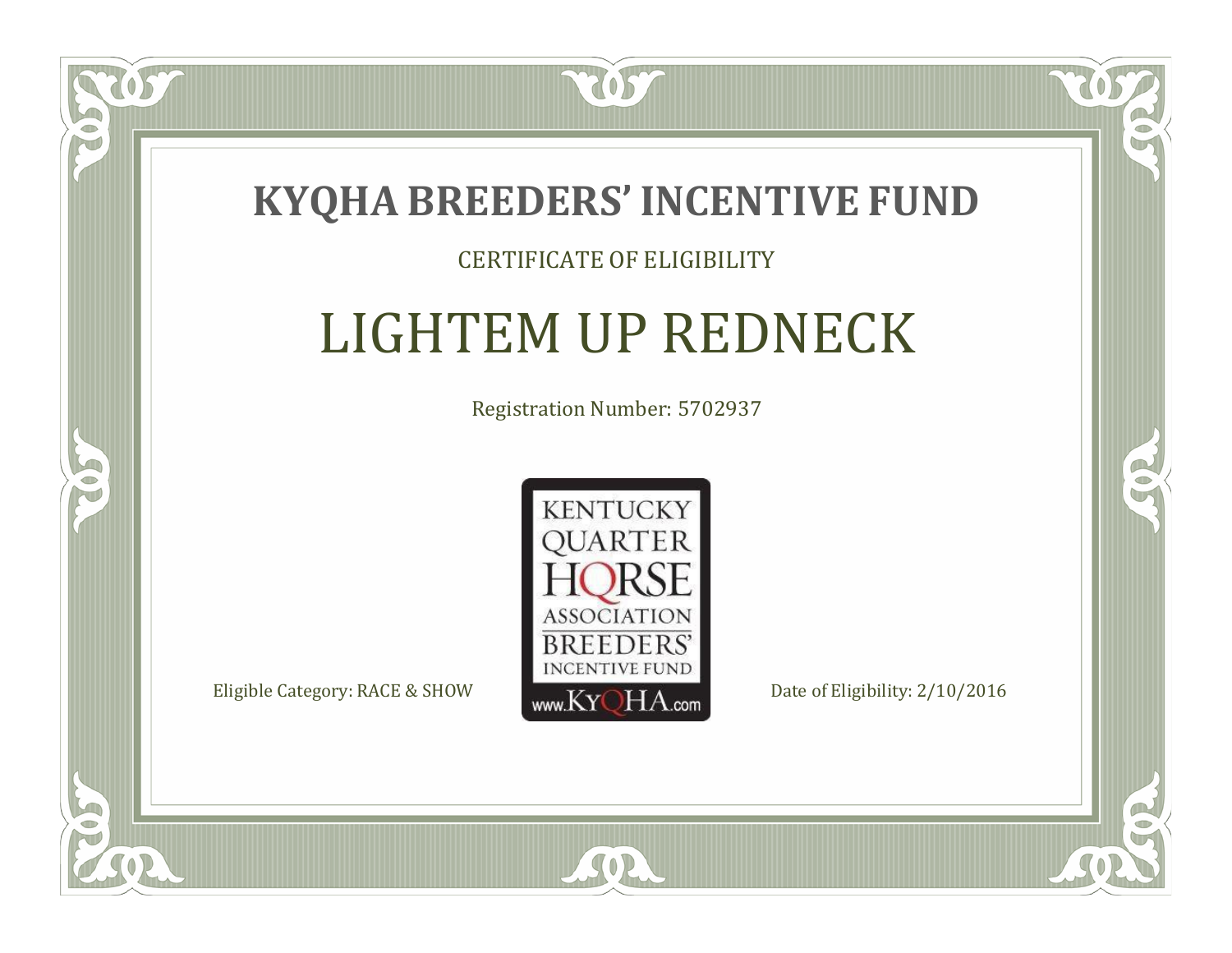

### CERTIFICATE OF ELIGIBILITY

## LIGHTNING BALLERINA

Registration Number: X0720504



SOR

RO

B

 $\blacksquare$ N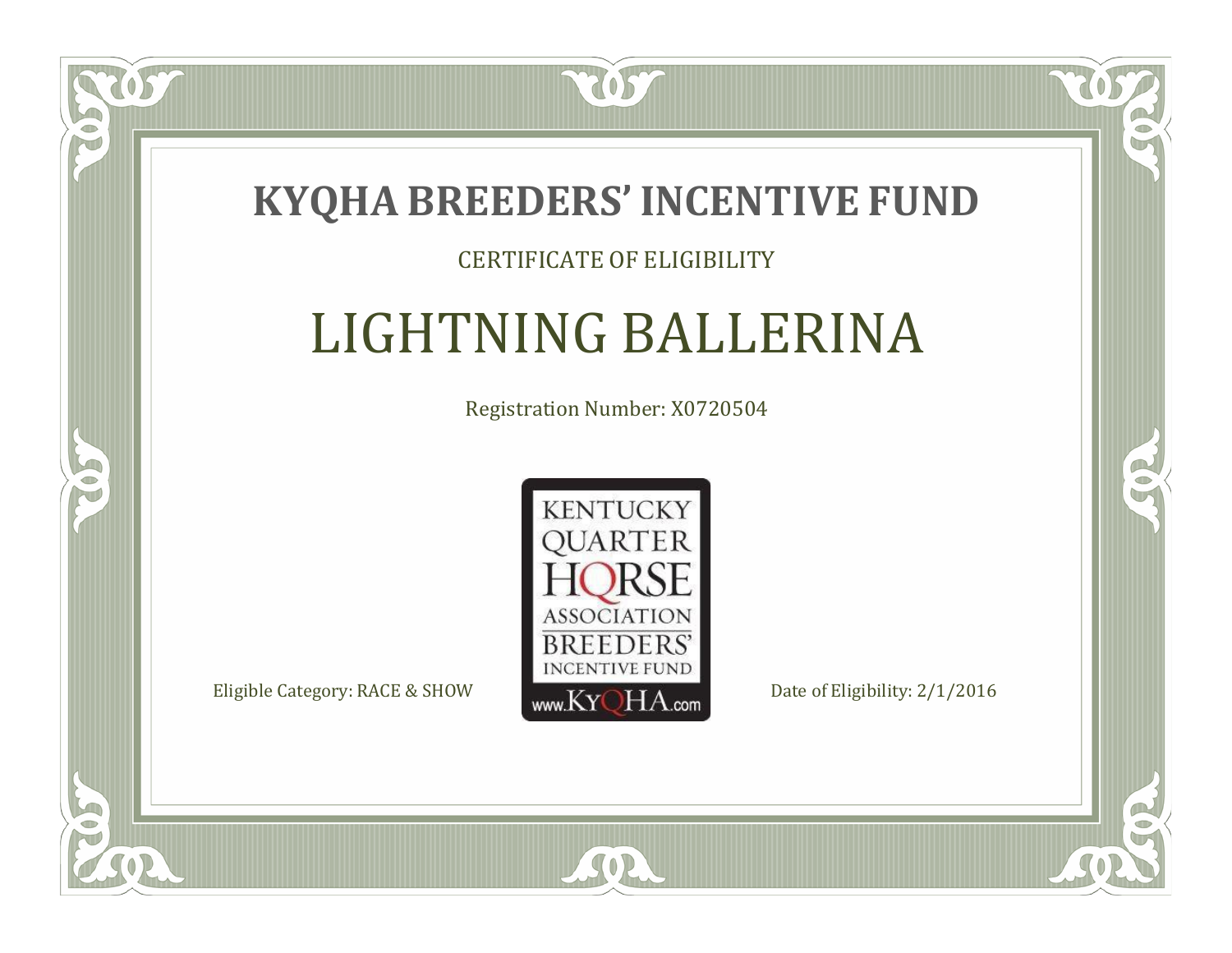

### CERTIFICATE OF ELIGIBILITY

# LIGHTNING BOONLIT

Registration Number: 5688663



SOR

RO

B

 $\blacksquare$ N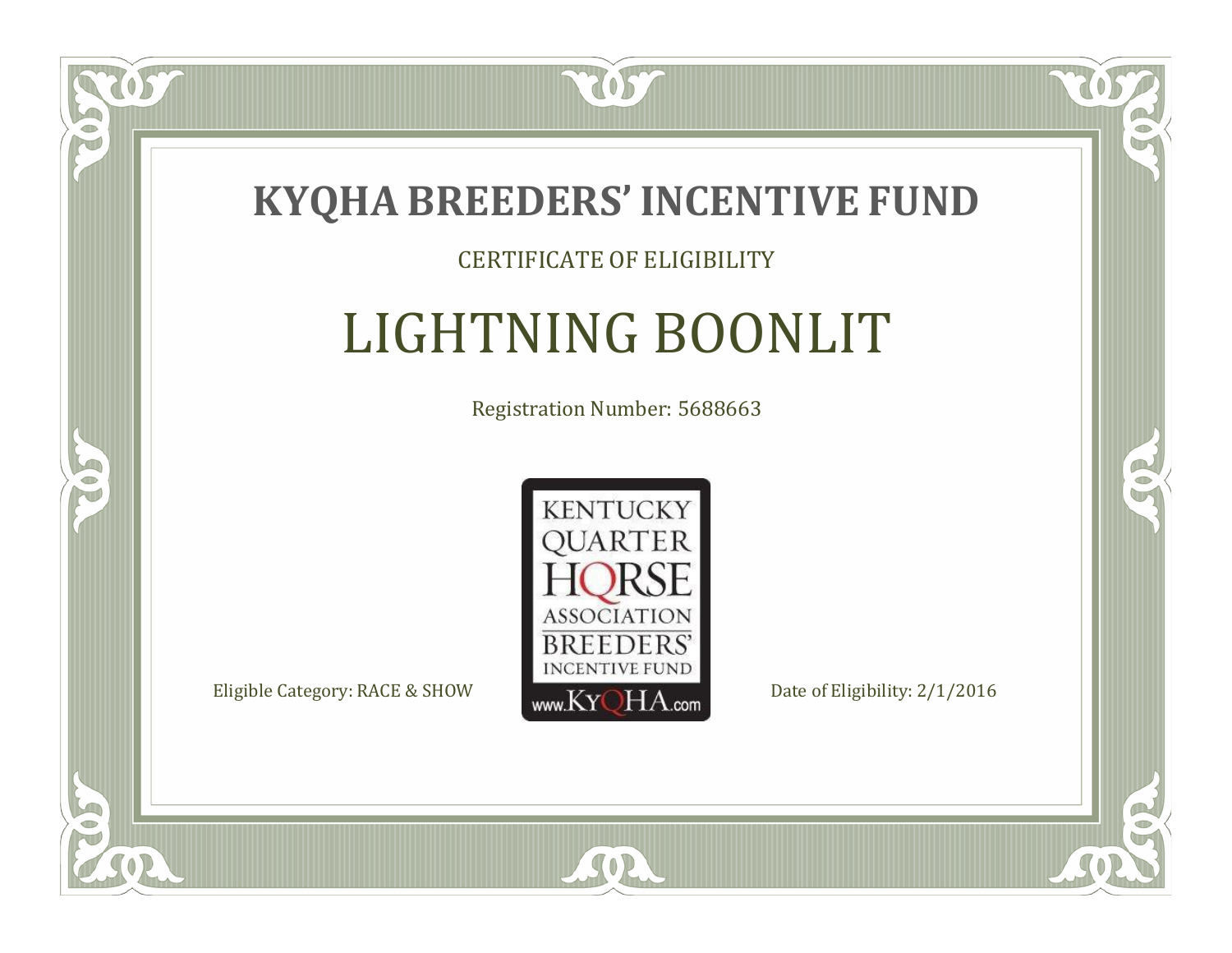

### CERTIFICATE OF ELIGIBILITY

# LIGHTNING HONOR

Registration Number: 5706040



SOR

CO.

B

 $\Box$ N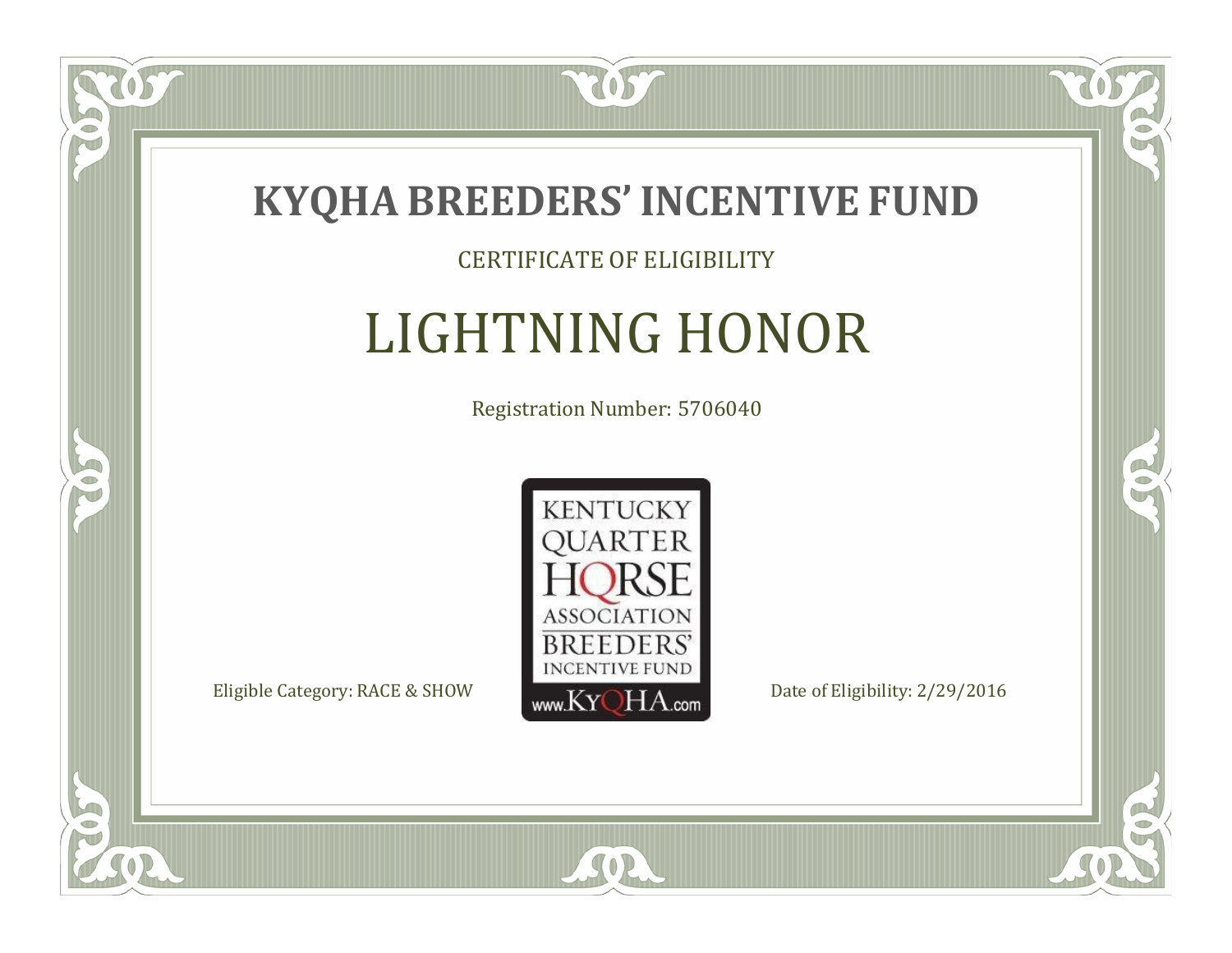### **KYQHA BREEDERS'INCENTIVE FUND**

7057

### CERTIFICATE OF ELIGIBILITY

# LIGHTNING HONORBOUND

Registration Number: 5750158



CO.

 $\rightarrow$ 

 $\Box$ N

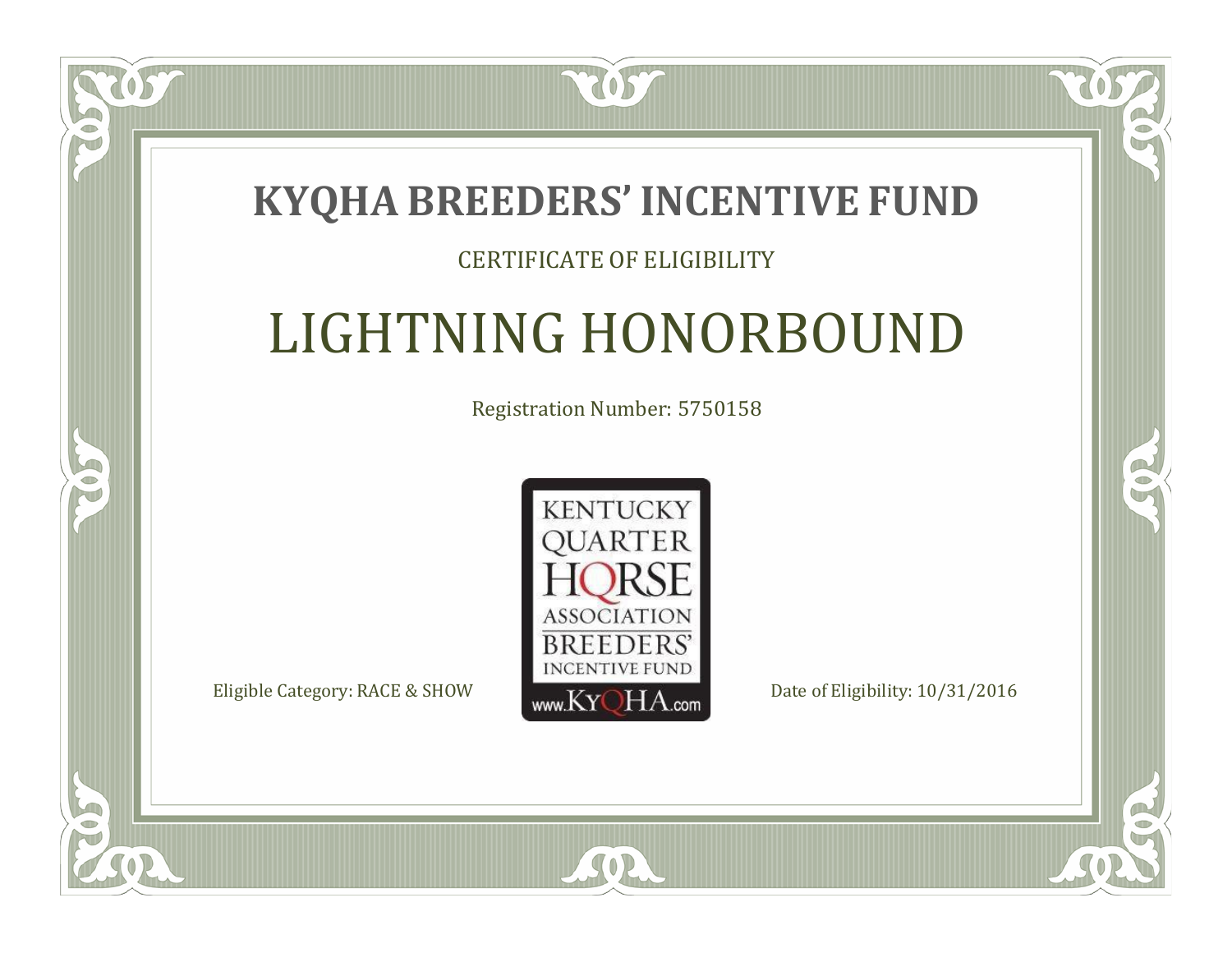

### CERTIFICATE OF ELIGIBILITY

# LIGHTNING RAMROD

Registration Number: X0719609



SOR

CO.

 $\rightarrow$ 

US

 $\blacksquare$ N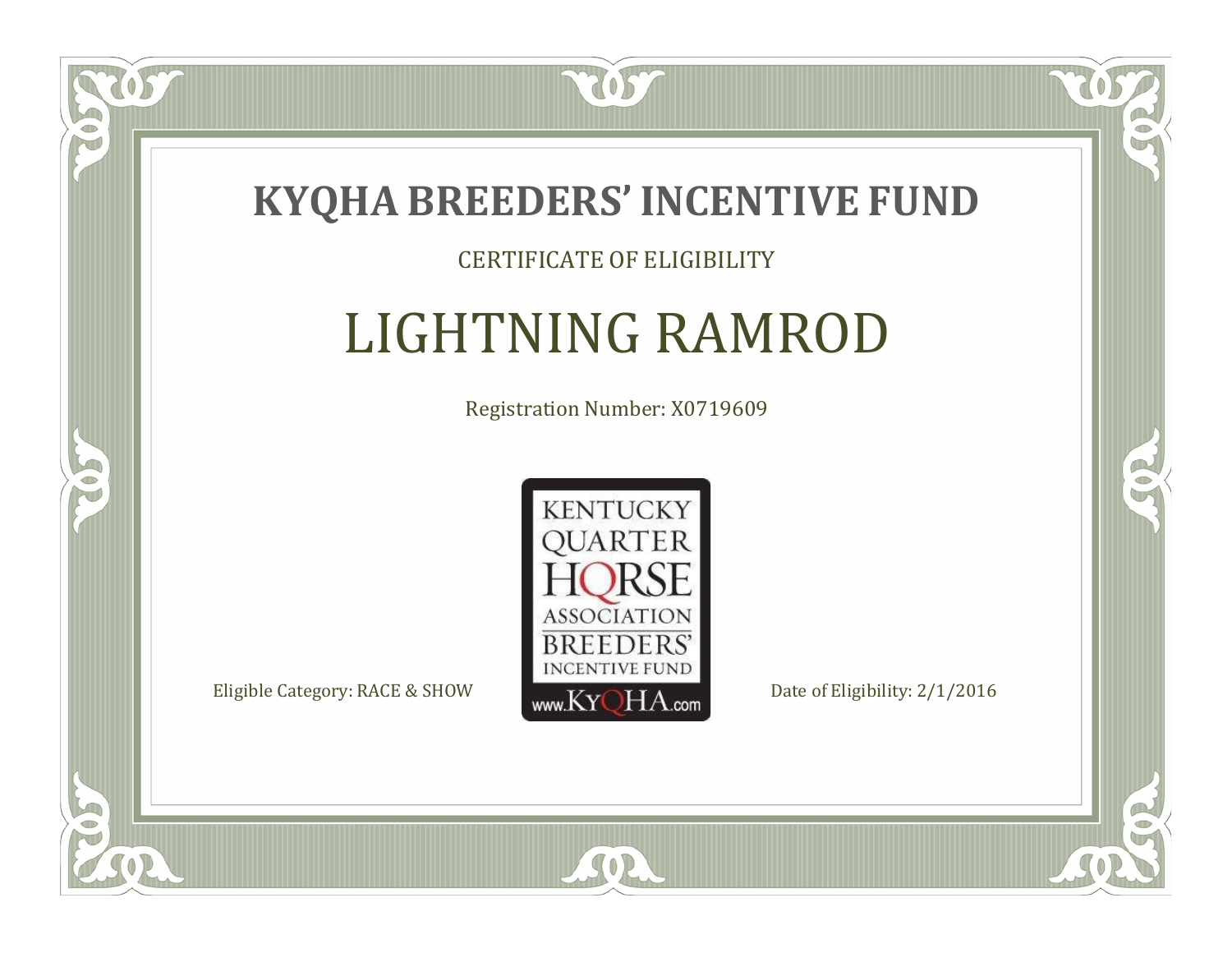

### CERTIFICATE OF ELIGIBILITY

## LIGHTNING WHEELER

Registration Number: X0719824



 $SO2$ 

CO.

 $\rightarrow$ 

 $\Box$ N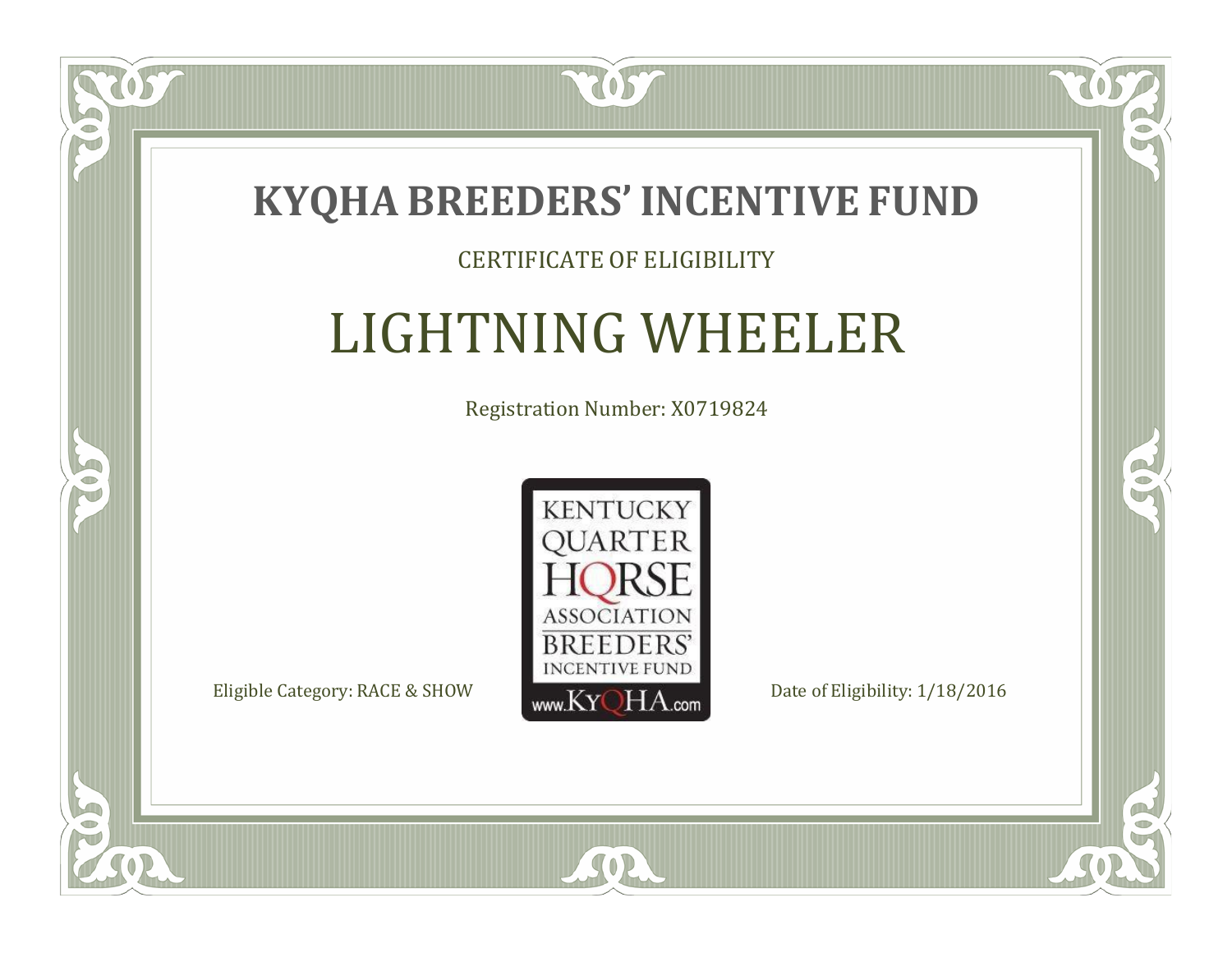

### CERTIFICATE OF ELIGIBILITY

# LIGHTNINGSPRINGFLING

Registration Number: X0719610



SOR

RO

 $\rightarrow$ 

 $\Box$ T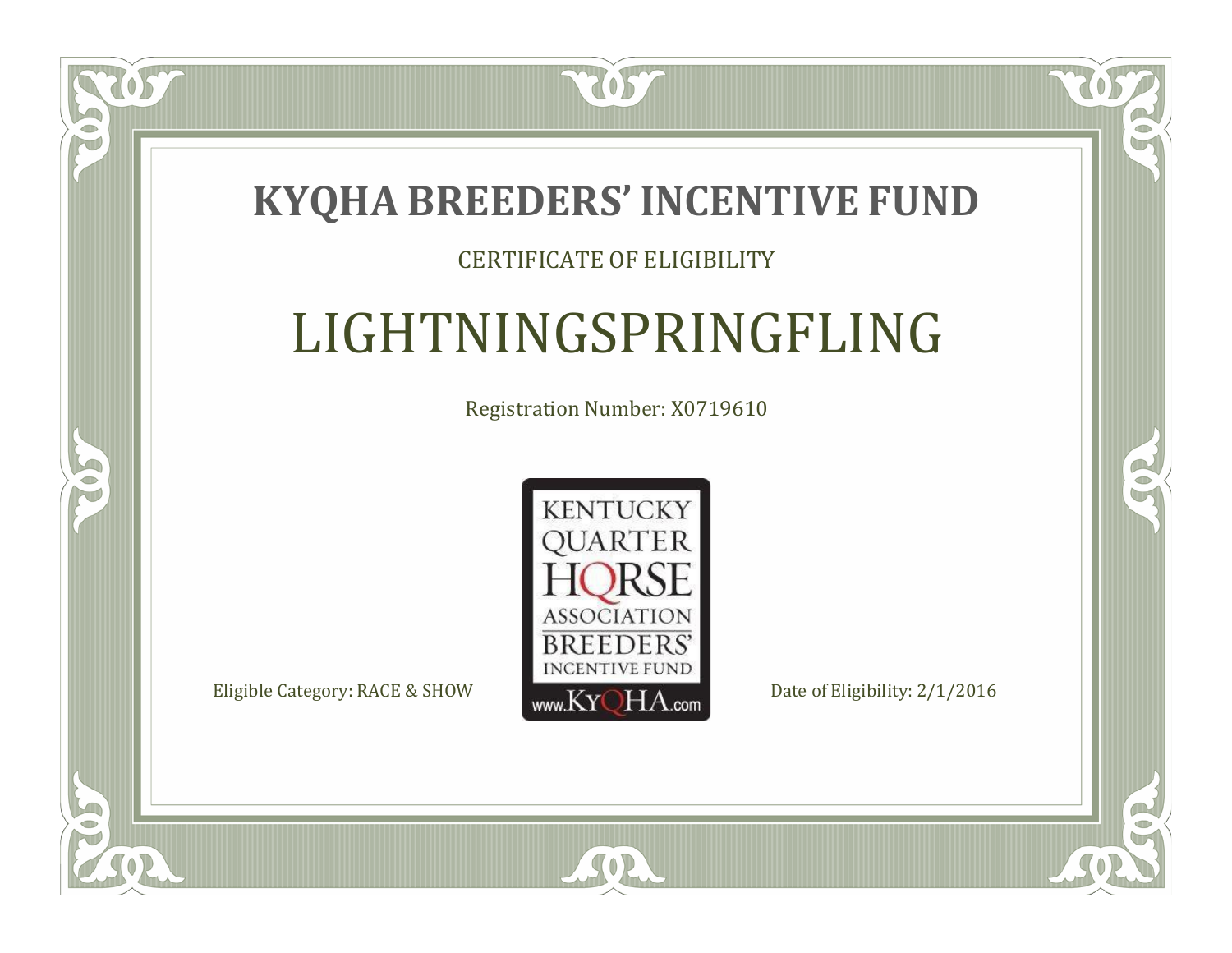

### CERTIFICATE OF ELIGIBILITY

## LOPIN FOR MARGARITAS

Registration Number: 5731677



SOR

CO.

 $\rightarrow$ 

 $\Box$ N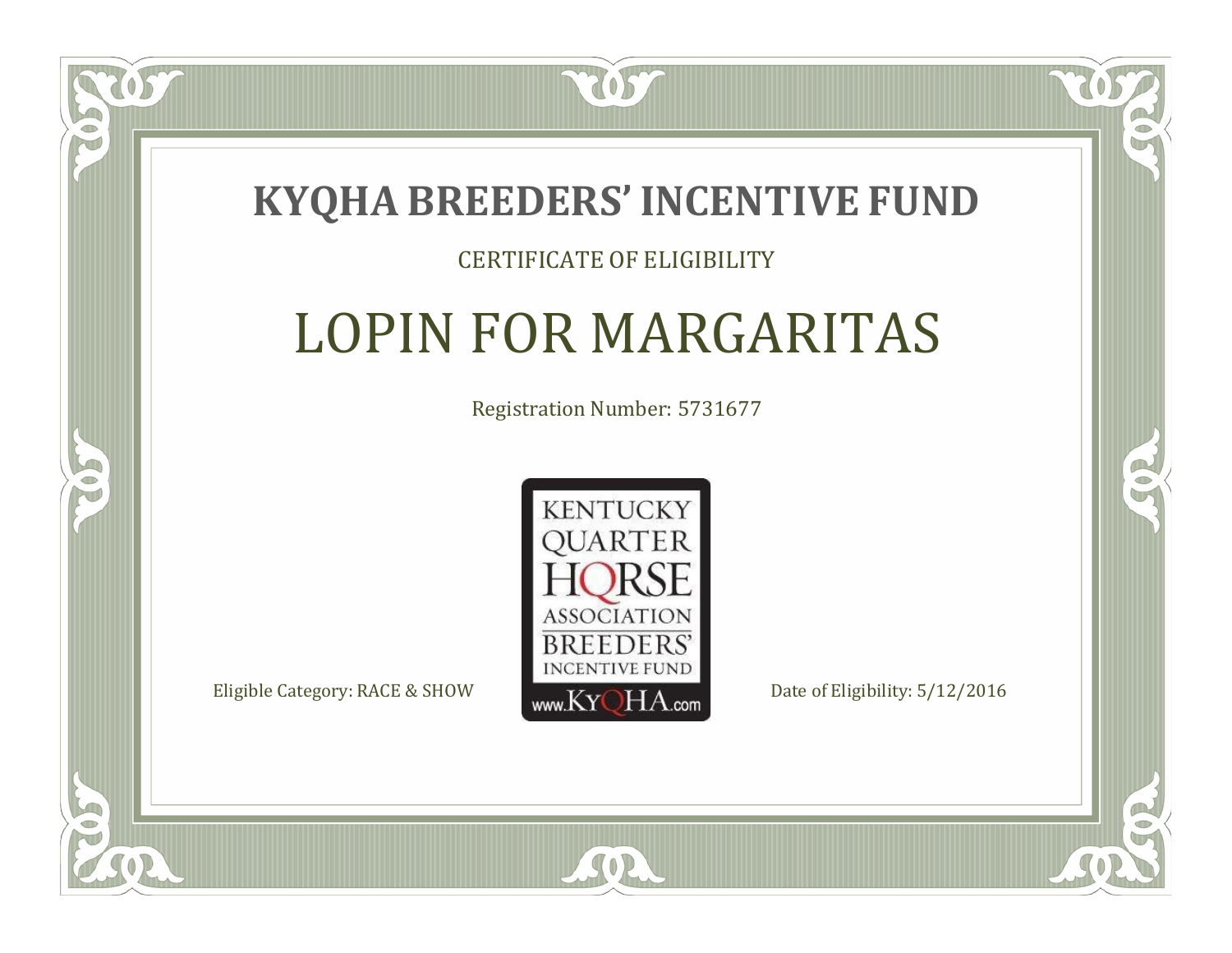

#### CERTIFICATE OF ELIGIBILITY

## LOVEBEA LAZY TONIGHT

Registration Number: 5721380



SOR

RO

B

 $\Box$ T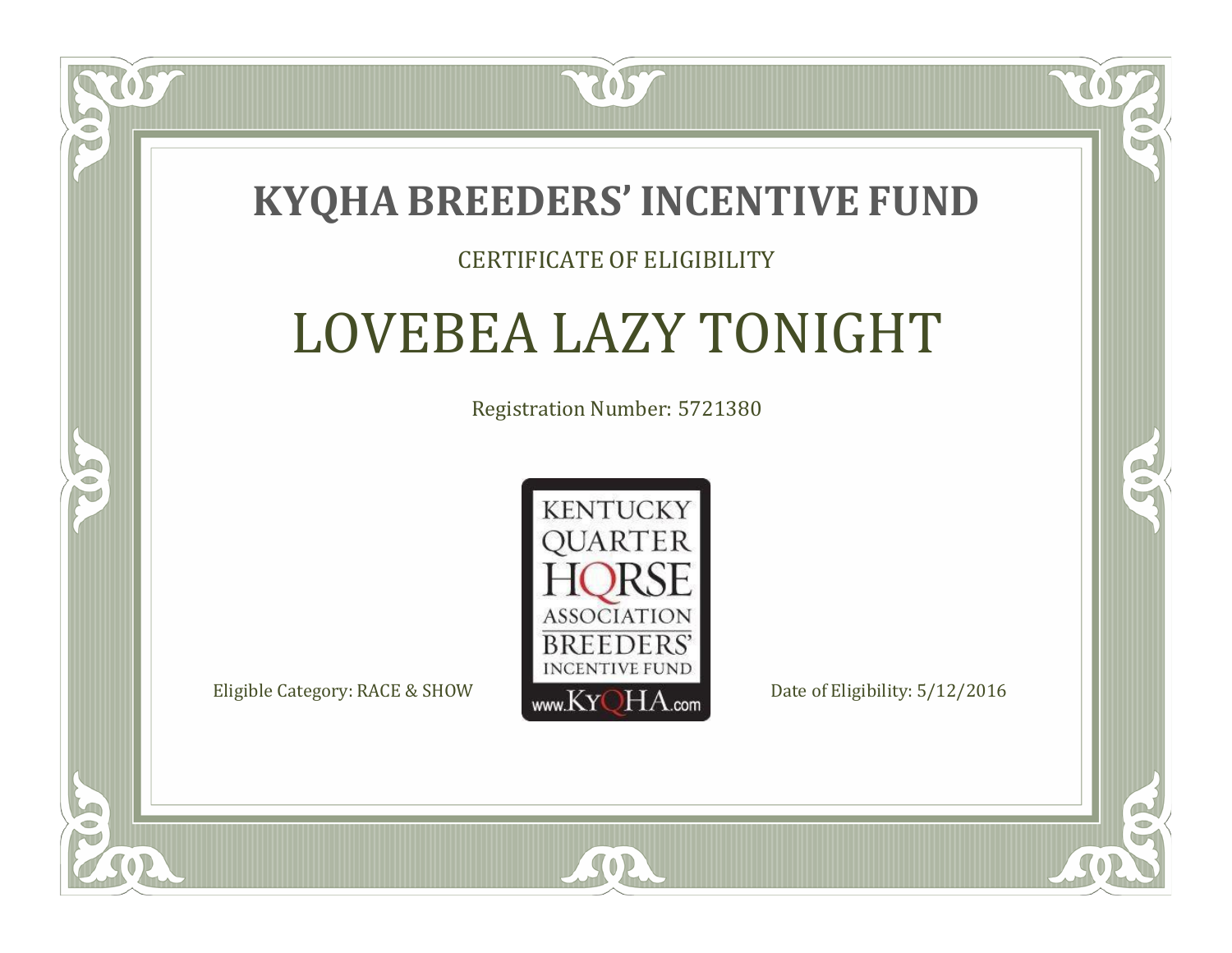

### CERTIFICATE OF ELIGIBILITY

## LX FLASH N MY FANCY

Registration Number: 5731332



SOR

 $\delta S$ 

 $\Box$ N

5

CO.

 $\rightarrow$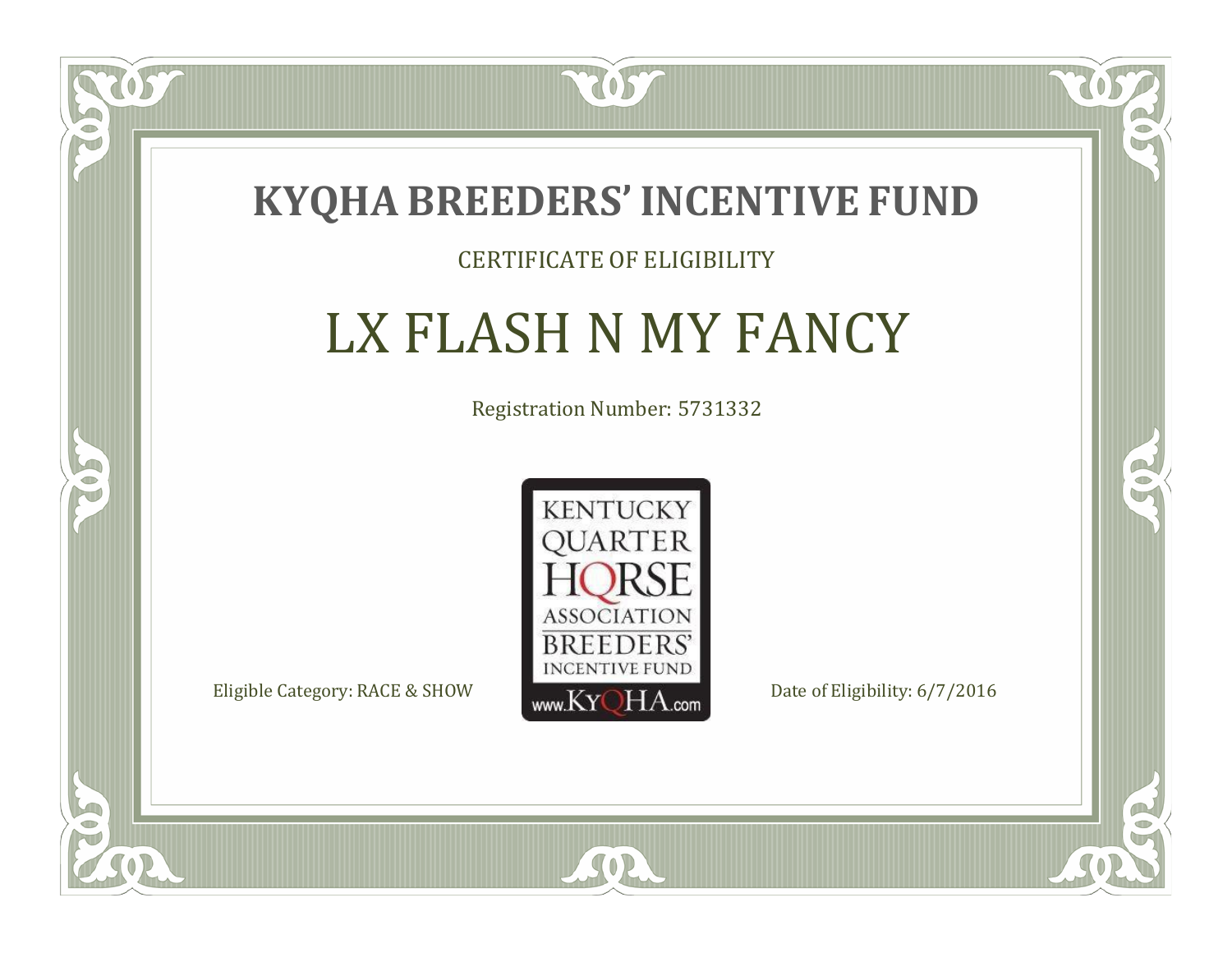

CERTIFICATE OF ELIGIBILITY

# LYLE LOVE IT

Registration Number: 5727361



SOR

 $\mathbb{R}$ 

CO.

tos

 $\bullet$ N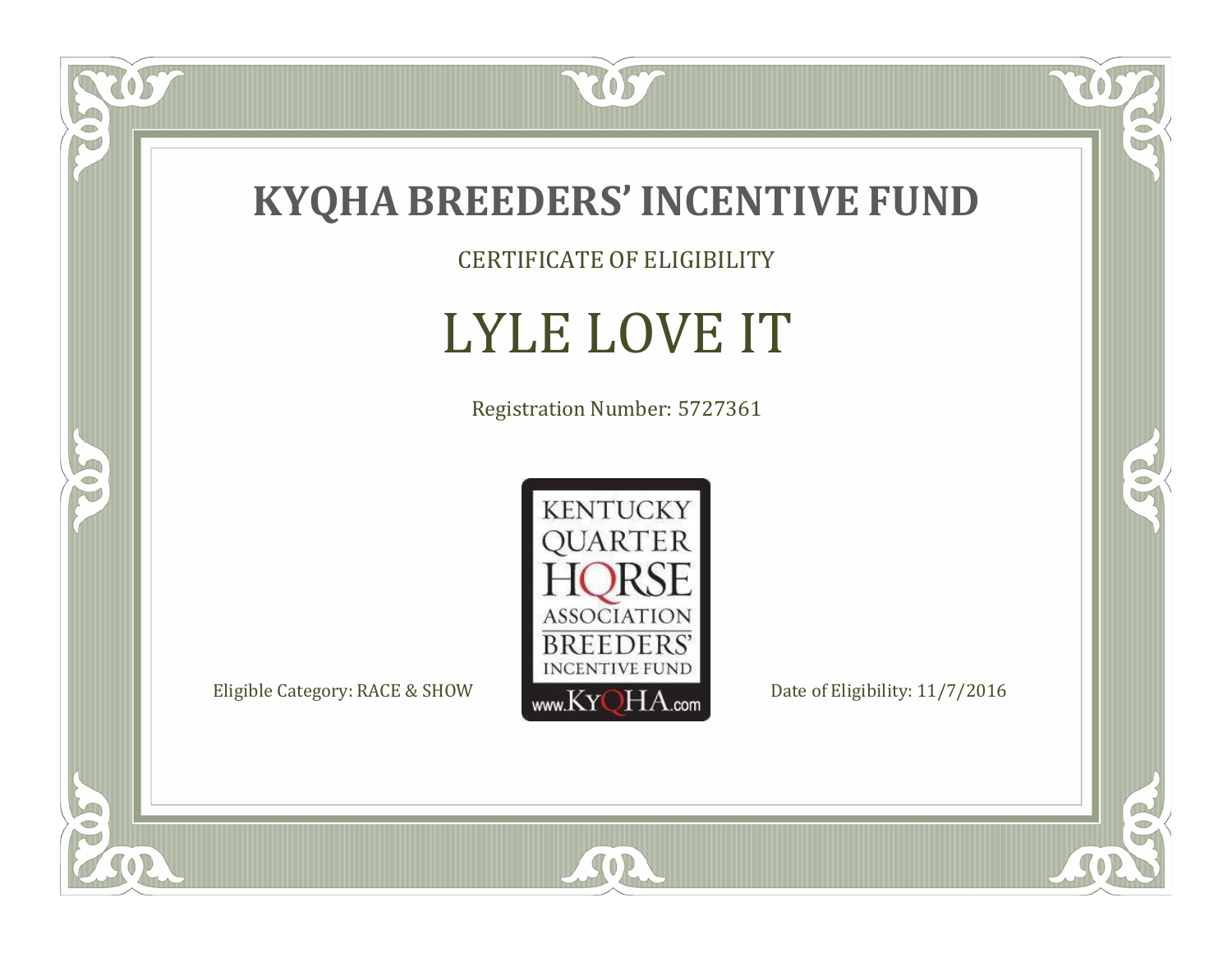

#### CERTIFICATE OF ELIGIBILITY

### MAKIN HER FAMOUS

Registration Number: X0718765



SOR

CO.

 $\rightarrow$ 

OS

 $\Box$ NU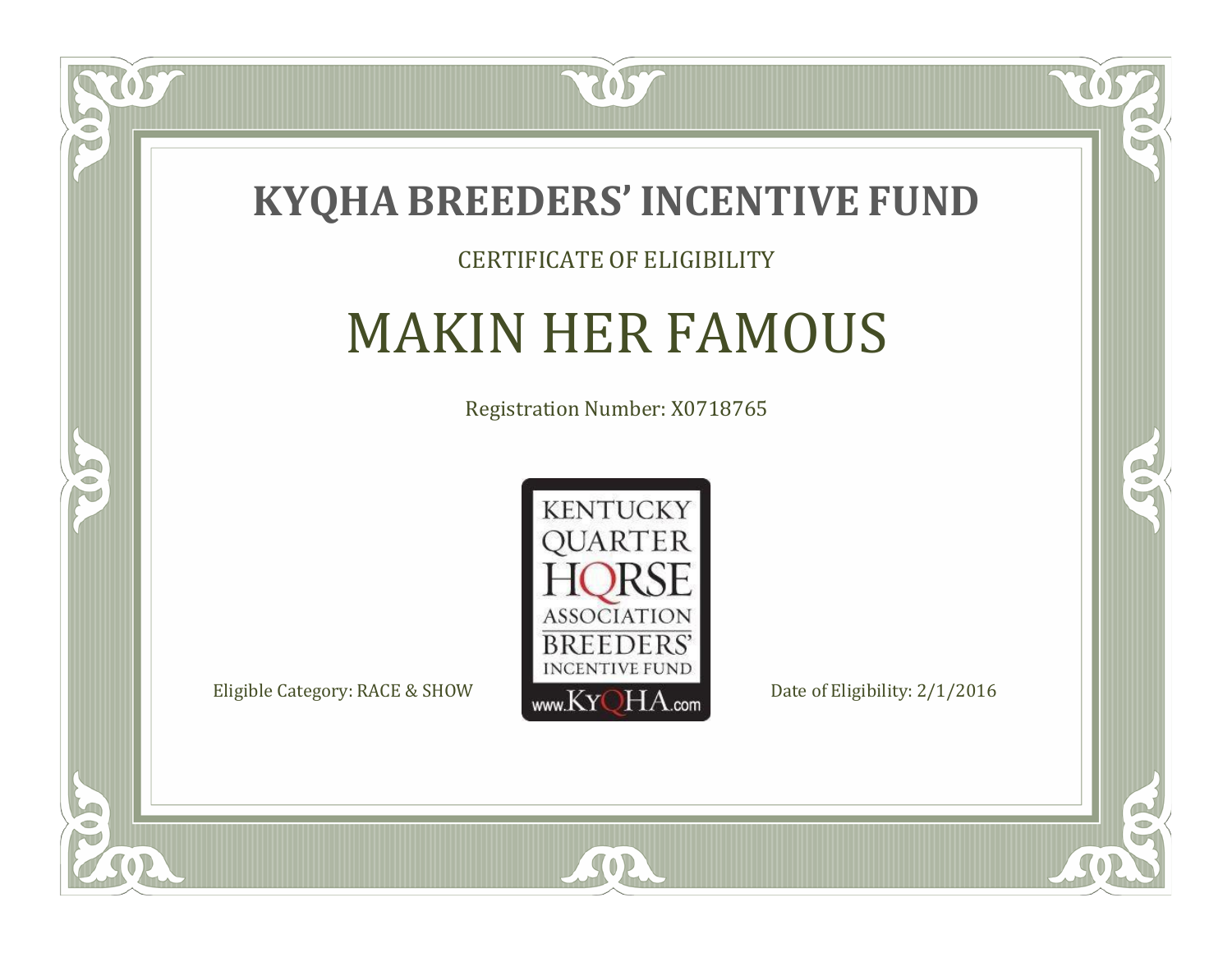

#### CERTIFICATE OF ELIGIBILITY

### MAY B GOLDEN MONEY

Registration Number: 5690890



SOR

CO.

B

 $\blacksquare$ N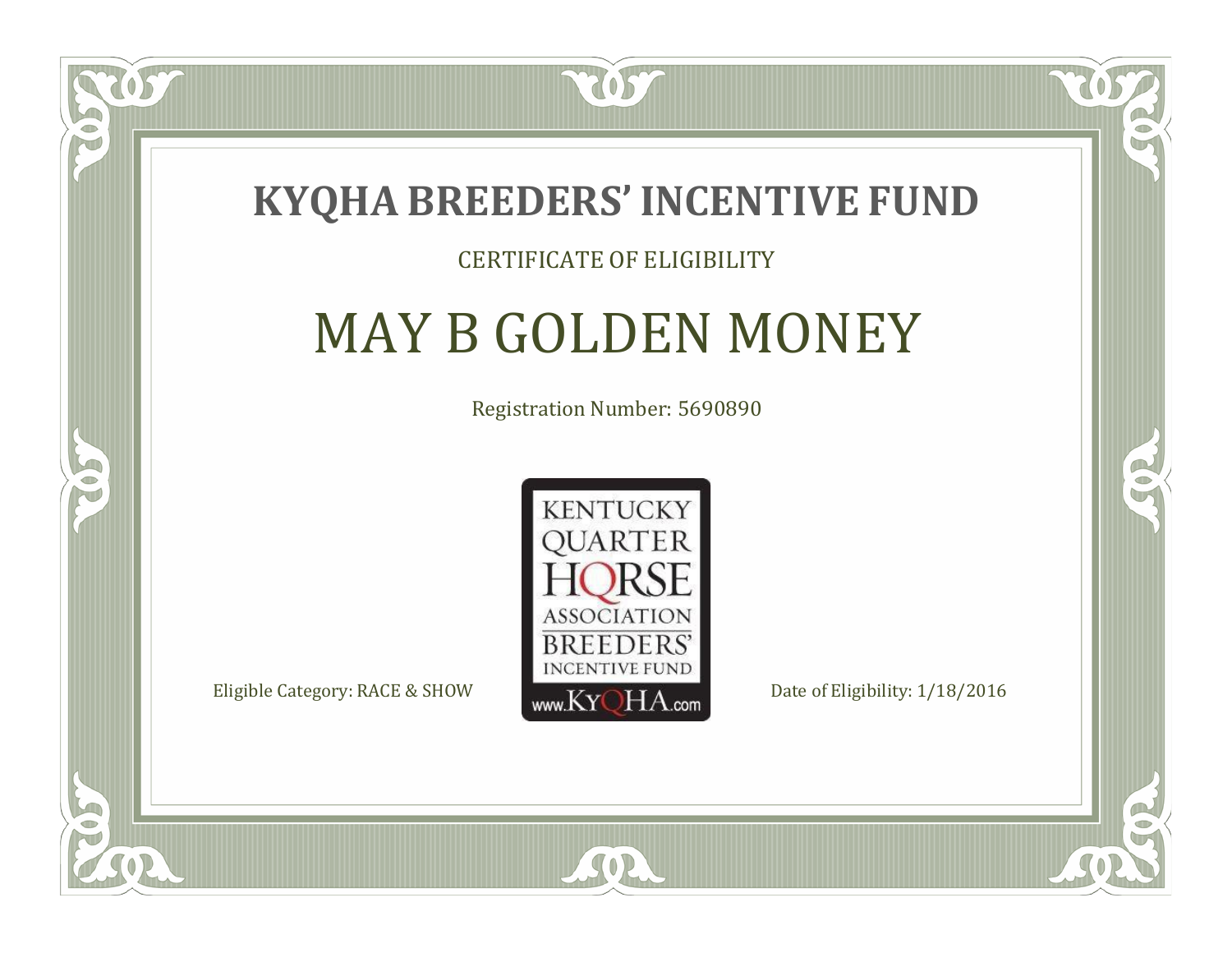

CERTIFICATE OF ELIGIBILITY

# ME UH ROSE

Registration Number: 5687192



 $\mathbb{R}$ 

 $\mathbb{R}^2$ 

 $\overline{OS}$ 

P

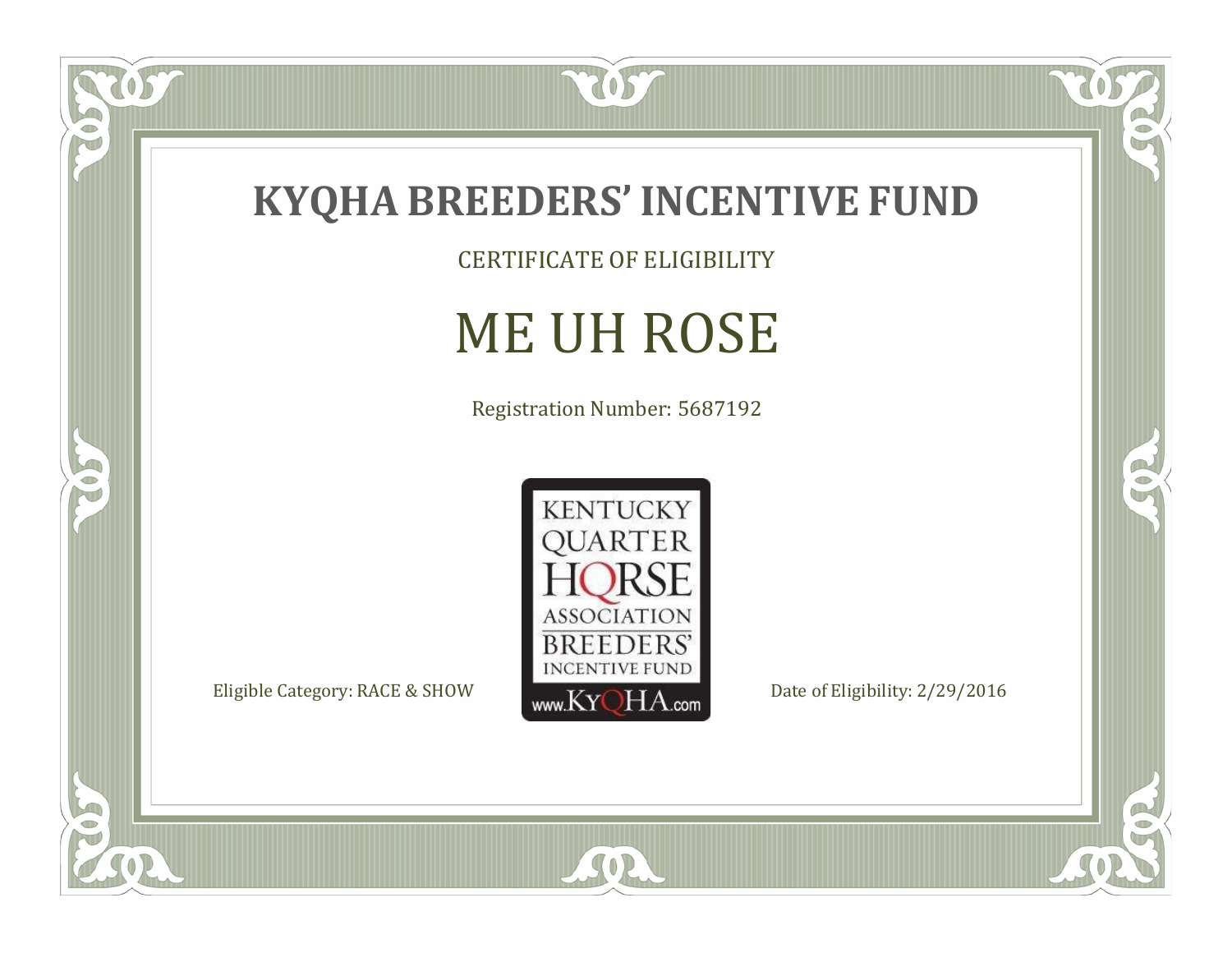

### CERTIFICATE OF ELIGIBILITY

### MEMORY IN DA MAKING

Registration Number: 5739073



CO.

 $\rightarrow$ 

 $\blacksquare$ N

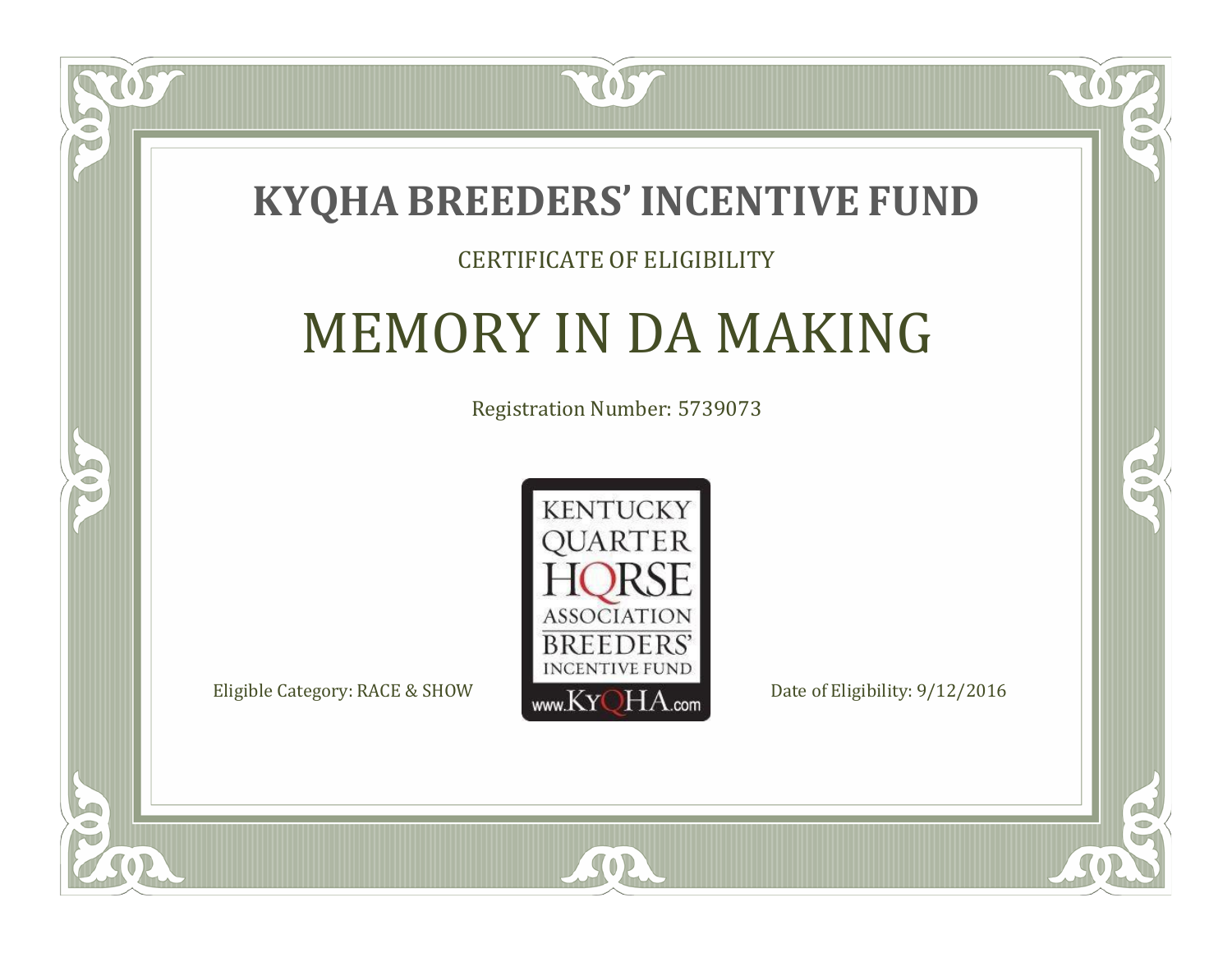

### CERTIFICATE OF ELIGIBILITY

# MISS HONOR BOUND

Registration Number: 5695858



SOR

CO.

B

 $\Box$ N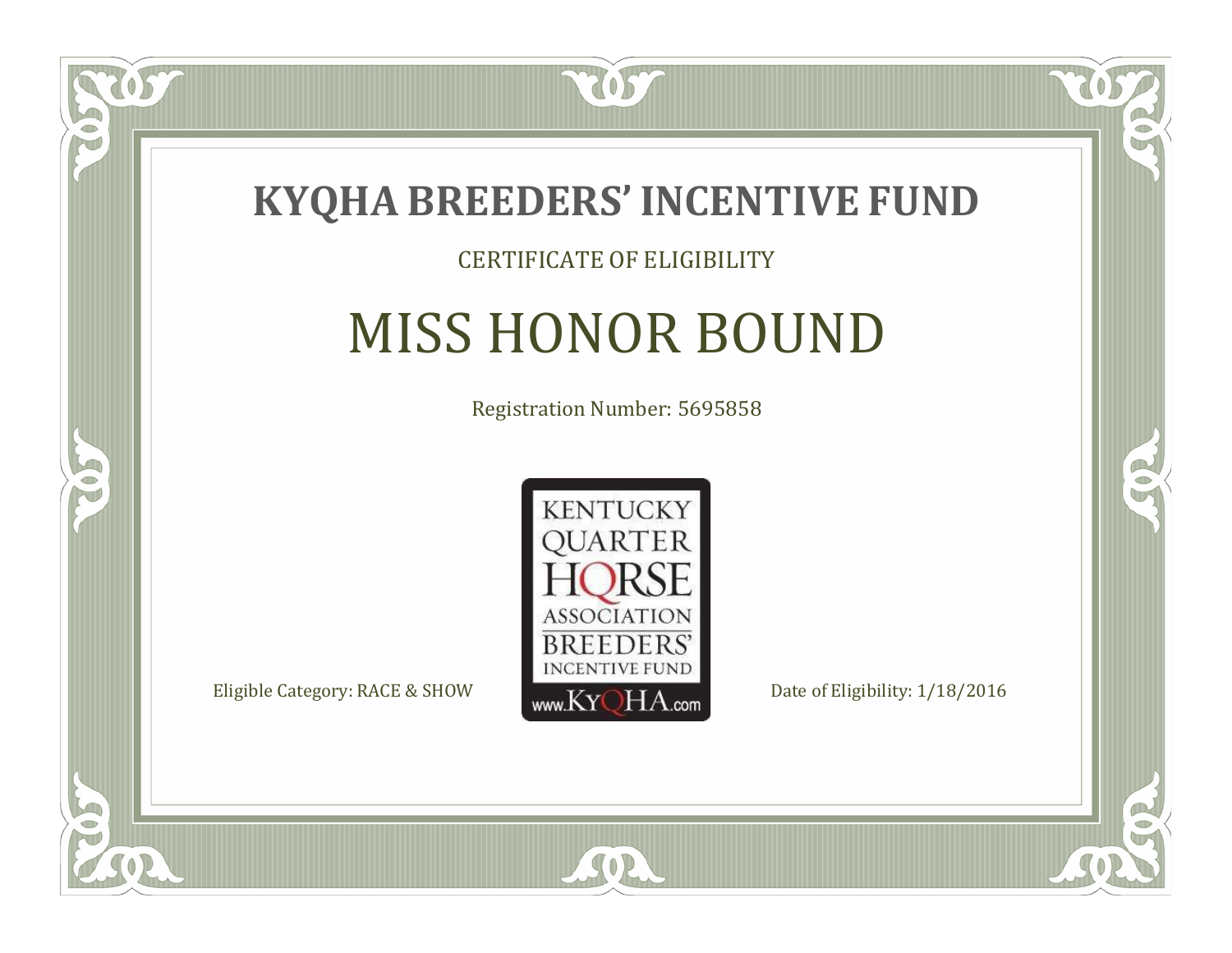

#### CERTIFICATE OF ELIGIBILITY

## MR CHOKO PRINCE

Registration Number: 5229430



SOR

CO.

B

 $\Box$ NU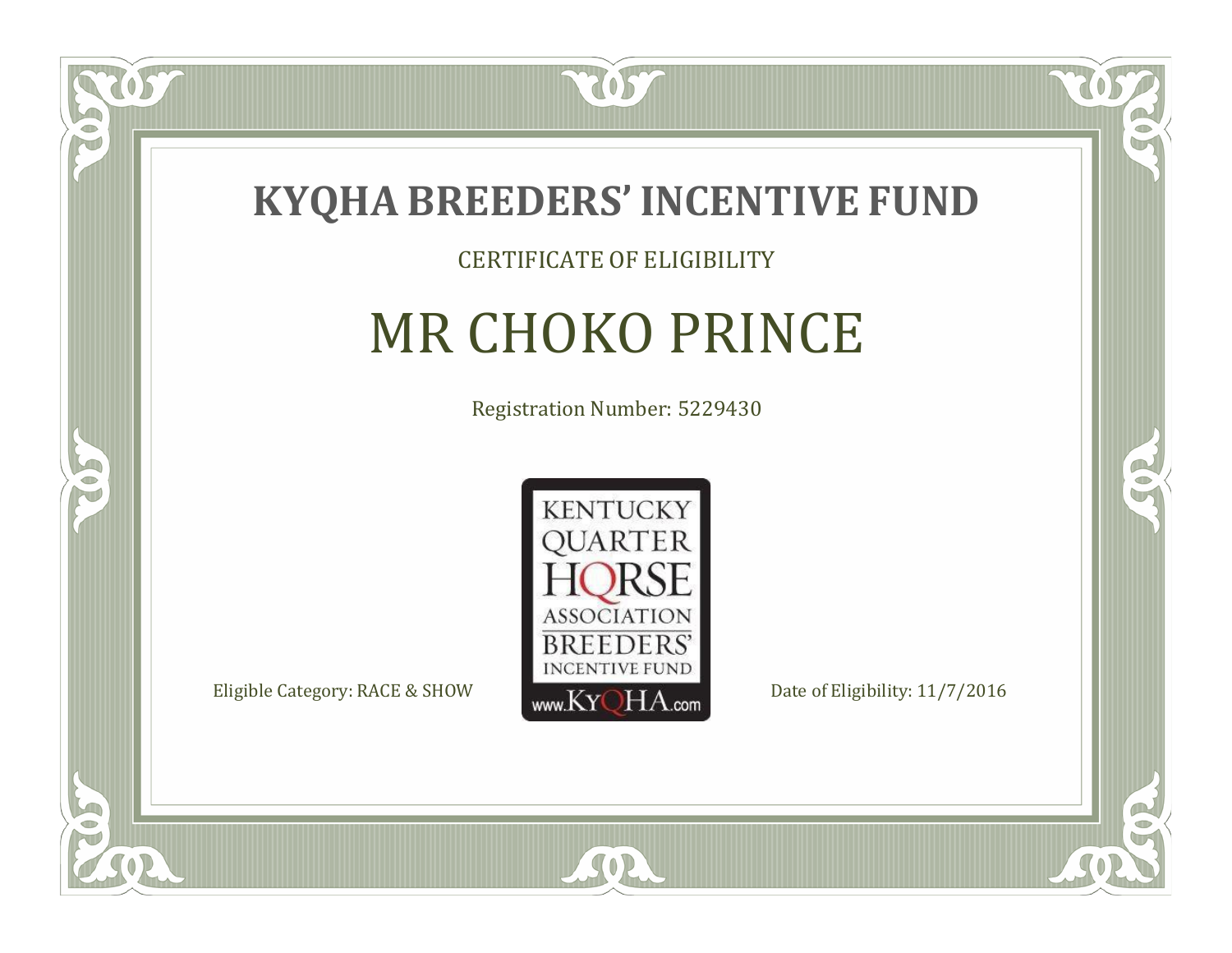

#### CERTIFICATE OF ELIGIBILITY

## ON THE BUBBLE DINKY

Registration Number: 5743340



SOR

CO.

 $\rightarrow$ 

 $\Box$ N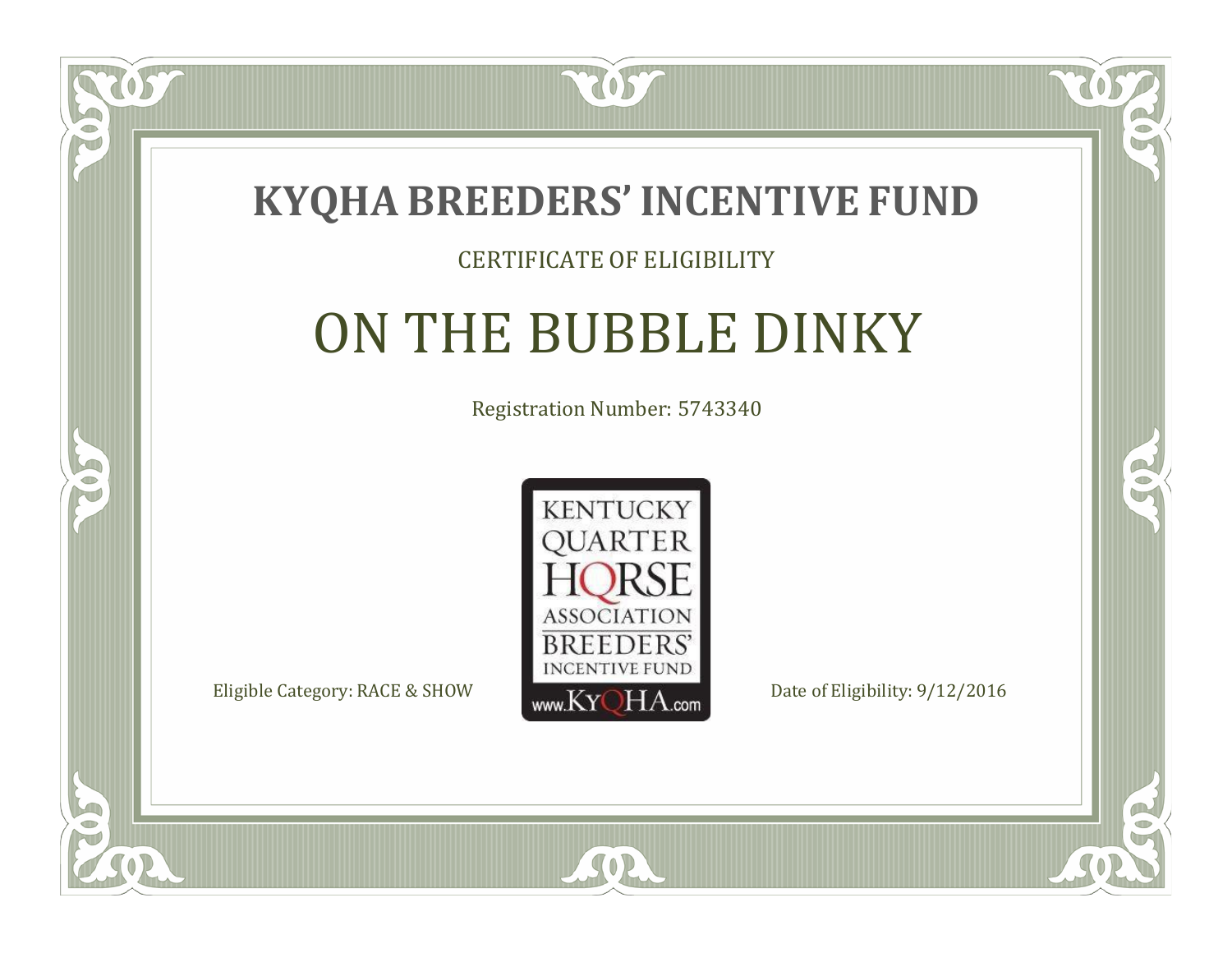

CERTIFICATE OF ELIGIBILITY

# PACKIN A SHINER

Registration Number: 5703217



SOR

CO.

 $\rightarrow$ 

 $\delta S$ 

 $\bullet$ NU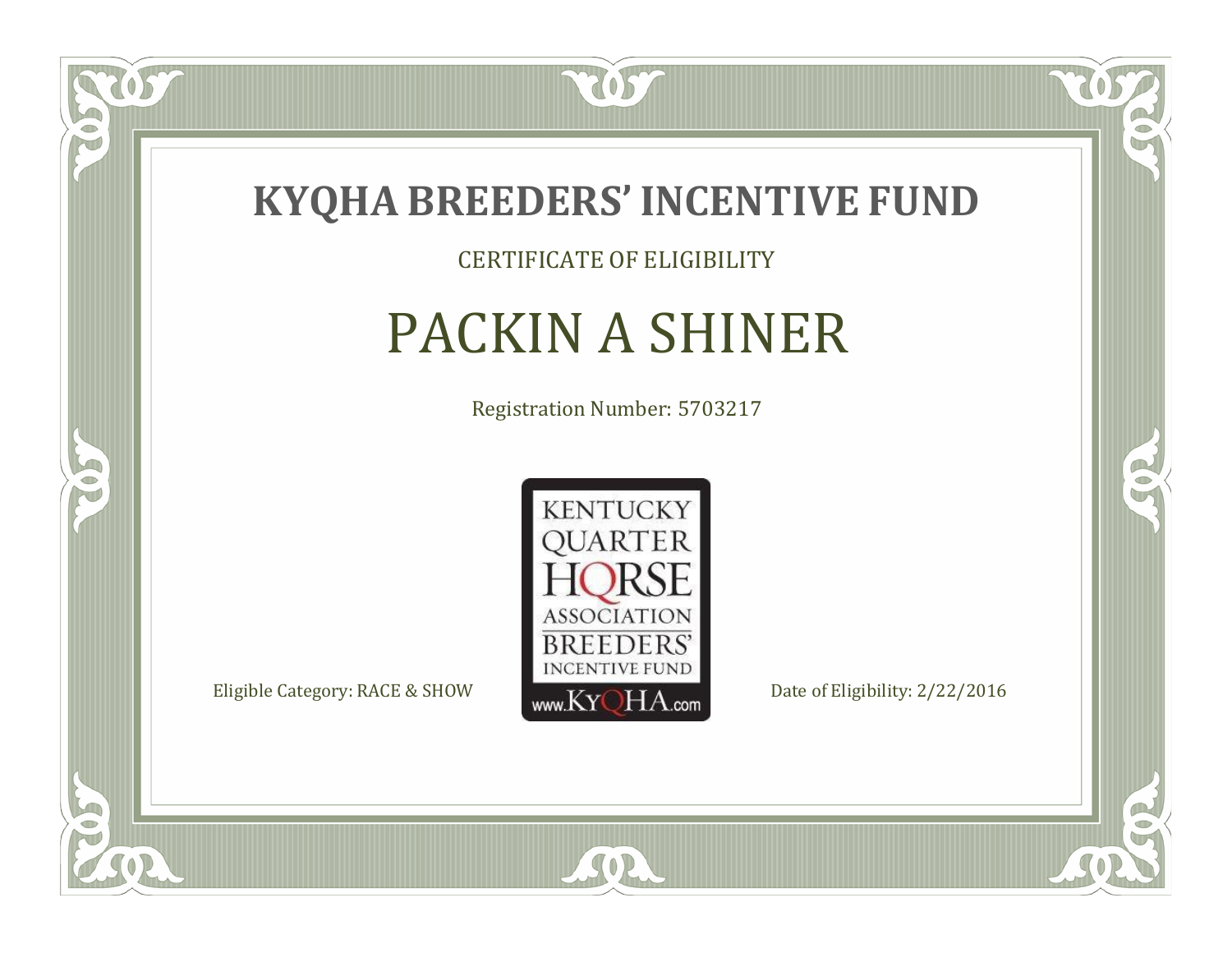

### CERTIFICATE OF ELIGIBILITY

# PROMISED GOOD

Registration Number: 5688810



SOR

CO.

B

US

 $\bullet$ NU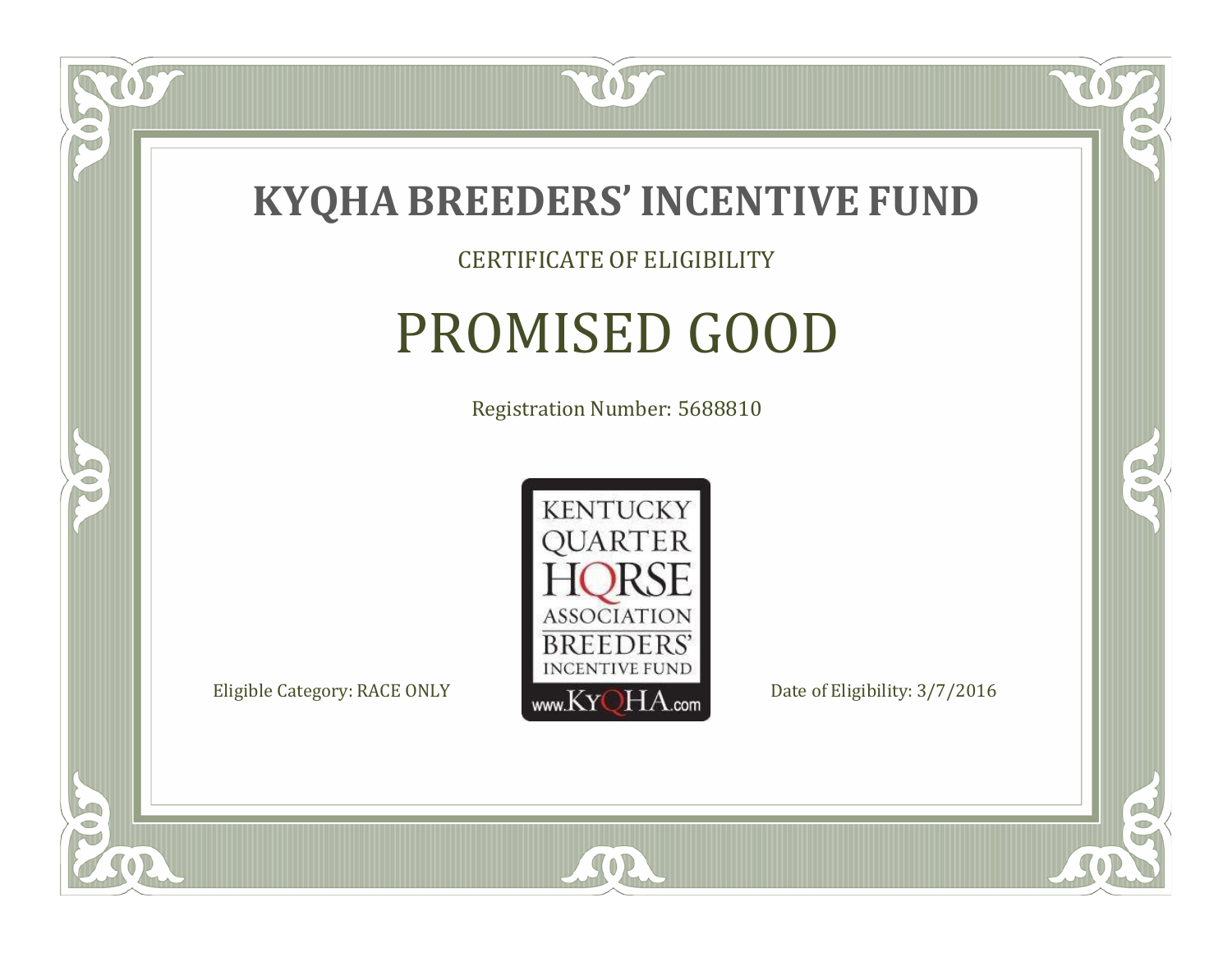

### CERTIFICATE OF ELIGIBILITY

# REALLY GOOD N SPICY

Registration Number: 5734764



SOR

RO

P.

 $\Box$ T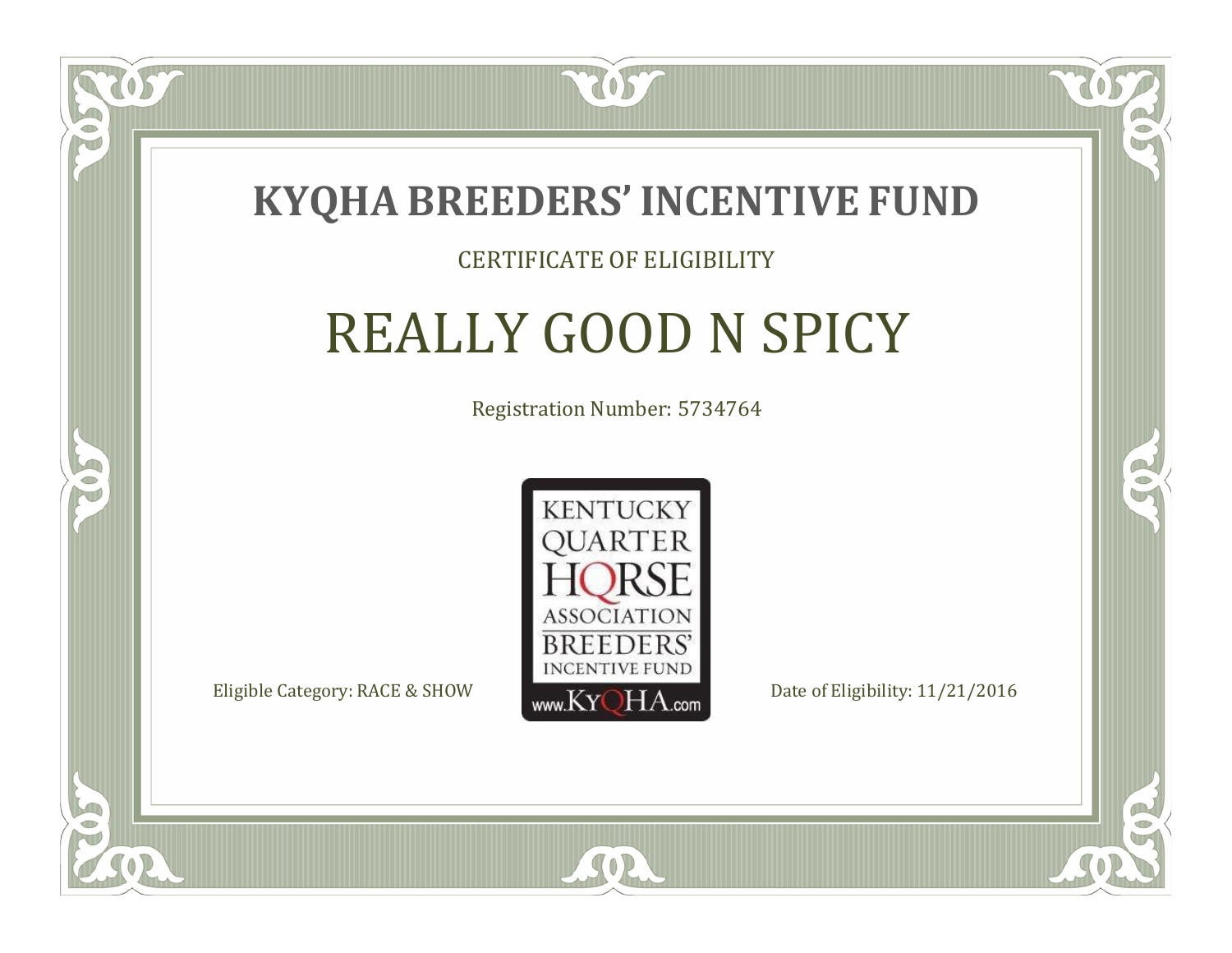### **KYQHA BREEDERS'INCENTIVE FUND**

2057

### CERTIFICATE OF ELIGIBILITY

# REDNECK CHICK MAGNET

Registration Number: 5746402



SOR

RO

 $\rightarrow$ 

 $\Box$ T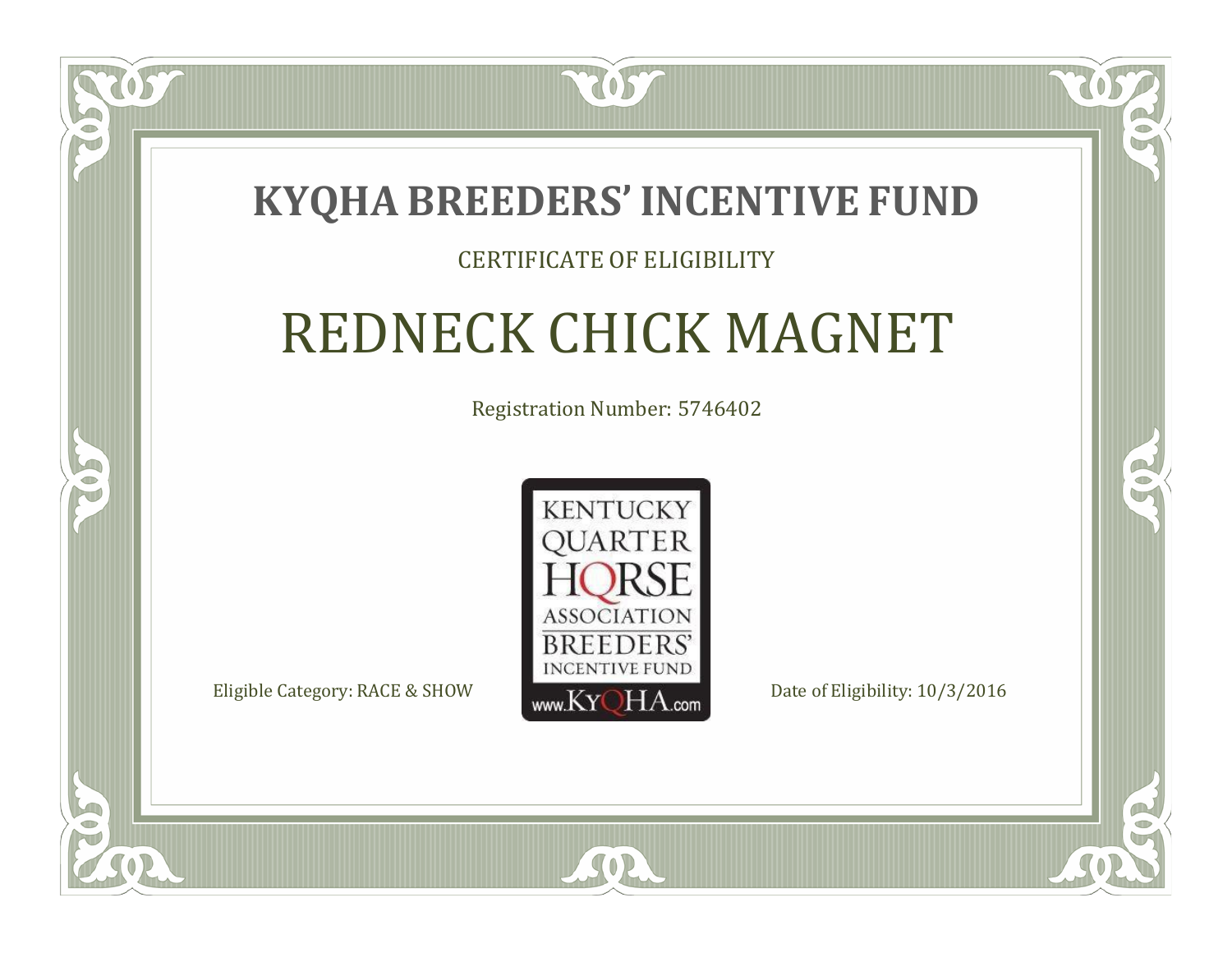

### CERTIFICATE OF ELIGIBILITY

# REDNECK MONEY PIT

Registration Number: 5750907



SOR

CO.

 $\rightarrow$ 

 $\blacksquare$ N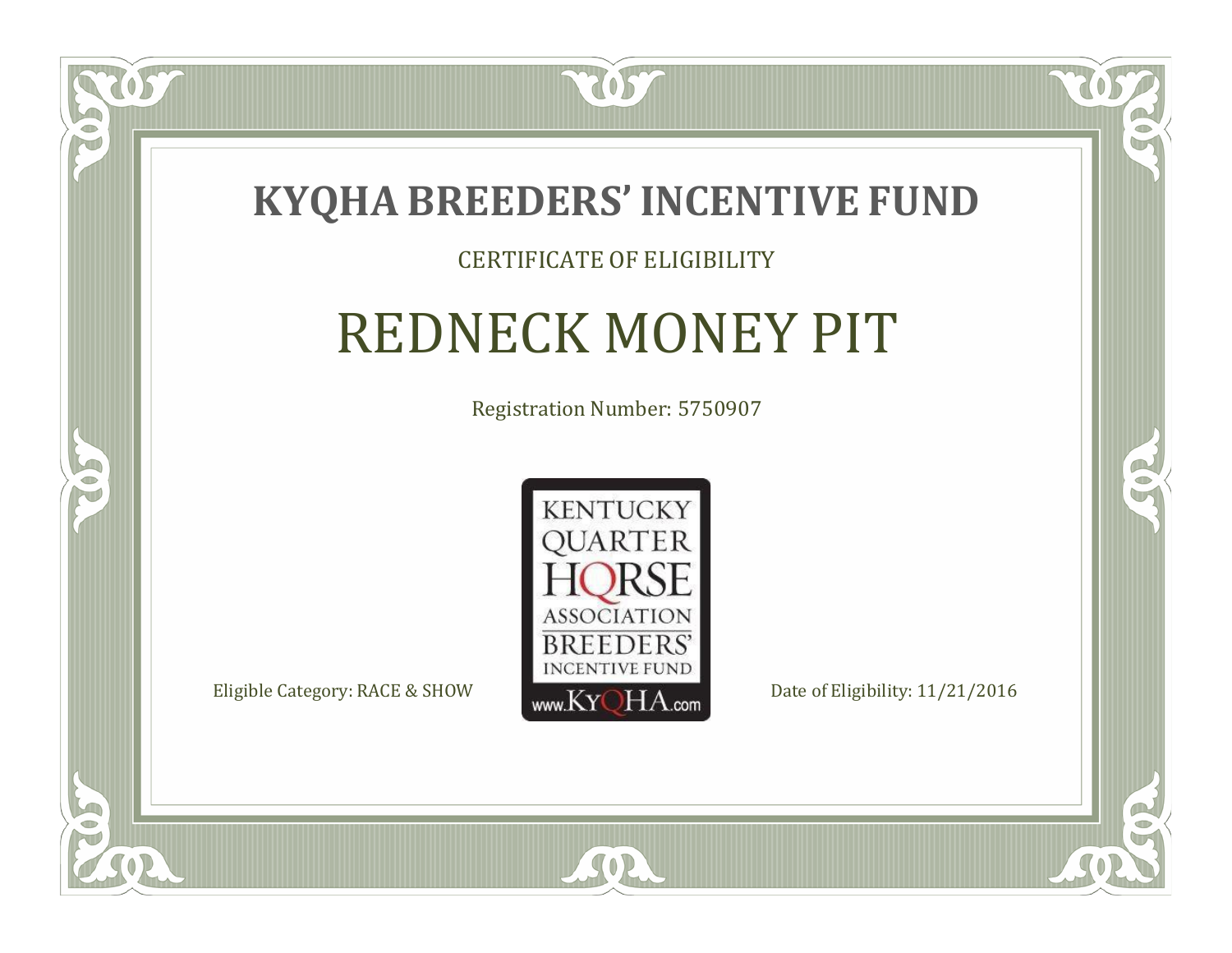

#### CERTIFICATE OF ELIGIBILITY

### REDNECK REDBULL

Registration Number: 5750086



SOR

CO.

 $\rightarrow$ 

OS

 $\Box$ NU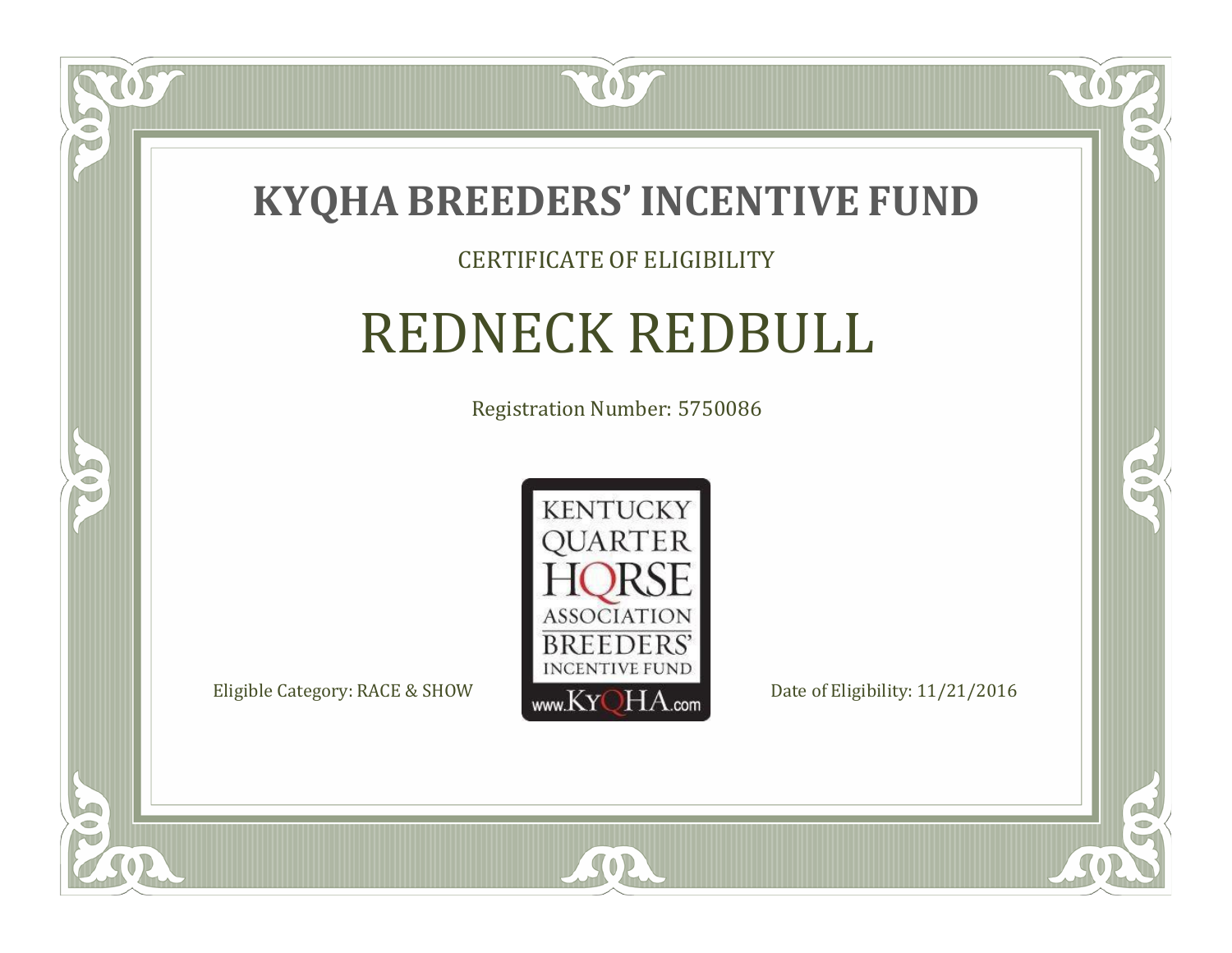### **KYQHA BREEDERS'INCENTIVE FUND**

2057

### CERTIFICATE OF ELIGIBILITY

# REDNECKTRAILERTRASH

Registration Number: 5689829



 $SO2$ 

CO.

 $\rightarrow$ 

 $\Box$ N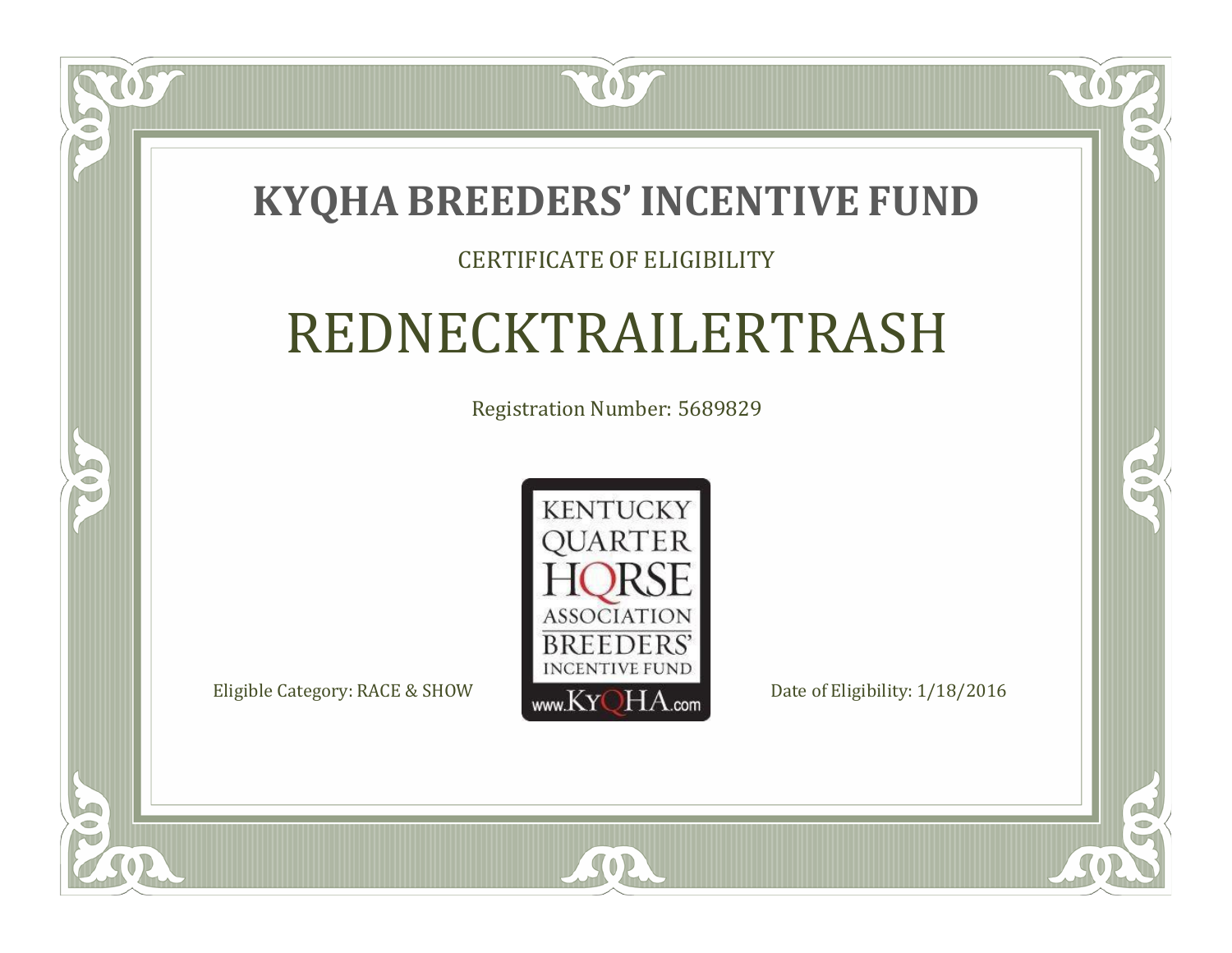

#### CERTIFICATE OF ELIGIBILITY

# ROCK N GOOD BAR

Registration Number: 5680365



SOR

RO

CO.

 $\Box$ NU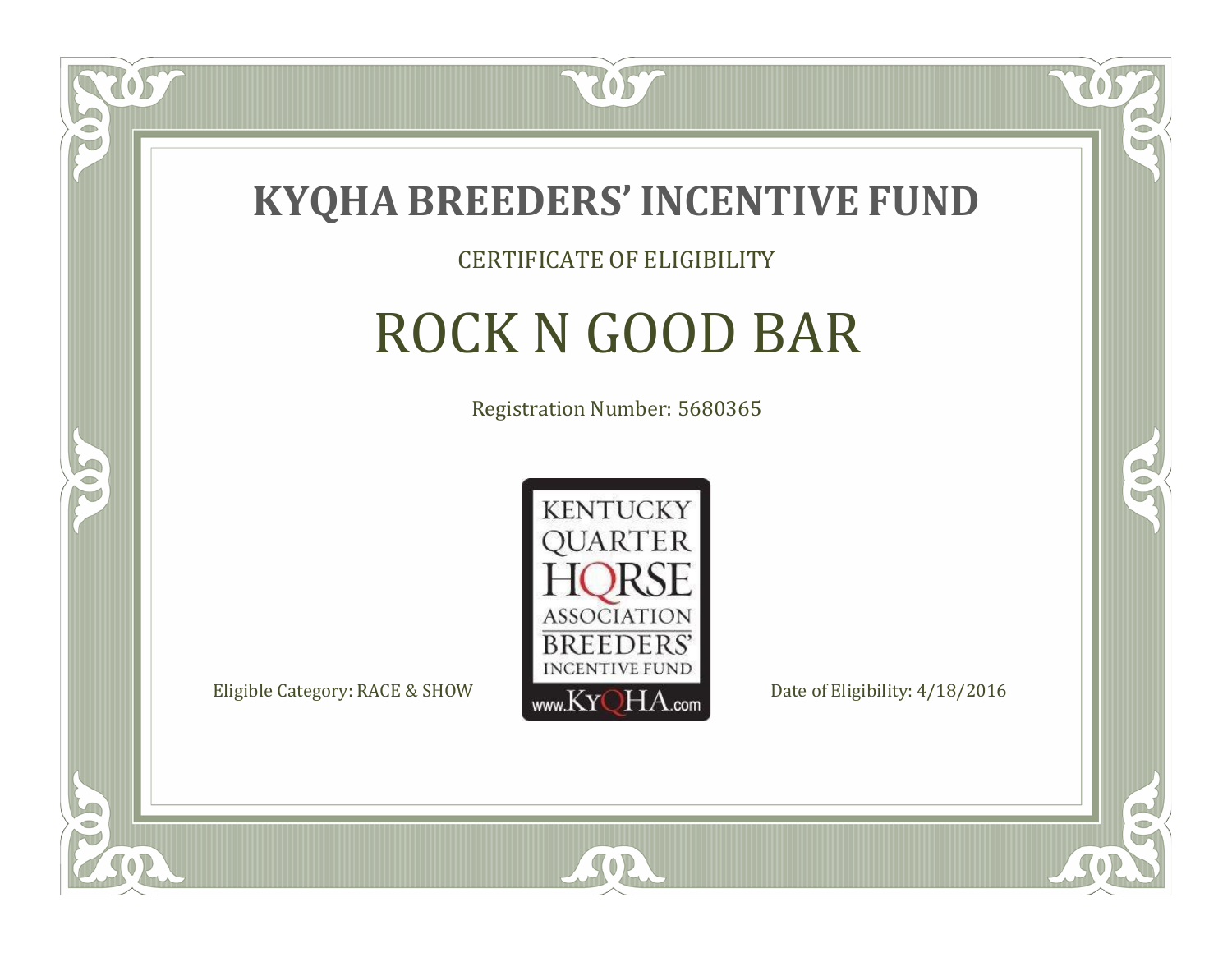

### CERTIFICATE OF ELIGIBILITY

# SCORCHED LIGHTNING

Registration Number: 5691234



SOR

RO

B

 $\Box$ N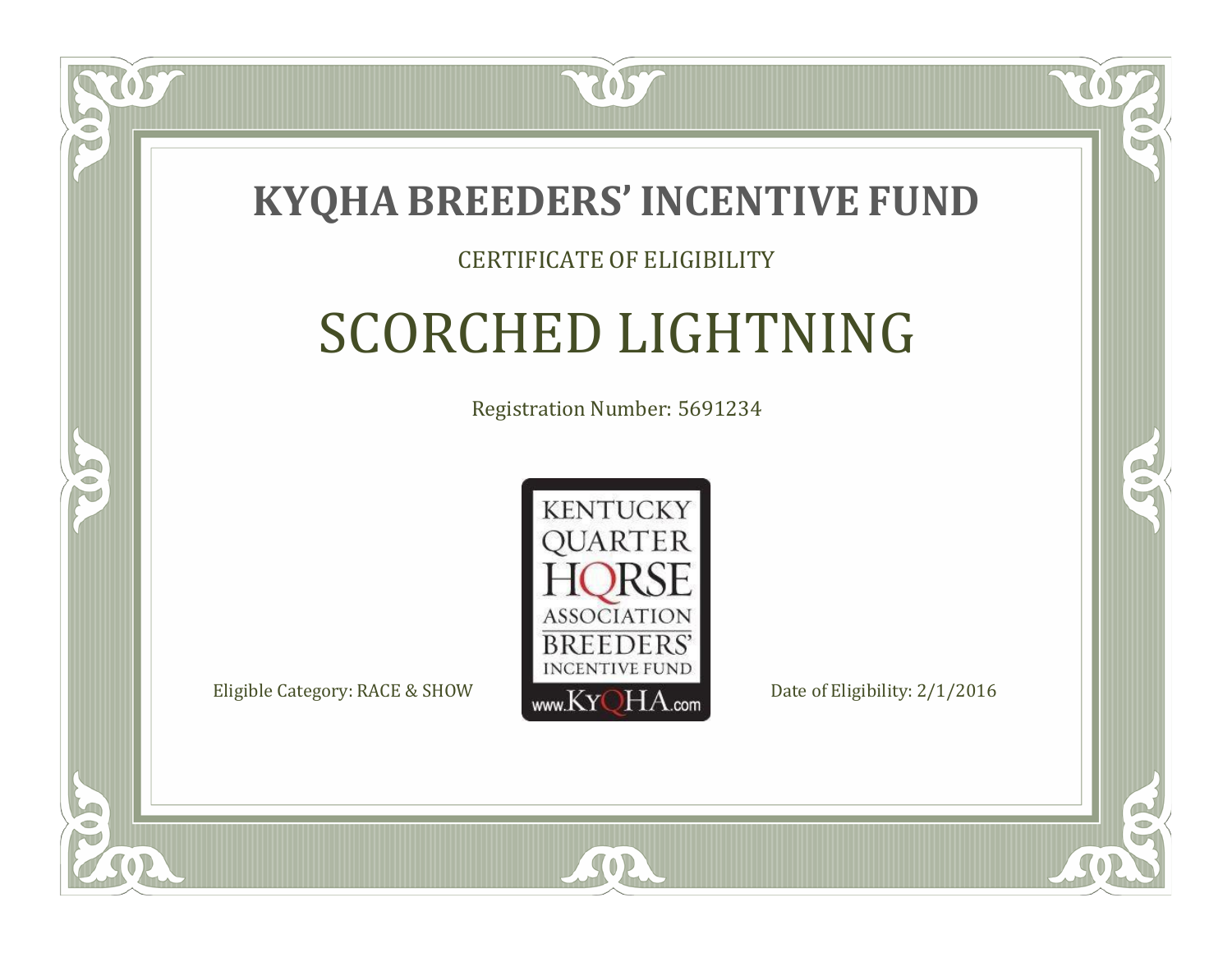### **KYQHA BREEDERS'INCENTIVE FUND**

2057

### CERTIFICATE OF ELIGIBILITY

# SHEZA CHROME REDNECK

Registration Number: X0720720



SOR

RO

CO.

 $\Box$ T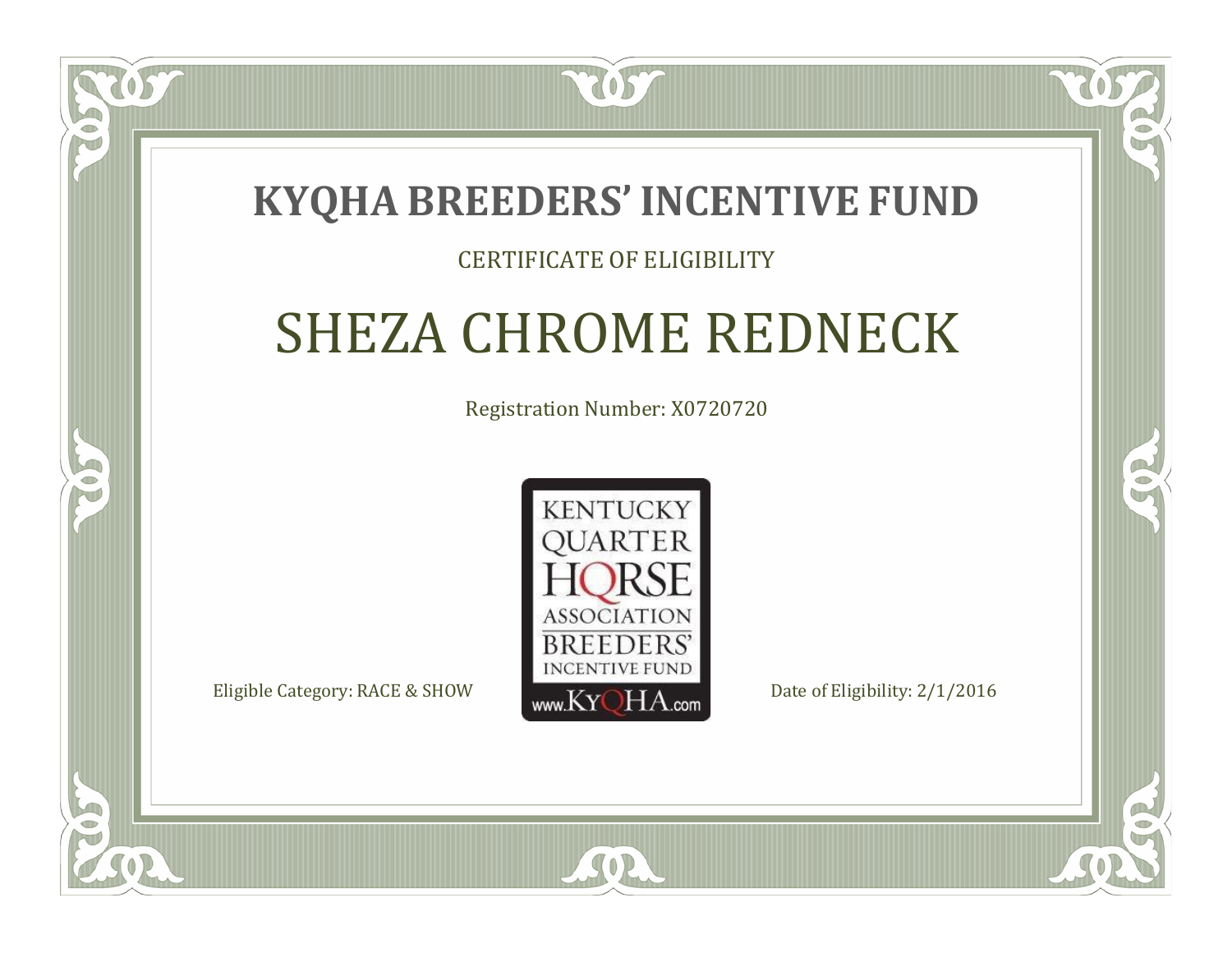

#### CERTIFICATE OF ELIGIBILITY

# SMART CHICS ALIVE

Registration Number: 5589296



SOR

CO.

B

 $\Box$ N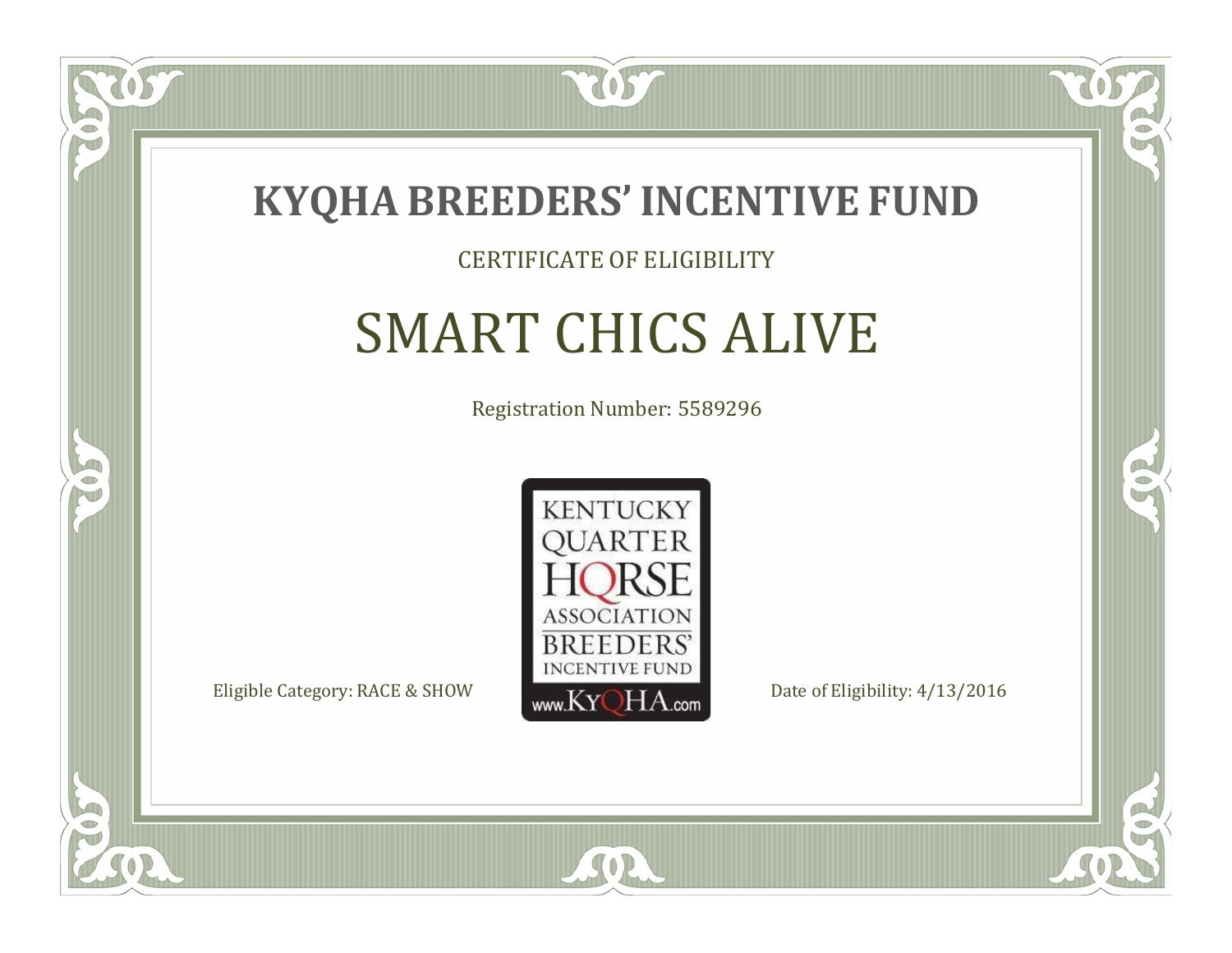### **KYQHA BREEDERS'INCENTIVE FUND**

2057

### CERTIFICATE OF ELIGIBILITY

# SMARTASABUGINARUG

Registration Number: 5503563



SOR

RO

B

 $\Box$ T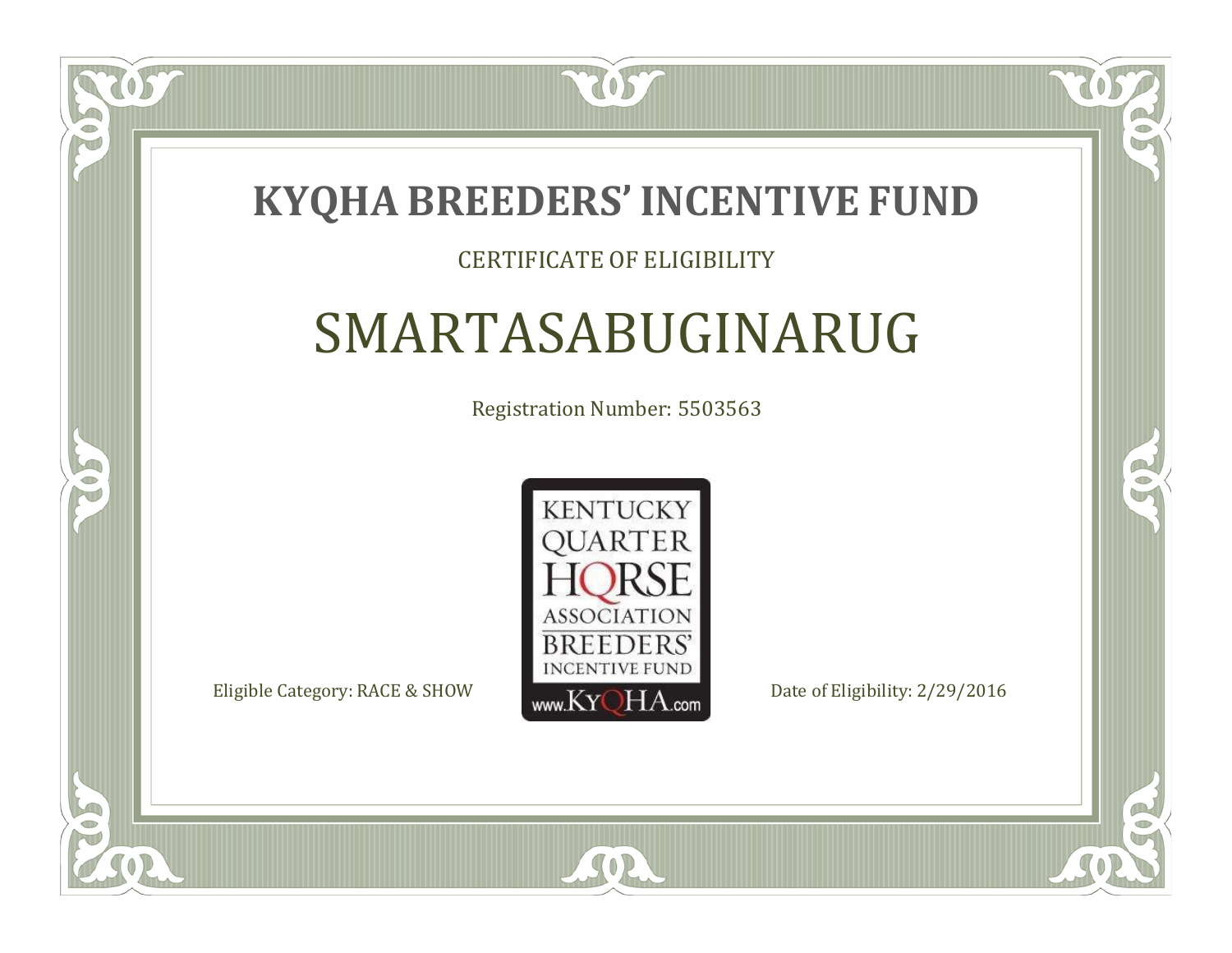

#### CERTIFICATE OF ELIGIBILITY

## SMARTY RAY FAME

Registration Number: 5695709



SOR

CO.

 $\rightarrow$ 

 $\widetilde{\text{OS}}$ 

 $\bullet$ T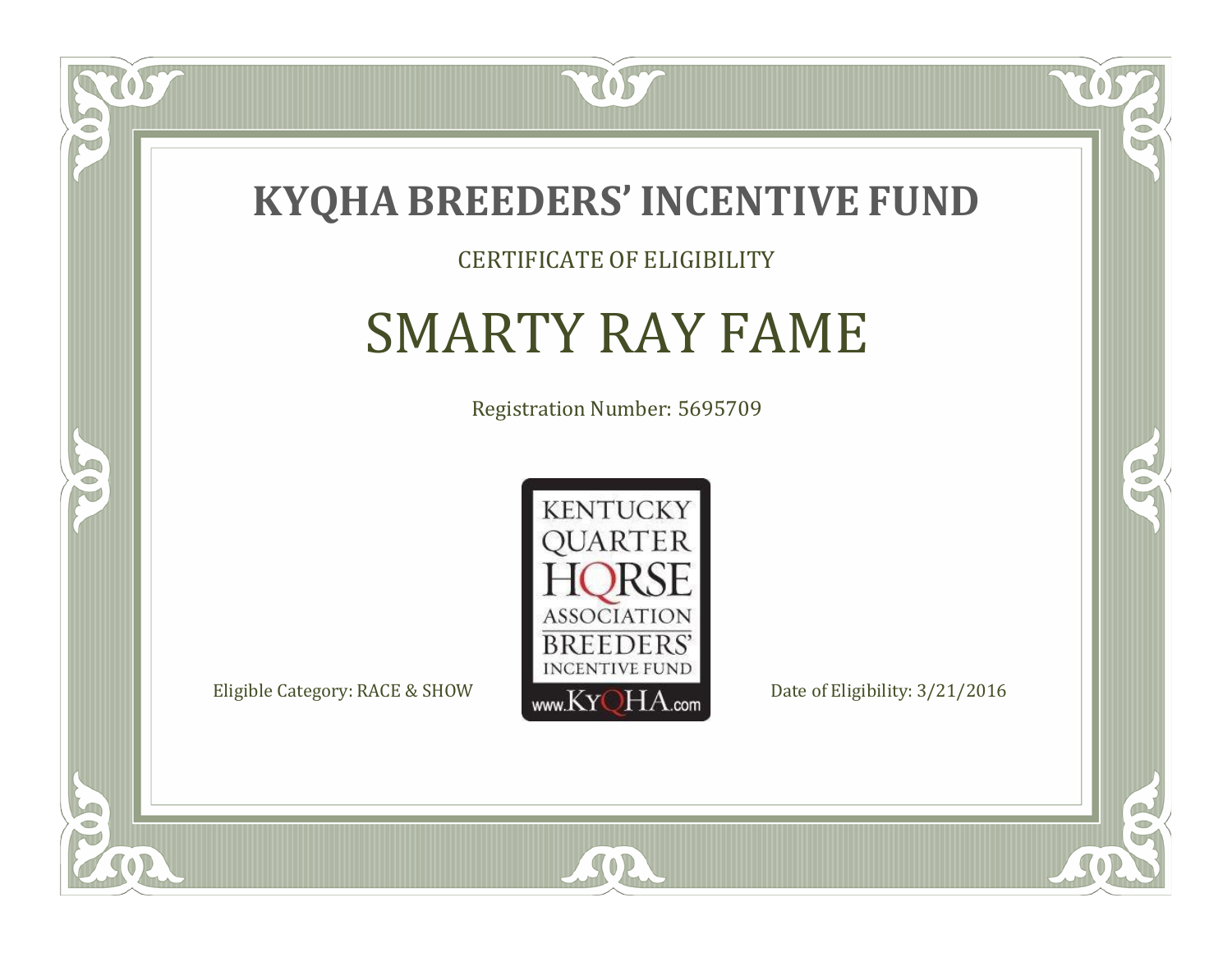

### CERTIFICATE OF ELIGIBILITY

# SMOKIN A PACK A DAY

Registration Number: 5734363



SOR

RO

CO.

 $\blacksquare$ N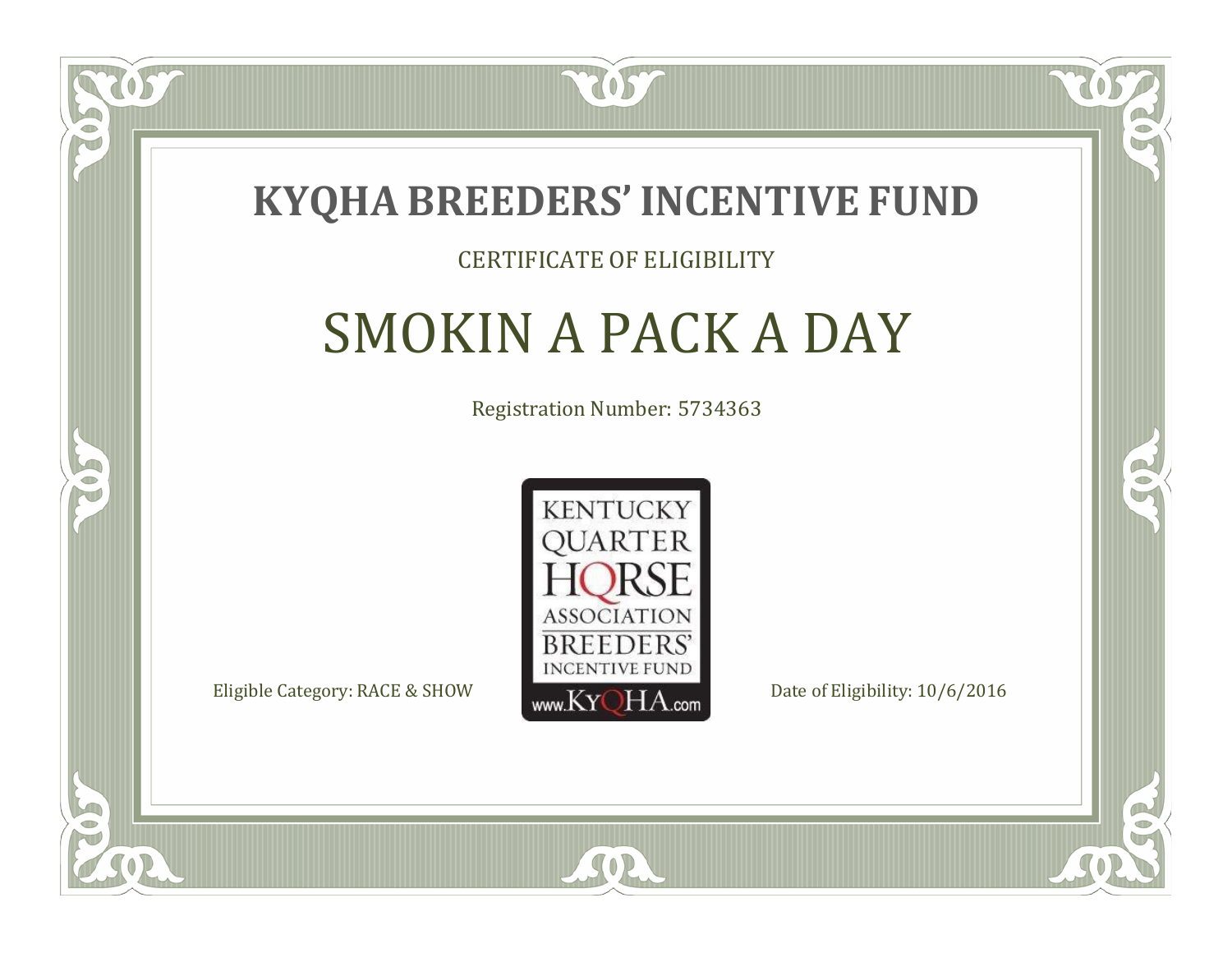

#### CERTIFICATE OF ELIGIBILITY

## SONOFA SUPERMAN

Registration Number: 5687463



SOR

CO.

B

 $\Box$ N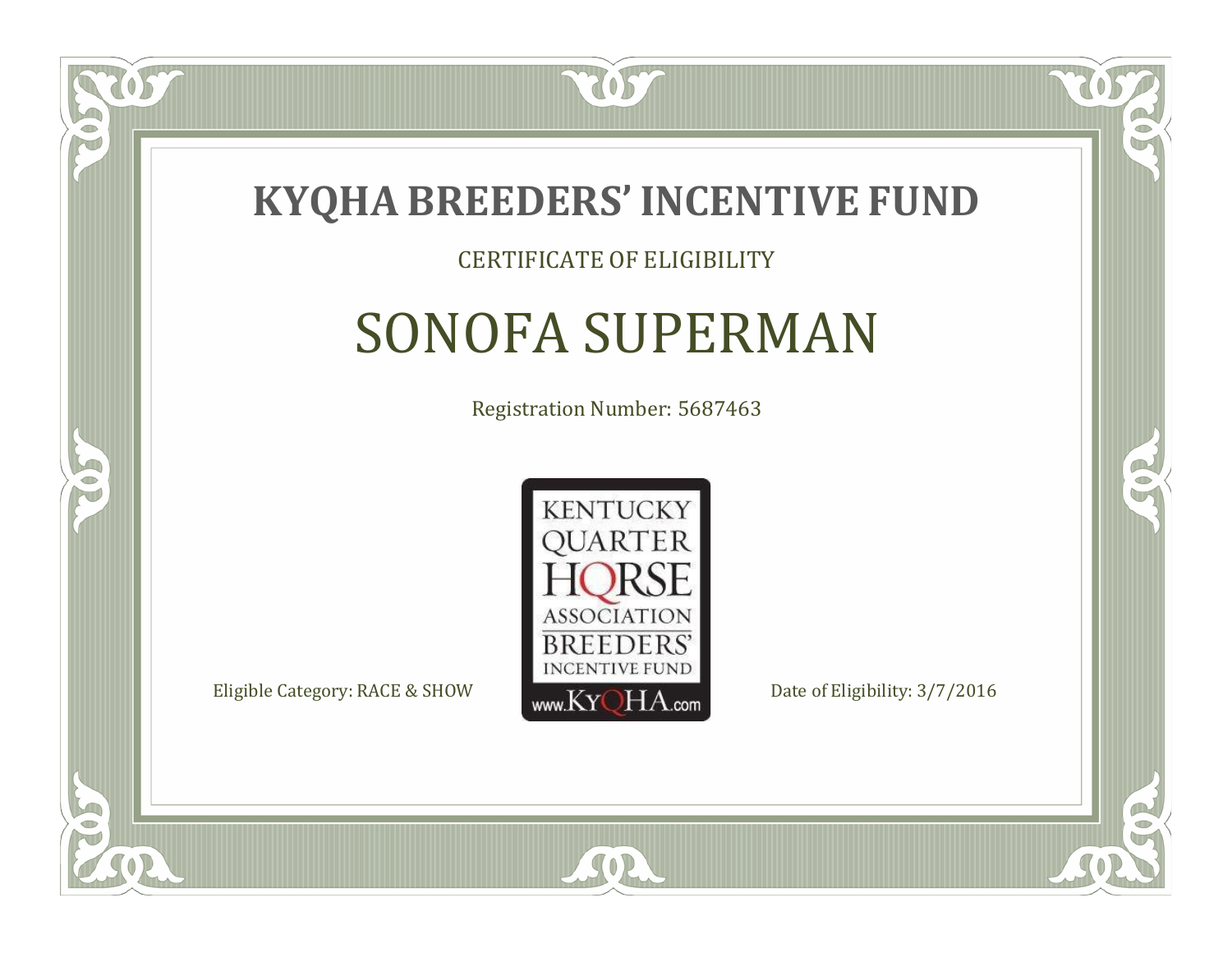

### CERTIFICATE OF ELIGIBILITY

# SOUTHERN ADDICTION

Registration Number: 5716823



SOR

CO.

B

 $\blacksquare$ N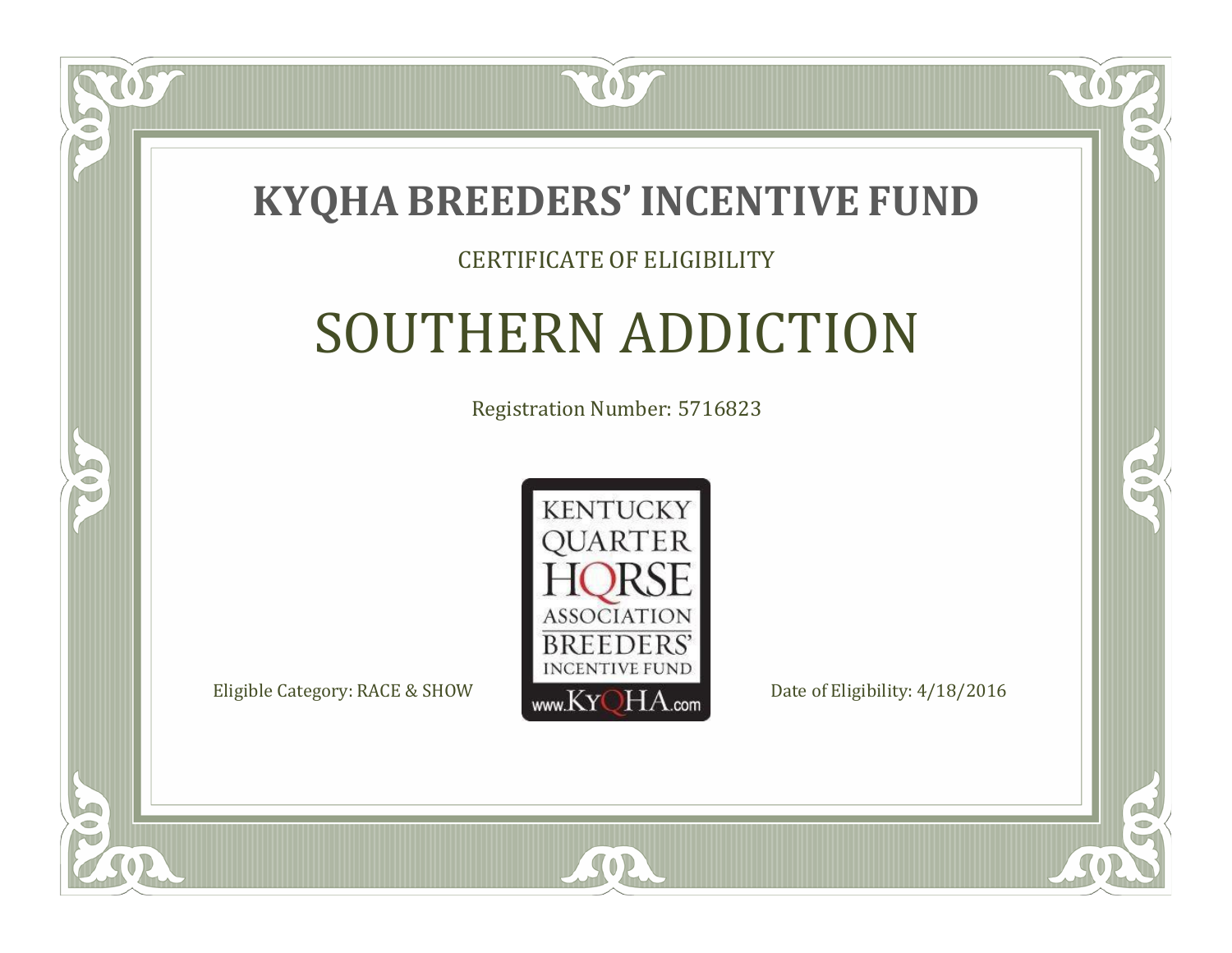

### CERTIFICATE OF ELIGIBILITY

# SOUTHERN SWEET TEE

Registration Number: 5703928



SOR

CO.

B

 $\blacksquare$ N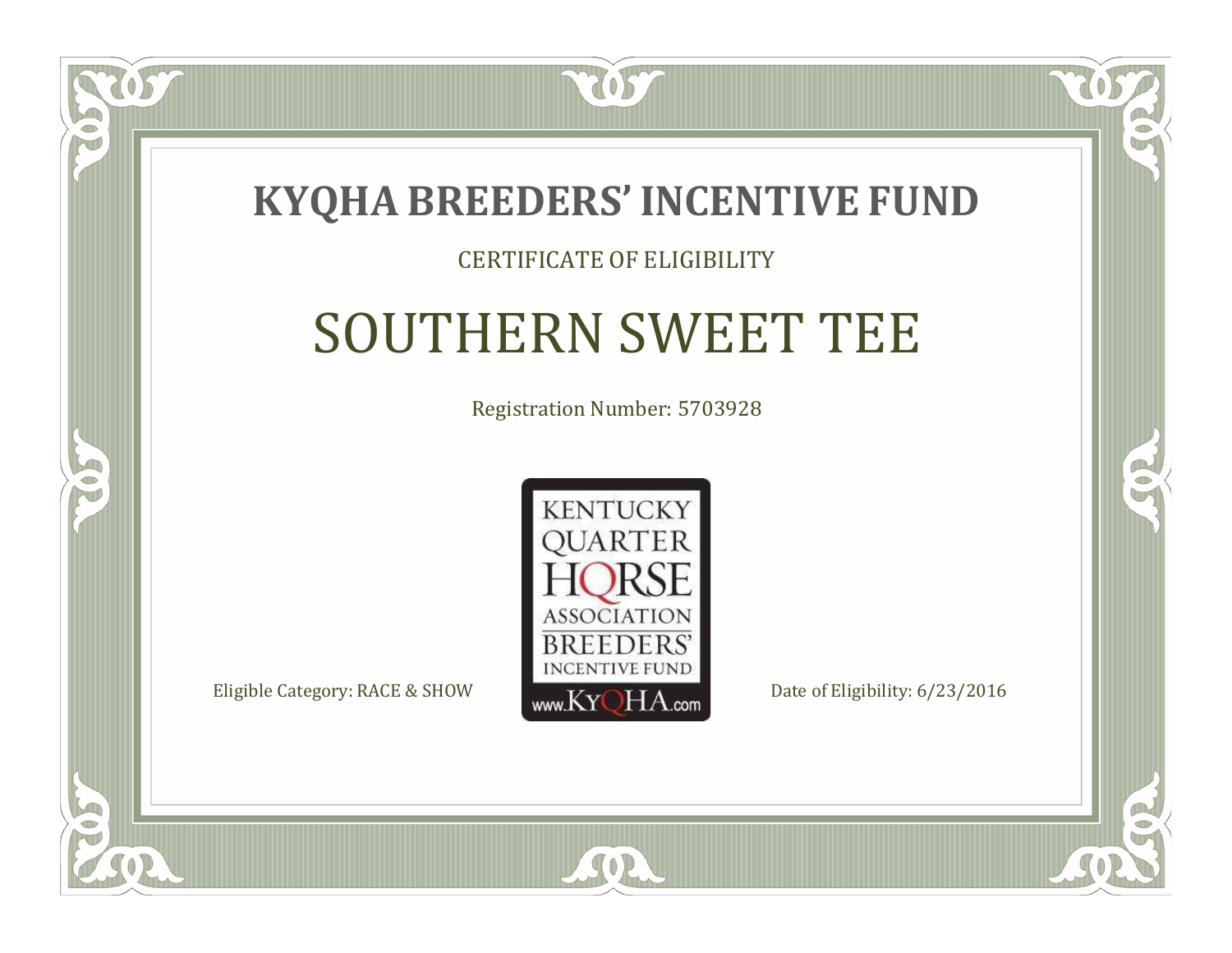

 $\Box$ N

5

#### CERTIFICATE OF ELIGIBILITY

### SUPER FANCI BABE

Registration Number: 5705838



SOR

RO

B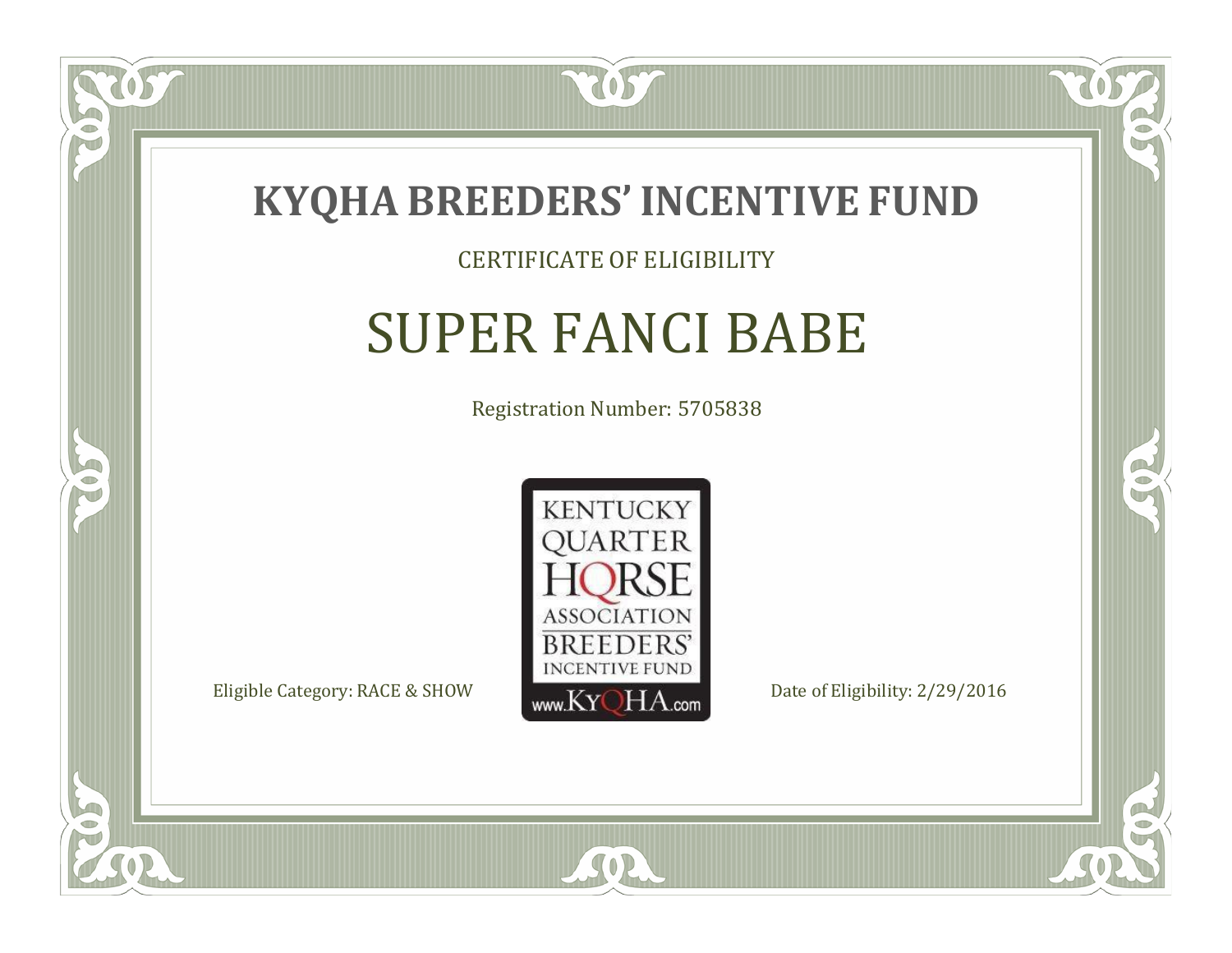

#### CERTIFICATE OF ELIGIBILITY

## SUPER FRENCH GAL

Registration Number: 5703215



SOR

RO

B

 $\Box$ N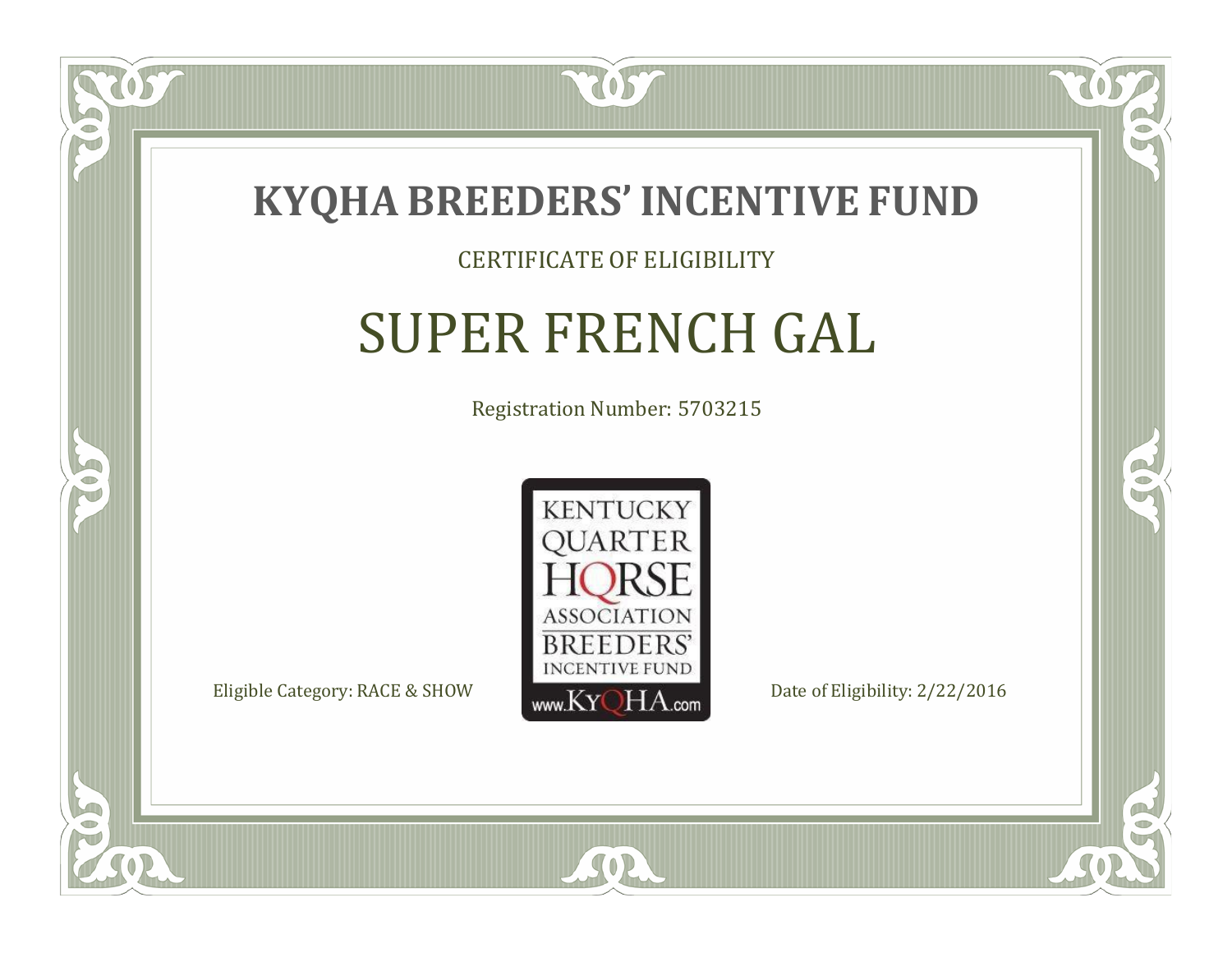

### CERTIFICATE OF ELIGIBILITY

# TALKIN CHOCOLATE

Registration Number: 5706179



SOR

RO

B

 $\Box$ N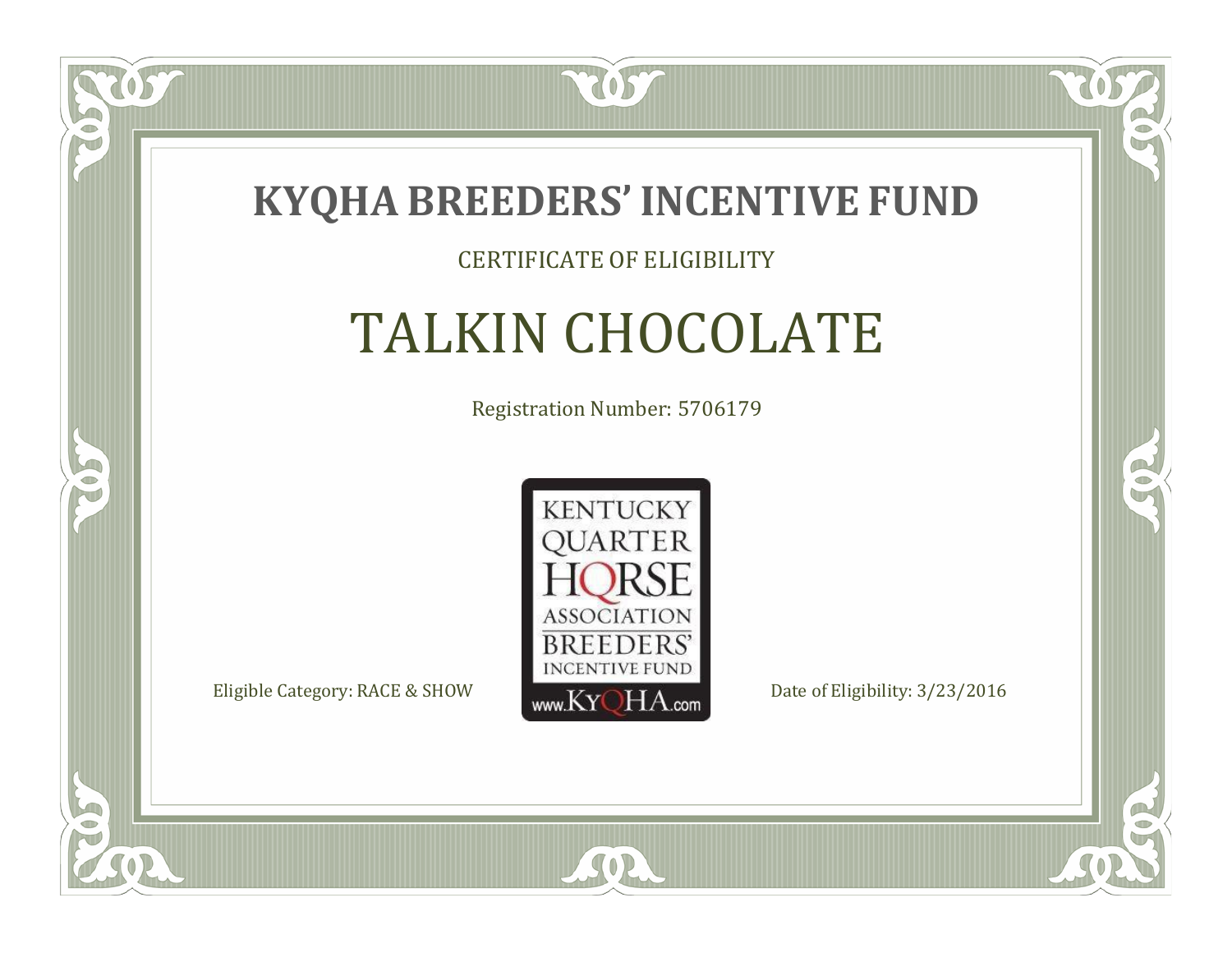

#### CERTIFICATE OF ELIGIBILITY

## TC PLAYIN FOR FUN

Registration Number: 5694041



SOR

CO.

B

 $\Box$ N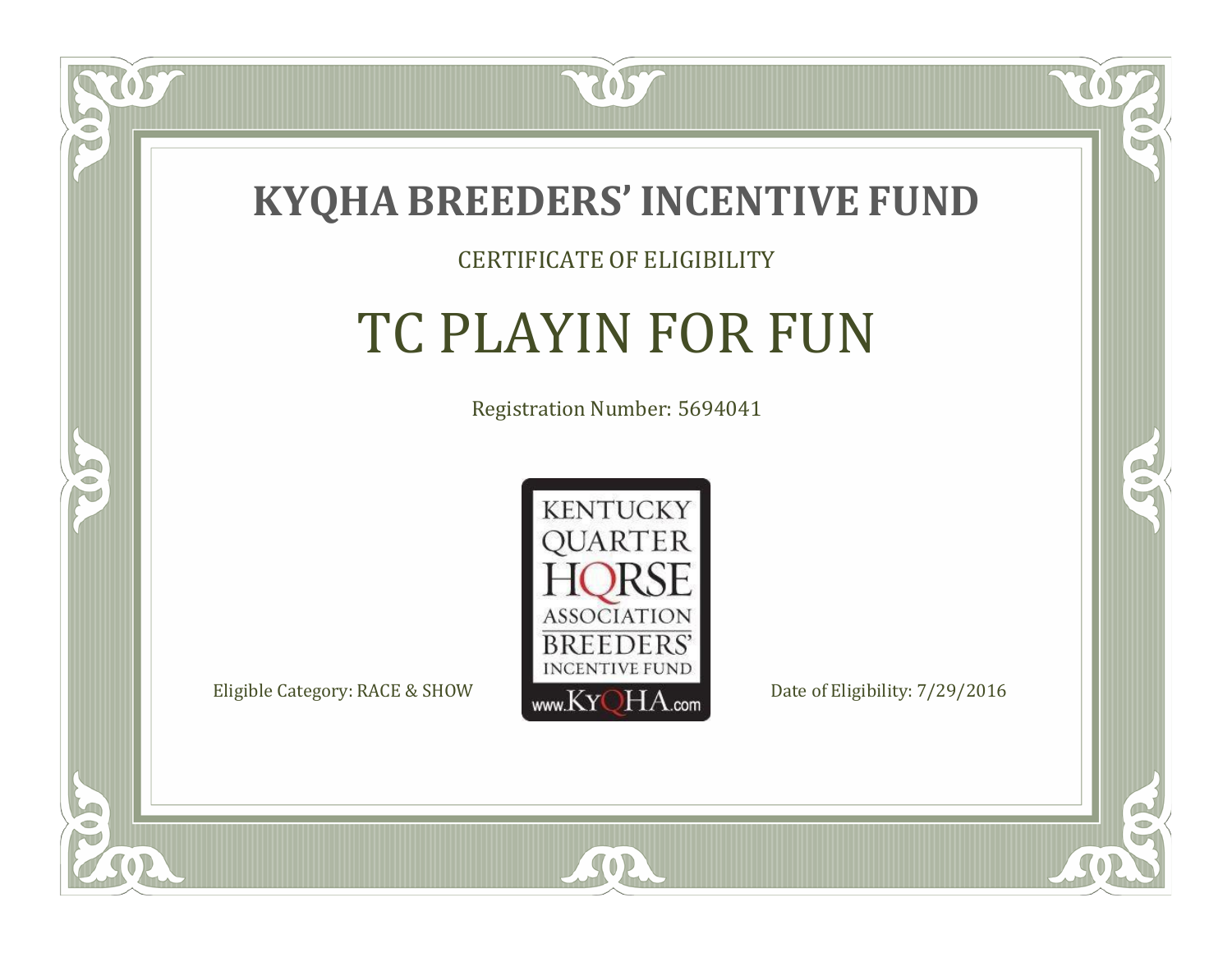

### CERTIFICATE OF ELIGIBILITY

# THE BUCKET LIST

Registration Number: 5695021



SOR

CO.

 $\rightarrow$ 

 $\delta S$ 

 $\bullet$ NU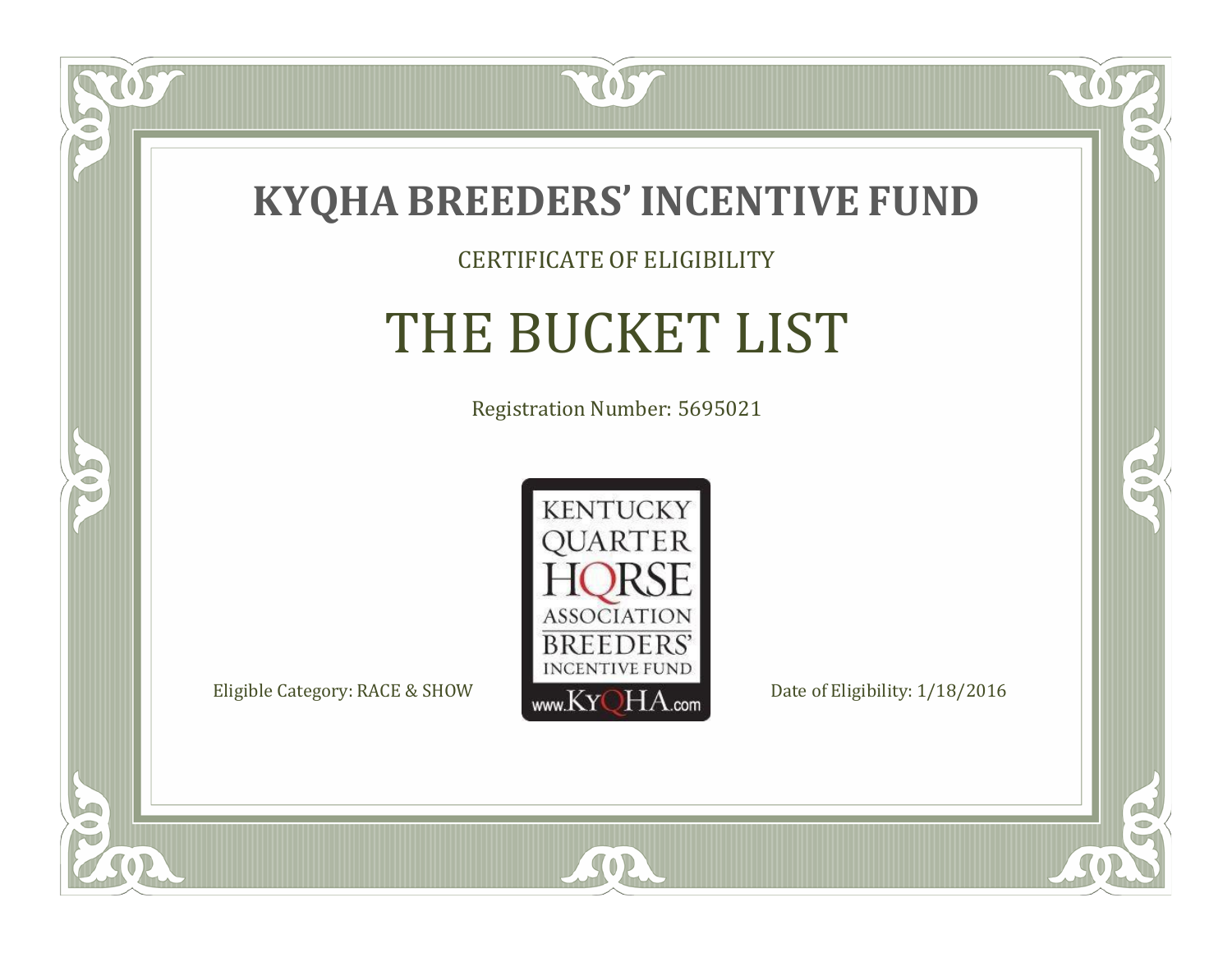

### CERTIFICATE OF ELIGIBILITY

## THESE IRONS R FAMOUS

Registration Number: 5736375



SOR

RO

CO.

 $\Box$ N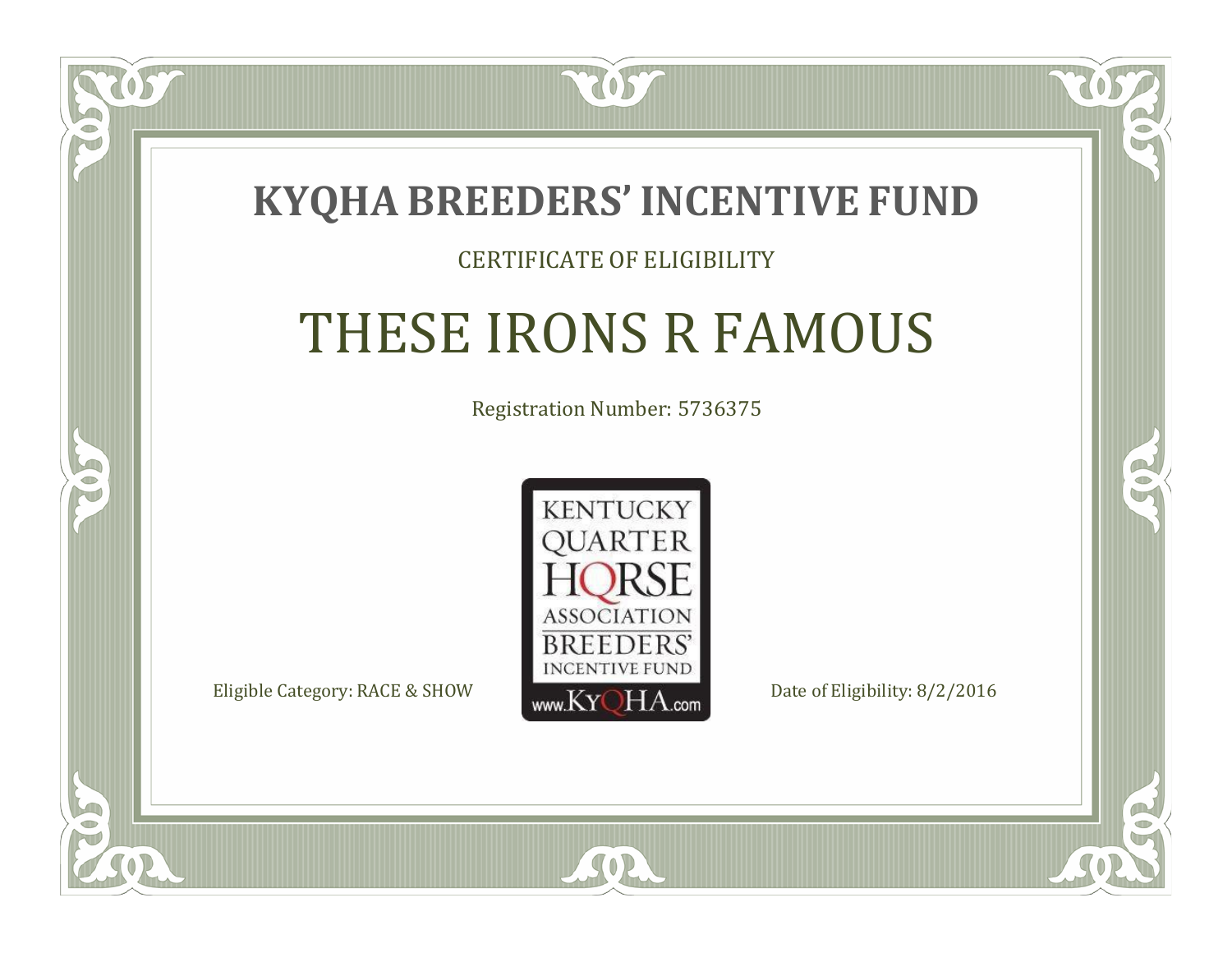

### CERTIFICATE OF ELIGIBILITY

## THEY KNOW IM GOOD

Registration Number: 5755983



SOR

CO.

 $\rightarrow$ 

 $\Box$ N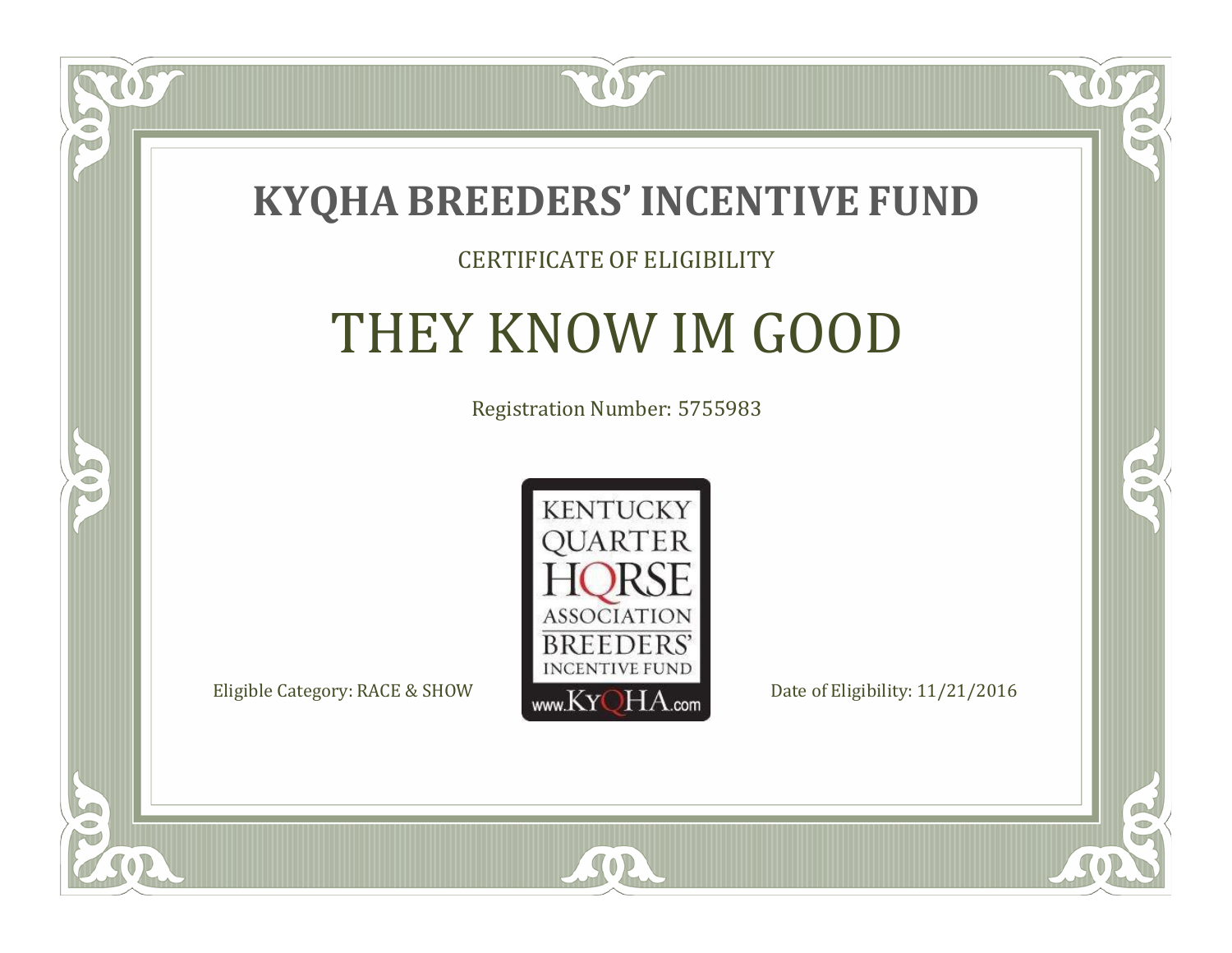

#### CERTIFICATE OF ELIGIBILITY

# TOBY IS GOOD TO KNOW

Registration Number: 5608688



RO

P.



 $\Box$ T

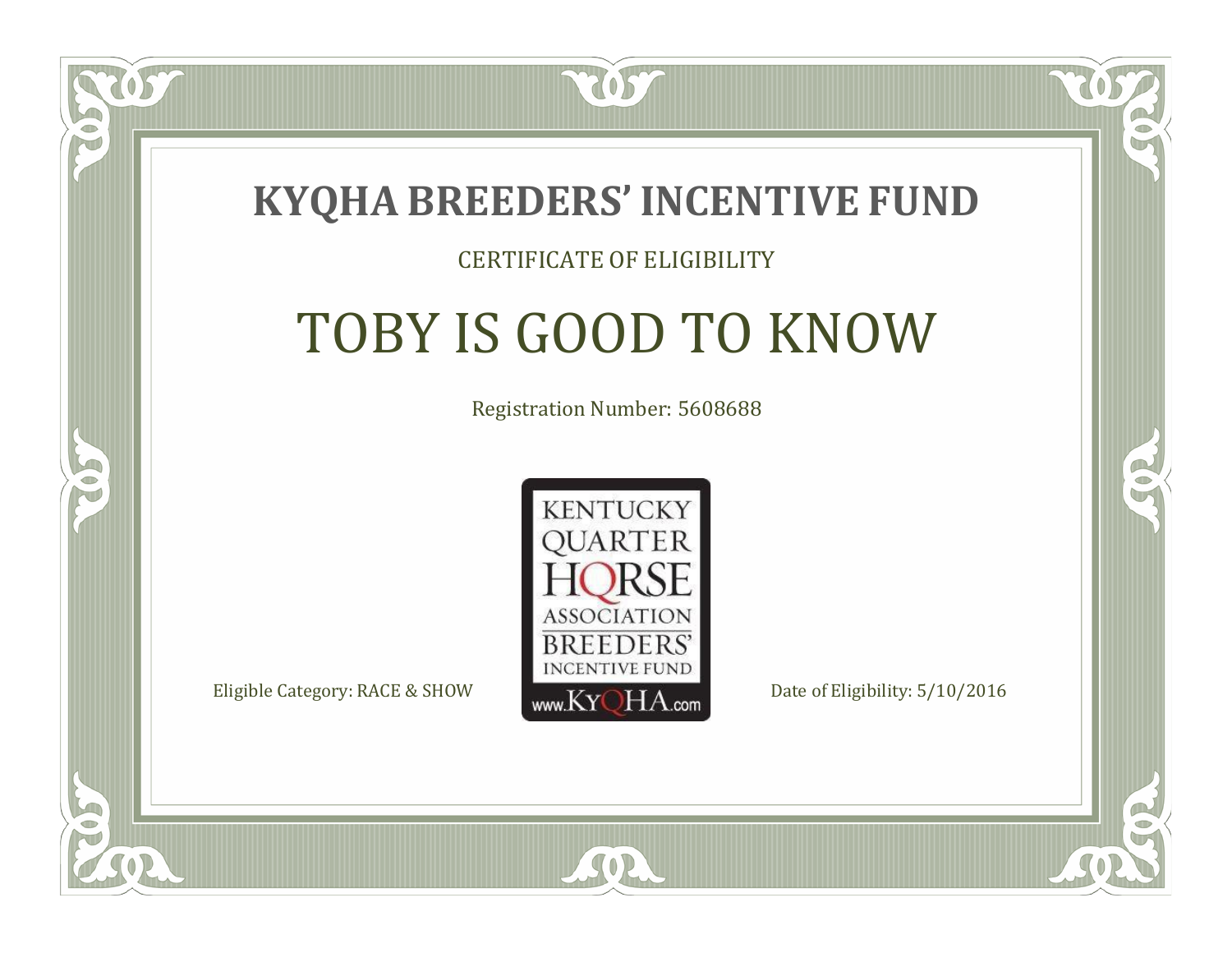

#### CERTIFICATE OF ELIGIBILITY

## TOO LAZY TO HUNT

Registration Number: 5665605



SOR

RO

B

 $\Box$ N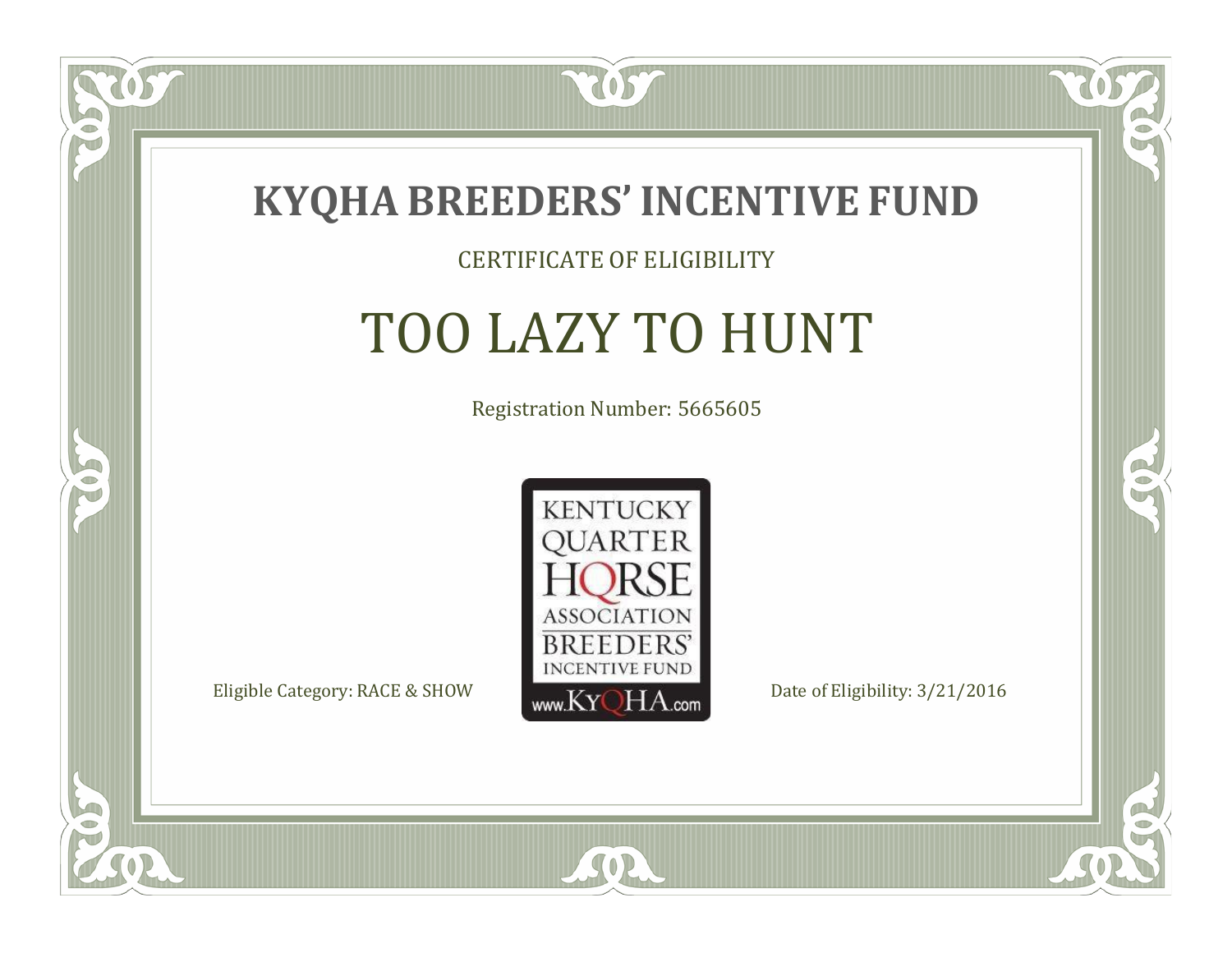

 $\Box$ N

5

#### CERTIFICATE OF ELIGIBILITY

## TOUCH ME SMARTLY

Registration Number: X0711032



CO.

 $\rightarrow$ 

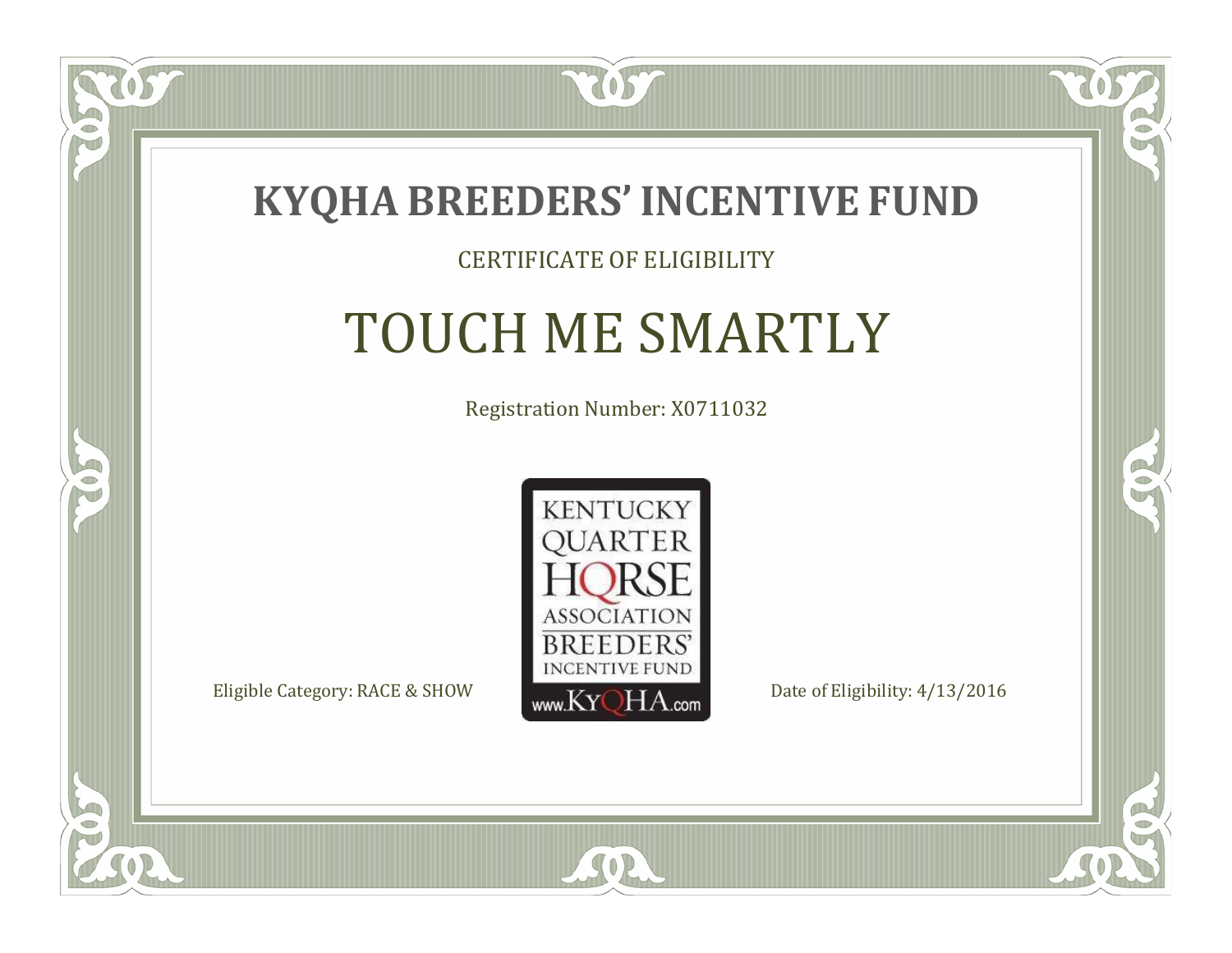

#### CERTIFICATE OF ELIGIBILITY

# TRULEE SCRUMPTIOUS

Registration Number: 5684378



 $SO<sub>2</sub>$ 

RO

B

 $\Box$ N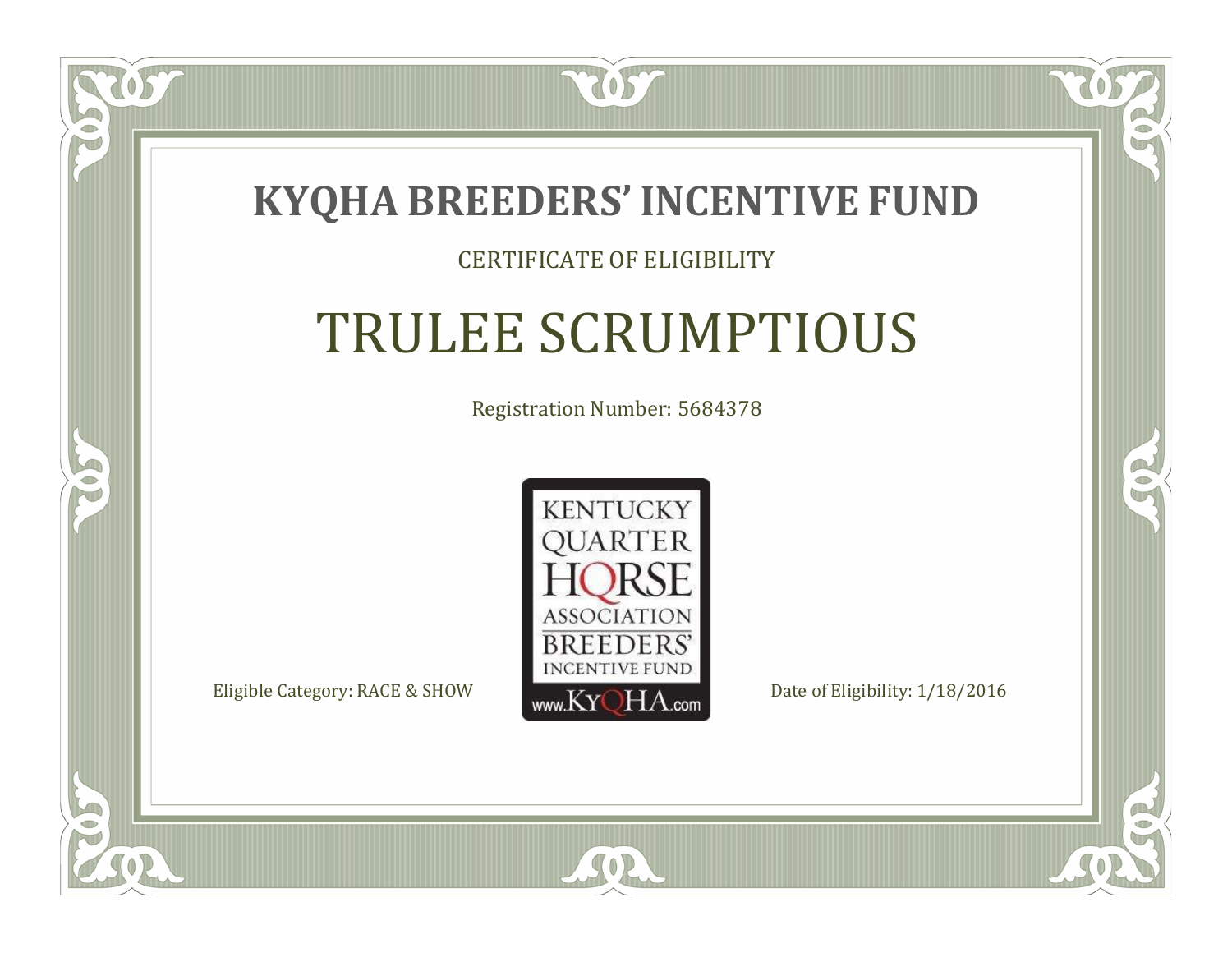

 $\overline{OS}$ 

 $\bullet$ N

5

CERTIFICATE OF ELIGIBILITY

## TUF AS HALE

Registration Number: X0719601



SOR

 $\mathbb{R}$ 

 $\mathbb{R}^2$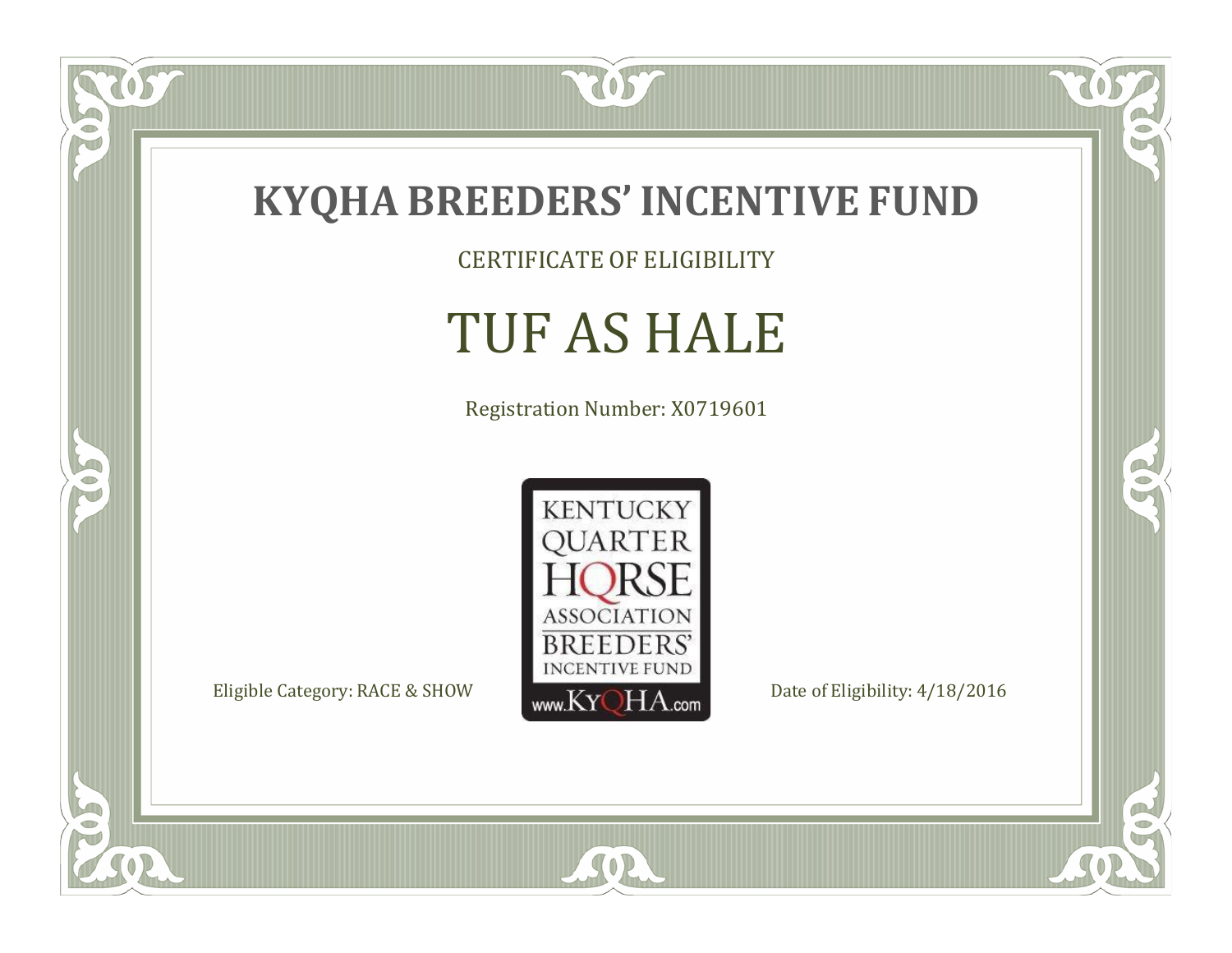

CERTIFICATE OF ELIGIBILITY

# TUXES ONLY

Registration Number: 5695022



SOR

 $\mathbb{R}$ 

 $\mathbb{R}^2$ 

US

 $\bullet$ N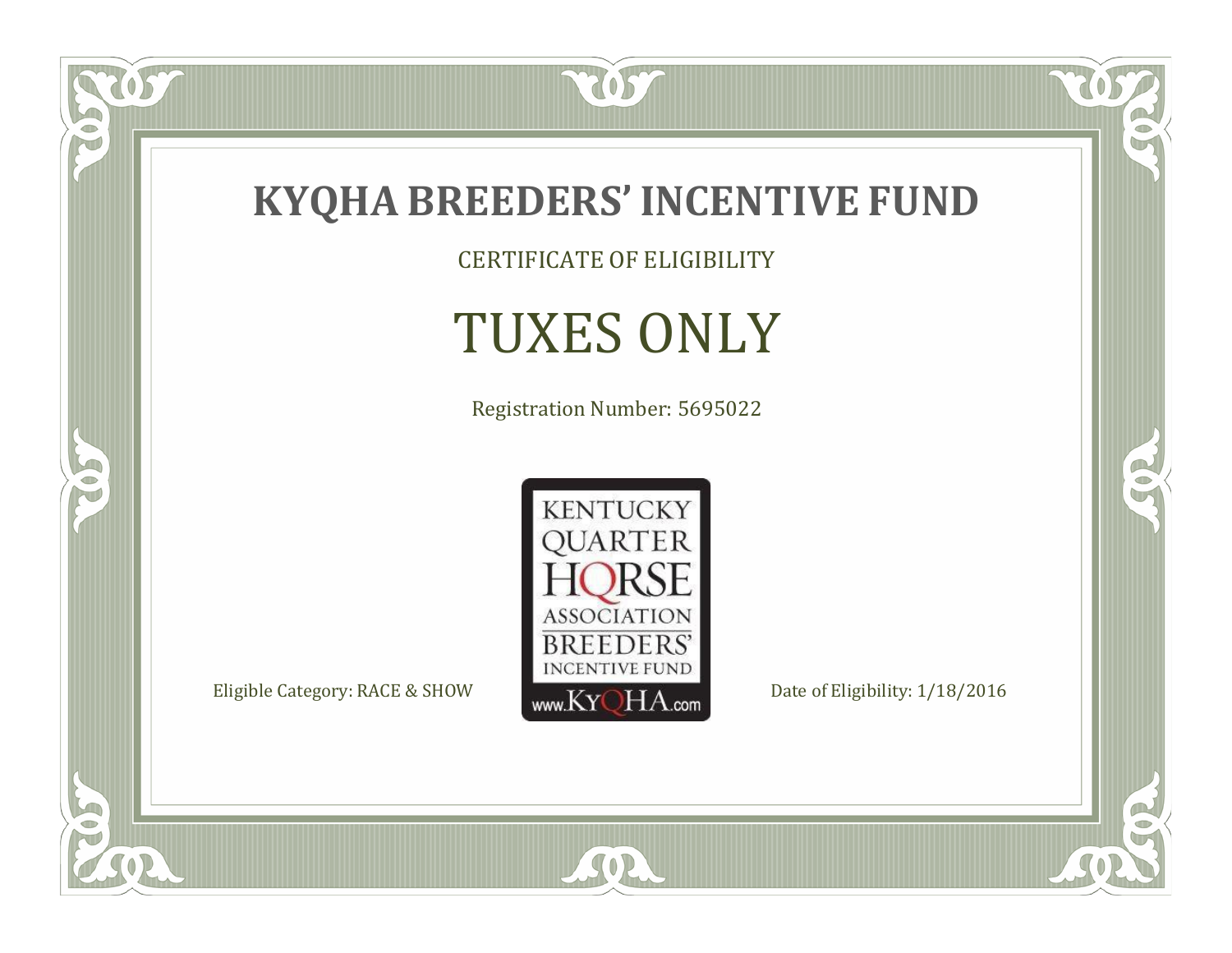

#### CERTIFICATE OF ELIGIBILITY

### ULTIMATELY ENUFF

Registration Number: X0722467



SOR

CO.

 $\rightarrow$ 

057

 $\bullet$ NU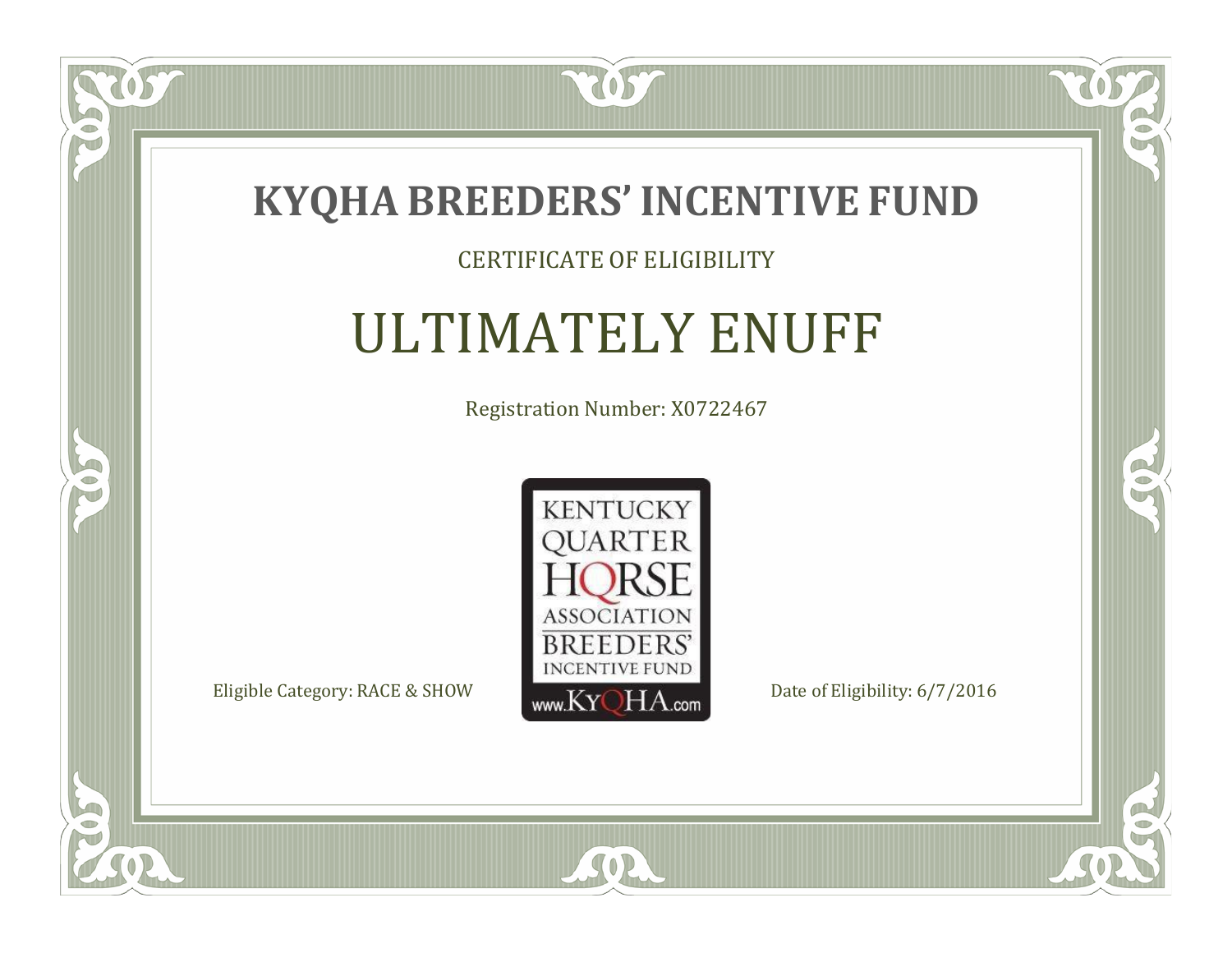

CERTIFICATE OF ELIGIBILITY

# UNO CERVEZA

Registration Number: 5739075



SOR

 $\mathbb{R}$ 

 $\rightarrow$ 

tos

 $\bullet$ N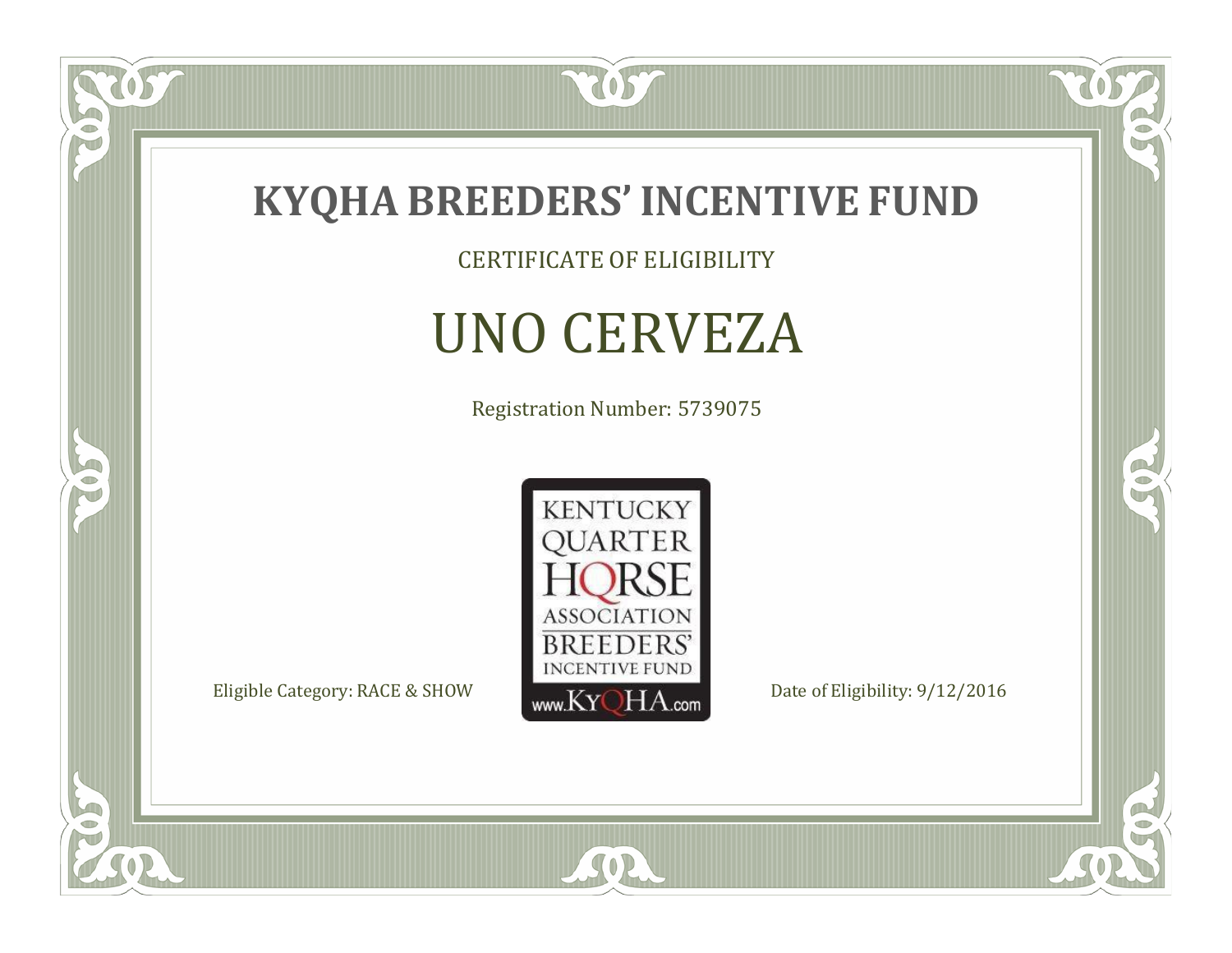### **KYQHA BREEDERS'INCENTIVE FUND**

7057

### CERTIFICATE OF ELIGIBILITY

# WITH A SOUTHERN TOUCH

Registration Number: 5698937



 $\mathbb{R}$ 

 $\rightarrow$ 

 $\blacksquare$ N

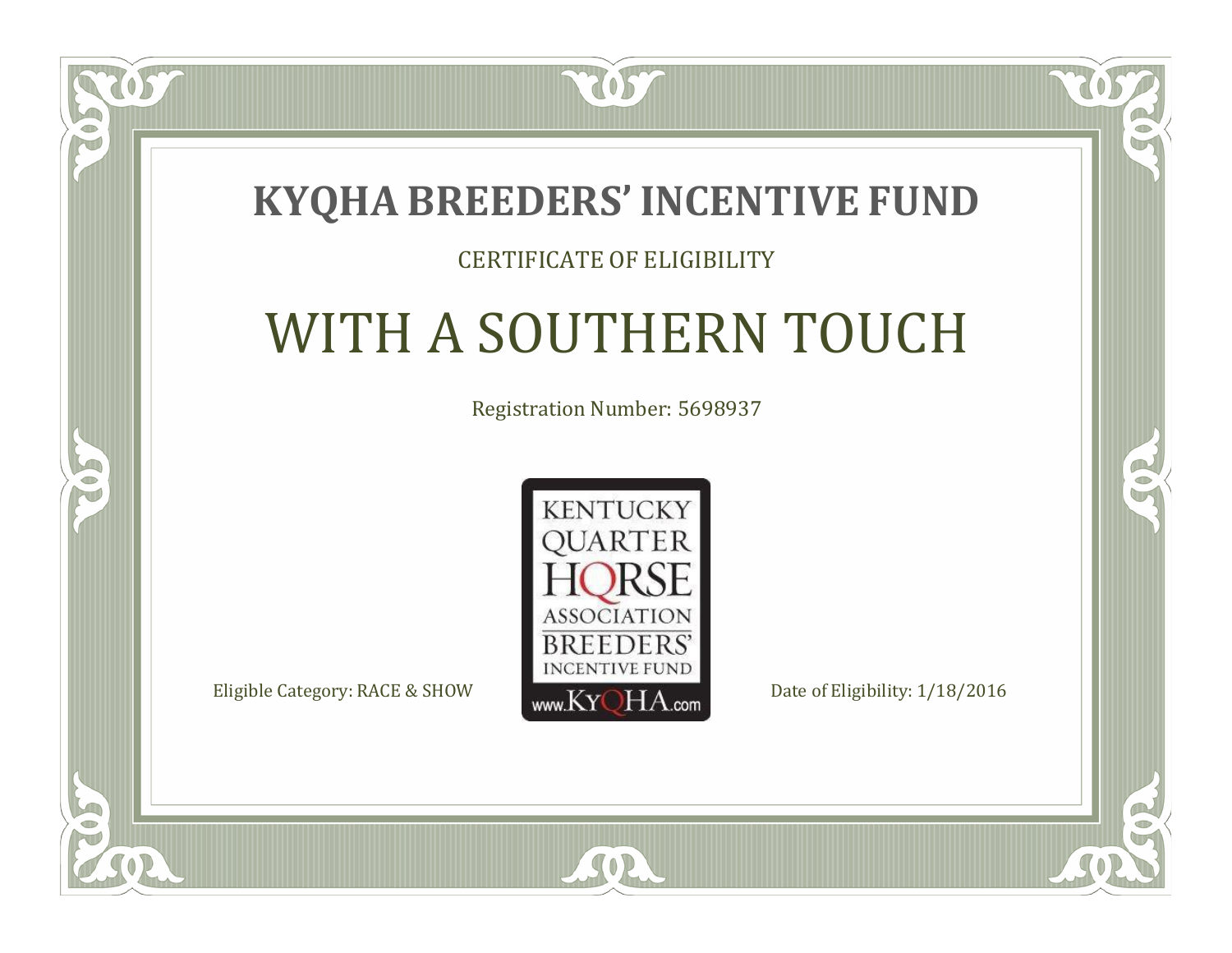### **KYQHA BREEDERS'INCENTIVE FUND**

7057

### CERTIFICATE OF ELIGIBILITY

# WITHA SOUTHERN TOUCH

Registration Number: 5698937



SOR

 $\mathbb{R}$ 

 $\rightarrow$ 

 $\blacksquare$ N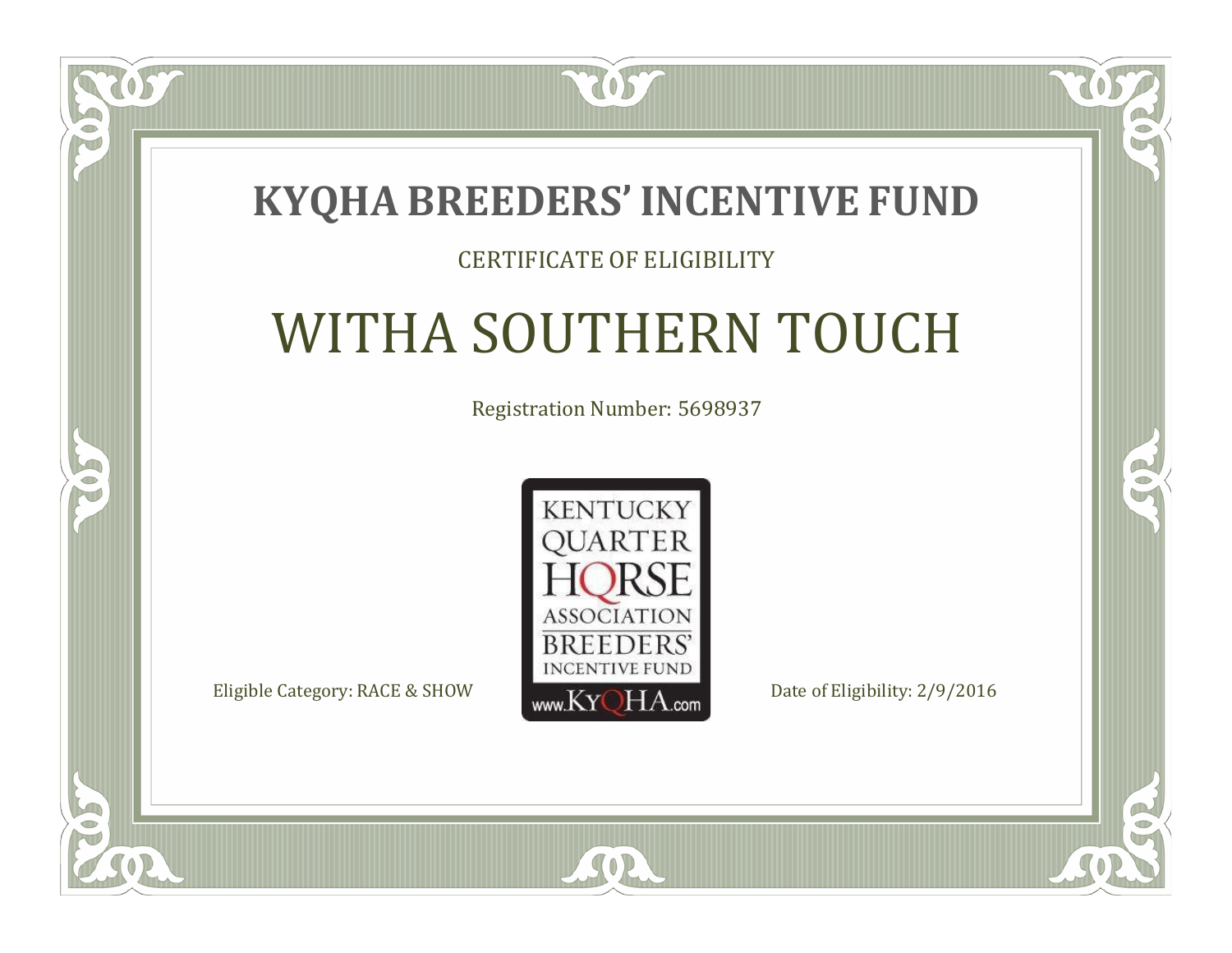

#### CERTIFICATE OF ELIGIBILITY

### WRAP UP A HOT ONE

Registration Number: 5680002



CO.

B

 $\Box$ NU

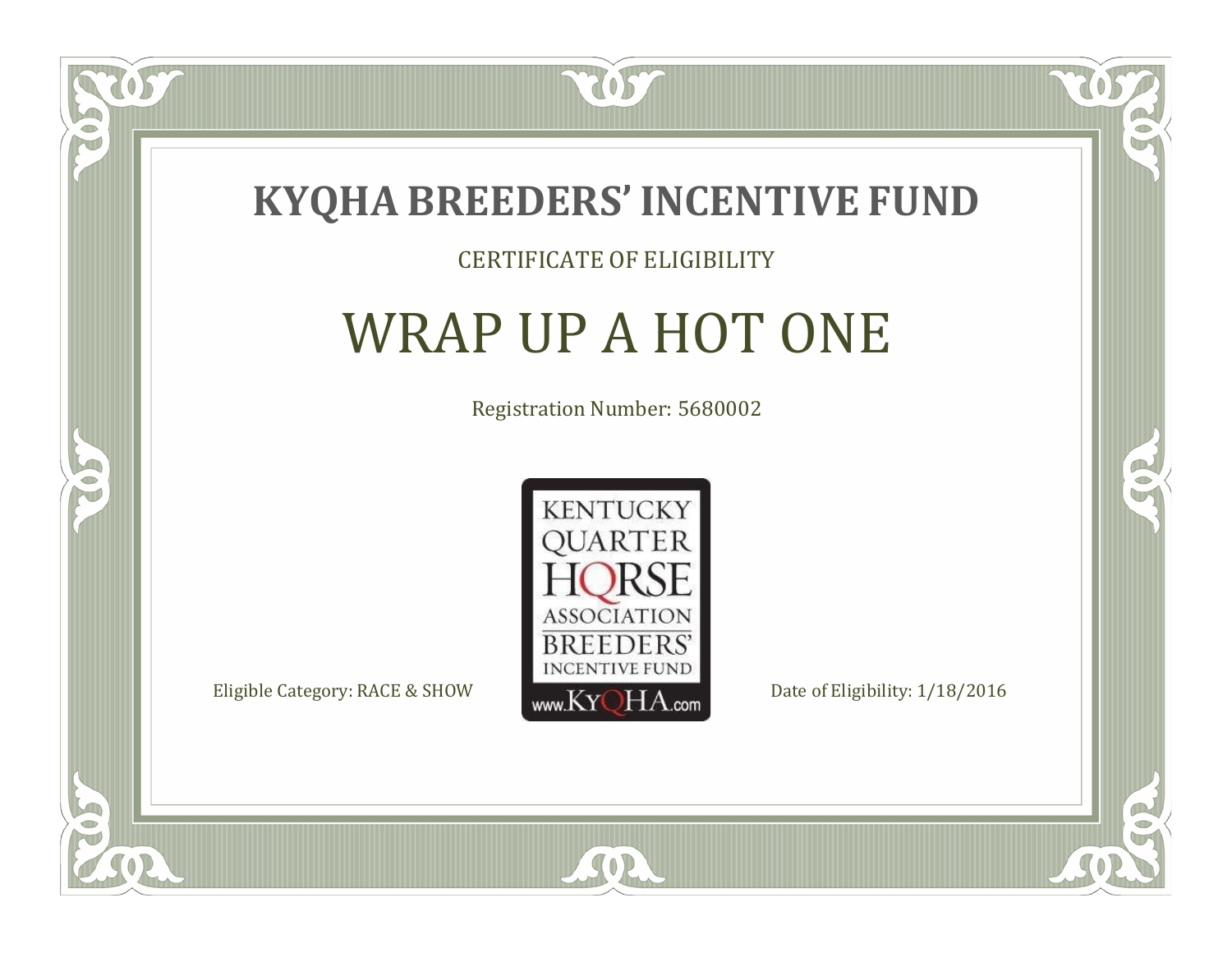

CERTIFICATE OF ELIGIBILITY

## WRS FLO

Registration Number: X0719647



SOR

RO

 $\mathbb{R}^2$ 

OST

FO

5

 $\overline{\mathbb{C}}$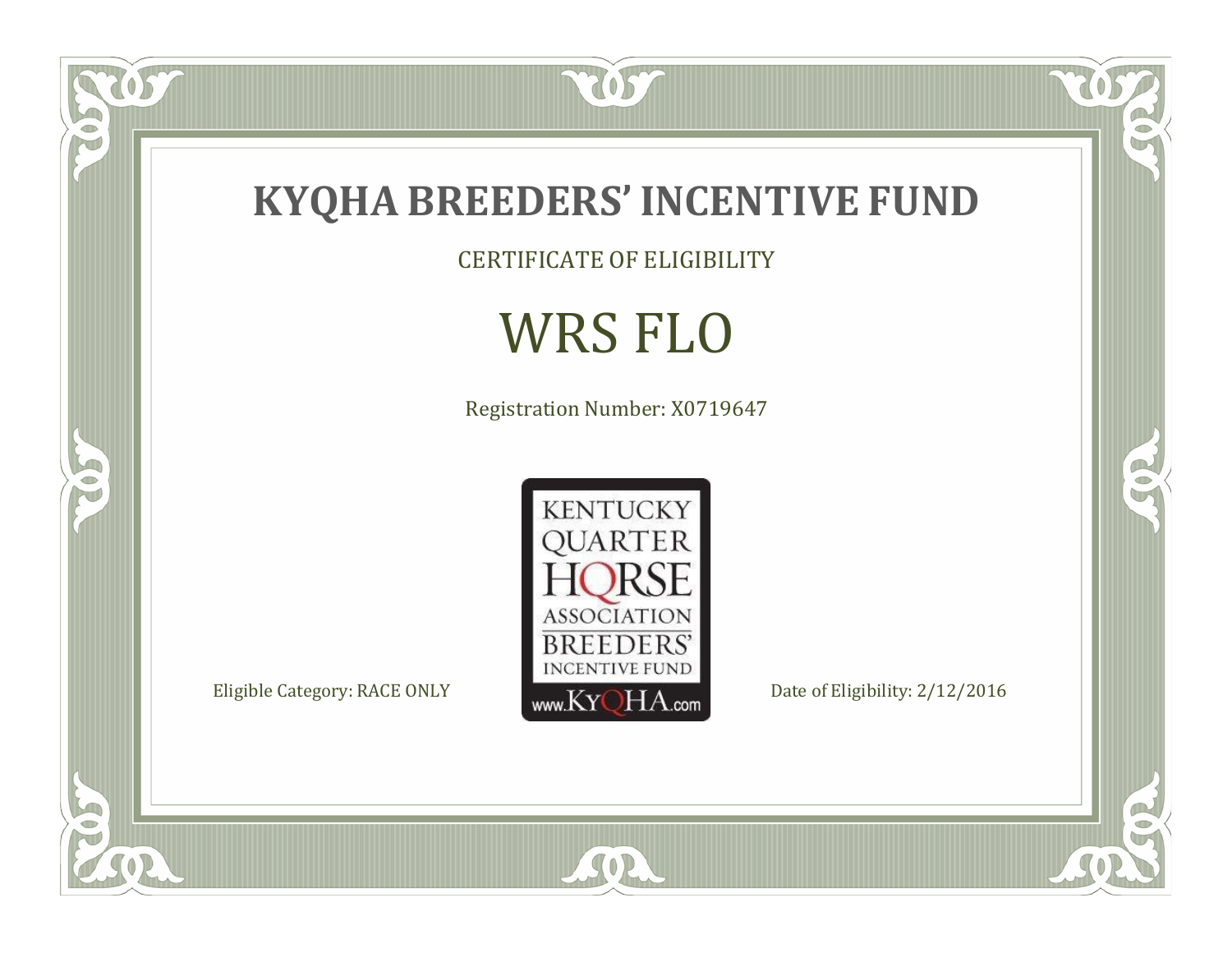

CERTIFICATE OF ELIGIBILITY

# WRS QUICK JESS

Registration Number: 5704995



 $SO<sub>2</sub>$ 

 $\mathbb{R}$ 

B

 $\delta S$ 

 $\Box$ NU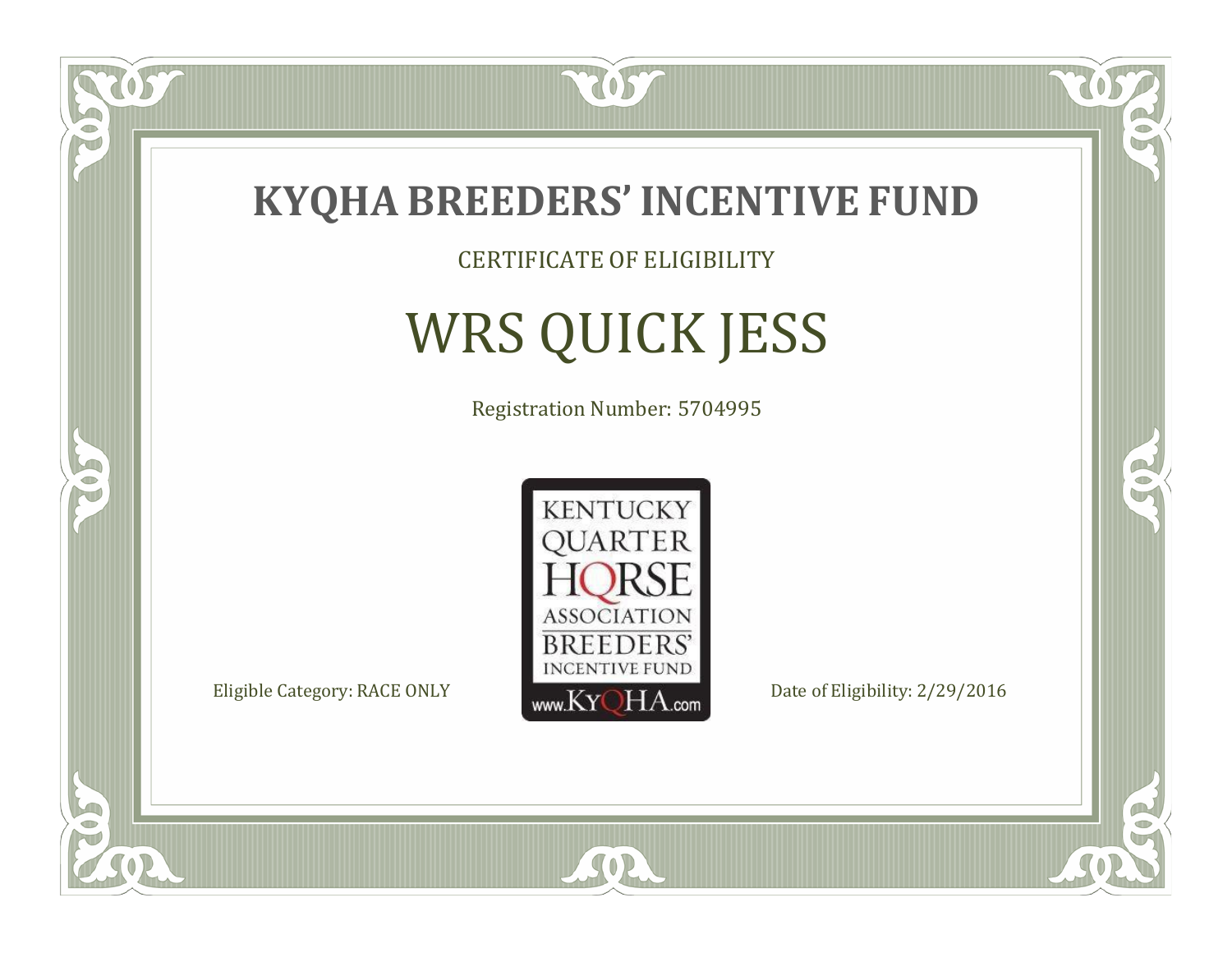

#### CERTIFICATE OF ELIGIBILITY

## WRS QUICK SECRET

Registration Number: 5704994



SOR

 $\mathbb{R}$ 

B

 $\delta S$ 

 $\Box$ NU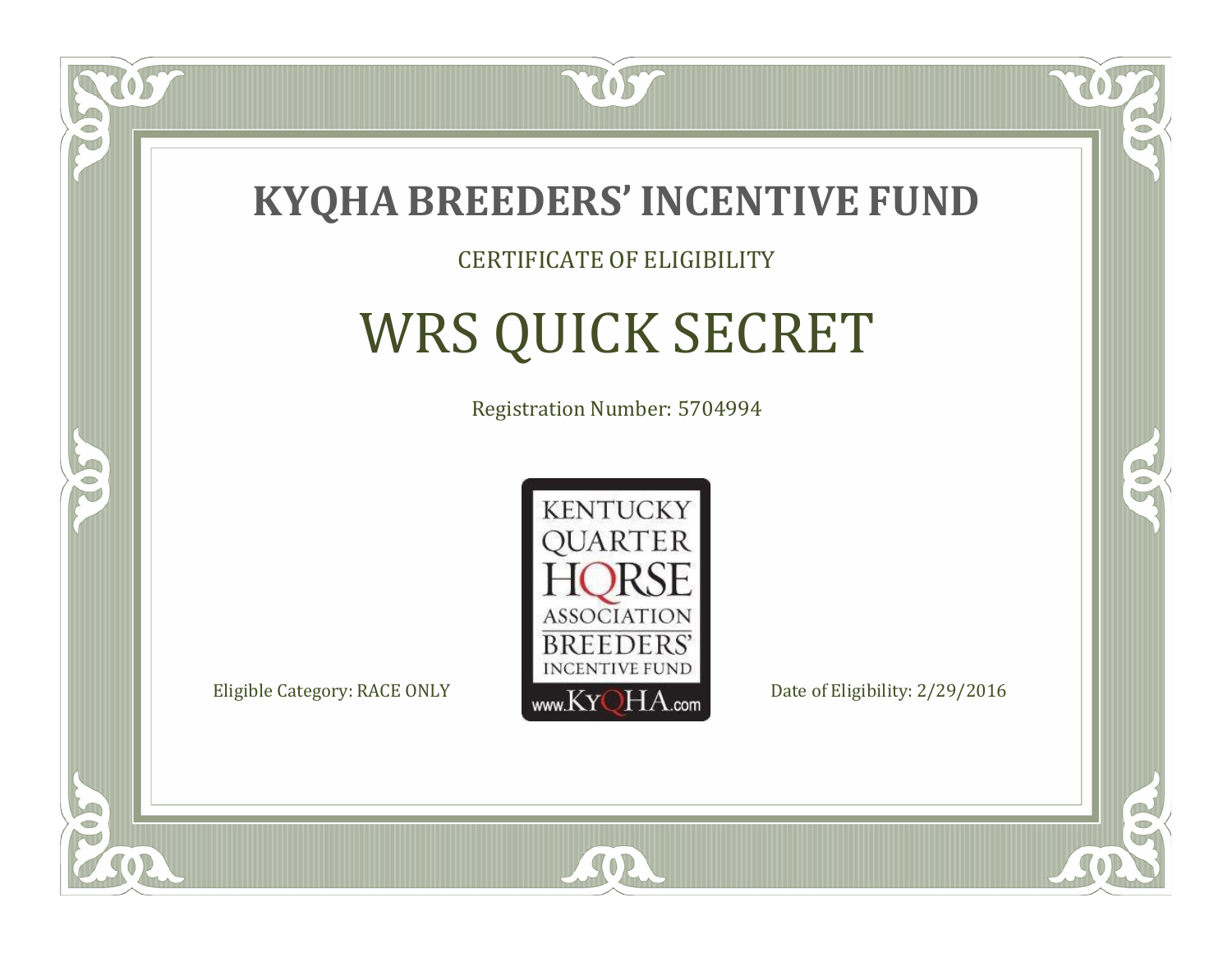

### CERTIFICATE OF ELIGIBILITY

### WW FAMOUS AMOS

Registration Number: 5704599



 $\mathbb{R}$ 

B

057

 $\Box$ NU